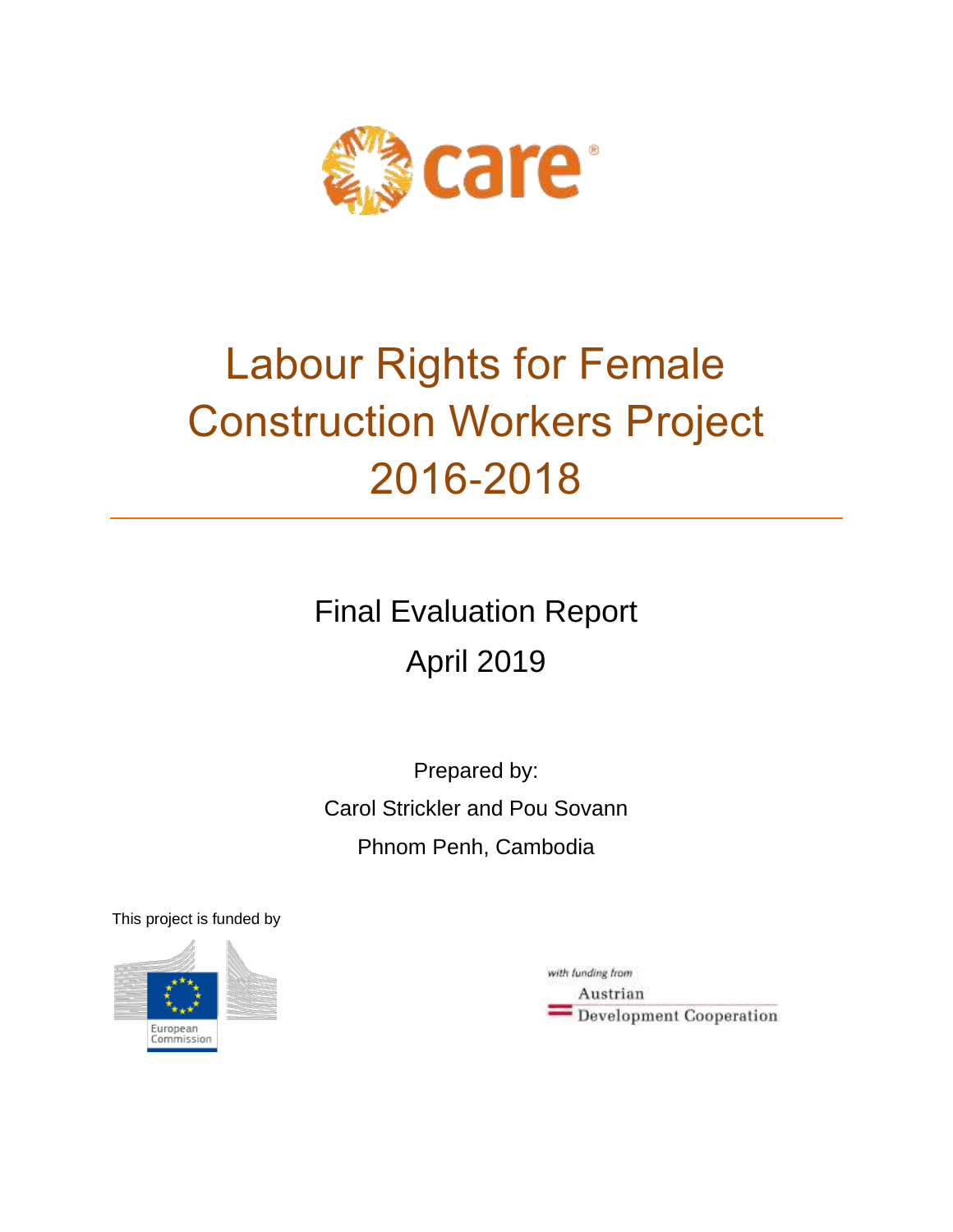# **Acknowledgements**

We would like to thank CARE International in Cambodia for providing us with the opportunity to conduct the endline survey and final evaluation for the *Labour Rights for Female Construction Workers* project*,* funded by the European Union and the Austrian Development Agency.

We would like to extend our sincerest gratitude to the former staff of the Cambodian Women for Peace and Development organisation, Ms Soy Chandary and Ms Samoun as well as Ms Dyna, member of the Building and Wood Workers Trade Union Federation of Cambodia, for their valuable assistance in arranging the field work at the construction sites to interview female construction workers participating in the project. We could not have completed the interviews without their assistance and liaison with female construction workers, especially the peer leaders, as well as for contacting the construction sites and supervisors.

We appreciate the information and valuable inputs from the project partners, participating construction company staff and other stakeholders on the project interventions and results of actions. We wish to acknowledge the hard work and flexibility of each member of the data collection team for their professionalism in collecting quality data for this endline survey and final evaluation. The field team included: Ms Oun Soknea, Ms Hak Chhayna, Ms Song Chheang Boramey, Ms Leng Chheng Leang, Ms Sean Sokea, Ms Hann Sreyna, Ms Tol Chhourk Kimheng, Ms Ly Vyna, Ms Doung Leakena, Ms Phatt Sreytouch and Ms Oun Manit.

Most importantly we wish to extend our deepest gratitude to all the respondents, especially the female construction workers and peer leaders, who took time out of their busy lives to participate in this survey and share important personal information with our team.

We hope that the findings will strengthen the collective efforts by NGOs, civil society, trade unions, construction companies and the government to further advance the rights and protections for construction workers in Cambodia.

Sincerely,

Ms Carol Strickler and Mr Pou Sovann **Consultants** Phnom Penh, Cambodia April 2019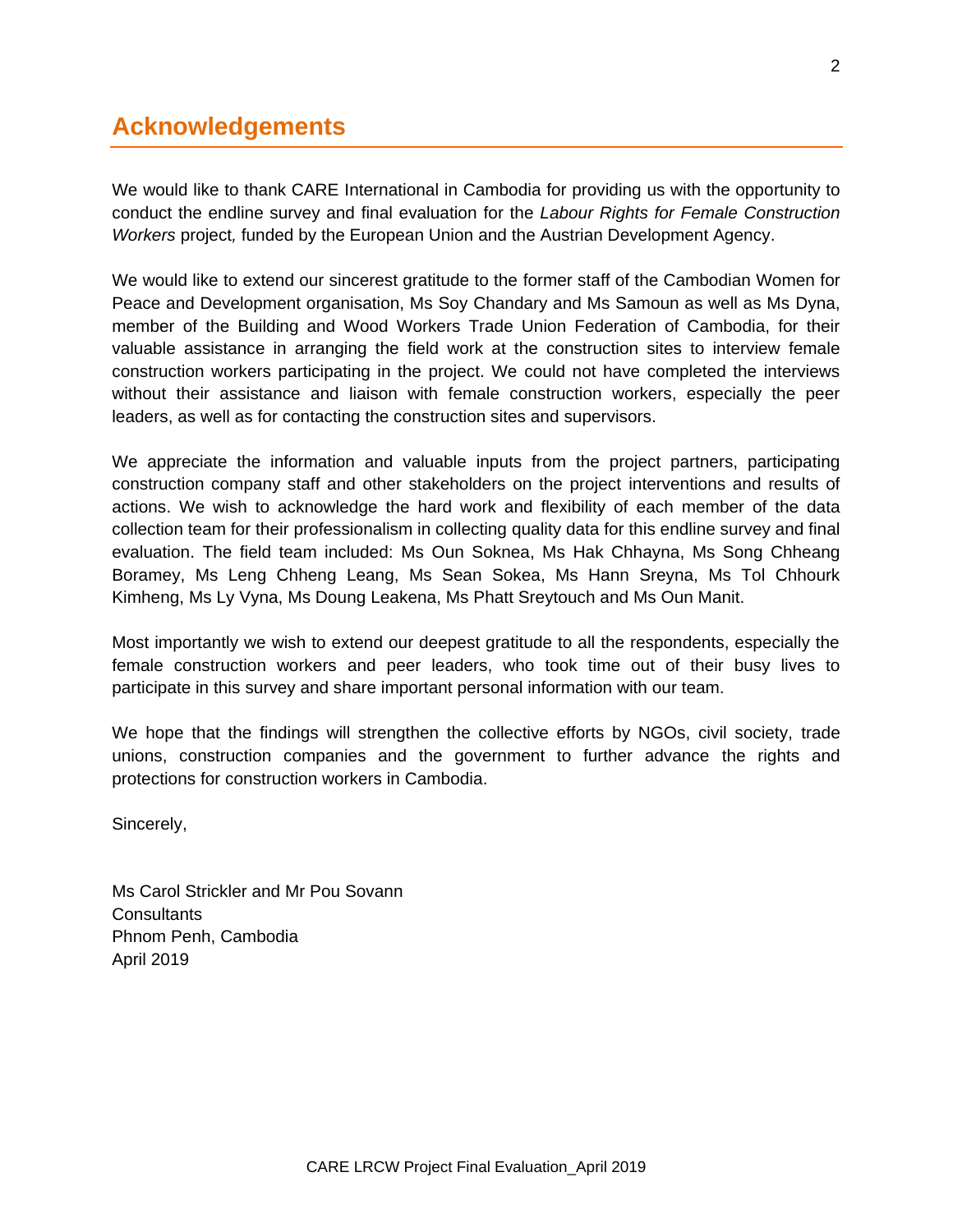# **Table of Contents**

| 1.<br>1.1                                                                                  |  |
|--------------------------------------------------------------------------------------------|--|
| 1.2<br>1.3                                                                                 |  |
| 2.                                                                                         |  |
| 2.1                                                                                        |  |
|                                                                                            |  |
|                                                                                            |  |
|                                                                                            |  |
|                                                                                            |  |
|                                                                                            |  |
|                                                                                            |  |
| 3.                                                                                         |  |
| 3.1                                                                                        |  |
|                                                                                            |  |
|                                                                                            |  |
|                                                                                            |  |
| OO: To advocate for and promote implementation of fundamental labour rights and            |  |
|                                                                                            |  |
|                                                                                            |  |
| SO: To strengthen capacity of female construction workers, civil society and government on |  |
| labour rights and to increase the voice and influence of female construction workers24     |  |
|                                                                                            |  |
|                                                                                            |  |
| ER1: 3,000 females working in the construction sector are aware of their rights and have   |  |
| increased ability to access protections and advocate for improved labour conditions 26     |  |
|                                                                                            |  |
|                                                                                            |  |
| 3.5                                                                                        |  |
| ER 2: 100 Private sector construction companies have increased awareness of workplace      |  |
| rights and implement improved protections and better working conditions 36                 |  |
|                                                                                            |  |
|                                                                                            |  |
| 3.6 <sub>2</sub>                                                                           |  |
| ER 3: Capacities of duty bearers are enhanced towards promotion of a better institutional  |  |
| environment that is responsive and accountable to construction workers39                   |  |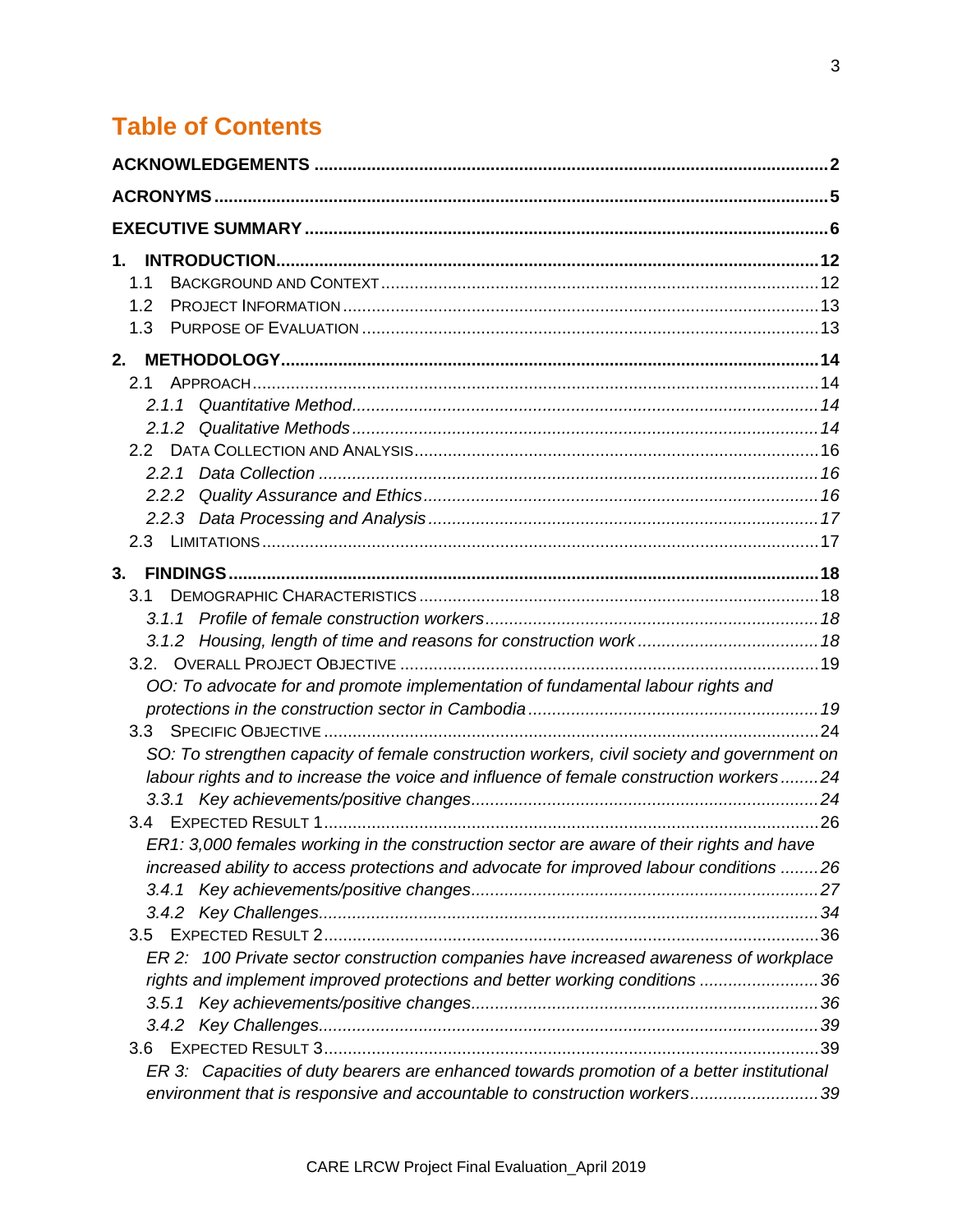|                        | 3.7 CONTRIBUTION TO CARE INTERNATIONAL STRATEGY 2020 KEY INDICATORS  43 |  |
|------------------------|-------------------------------------------------------------------------|--|
| 4.                     |                                                                         |  |
| 5.                     |                                                                         |  |
| 5.1                    |                                                                         |  |
| 5.2                    |                                                                         |  |
| 5.3                    |                                                                         |  |
| 5.4                    |                                                                         |  |
| 5.5                    |                                                                         |  |
| 6.                     |                                                                         |  |
| $\mathbf{7}_{\bullet}$ |                                                                         |  |
| 7.1                    |                                                                         |  |
| 7.2                    |                                                                         |  |
| 7.3                    |                                                                         |  |
| 7.4                    |                                                                         |  |
| 7.5                    |                                                                         |  |
| 7.6                    |                                                                         |  |
| 7.7                    |                                                                         |  |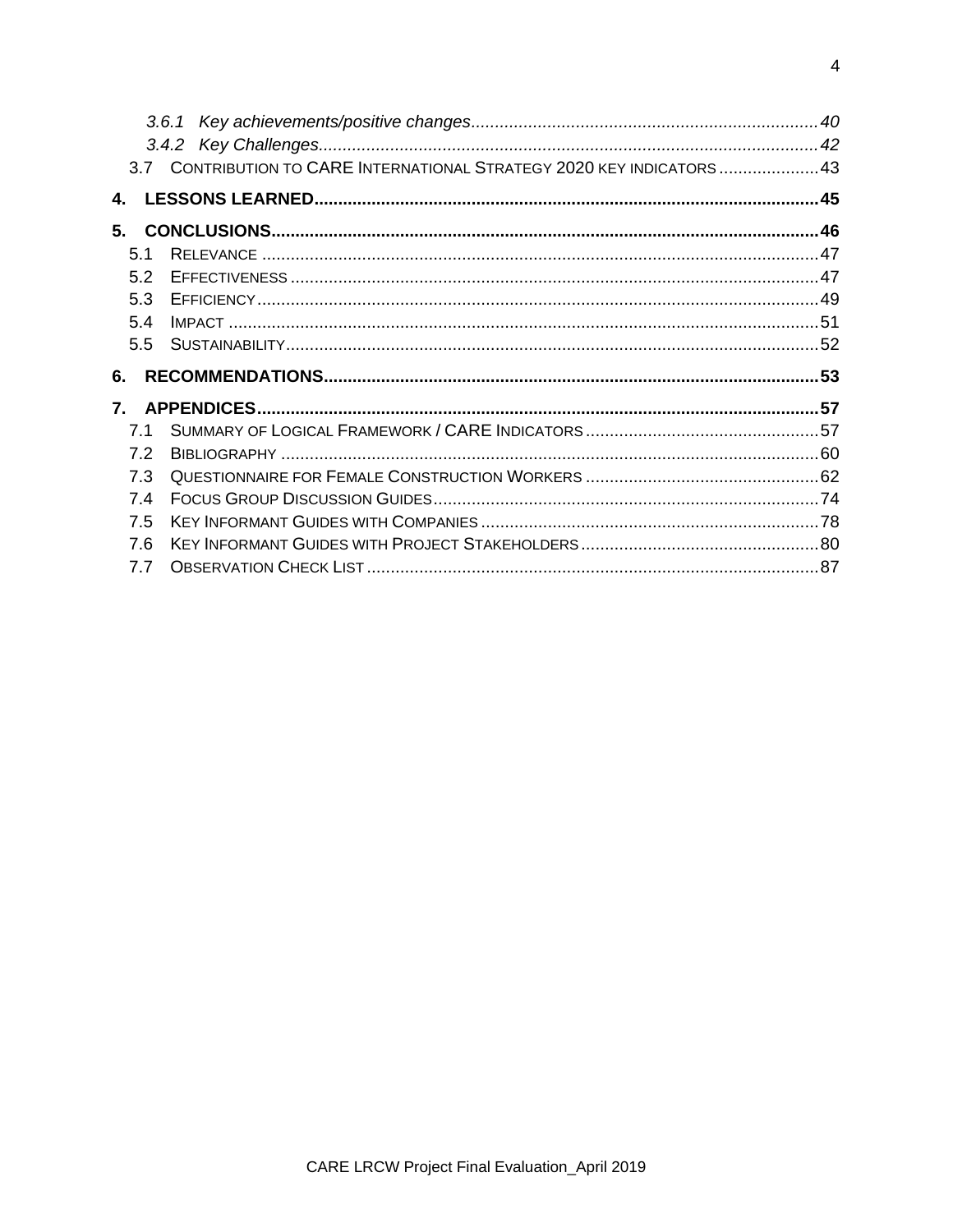# **Acronyms**

| <b>ACILS</b>   | American Center for Independent Labour Solidarity             |
|----------------|---------------------------------------------------------------|
| <b>ADA</b>     | <b>Austrian Development Agency</b>                            |
| <b>BWTUC</b>   | Building and Wood Workers Trade Union Federation of Cambodia  |
| <b>CCA</b>     | <b>Cambodian Constructors Association</b>                     |
| <b>CLC</b>     | <b>Cambodian Labour Confederation</b>                         |
| <b>CSO</b>     | <b>Civil Society Organisation</b>                             |
| <b>CWPD</b>    | Cambodian Women for Peace and Development                     |
| <b>DoWA</b>    | Department of Women's Affairs (District)                      |
| <b>DV</b>      | <b>Domestic Violence</b>                                      |
| EU             | <b>European Union</b>                                         |
| <b>FCW</b>     | <b>Female Construction Worker</b>                             |
| <b>FGD</b>     | <b>Focus Group Discussion</b>                                 |
| <b>IEC</b>     | Information, Education and Communication                      |
| <b>ILO</b>     | International Labour Organisation                             |
| <b>KAP</b>     | Knowledge, Attitude and Practice                              |
| KII            | Key Informant Interview                                       |
| <b>LANGO</b>   | Law on Associations and Non-Governmental Organisations        |
| <b>LRCW</b>    | Labour Rights for Female Construction Workers                 |
| <b>LSCW</b>    | Legal Support for Children and Women                          |
| <b>MCW</b>     | <b>Male Construction Worker</b>                               |
| <b>MoLVT</b>   | Ministry of Labour and Vocational Training                    |
| <b>MoLMUPC</b> | Ministry of Land Management, Urban Planning and Construction  |
| N              | Number of Respondents                                         |
| <b>NAPVAW</b>  | National Action Plan to Prevent Violence Against Women        |
| <b>NGO</b>     | Non-Governmental Organisation                                 |
| <b>OSH</b>     | Occupational Safety and Health                                |
| <b>PPE</b>     | <b>Personal Protective Equipment</b>                          |
| R.             | Number of Responses                                           |
| <b>TWG</b>     | <b>Technical Working Group</b>                                |
| <b>TWG-FCW</b> | <b>Technical Working Group on Female Construction Workers</b> |

# **Terms**

| Mekar         | Supervisor or Team Leader for group of construction workers    |
|---------------|----------------------------------------------------------------|
| <b>Prakas</b> | <b>Ministerial Order</b>                                       |
| Sangkat       | Administrative sub-divisions of districts (Khan) in Phnom Penh |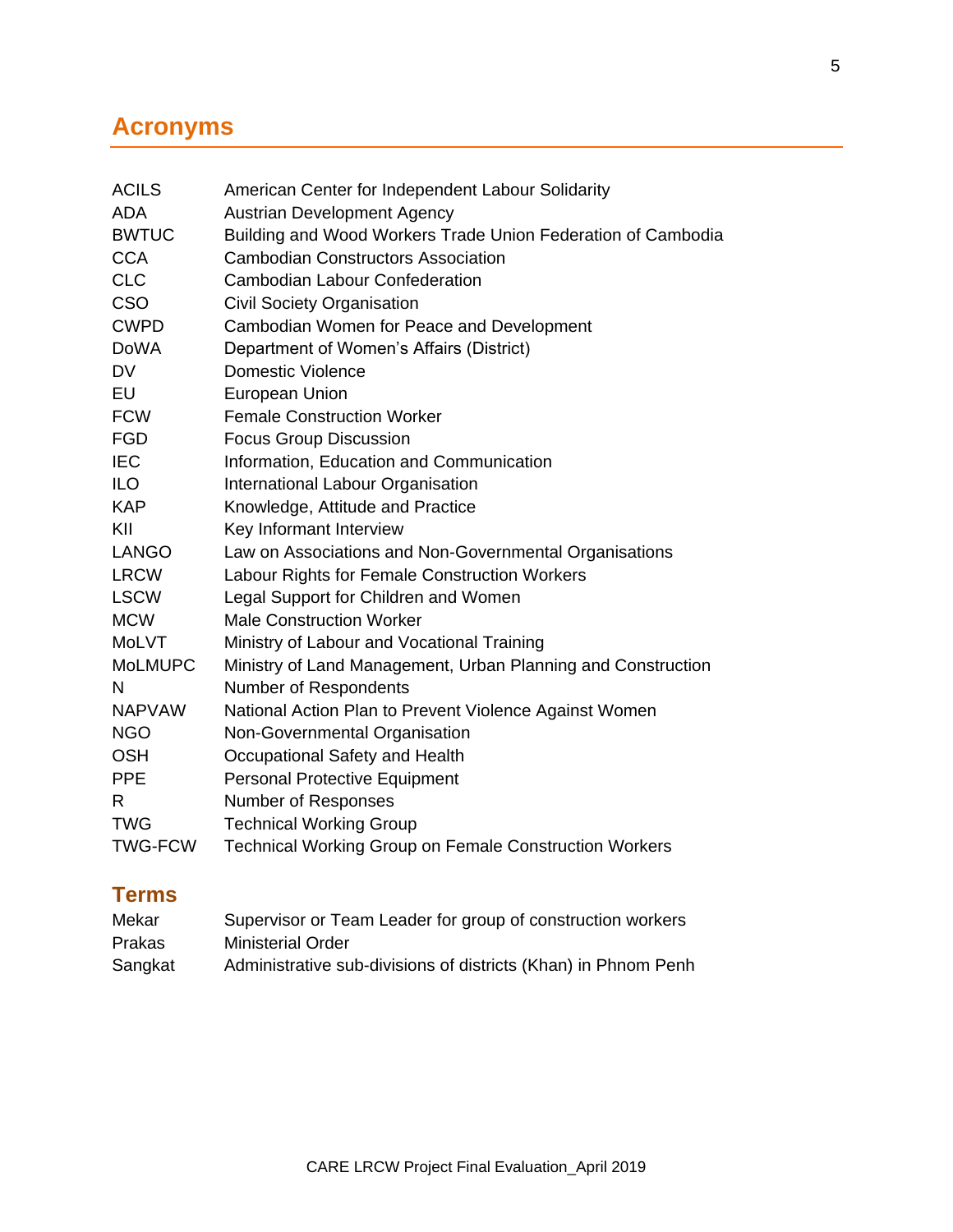# **Executive Summary**

#### **Introduction**

CARE International in Cambodia (CARE) implemented the three-year *Labour Rights for Female Construction Workers* (LRCW) project, with funding from the European Union and the Austrian Development Agency, from January 2016 to December 2018 to enhance the protections for women in the construction sector. The project aimed to strengthen the capacity of female construction workers, civil society and government, and increase the voice and influence of female construction workers. The LRCW project partners included the Ministry of Labour and Vocational Training (MoLVT), Cambodian Women for Peace and Development (CWPD), Legal Support for Children and Women (LSCW) and the Building and Wood Workers Trade Union Federation of Cambodia (BWTUC). The target areas included seven districts in Phnom Penh.

The purpose of the evaluation was to assess the progress towards the project's goal and outcomes, to evaluate the relevance, effectiveness, efficiency, impact and sustainability of the project, to capture lessons learnt, and generate key recommendations for future programming. The evaluation included quantitative and qualitative methods involving a desk review, interviews with 171 female construction workers, separate group discussions with 26 female and male construction workers, and individual interviews with 21 project partner staff and other key stakeholders. The evaluation took place from 25 January to 25 March 2019, including visits to ten construction sites in five districts around Phnom Penh.

## **Key Achievements**

#### *Project Goal and Objectives:*

**Improvements in Equal Opportunity at Work:** Almost 20 per cent more women at the endline (59 per cent) than the baseline (40 per cent) said women and men have equal opportunities for training at work. This is a positive finding on the increased value of women's work. However, only one-third of women (37 per cent) thought men and women had equal opportunities for promotion at work. This indicates more skills and leadership training for women are a priority.

**Increased confidence and knowledge of rights:** More women at the endline (82 per cent) than the baseline (66 per cent) were confident to report a workplace problem to the company. This increase can be attributed to the LRCW project lessons on labour rights as well as the referrals and legal aid services provided by project partners. Few women (15 per cent) experienced workplace problems or made a complaint and the majority (84 per cent) approached their supervisor or company manager (24 per cent) for help. The main reasons for complaints were late payment of wages (63 per cent) or wages not paid in full (26 per cent), though the incidents of wage problems decreased by over 20 per cent since the baseline. Most women at the endline (73 per cent) and baseline (81 per cent) who made complaints reported they were satisfied with the results.

**Company commitment to improving policies and workplace conditions:** The Technical Working Group on FCWs (TWG-FCW) with CARE, LSCW and nine construction companies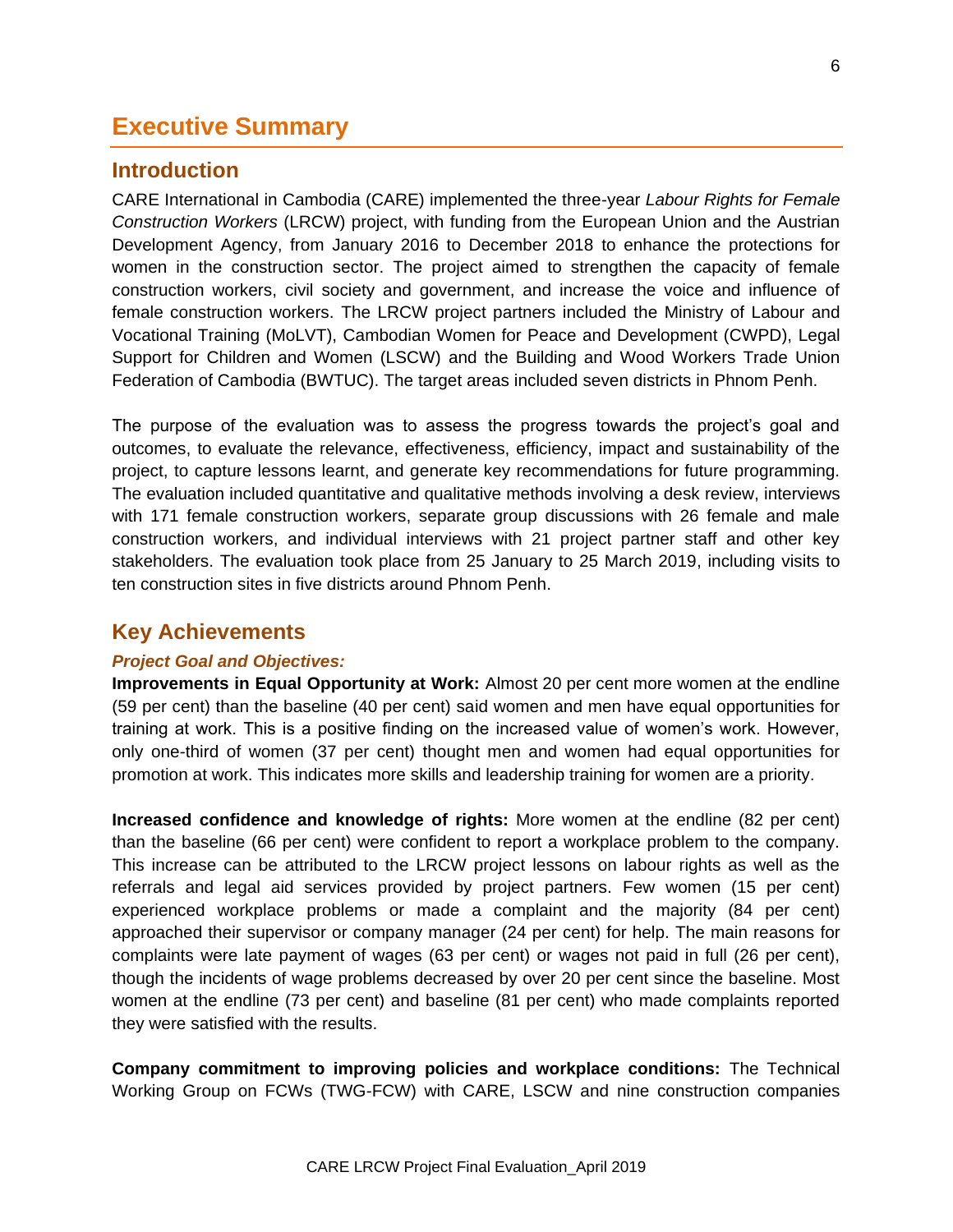developed the "Minimum Standards on Ensuring Appropriate Working Conditions in the Construction Sector" policy document and seven construction companies had committed to applying the Minimum Standards by the end of the project.

**Recommendations on labour rights issues:** A significant achievement is that six recommendations on labour rights issues were formally submitted by FCW representatives through a variety of different activities and were accepted for consideration by the MoLVT. The recommendations are 1) Increase the number of inspections at sites 2) Expand NSFF to the construction sector 3) Issue more regulations on OSH 4) Accelerate approval of the three *Prakas* on a) personal protective equipment b) working at heights (prevention measures) and c) standards for construction worker living sites 5) Ensure construction companies and subcontractors register workers for the NSSF and 6) Develop standardised employment contracts for construction workers and disseminate this information to construction companies.

**Government regulations** *(Prakas)* **on worker protections:** Another important achievement was the LRCW project input into the four *Prakas* related to worker protections, especially for female workers, drafted in cooperation with the MoLVT and the ILO Enhancing Occupational Safety and Health (OSH) project. The four *Prakas* are 1) Personal Protective Equipment (PPE), Protection from falling from high places 3) Dormitories (Living Sites) and 4) Social Services.

## *Expected Result 1: 3,000 females working in the construction sector are aware of their rights and have increased ability to access protections and advocate for improved labour rights, protections and working conditions*

**Over 3,600 FCWs and 600 MCWs reached through peer education:** CARE partners trained 69 FCWs as peer leaders and 29 FCW peer leaders and 7 Trade Union peer leaders remained active at the end of the project. By the end of 2018, a total of 3,667 FCWs had joined lessons with peer leaders on five different topics, including Gender and Culture, Safety and Health, Labour Rights, Labour Rights and Gender, Alcohol and Money. In addition, 18 male construction worker (MCW) peer leaders were trained and reached 643 male construction workers with the lessons.

**Increased awareness of labour law and employment conditions:** More women at the endline (50 per cent) than the baseline (30 per cent) knew that their employment conditions were regulated under the Cambodian Labour Law. In addition, significantly more women recognised they had verbal employment contracts at the endline (64 per cent) compared to the baseline (25 per cent). These findings demonstrate an increase in awareness of employment contracts and labour regulations by female construction workers.

**Increased safety training for workers:** Almost eight of ten workers surveyed at the endline (78 per cent) received some workplace safety information at the start of their work, a 21 per cent increase from the baseline (57 per cent). More supervisors (38 per cent) but fewer companies (37 per cent) were paying for medical treatment of work related injuries at the endline compared to the baseline, but over 40 per cent of FCWs also paid for medical treatment if injured.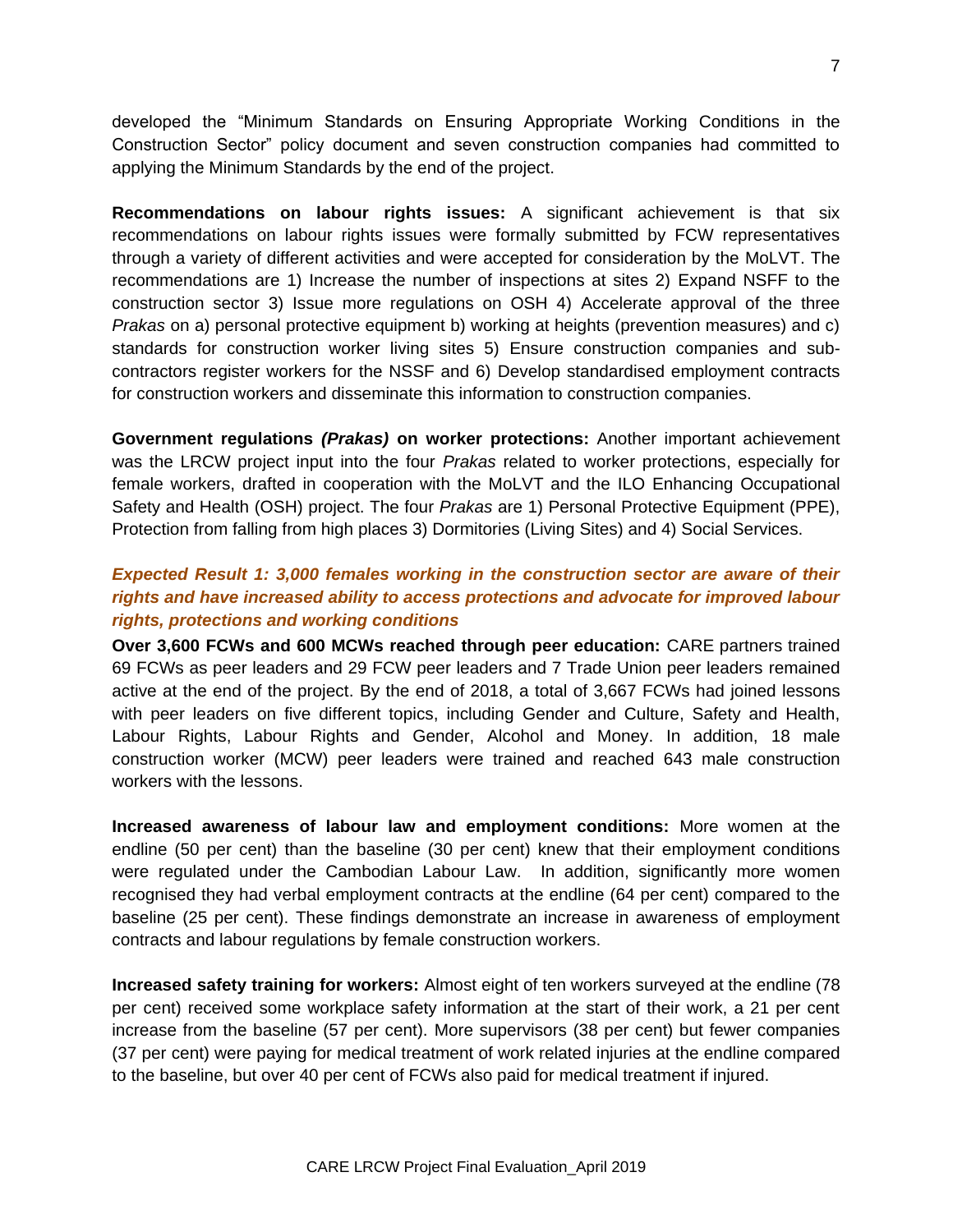**Increased awareness of safety and help seeking behaviour:** About two-thirds of women (67 per cent) at the endline felt their current living conditions at the construction sites were safe. There was a significant of change in the reasons cited by the 33 per cent of women who did not feel safe: reduced domestic violence by neighbours (from 56 to 29 per cent) and alcohol abuse (from 56 to 41 per cent), which were two topics addressed by the trainings. Another significant change is that half the women (48 per cent) at the endline survey who experienced any form of domestic or intimate partner violence in the last 12 months *sought help from others,* which is more than double the percentage at the baseline (22 per cent).

**Increased referrals and resolutions of worker complaints:** Against a target of 65, a total of 44 relevant legal aid cases were received by LSCW, 99 per cent of the complaints were wage related, 80 per cent were successfully resolved while 20 per cent were not processed due to lack of information and documentation related to employment.

#### *Expected Result 2: 100 private sector construction companies have increased awareness of workplace rights and implement improved protections and better working conditions*

A total of 277 construction company staff from 71 construction companies attended a series of trainings, meetings and workshops on various aspects of labour rights, gender equality and occupational safety and health. The Training for Construction Managers "Equal Opportunities in the Construction Sector" included four key topics on gender equality, labour rights, OSH and protection for women in the workplace. Follow up activities by CARE revealed that over half of the 71 companies that joined the training sessions and other activities had developed action plans to improve the working conditions for construction workers.

An important milestone is that seven companies have committed to implementing the Minimum Standards policy document, which specifically includes special protections for FCWs. This is an achievement in that no construction companies interviewed at the start of the project had any written employment policies, safety guidelines or gender or sexual harassment policies in place.

#### *Expected Result 3: Capacities of duty bearers are enhanced towards the promotion of a better institutional environment that is responsive and accountable to construction workers.*

The LRCW project held one training session with 20 labour inspectors from the MoLVT in 2016, and the MoLVT is reported to have conducted 111 inspections at different construction sites around Phnom Penh in 2018. Through engagement in project activities such as social dialogues, advocacy workshops and TWG-FCW events, the MoLVT has gained increased understanding of the issues facing construction workers, especially women, and have included specific actions for construction workers in national plans, developed new labour regulations, and is committed to further improving current systems, such as labour inspection checklists.

# **Key Challenges**

Given the complex nature of the construction industry in Cambodia, including short-term temporary work, underdeveloped regulatory framework, limited knowledge of labour laws and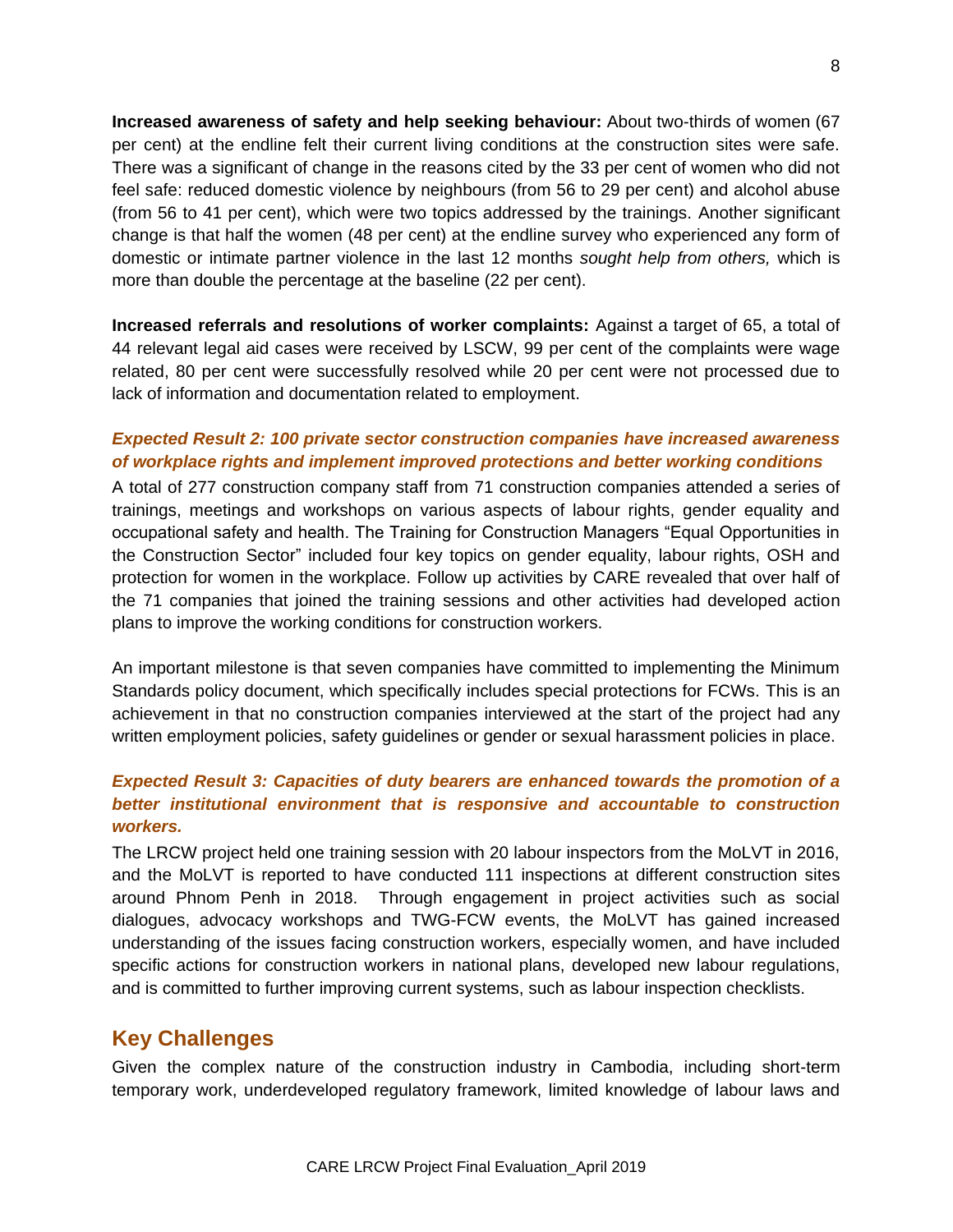weak enforcement mechanisms within the construction sector, the LRCW project made significant contributions to the knowledge required for future interventions. Some of the key challenges and lessons learned included 1) the limited time available for FCWs to attend trainings as many women work seven days a week so there is a need to advocate for paid time off for skills training 2) the long time required to establish relations with construction companies and the limited access to company management and construction sites resulted in a disconnect between companies trained and workers trained at sites 3) the difficulty to engage with senior company managers may require more systematic engagement through government ministries and regulatory bodies and 4) the need to ensure partnership modalities with the relevant ministries includes increased engagement in the project design phase as well as support for follow up activities that contribute to increased ownership of project outcomes.

# **Conclusions**

**Relevance:** The LRCW project's rights-based strategies remain very relevant to the Cambodian context where women's work is undervalued and gender inequalities persist in the home and workplace. The multi-level approach of the project, working at the individual, group, workplace and institutional levels, engaged rights holders and duty bearers in the promotion of gender equality, labour rights and decent work in line with international standards and government policies.

**Effectiveness:** CARE's partnership model of working with specialised organisations was important to achieve the project objectives. LSCW's legal expertise and experience was critical for providing legal aid services for FCWs and for engaging with the MoLVT as the secretariat of the TWG-FCW. CWPD's strong experience working on women's issues and championing the peer education model enabled them to quickly train and work with FCWs. BWTUC provided useful insight into the construction sector, trade unions and labour rights issues, and with ongoing institutional strengthening can continue interventions through their membership. In addition, external stakeholders appreciated CARE's coordination role and being invited to participate in the TWG-FCW and multi-stakeholder dialogues.

Building the capacity of FCW peer leaders, through skills building sessions, monthly meetings and engaging them in direct dialogue with government officials and construction companies increased the legitimacy of the issues raised by the FCWs and in the construction sector. The peer educator model was an effective approach to reach over 3,600 FCWs, to build leadership capacities of women workers, to strengthen agency among FCWs, and to increase recognition of the value of women's work from male colleagues and supervisors. However the lack of free time to join the sessions and the crowded living spaces were not conducive to learning.

**Efficiency:** There was significant learning throughout the project life cycle. Given this was a new sector for CARE, it was important to understand the complexities of the construction industry, to establish relations with new partners and stakeholders and to conduct studies to inform project interventions. While the project started off slow by the end of Year 3 most targets had been reached and all activities had been conducted. It was not efficient however to work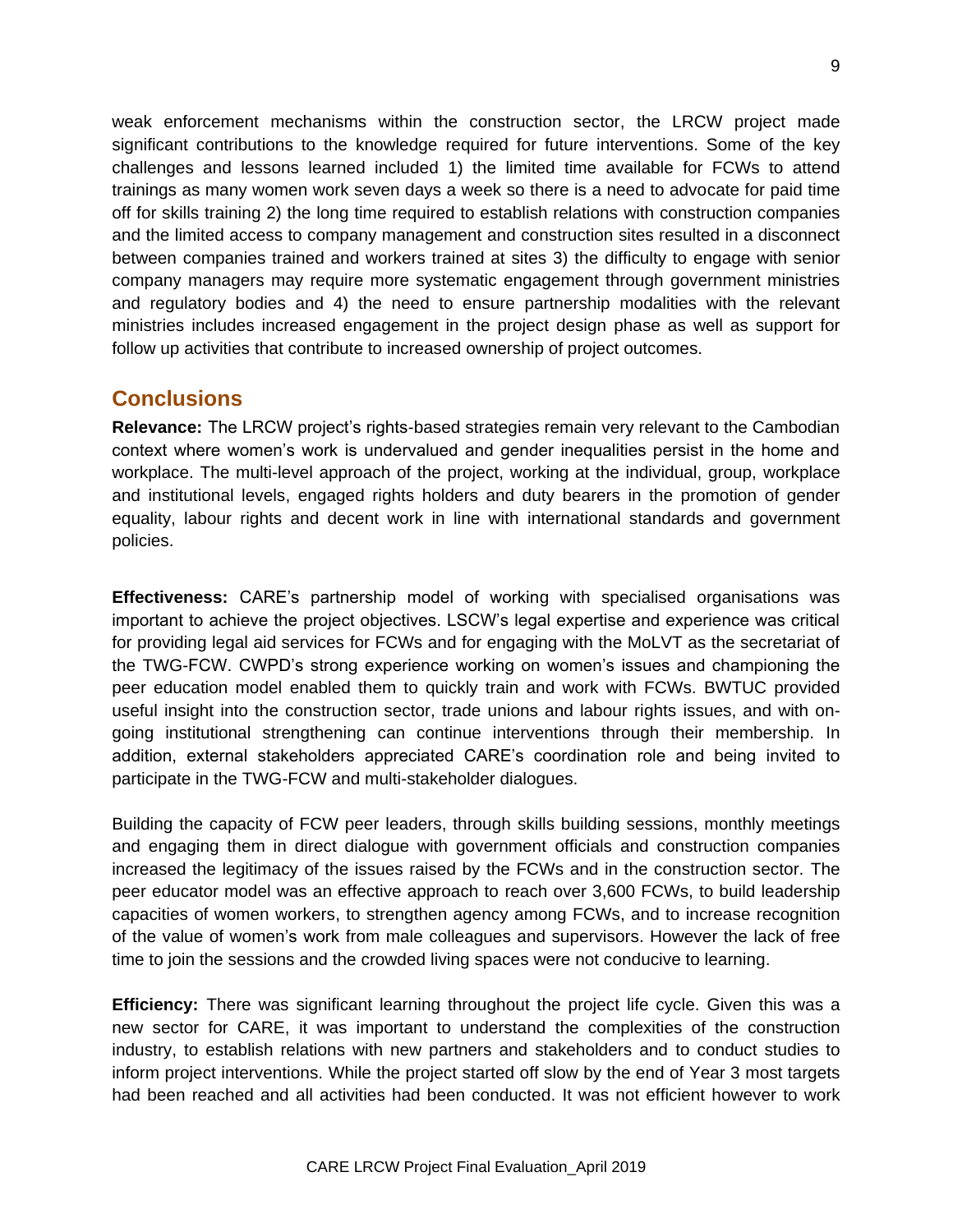directly with workers in many small construction sites scattered around the city without a direct connection to the construction company management. Future projects should work with construction companies, sub-contractors and workers, in an interconnected and comprehensive manner, so follow up and monitoring with workers and companies is coordinated.

**Impact:** Strong progress was made towards achieving the goal "*To advocate for and promote implementation of fundamental labour rights and protections in the construction sector in Cambodia"* and the objective *"To strengthen capacity of female construction workers, civil society and government on labour rights and to increase the voice and influence of female construction workers.* This is evidenced by more women at the endline (59 per cent) than the baseline (40 per cent) reporting equal opportunities for training at work and more women at the endline (82 per cent) than the baseline (66 per cent) feeling confident to report a workplace problem to the company. Through project activities, FCWs successfully raised six recommendations on improving labour rights that were recognised by the government for inclusion into national plans. Importantly, the project succeeded in turning awareness into action through TWG-FCW input on the four *Prakas* on OSH, influencing the government to include FCWs into government plans and the development of the Minimum Standards on Ensuring Appropriate Working Conditions in the Construction Sector.

**Sustainability:** The project needs more time to strengthen mechanisms for sustainability though BWTUC has the potential to continue to support peer leaders to conduct training sessions with members on gender equality and labour rights, some construction companies will implement the Minimum Standards to improve working conditions and the MoLVT has included recommendations from FCWs and the TWG-FCW for the construction sector into the new Strategic Plan 2019-2023.

# **Key Recommendations**

Many stakeholders were very impressed with and referred to the LRCW project, the first of its kind in Cambodia, as an innovative ground breaking pilot project for the construction sector. Most stakeholders stated that three years was too short and more time was needed to build on the project's achievements to date, especially as significant progress was made in engaging construction companies to improve working conditions for construction workers in the final year. Given that the government, ILO, NGOs, companies and other development agencies are still actively working to improve labour rights and working conditions in the garment sector after more than 15 years, the project should continue for at least another three years.

As the LRCW project has started to make significant changes in the construction sector and to advance workers' rights, the following recommendations are put forward for consideration:

Funding agencies including the EU should continue to fund key activities that 1) continue to roll out the training package with female and male construction workers 2) support the implementation of the Minimum Standards policy document with construction companies 3) engage FCWs and relevant stakeholders through the TWG-FCW in dialogues to advance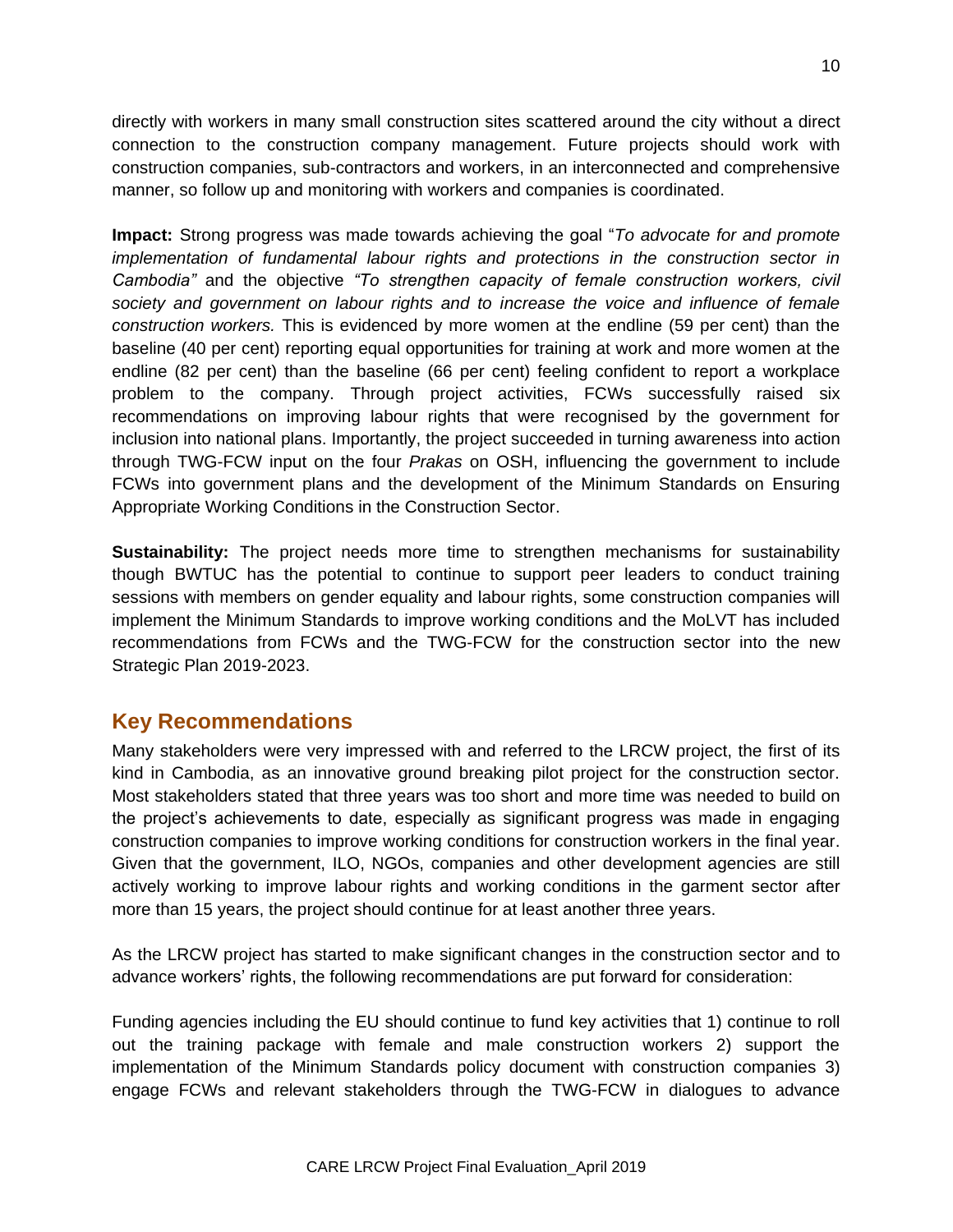worker protections and 4) support the MoLVT to improve the labour regulations and capacity for quality labour inspections at construction sites.

The CARE LRCW project partnership model utilising specialised partner agencies for project activities to achieve results should be replicated in future labour rights projects. This includes expanding the use of the excellent quality IEC materials and training packages produced. In addition, projects should always have a Men's Engagement and Role Model Strategy.

For future projects, CARE can leverage their now well established contacts with the construction companies to gain access to and train FCWs (and MCWs) employed by companies and/or subcontractors. Using both the peer model approach to train FCWs (and MCWs) combined with training of construction company focal point persons will expand the outreach and institutionalise the training package for construction workers within construction companies.

It is recommended that CARE seek additional donor funding to roll out the Minimum Standards policy document with committed construction companies and expand to include more construction companies.

Future projects should continue the TWG-FCW model of engaging FCW peer leaders in stakeholder dialogues with relevant government ministries, construction companies, project partners and other stakeholders to effectively utilise evidence from project activities to successfully influence government actions, as well as employer practices.

For future projects, it is recommended to leverage the technical expertise, assistance and convening role of the UN, specifically the ILO, for continued work within construction sector. This should include advocating with the MoLVT to require compulsory training for all construction company employers on the labour law and regulations, including compliance.

With the support of EU and other agencies, advocate with construction companies and the MoLVT for a community learning program where workers get paid time off from work (ie one to two hours) for skills and employment related training. This might require additional government regulations for enforcement and monitoring.

For donors, it is recommended that future labour rights projects build in more time up front to ensure sufficient time to involve relevant government ministries in the project design phase. This may also include making project funds available for an inception phase that allows for flexibility to modify the logframe based on the baseline study and initial assessments.

Organisations and donors such as EU should support the MoLVT to implement their new fiveyear Strategic Plan 2019-2023, which includes actions to improve labour rights, monitor working conditions and conduct joint inter-ministerial labour inspections in the construction sector. It is suggested to provide additional training with a follow up package of activities aimed at collecting information as evidence for increasing budgets for inspections in line with the government's performance budgeting process.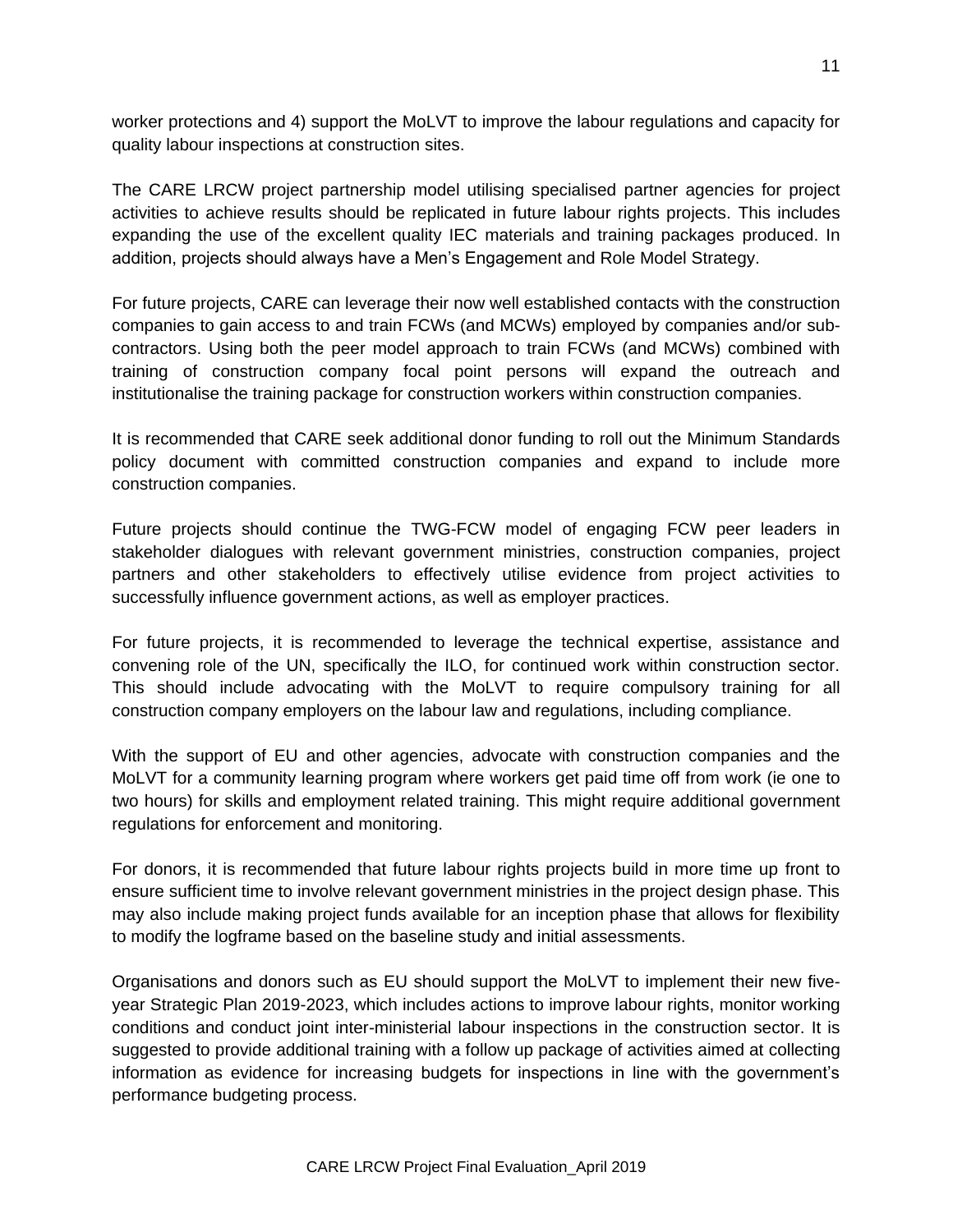# **1. Introduction**

# **1.1 Background and Context**

Cambodia's construction industry has become Cambodia's second largest in terms of economic growth. In 2017, the sector employed around 260,000 workers. Many workers are unskilled and work informally as day labourers. An estimated 20-40 per cent of the construction workers are female; many women have migrated from rural areas to work in the capital city of Phnom Penh. Female construction workers are often in the lowest paid positions without access to equal pay for equal work and with little voice to advocate for improved working conditions. <sup>1</sup> There is no clear definition of or set minimum wage for the construction industry.

Construction is considered one of the most dangerous industries in the country.<sup>2</sup> In 2009, the Ministry of Labour and Vocational Training (MoLVT) introduced its first occupational safety and health (OSH) master plan with six priority areas, though it is recognised that major improvements are still needed.<sup>3</sup> Employers are responsible for occupational safety and health under the Cambodian Labour Law<sup>4</sup>, and are required to join the National Social Security Fund (NSSF), but health insurance is not compulsory and there is a lack of a specific safety code for construction workers.<sup>5</sup> Most female construction workers are situated outside the protective system, thus rendering them extremely vulnerable in terms of health, safety and social security.

Cambodia has ratified eight fundamental International Labour Organisation (ILO) conventions. The Cambodian Labour Law (1997) sets out the rights and obligations of the employer and workers in a labour relationship, including employment conditions, prohibiting all forms of discrimination, protects against sexual harassment and provides special protections for women workers. However, unskilled construction workers have few workplace protections and limited access to protection by the law, and women have little voice to advocate for improving working conditions and protections.

While the Labour Law has provisions related to freedom of association and collective bargaining, Trade Unions estimate that less than one-third of their members are women. For female construction workers these problems are exacerbated by social norms that undervalue their contributions at the work place, lead to less pay, reduced security and fewer opportunities for work progress and training. Traditional gender roles place family and household responsibilities on women while women have fewer opportunities and less social capacity to voice concerns and advocate for their rights.

Since 2015, a series of legislative and administrative initiatives have impacted civil liberties, including freedom of association, peaceful assembly and expression. In some cases, such as with the 2016 Law on Trade Unions, these have been inconsistent with international norms and

<sup>1</sup> Janssens, 2013

<sup>2</sup> Consiglio and Pisey, 2014

<sup>3</sup> Mauney and Amling, 2015

<sup>4</sup> Labour Law, Art 228-230

<sup>5</sup> Mauney and Amling, 2015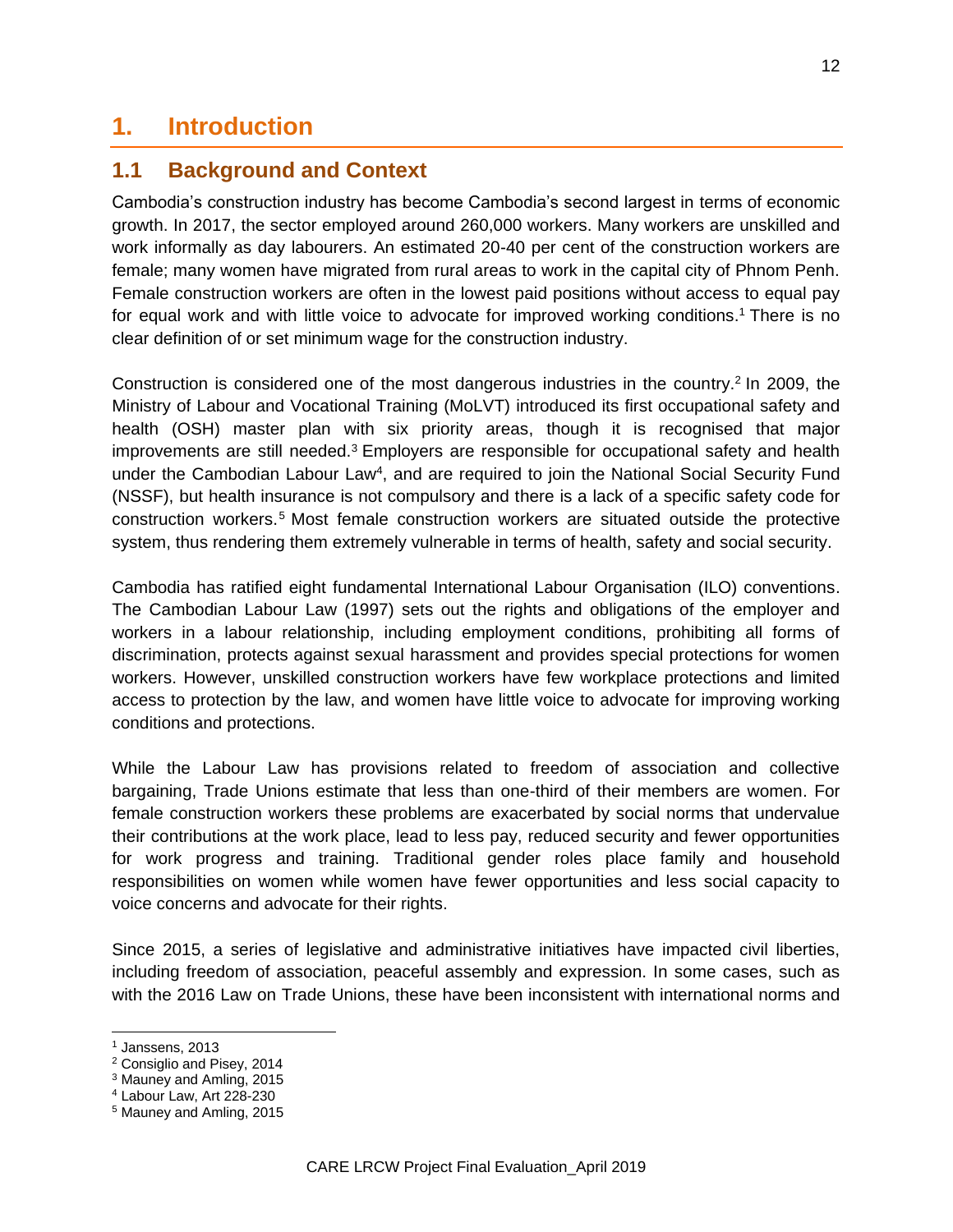standards<sup>6</sup>, while mandatory registration, onerous permission and reporting requirements under the 2015 Law on Associations and NGOs (LANGO) and subsequent administrative regulations<sup>7</sup> have created a challenging environment for civil society organisations (CSOs) to operate in.

# **1.2 Project Information**

CARE International in Cambodia (CARE) implemented the three-year Labour Rights for *Female Construction Workers* (LRCW) project from January 2016 to December 2018 to enhance the protections for women in the construction sector. The project, funded by the European Union and the Austrian Development Agency, has engaged with civil society, government agencies, and private sector businesses with the aim of promoting safe work environments for women as well as increasing equal opportunities and working conditions among women and men in the construction industry.

The overall objective of the project is to advocate for and promote implementation of fundamental labour rights and protections in the construction sector in Cambodia, through strengthening the capacity of female construction workers, civil society and government, and increase the voice and influence of female construction workers. The key expected results of the project are 1) 3,000 females working in the construction sector are aware of their rights and have increased ability to access protections and advocate for improved labour rights, protections and working conditions 2) 100 private sector construction companies have increased awareness of workplace rights and implement improved protections and better working conditions 3) Capacities of duty bearers are enhanced towards the promotion of a better institutional environment that is responsive and accountable to construction workers.

The LRCW project partners included the MoLVT, the Building and Wood Workers Trade Union Federation of Cambodia (BWTUC), and local NGOs, Cambodian Women for Peace and Development (CWPD) and Legal Support for Children and Women (LSCW). The project adopted a peer education approach through building the capacity of 30 female construction worker peer leaders and 10 Trade Union female peer leaders to provide outreach to 3,000 female construction workers around Phnom Penh. The project aimed to build relationships with key private sector construction associations and provide capacity building to 250 private sector construction owners and managers on the needs of female workers. The project also facilitated social dialogue between workers and private sector owners through the establishment of a Technical Working Group. The target areas included 7 districts in and around Phnom Penh.

# **1.3 Purpose of Evaluation**

The purpose of the evaluation was to assess the progress and achievements towards the project's goal and outcomes against the logical framework as well as to evaluate the relevance, effectiveness, efficiency, impact and sustainability of the project. In addition, the evaluation aimed to capture lessons learnt, document successes through case studies and generate key recommendations for future programming.

 $\overline{a}$  $6$  Joint UNCT Cambodia Report in the context of Cambodia's  $3^{rd}$  UPR cycle, 12 July 2018; A/HRC/33/39, para 26

<sup>7</sup> A/HCR/30/39, para 20; A/HRC/37/64, paras 8-9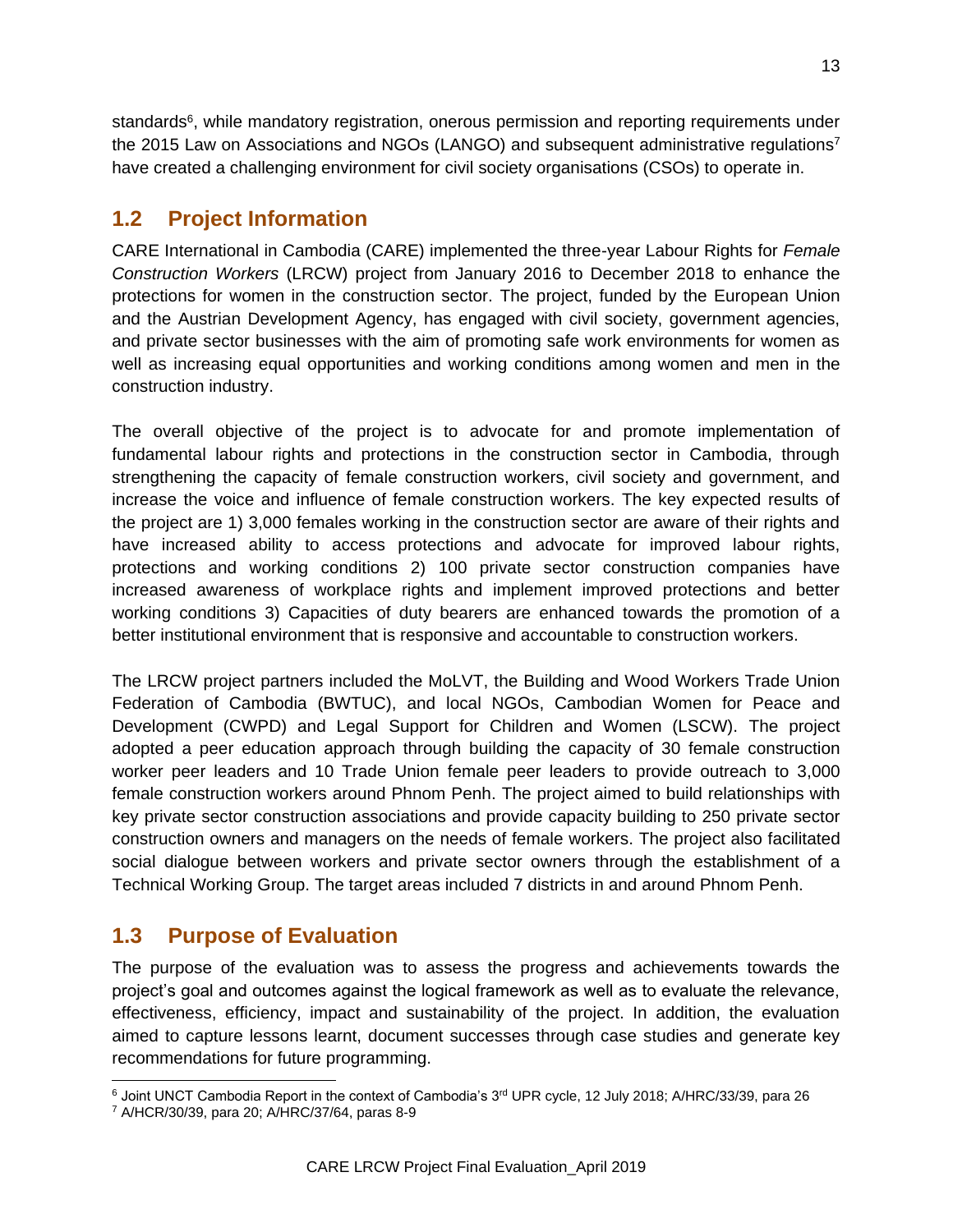# **2. Methodology**

# **2.1 Approach**

The evaluation used a combination of quantitative and qualitative methods to measure progress of the project. A desk review of project documents, reports, materials, studies and the Terms of Reference for the final evaluation provided information on the project's achievements, challenges and lessons learned, and helped frame the interview guides with stakeholders.

# **2.1.1 Quantitative Method**

The quantitative method, using an updated structured questionnaire from the baseline Knowledge, Attitude and Practice (KAP) survey, was used to collect data from female construction workers (FCWs) to measure progress against indicators.

#### *2.1.1.1 Selection and sample size*

The calculation of the sample size was based on the target of number of 3,000 FCWs involved in the project activities at different construction sites around Phnom Penh. The sample size was calculated within the parameters of a Margin of Error 0.05, a Confidence Level 0.95 and a Design Effect 1.0<sup>8</sup>, equal to 341 FCWs for the endline survey.

It was initially proposed to do random sampling based on the FCW participant list and with an interval and with the sample size divided based on a selection of construction companies and/or construction sites. However this method was not possible as many construction sites had finished and trained FCWs had moved to other sites and provinces and could not be located. An alternative method was decided whereby CPWD and BWTUC identified sites that were still under construction and where trained FCW peer leaders and FCWs were still working.

Initially it was proposed to conduct the KAP survey with trained FCWs in the same four districts as the baseline survey, in about ten construction sites, on Sundays only, over a period of four weeks in February and March. Instead the team surveyed available trained FCWs identified by the FCW peer leaders at their current construction sites, and not by district. CWPD and BWTUC arranged the field schedule and liaised with peer leaders to organise lists of available FCWs to interview at different sites, on different days and at different times, including evenings.

## *2.1.1.2 Structured Questionnaire*

The baseline survey structured questionnaire was reviewed and revised to include a few questions on training topics and information learnt through participating in the training sessions. The final endline survey questionnaire included nine sections.

## **2.1.2 Qualitative Methods**

Qualitative methods using semi-structured guides were used to engage project stakeholders in reflecting on various aspects of the project's interventions including training contents and

<sup>8</sup> https://www.surveysystem.com/sscalc.htm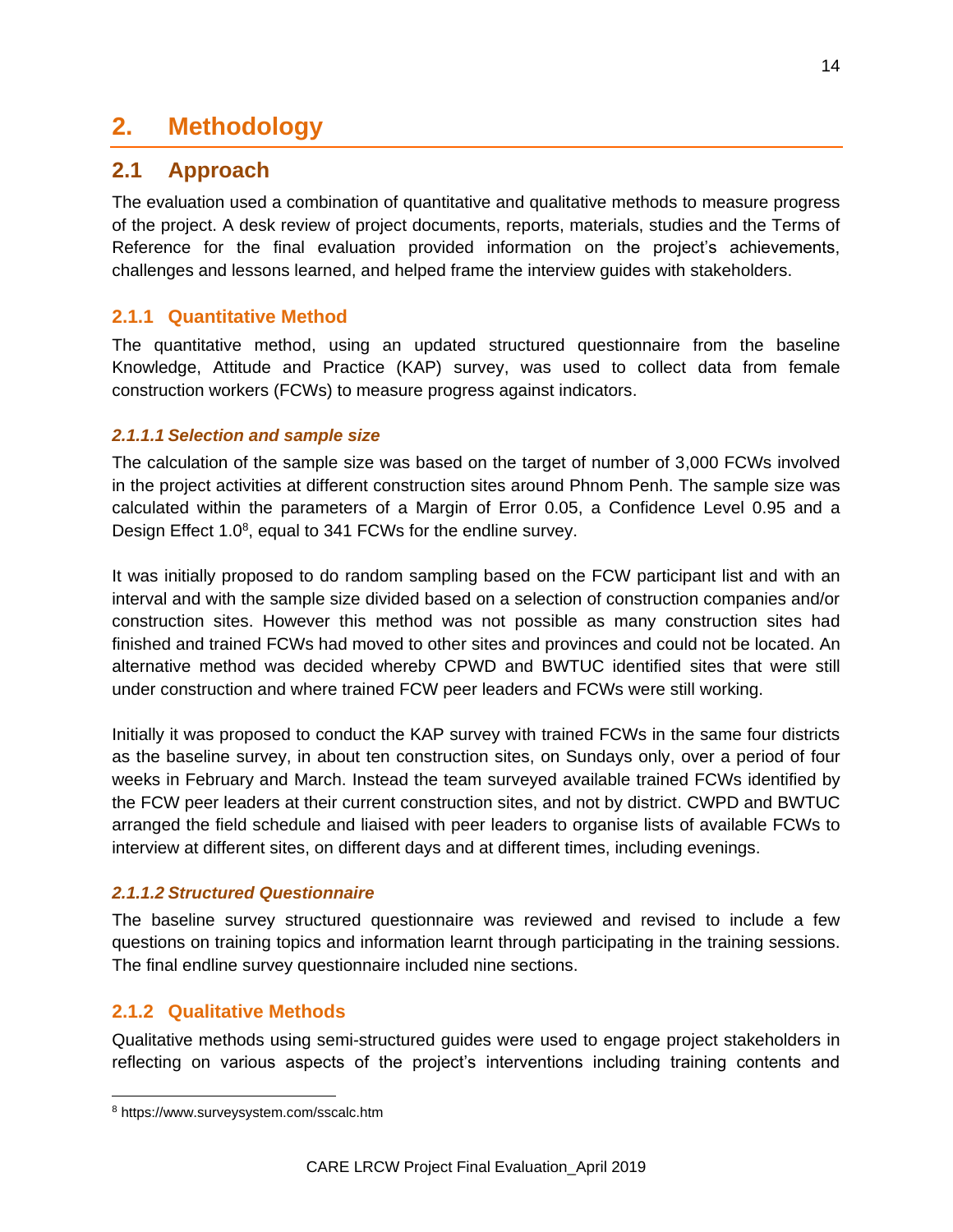approach, participants' learning from trainings, project partnerships, changes in participants' knowledge, attitudes and practices realised through project activities as well as gathering information on best practices, lessons learnt and recommendations for future interventions.

#### *2.1.2.1 Focus Group Discussions*

Focus Group Discussions (FGDs) with female and male construction workers were conducted separately to gather information on project activities as well as changes in knowledge, attitudes and practices of participants. Separate semi-structured guides were developed to explore participants' engagement as well as any changes in their situation as a result of participating in the project activities. Discussions also allowed target groups to reflect on improvements or changes in their work and living situation, company practices and work environment.

The selection of FGD participants was coordinated by two former CWPD staff and current BWTUC members and was by invitation and availability. Separate women and men only groups were held to account for gender and power differences, as well as different life experiences.

#### *2.1.2.2 Key Informant Interviews*

Interviews were conducted with construction company staff that participated in the training sessions and were arranged by CARE project staff. A semi-structured interview guide was developed to explore participants' engagement with the training sessions, knowledge gained, and changes in their practices at work as a result of participating in the project activities.

Interviews were conducted with CARE and all project partners, including CWPD, BWTUC, LSCW and MoLVT officials as well as other identified stakeholders involved in the LRCW project. Discussions allowed project partners and other stakeholders the opportunity to provide information and reflect on project interventions, partnerships, achievements and challenges as well as provide insights on best practices, lessons learnt and suggestions for moving forward.

#### *2.1.2.3 Observation Check Lists*

The baseline survey observation checklist for construction and living sites was updated to include separate toilet and bathing facilities for female and male workers at construction and living sites.

#### *2.1.2.4 Case Studies*

Three case studies were developed through interviews with project participants, including two female construction workers engaged as peer leaders through CWPD and one male construction company staff. All agreed to have their stories told as part of the project evaluation.

The revised structured questionnaire and new FGD and KII guides were developed by the consultant team and reviewed by the CARE LRCW project team. The English versions were translated into Khmer, reviewed and corrections made during the training session. See Appendix 7 for the questionnaire, KII, FGD and case study guides and the observation checklist.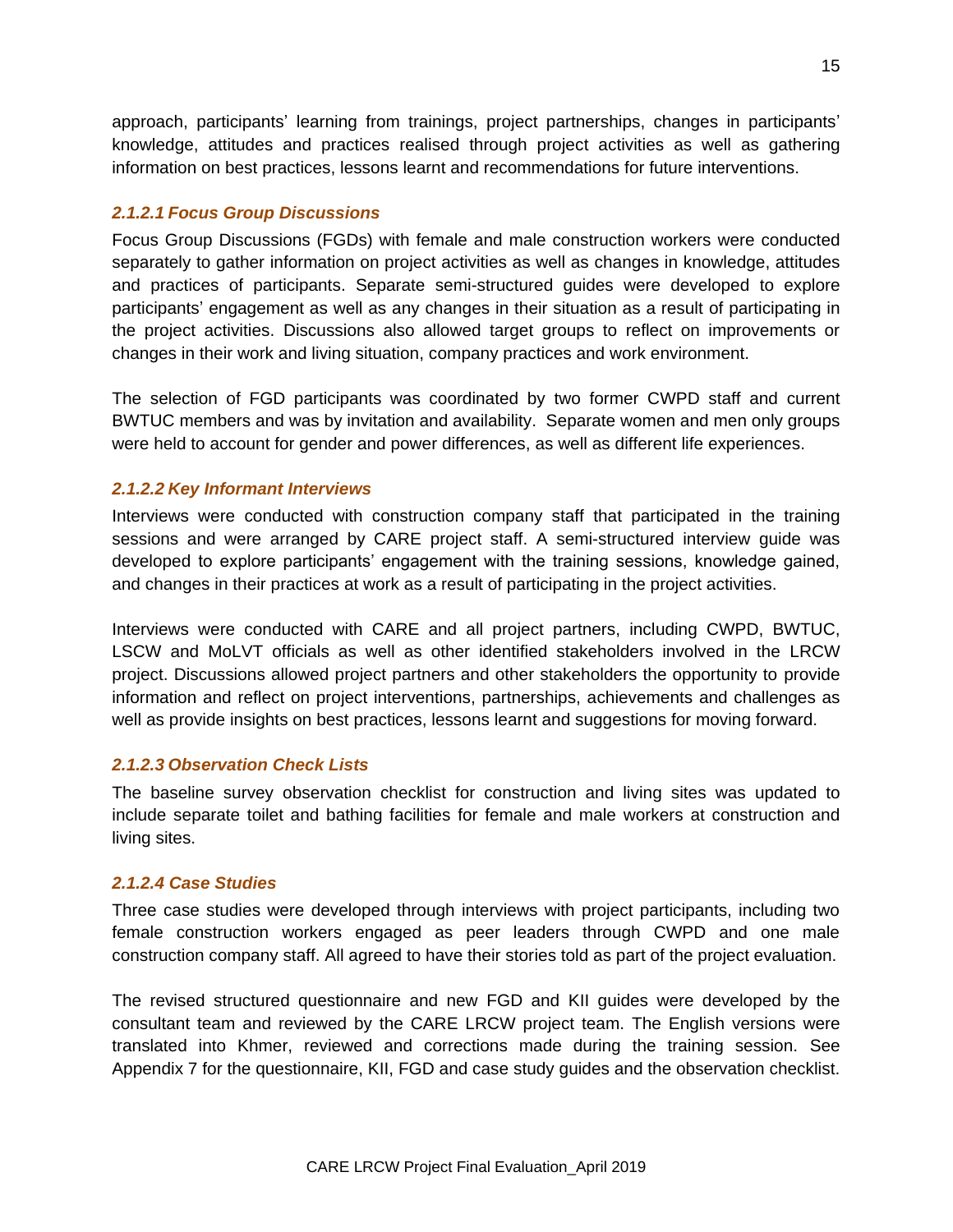# **2.2 Data Collection and Analysis**

# **2.2.1 Data Collection**

Fieldwork was conducted over a four and half week period from 17 February to 21 March 2019. Ten female interviewers conducted interviews following the structured questionnaire with 171 FCWs on eight days and evenings from 17 February to 3 March 2019. Interviews were held at ten different construction sites in five districts in Phnom Penh: Chamkar Mon, Dangkao, Sen Sok, Toul Kork, and Chroy Changva districts. Each interview took between 25 and 45 minutes,

Three FGDs with 16 FCWs and two FGDs with ten male construction workers (MCWs) were conducted in four different sites. Each FGD took one and half hours, and all but one FGD were conducted at the living site of construction workers. The female consultant team members held two FGDs with FCWs. The male associate consultant held one FGD with FCWs and two FGDs with MCWs. All FGDs were held in Khmer language.

The consultant team conducted interviews with five (one woman and four men) construction company managers and administration staff. Interviews were conducted separately with CARE, CWPD, BWTUC and LSCW staff, MoLVT officials as well as three other stakeholders involved in the LRCW project. Interviews took between 45 minutes to one and a half hours.

The consultant team completed observation checklists at seven different construction sites and three case studies were written up, two with FCW peer leaders and one with a male construction company manager.

| <b>Interviews with Stakeholders</b>           |       | <b>Number of Participants</b> |             |       |  |
|-----------------------------------------------|-------|-------------------------------|-------------|-------|--|
|                                               |       | <b>Female</b>                 | <b>Male</b> | Total |  |
| <b>KAP Survey with FCWs</b>                   |       | 171                           | N/A         | 171   |  |
| FGD with FCWs (3 FGD) and MCW (2 FGD)         |       | 16                            | 10          | 26    |  |
| KII with MoLVT Officials                      |       | າ                             |             |       |  |
| KII with Construction Company/Sub-Contractors |       |                               |             | 5     |  |
| CARE and Project Partners (CWPD, BWTUC, LSCW) |       |                               | າ           | 9     |  |
| Other Stakeholders (CLC, ILO, ACILS)          |       |                               |             | 5     |  |
|                                               | Total | 201                           | 17          | 218   |  |

## **2.2.2 Quality Assurance and Ethics**

The consultant team trained ten women to administer the structured questionnaires to female construction workers. The one-day training session included an overview of the LRCW project, the purpose of the evaluation and detailed instructions on the structured questionnaire as well as the nature and intent of each question. The training included a practice and review session. The data collectors were provided information on gender sensitive interviewing techniques and ethical considerations, including privacy, confidentiality and recognising potential signs of anxiety. Written referral information was available and provided to respondents as needed.

At the start of each interview, participants were informed of the purpose of the evaluation, how the findings were to be used and assured of the confidentiality of individual responses. All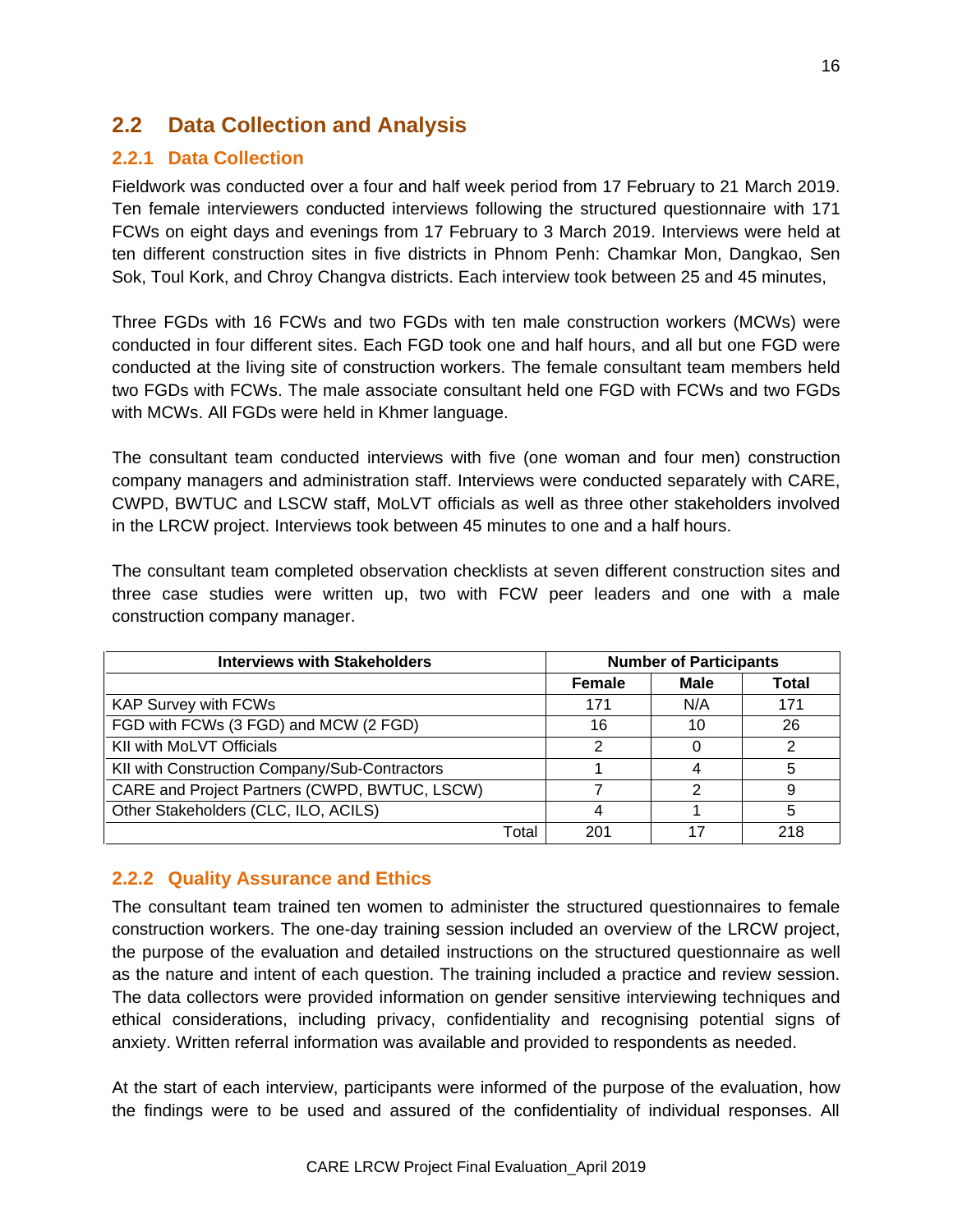participants were informed they could decline to participate and/or refuse to answer any question at any time. The data collectors asked for verbal consent from each respondent at the start of the interview. The facilitators requested written consent from FGD participants and case study participants for permission to include their photos, quotes and names in the report.

During the fieldwork, technical assistance, data quality control and field work coordination were the responsibility of the associate consultant. Two experienced data collectors were tasked with checking the questionnaires at the sites at the end of each day. In case of errors or inconsistencies, they consulted with the associate consultant for appropriate action. The associate consultant coordinated the administering of the structured questionnaires at each site.

# **2.2.3 Data Processing and Analysis**

Data from the structured questionnaires was entered into a specifically designed database using SPSS software<sup>9</sup> by a trained data entry person, and was checked by the associate consultant. The data was exported to Microsoft Excel for further processing and checked again for accuracy by the consultant team. Information from FGDs and KIIs was written up in Khmer and/or English, transcribed into English, and reviewed for accuracy. The qualitative data was organised according to the project objective, outcomes and indicators, evaluation objectives and criteria and used to illustrate findings from the analysis of quantitative data.

The data is presented in table form, graphs and charts and with a description. The narrative description and direct quotes are used to elaborate on the findings from the structured questionnaire. The FGD and KII notes were reviewed and triangulated with the data from the surveys and with other interviews, and checked for consistency during the data analysis and processing stage. The observation checklists were used to add to the narrative description and to compare with the information collected from interviews.

# **2.3 Limitations**

We did not reach the proposed target sample size of 341 FCWs as many trained FCWs were no longer in Phnom Penh, were not able to be located, were not available for interviews or the team did not have access to construction sites. However, reaching 171 FCWs is statistically relevant with a Margin of Error of 7.3 per cent at a Confidence Level of 95 per cent.

FCWs were only available for interviews at lunchtime (11am-1pm) or after working hours (5.30pm to 8pm). Most of them were working seven days a week, including evenings. They were busy preparing meals, and were often quite tired to pay attention to the survey questions.

The evaluation team interviewed two senior MoLVT officials, however the labour inspectors who attended the training by CARE were not available at the final evaluation due to other work commitments. Very few participating construction companies were available for interviews at the endline evaluation, so the team relied on project reports and interviews with other stakeholders.

<sup>&</sup>lt;sup>9</sup> SPSS (Statistical Package for the Social Sciences) is a software package used for statistical analysis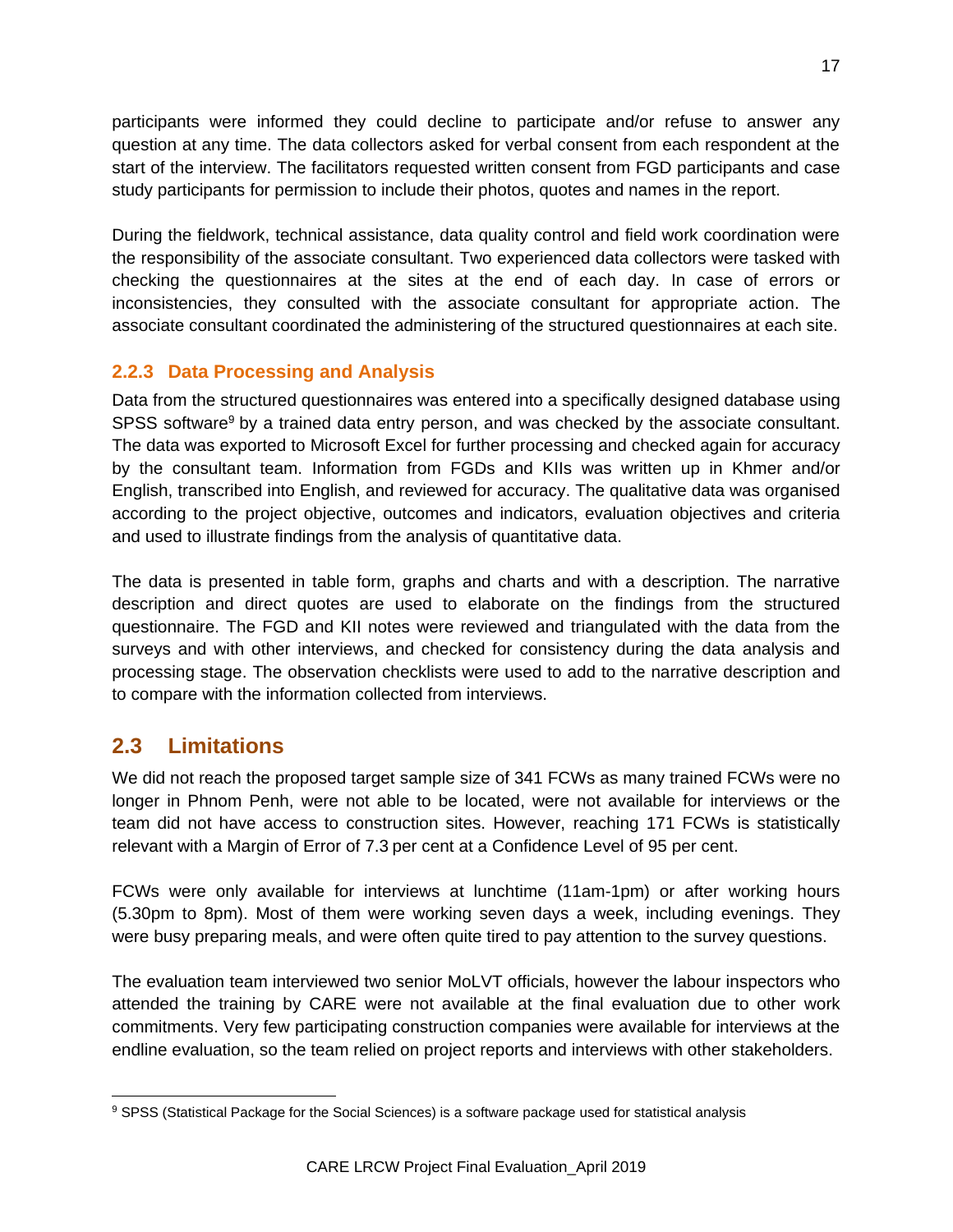# **3. Findings**

# **3.1 Demographic Characteristics**

## **3.1.1 Profile of female construction workers**

The majority of female construction workers (74 per cent) interviewed at the endline had migrated from six provinces including Prey Veng, Kampong Thom, Kandal, Kampong Cham, Svay Rieng and Kampong Speu provinces. All but one Muslim woman interviewed identified their ethnicity as Khmer. Fifty women (29 per cent) indicated they had a disability, including some difficulty in seeing (60 per cent), hearing (20 per cent), walking or climbing stairs (10 per cent) and remembering or concentrating (10 per cent).<sup>10</sup>

Two-thirds (68 per cent) of the women interviewed were 30 years old or older, with 60 per cent between the ages of 30 and 50. Seven per cent of women interviewed were 18 and 19 years old and a few girls were aged 15 to 17, and were with their parents. In Cambodia, the minimum age for employment is 15 years and the minimum age for hazardous work, which includes construction work, is 18 years. Female construction workers are older than female garment workers where studies<sup>11</sup> have shown that over 80 per cent of female garment workers are under the age of 30.

Like the baseline survey, the majority (79 per cent) of women interviewed had only some primary school education or less. One-quarter of the women surveyed had no formal schooling. Most women surveyed identified themselves as semi-literate (44 per cent) or illiterate (42 per cent), with only 14 per cent saying they could read and write well. Almost three-quarters (72 per cent) of the women surveyed were married and living with their husband, 11 per cent were single and 16 per cent were separated, divorced or widowed. Two-thirds of FCWs have two or more children and 85 per cent have at least one child.

#### **3.1.2 Housing, length of time and reasons for construction work**

Virtually all women (96 per cent) surveyed lived in company housing (68 per cent) or on construction sites (28 per cent), in temporary shelters nearby, on the site or in the actual building being constructed, free of charge. Most temporary structures are divided into small rooms, with two-thirds of workers living with 1-3 persons, usually family members. All living sites visited had latrines and bathing facilities and water for bathing and washing was available. All the toilets and bathing areas were "public" and were shared by male and female workers.

More than twice as many FCWs surveyed at the endline had worked in construction for at least three years (49 per cent) compared to 22 per cent at the baseline. At the endline, 24 per cent of the FCWs surveyed had worked for less than one year compared to 42 per cent at the baseline. The selection of FCWs who had participated in the training sessions from 2016-2018 and were still working in Phnom Penh for the endline interviews may have influenced the length of years worked in construction.

 $\overline{a}$ 

<sup>&</sup>lt;sup>10</sup> Adapted from The Washington Group Short Set of Questions on Disabilities

<sup>11</sup> CARE Gap Inc. P.A.C.E. Reports, 2010-2012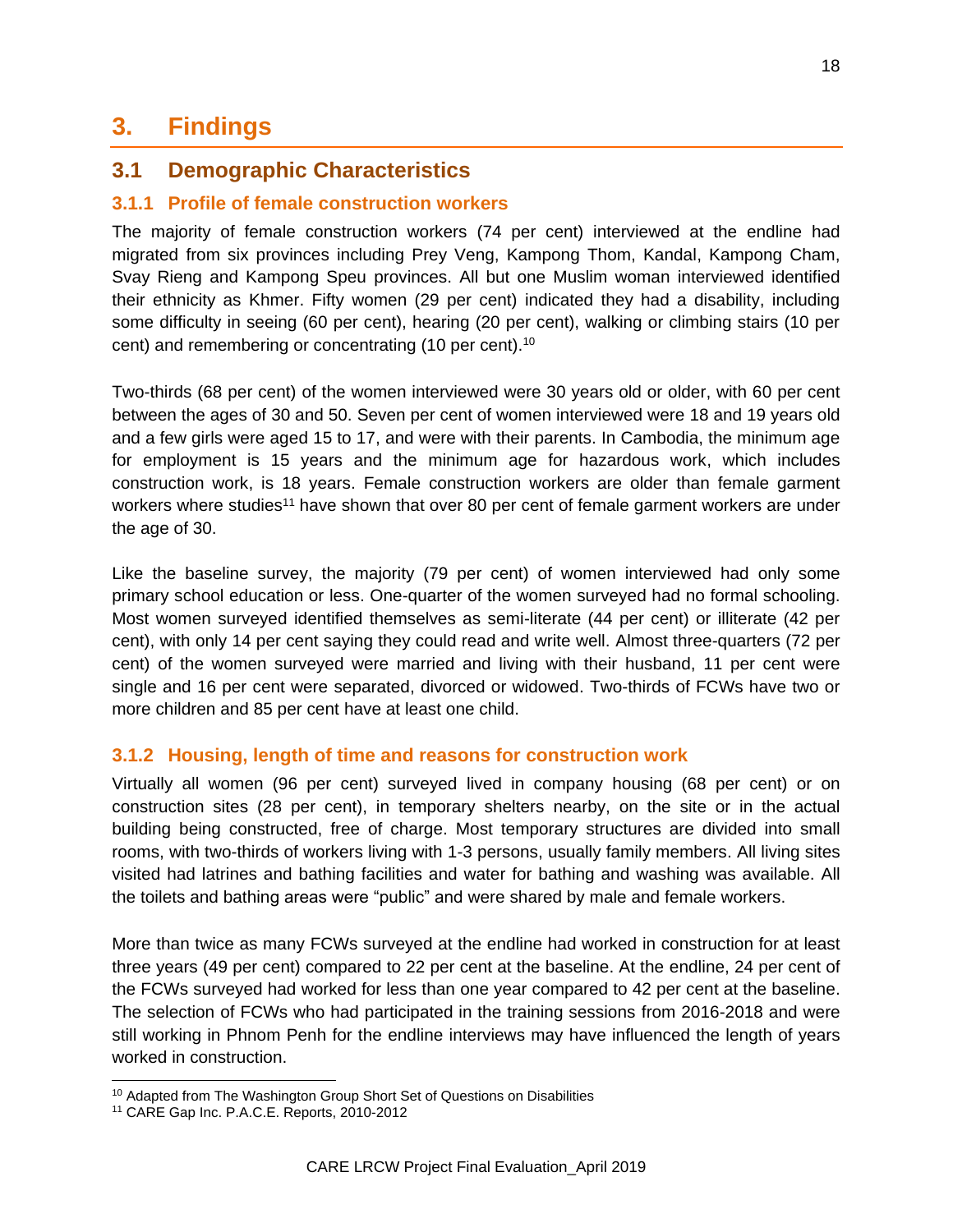Like the baseline survey, the majority of women surveyed said they did construction work because they were in debt or poor (70 per cent). One-third (33 per cent) said there were no other jobs nearby their villages compared to 50 per cent at the baseline. More FCWs at the endline said they followed their husband to work (27 per cent) while fewer mentioned seasonal work (nine per cent) compared to the baseline (27 per cent). This may be an indication that more women consider construction work as long-term employment, with implications for construction companies, skills training and the construction industry as a whole. Still, very few women (3 per cent) consider themselves skilled or trained for any other work.

About half (48 per cent) of the women surveyed at the endline knew the name of the construction company or supervisor *(Mekar)* they worked for, higher than at the baseline (39 per cent). While improving, this low level of recognition of their employer has implications for filing work complaints as LSCW reported that some complaints could not be processed, as the FCWs did not know the name of the company or *Mekar* they worked with.

# **3.2. Overall Project Objective**

**OO: To advocate for and promote implementation of fundamental labour rights and protections in the construction sector in Cambodia**

#### **Indicators of Achievement:**

10-66% of FCW who perceive increasingly safe and equal work environment as well as increased access to protection/justice

4 successful inspections implemented through site checks and standardised processes for improvements/penalties identified in inspections

10-60% of private sector construction companies that have adopted and implemented working conditions minimum standards for FCW

# *Indicator of achievement: 10-66% of FCW who perceive increasingly safe and equal work environment as well as increased access to protection/justice*

*Indicators:*

*75% Of FCW who perceive women and men have equal opportunity to receive training at work 80% Of FCW who perceive women and men have equal opportunity for promotion at work*

#### **Improvements in Equal Opportunity at Work**

More women at the endline (59 per cent) than the baseline (40 per cent) said women and men have equal opportunities for training at work. This is a positive finding on the increased value of women's work. Still over one-quarter of women said no. However, only one-third (37 per cent) of women thought men and women had equal opportunities for promotion at work. This is a barrier for women to apply their skills gained and to be rewarded for their skills by achieving higher positions and/or to be paid more for more skilled work. This may be partly because they view their work as temporary and to earn money, not as a career or profession, and also suggests more skills and leadership training are needed for women.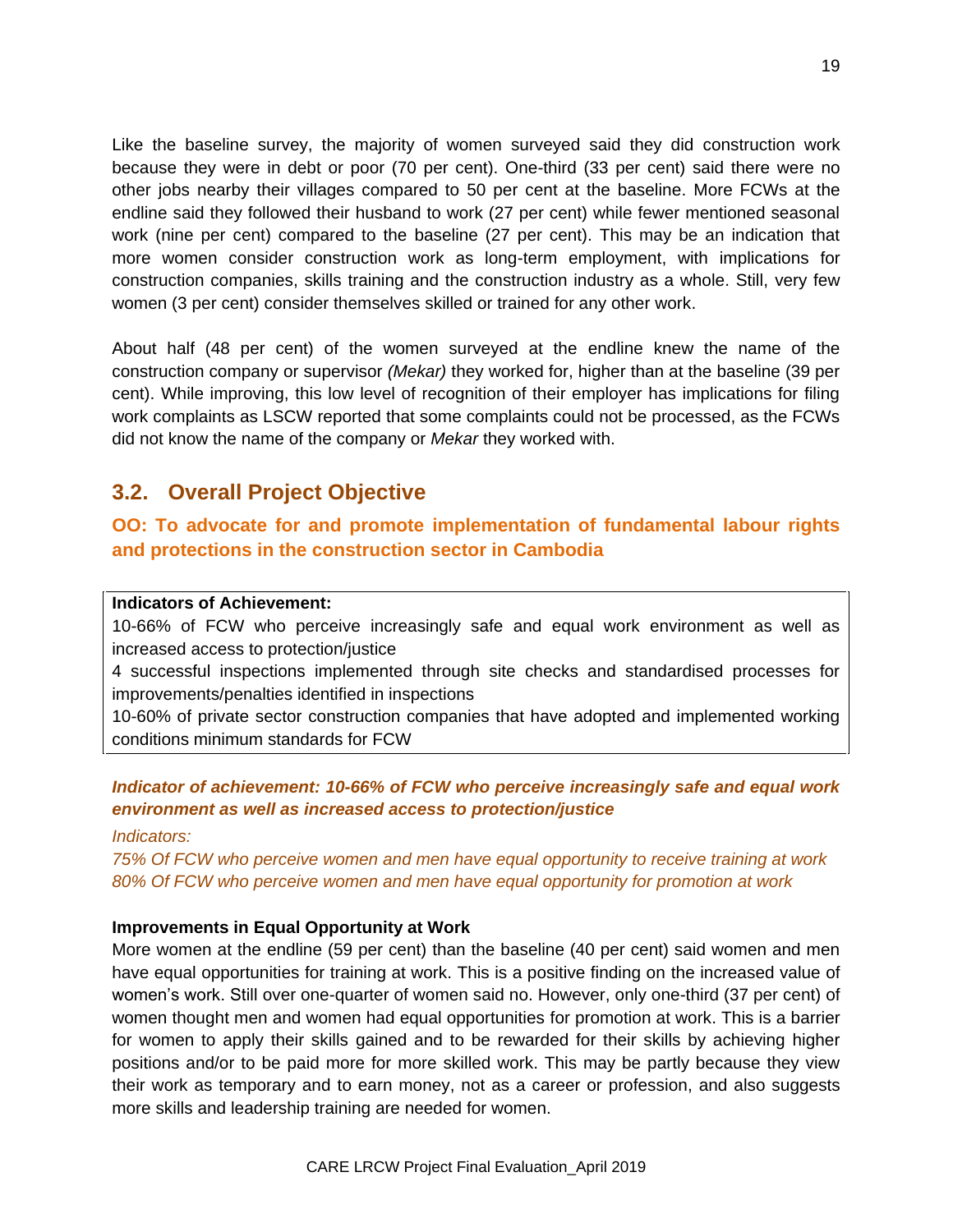| 4                                                                                   | Don't know                               |     | 6   |  | 4 | Don't know | 5   | 8   |  |  |
|-------------------------------------------------------------------------------------|------------------------------------------|-----|-----|--|---|------------|-----|-----|--|--|
|                                                                                     | Total                                    | 100 | 100 |  |   | Total      | 100 | 100 |  |  |
|                                                                                     |                                          |     |     |  |   |            |     |     |  |  |
| <i>Indicators:</i>                                                                  |                                          |     |     |  |   |            |     |     |  |  |
| 20% Of FCW who experience workplace problem made a complaint about workplace proble |                                          |     |     |  |   |            |     |     |  |  |
| 90% Of FCW who filed a complaint reported satisfaction with results                 |                                          |     |     |  |   |            |     |     |  |  |
| 80% Of FCW who feel confident to report a workplace problem to the company          |                                          |     |     |  |   |            |     |     |  |  |
|                                                                                     |                                          |     |     |  |   |            |     |     |  |  |
|                                                                                     | <b>Workplace Problems and Complaints</b> |     |     |  |   |            |     |     |  |  |
|                                                                                     |                                          |     |     |  |   |            |     |     |  |  |

**Baseline N=286**

**Endline N=171**

Table 1: Equal opportunity for training Table 2: Equal opportunity for promotion

Q 47 **Equal** 

**training?**

3 Workers do not receive training

**opportunity for** 

Q 48 **Equal opportunity for promotion?** % % % % **Baseline N=286 Endline N=171** 1 Yes 40 59 1 Yes 33 37 2 No 22 28 2 No 42 54 31 | 6 | 3 | Workers are not promoted 30 1 4 Don't know 1 5 8

Like the baseline, the vast majority (84 per cent) of FCWs interviewed said they have never experienced a problem at their workplace regarding working conditions. Of the 16 per cent of women who had experienced some problem, the main reasons cited were around payment of wages, including late payment of wages (63 per cent) or wages not paid in full (26 per cent), though the incidents of wage problems have decreased by over 20 per cent since the baseline.

Like the baseline, few FCWs at the endline (15 per cent or N=26) have ever made a complaint about a workplace problem to anyone. Like the baseline, the vast majority (84 per cent) approached their supervisor/*Mekar* for assistance to solve their workplace problems and 24 per cent went to a company manager for help. At the endline, eight per cent contacted a NGO partner (CWDP or LSCW) while at the baseline ten per cent contacted the union representative. The difference can be explained that at the baseline, BWTUC facilitated access to the construction sites where they had members whereas at the endline, CWPD assisted with identifying the majority of FCWs and construction sites.

The majority of women at the endline (73 per cent) and baseline (81 per cent) who made complaints reported they were satisfied with the results. FGDs with FCWs and MCWs confirmed that most of the problems and complaints were about payment of wages, including not being paid the right amount of money for the number of days worked and not being paid in full. In some cases the *Mekar* took off without paying workers and could not be located, and therefore the cases were not resolved.

The slight decrease (8 per cent) in satisfaction at the endline may also be that because of the project activities FCWs had a better understanding of their rights and more confidence to report workplace problems, and so they had higher expectations that the issues they raised would be resolved. In FGDs, FCWs mentioned they still do not get paid equal wages as men, they do not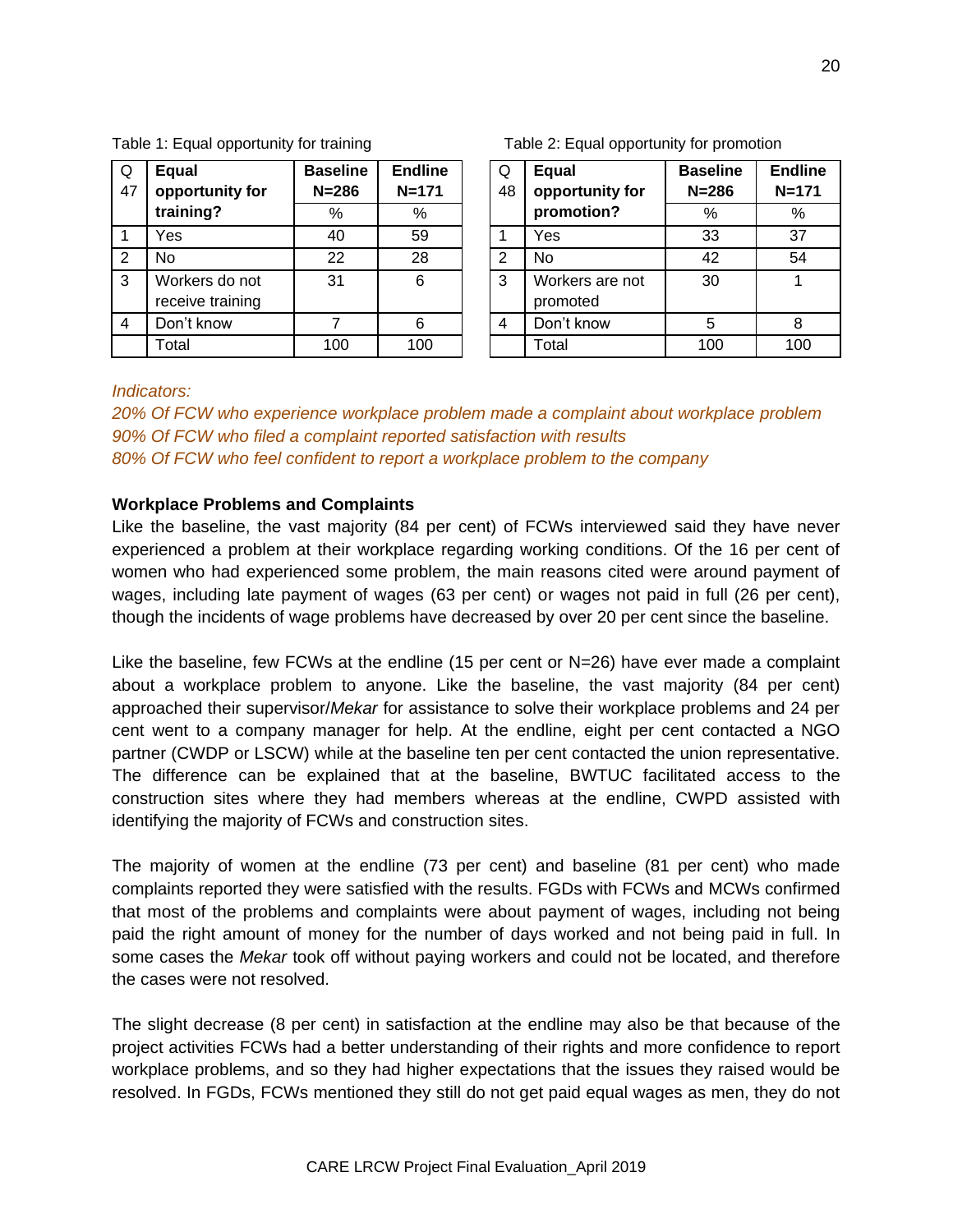have work contracts, they do not have any paid leave or holiday pay and are not fully covered for work related accidents or illnesses.

> *"The lesson on labour rights is the most important for us as we now know that we can claim our rights and ask for what we need under the Labour Law." (FGD with FCW Peer Leaders)*

Table 3: Complaints Table 4: Satisfied

| Q              | Whom did you               | <b>Baseline</b> | <b>Endline</b> | Q  | <b>Satisfied</b> | <b>Baseline</b> | Endli  |
|----------------|----------------------------|-----------------|----------------|----|------------------|-----------------|--------|
| 65             | complain to?               | $R = 28$        | $R = 29$       | 66 | with the         | $N=26$          | $N=20$ |
|                | (Multiple answers)         | %               | $\%$           |    | result?          | %               | %      |
|                | Supervisor/Mekar           | 64              | 84             |    | Yes              | 81              | 73     |
| 2              | <b>Company Manager</b>     | 18              | 21             | 2  | <b>No</b>        | 19              | 27     |
| 3              | Union Representative       | 11              | 0              |    | Total            | 100             | 100    |
| $\overline{4}$ | NGO (CWPD/LSCW)            | 0               | 8              |    |                  |                 |        |
| 5              | <b>Arbitration Council</b> | 4               |                |    |                  |                 |        |
| 6              | Police                     | 34              | 34             |    |                  |                 |        |

| <b>Satisfied</b> | <b>Baseline</b> | Endline |
|------------------|-----------------|---------|
| with the         |                 |         |

| 2001110 | -------  | ∼  | <b>VULIVIIVU</b> | Puvville | ------ |  |
|---------|----------|----|------------------|----------|--------|--|
| R=28    | $R = 29$ | 66 | with the         | $N=26$   | $N=26$ |  |
| $\%$    | %        |    | result?          | %        | %      |  |
| 64      | 84       |    | Yes              | 81       | 73     |  |
| 18      | 21       |    | No               | 19       | 27     |  |
| 11      |          |    | Total            | 100      | 100    |  |

LSCW reported that of the 20 per cent of cases filed by FCWs that were not successful, FCWs did not know the name or other details of the supervisor or company and did not have any form of documentation. The lack of written contracts in the construction industry is a barrier for FCWs and workers in general when they face workplace problems and wish to file a complaint.

#### **Increased confidence to report a workplace problem**

More FCWs surveyed at the endline (82 per cent) than the baseline (66 per cent) said they felt confident to report a workplace problem to the company. This increase can be attributed in part to the LRCW project lessons on labour rights as well as the referrals and legal aid services provided by project partners. FGDs with FCWs and peer leaders also confirmed that many FCWs who joined the training sessions felt empowered to raise issues with the company and/or supervisor on a range of issues, from safety equipment, workload, accident compensation and maternity leave.

*"FCWs now dare to report problems to supervisors/managers and can provide clear reasons for their requests, such as the need for safety equipment, compensation for injuries and equal wages." (KII with FCW Peer Leaders)*

#### *Indicator: 80% of company provide safety information orientation or training for FCW*

#### **Increased safety training for workers**

The vast majority of women surveyed at the endline (78 per cent) received some workplace safety information at the start of their work, a 21 per cent increase from the baseline (57 per cent). Over half the women (56 per cent) received less than one hour of safety instruction, similar to the baseline. But at the endline, 29 per cent of women who received workplace safety information at the start of work received a minimum of one hour of safety training compared to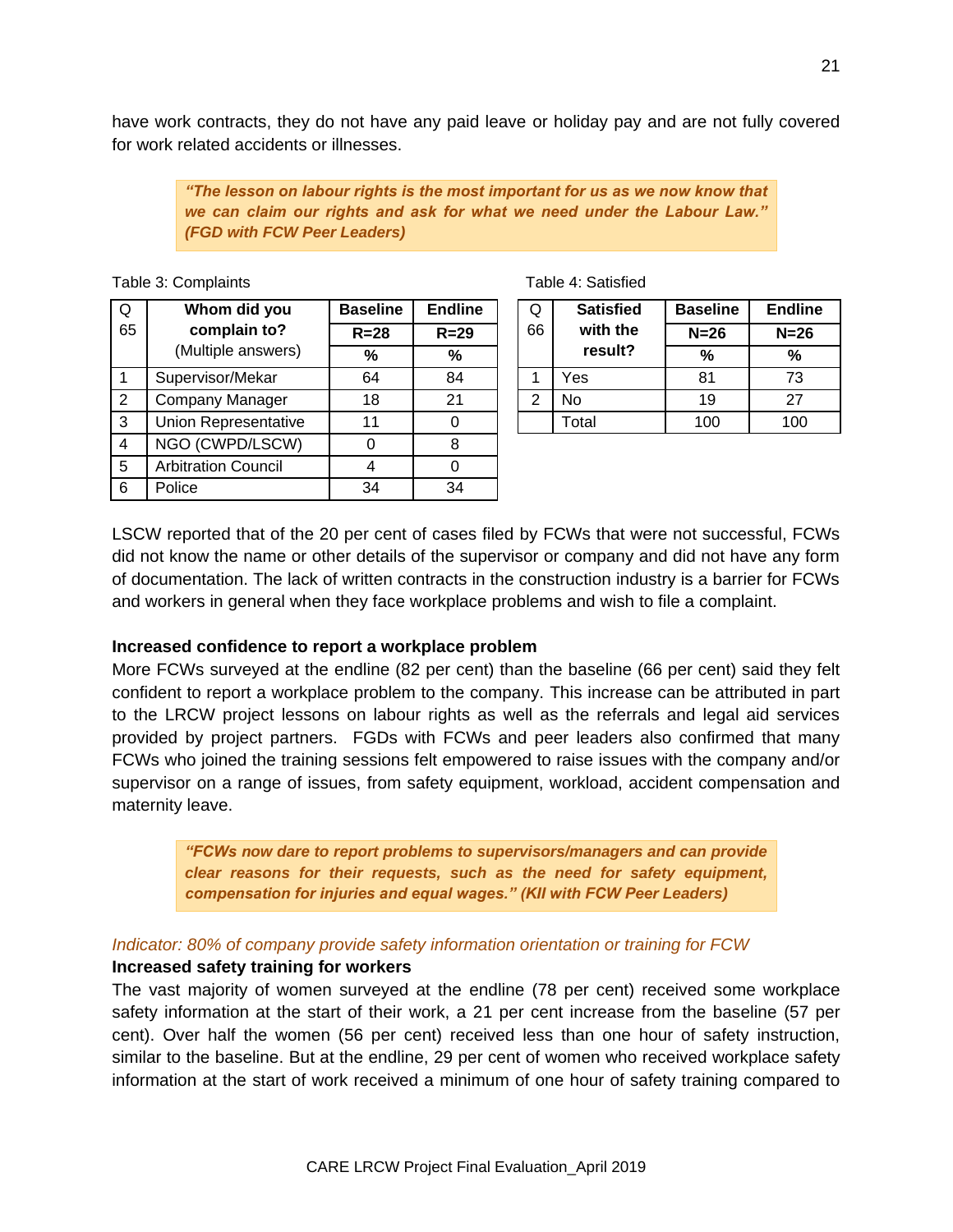| Q              | How long was the workplace      | Any training                 |                             | Yes, training                |                             |  |
|----------------|---------------------------------|------------------------------|-----------------------------|------------------------------|-----------------------------|--|
| 50             | safety training or information? | <b>Baseline</b><br>$N = 286$ | <b>Endline</b><br>$N = 171$ | <b>Baseline</b><br>$N = 161$ | <b>Endline</b><br>$N = 134$ |  |
|                |                                 | $\%$                         | %                           | $\%$                         | $\frac{9}{6}$               |  |
|                | No training                     | 40                           | 19                          | N/A                          | N/A                         |  |
| -2             | Less than 1 hour                | 52                           | 56                          | 92                           | 71                          |  |
| 3              | 1 hour to 4 hours               | 4                            | 14                          | 6                            | 17                          |  |
| $\overline{4}$ | $1-3$ days                      | 0                            | 5                           | 0                            |                             |  |
| 5              | More than 3 days                |                              | 3.5                         | 2                            | 5                           |  |
| 6              | Don't know                      | 3                            | 3.5                         | $\Omega$                     |                             |  |

| Table 5: Workplace safety training |  |  |
|------------------------------------|--|--|
|------------------------------------|--|--|

### *Indicator of achievement: 4 successful inspections implemented through site checks and standardised processes for improvements/penalties identified in inspections*

The MoLVT reported to CARE that the labour inspectors conducted 111 inspections in 2018 at different construction sites, with no inspections in 2017 and two in 2016 for a total of 113 over the three-year project period. The MoLVT is in the process of revising the standard inspection checklist developed by ILO, which now includes many different sectors, such as garment factories, entertainment/hospitality and construction. The checklists and reports were not available for review by CARE or the consultant team.

The MoLVT recognises the challenges their departments and inspectors face to access and conduct quality inspections at construction sites, including but not limited to weak regulations, capacity of the labour inspectors, limited financial resources, low levels of authority to access sites, lack of proper equipment and limited follow up and enforcement. Actions to improve labour inspections for the construction sites are included in the new MoLVT 5 year Strategic Plan 2019-2023, and also include support from ILO. Interviews with stakeholders also confirm the limited actions and effectiveness and reach of labour inspectors to construction sites.

*"In the 8 years I have worked in the construction sector, I have never seen labour inspectors." (FGD with MCWs)* 

*"Last year one inspector came to the site and told everyone to wear safety equipment. Now the supervisor is more strict with the workers about wearing equipment." (FGD with FCWs)* 

*"Labour inspectors are often not allowed to enter construction sites, and so they just visit the company office." (KII with CARE partners and stakeholders)*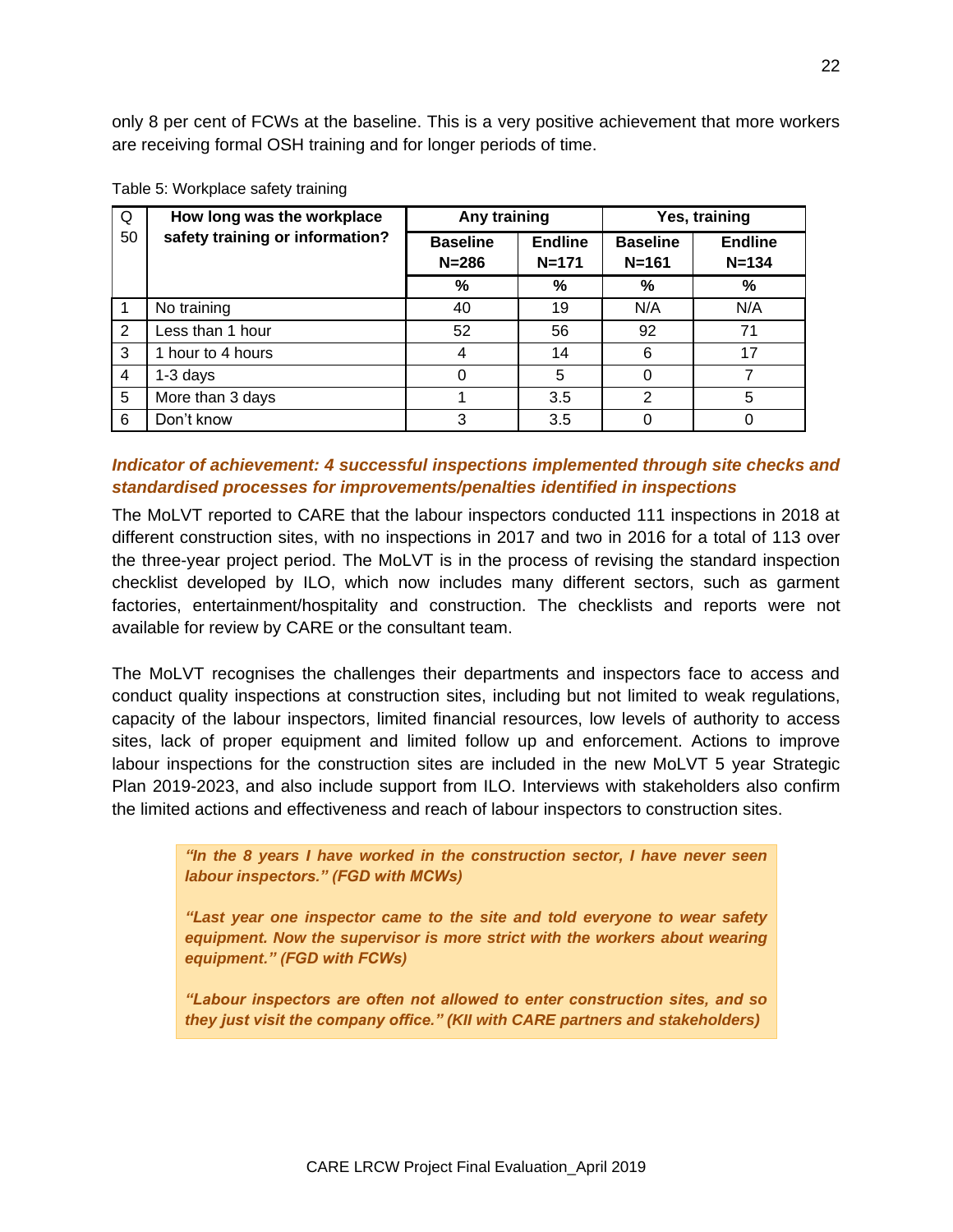## *Indicator of achievement: 10-60% of private sector construction companies that have adopted and implemented working conditions minimum standards for FCW*

*Indicators: 20% of company code of conduct, employee handbook or safe employment protocols for FCWs / workers*

*70% of company have occupational safety and health policy guidelines for FCWs/workers 80% of company provide safety information orientation or training for FCWs/workers*

#### **Company commitment to improving policies and workplace conditions for FCWs**

At the end of the project and through the LRCW project activities, seven construction companies had committed to applying the "Minimum Standards on Ensuring Appropriate Working Conditions in the Construction Sector" developed by the TWG-FCW with CARE, LSCW and a group of nine construction companies in 2017 and 2018. The aim of the policy document is to enhance workers' working conditions, health and safety protections, particularly for women, and to ensure that men and women receive the same conditions and benefits without discrimination.

Interviews with the five construction company staff by the consultant team revealed that all companies had made some improvements to their employment policies and workplace conditions for workers after participating in the trainings and workshops. For example, one company has developed a personnel policy and disseminated this to all company workers. Another has started to enrol their company construction workers in the NSSF and has developed an "equal pay for equal work" policy, which will be implemented soon. Another company staff discussed improvements in OSH at the work sites, specifically distributing safety equipment and requiring their sub-contractors to provide safety equipment to all workers.

Observations by the consultant team during data collection with FCWs at other construction and living sites revealed that many workers had proper safety equipment, such as hats and reflective vests, but more men than women were wearing them. Some women said they were too hot and uncomfortable to wear, despite the fact they knew of the importance of wearing safety equipment. Latrines and bathing facilities were adequate at some sites, insufficient at other sites and one site did not have any facilities.

#### **Fewer days off per week for FCWs surveyed at the endline**

The vast majority (85 per cent) of FCWs surveyed at both the endline and baseline are working eight hours per day in line with the Labour Law. However more women at the endline (35 per cent) than the baseline (22 per cent) said they did not have any days off during the week, meaning they worked seven days a week. Fewer FCWs (48 per cent) surveyed at the endline said they had one day off per week compared to the 78 per cent at the baseline survey. As construction workers are paid on a daily basis, they only get paid for the actual days worked, so many were inclined to work everyday to earn more money. Observations during fieldwork confirmed that many FCWs were working on Sundays, and the team was only able to interview trained FCWs during lunch hours or after 5.30pm, from Monday to Sunday. Discussions with FCWs revealed that they were not forced to work on Sundays, but often felt they should work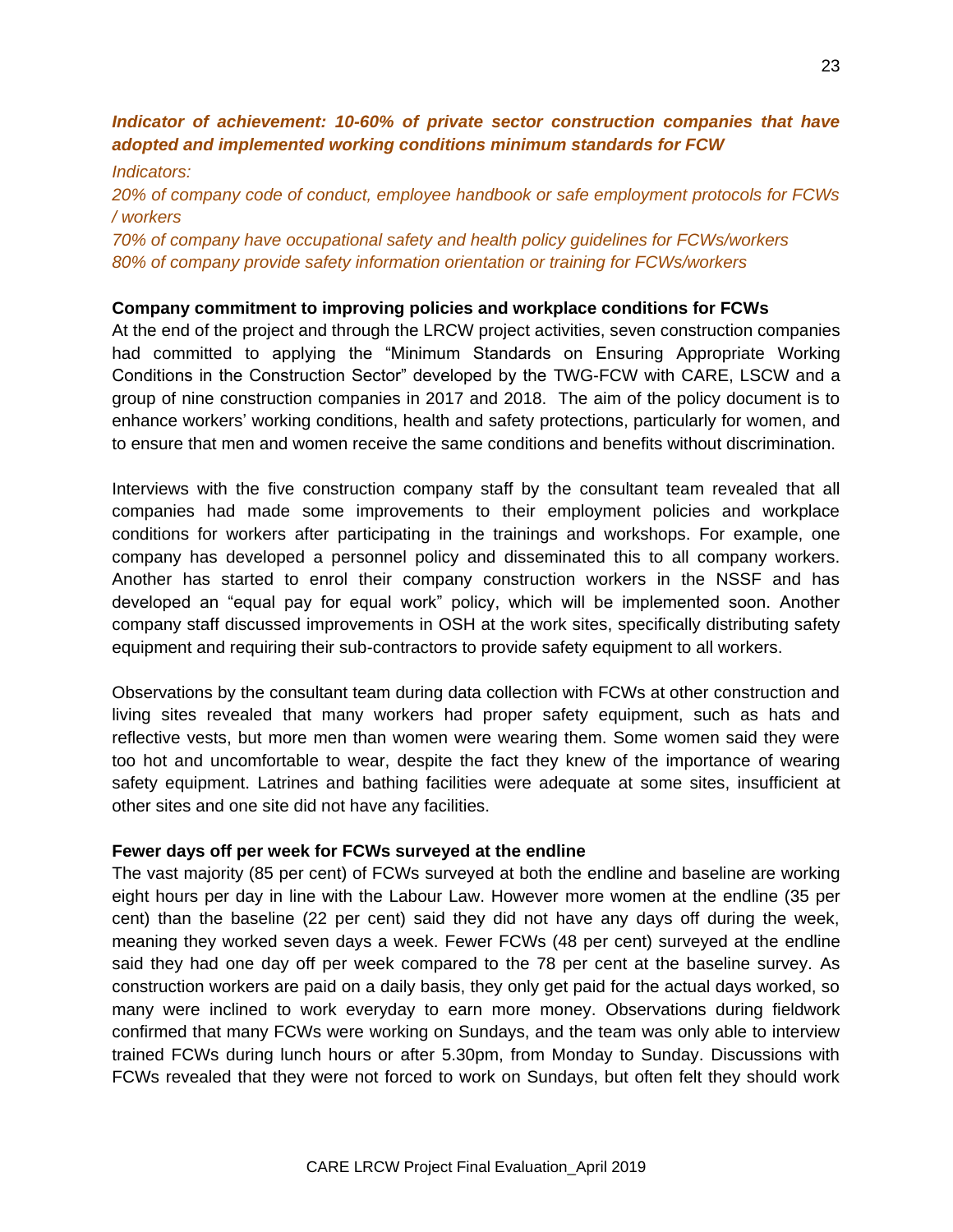the extra day or hours to earn more money as they received a daily wage. When they worked they got paid, when they did not work, they did not earn money.

# **3.3 Specific Objective**

**SO: To strengthen capacity of female construction workers, civil society and government on labour rights and to increase the voice and influence of female construction workers**

#### **Indicators of Achievement:**

3 recommendations on labour rights issues formally submitted by FCWs and adopted in meetings of government, trade union and conferences

65 complaints filed with and addressed by Unions, Arbitration Council, Government and Court 3 government regulations drafted on labour rights and protections

30 workplaces with improved working conditions by the end of the project

#### **3.3.1 Key achievements/positive changes**

### *Indicator of Achievement: 4 recommendations on labour rights issues formally submitted by FCWs and adopted in meetings of government, trade union and conferences*

Over the three years, CARE progress reports and documentation shows that six recommendations on labour rights issues were formally submitted by the FCW representatives through a variety of means including: formal petitions, presentations, social dialogues and meetings with government representatives, construction company employers, trade unions, ILO OSH project staff, CARE partner NGOs, other NGOs/CSOs and female construction workers. The recommendations were 1) Increase the number of inspections at sites, 2) Expand NSFF to the construction sector, 3) Issue more regulations on OSH, 4) Accelerate approval of the three *Prakas* on a) personal protective equipment b) working at heights (prevention measures) and c) standards for construction worker living sites, 5) Ensure construction companies and subcontractors register workers for the NSSF and 6) Develop standardised employment contracts for construction workers and disseminate this information to construction companies.

Interviews with different stakeholders confirmed that the MoLVT has received, discussed and accepted these recommendations and have included them in various action plans, including the new five year MoLVT Strategic Plan 2019-2023. This is a significant achievement. The TWG-FCW has played a very important role in providing a platform for FCWs to raise issues about their working and living conditions and in following up on actions with the MoLVT.

## *Indicator of Achievement: 65 complaints filed with and addressed by Unions, Arbitration Council, Government and Court*

CARE project reports show a total of 55 complaints involving 512 workers (117 women) were received, and 24 were addressed by BWTUC and LSCW. LSCW reports that 99 per cent of the cases were wage related and often just required negotiation and informal mediation with the employer, not formal legal processes. No cases were submitted for formal review as they were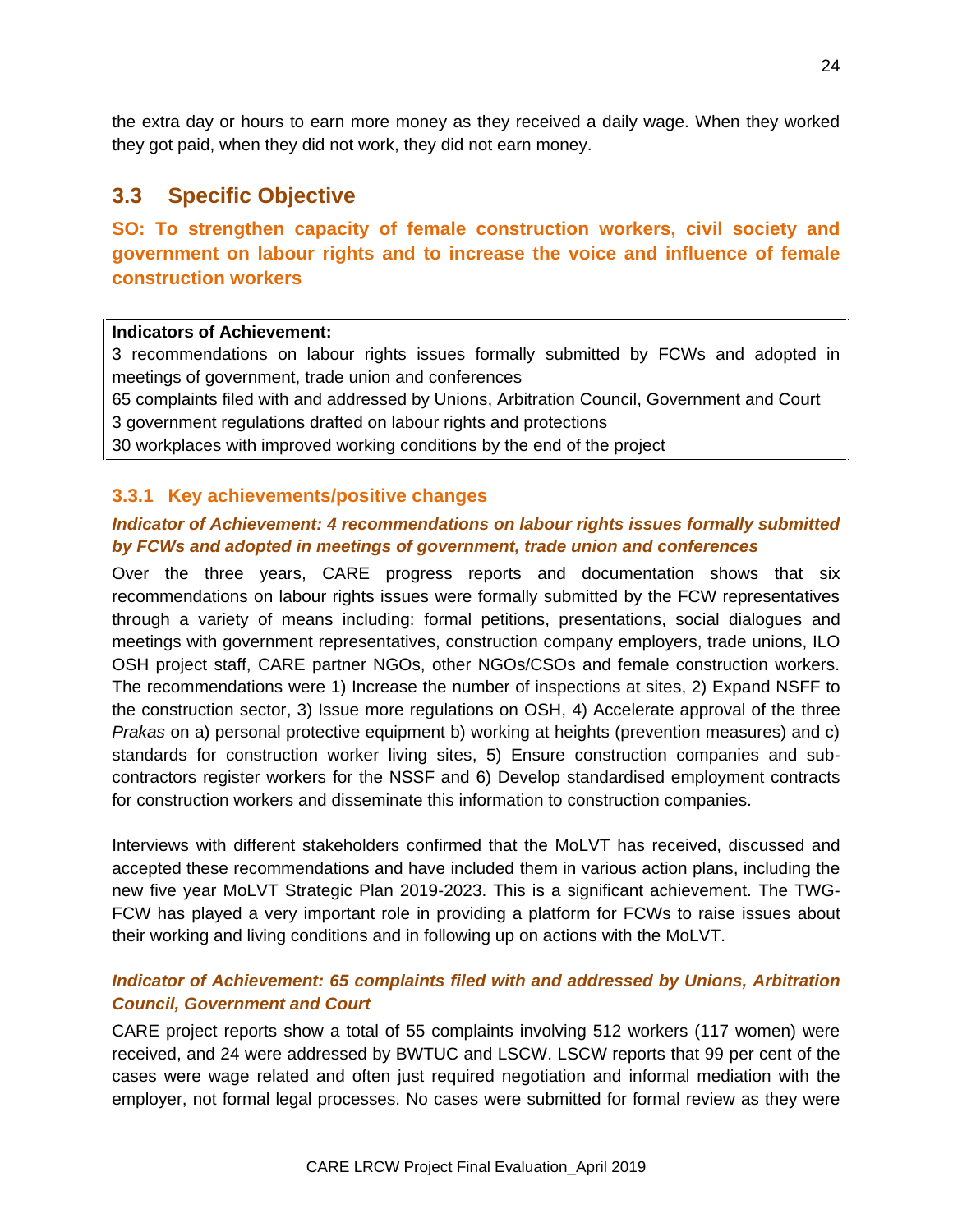all under the 1 million riel (\$USD 250) minimum level. The two cases submitted for unpaid wages that were formally submitted to the MoLVT were not resolved as the supervisor could not be located.

In Cambodia, there is a lack of trust in the formal legal and court system, and legal processes can often take a long time and cost money, which many poor people cannot afford. This underscores the importance of disseminating information on legal aid and making legal aid services widely available to poorer communities, especially women, as the LRCW project did.

# *Indicator of Achievement: 3 government regulations drafted on labour rights and protections*

A significant achievement was the LRCW project input into the four *Prakas* related to worker protections drafted in cooperation with the MoLVT and the ILO Project on Occupational Safety and Health. The four *Prakas* are 1) Personal Protective Equipment (PPE) 2) Protection from falling from high places 3) Dormitories (Living Sites) and 4) Social Services. CARE and partners cooperated with the MoLVT to specifically address issues of FCWs, workers, such as ensuring proper lighting for the safety of women, including on the way to latrines for prevention of sexual harassment, provisions for pregnant women in construction work, providing time and place for breast feeding and provision of equipment and training regardless of gender. At the end of December 2018, the four *Prakas* were formally submitted to the Legal Council at the MoLVT.

Interviews with CARE, project partners and other stakeholders engaged in this activity highlighted the importance of these regulations to improve working conditions for female workers in the construction sector. While interviews with construction company staff did not reveal any knowledge of these four *Prakas,* they all stressed the importance of more government regulations and enforcement mechanisms for industry compliance.

Confirming the importance of these four *Prakas*, especially the *Prakas* on Social Services, is that almost half of the women surveyed at the endline and baseline said female construction workers are not allowed to continue working if they get pregnant and only one-third said they could bring their children to breastfeed at work. The Labour Law stipulates that female workers are entitled to two paid nursing breaks, each of 30-minute duration for new mothers to breastfeed their child until a child is 12 months old.<sup>12</sup>

## *Indicator of Achievement: 30 workplaces with improved working conditions by the end of the project*

As indicated above, seven construction companies have committed to applying the "Minimum Standards on Ensuring Appropriate Working Conditions in the Construction Sector" developed by the TWG-FCW with CARE, LSCW and a group of nine construction companies in 2017 and 2018. The consultant team did not have access to any company policy documents so could not verify the information, and we did not visit their company construction sites or projects. However this policy document is a significant accomplishment as the Minimum Standards document

<sup>12</sup> Labour Law, Art 184, 185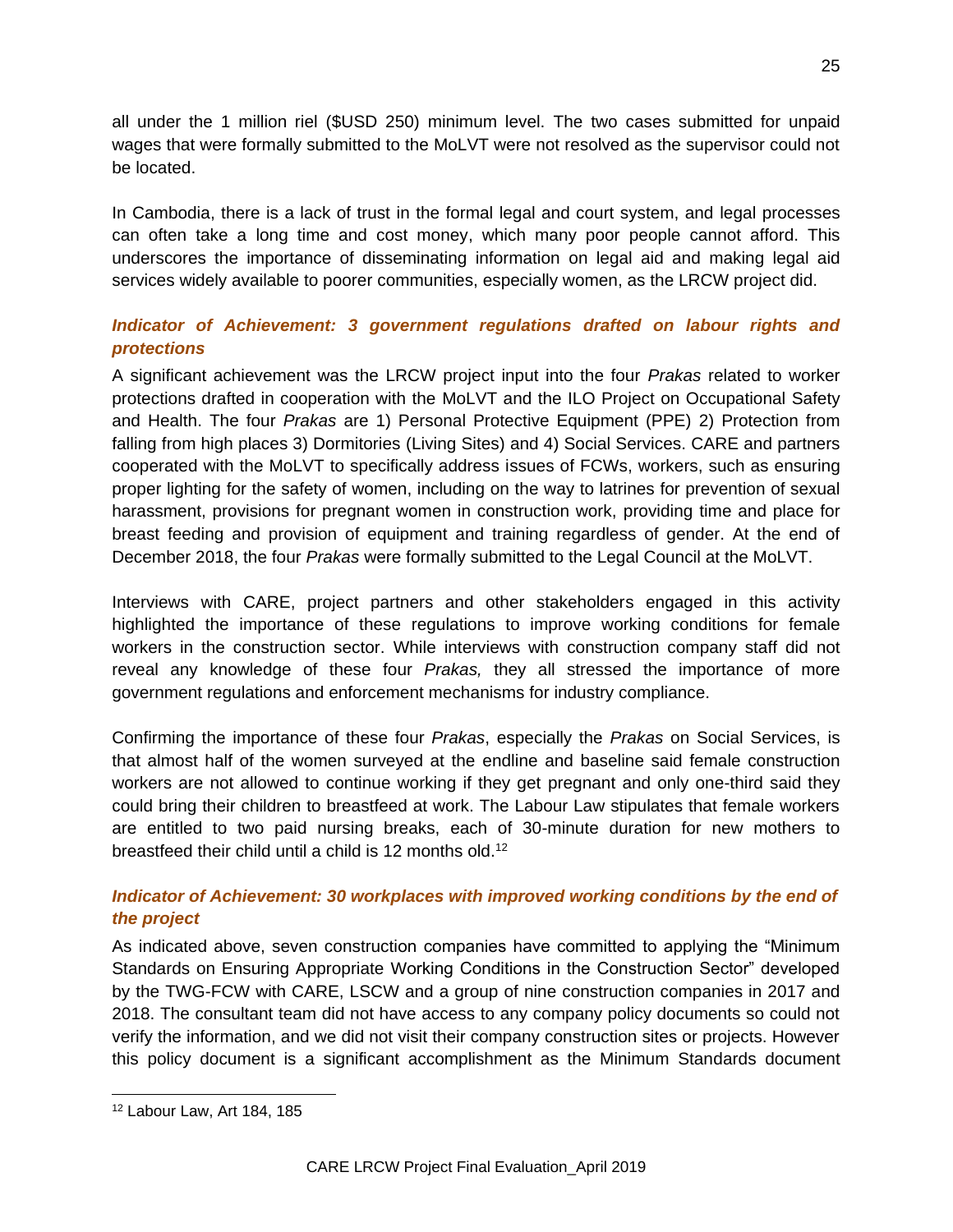covers health and safety at the workplace, accommodation for workers, prevention of sexual harassment, training and equal opportunity for workers, written employment contracts and communication between construction companies and sub-contractors.

As stated above, interviews with the five construction company staff by the consultant team revealed that all companies had made some improvements to their employment policies and workplace conditions for workers after participating in the trainings. Most improvements mentioned were around improvements in safety equipment and training for workers, a few mentioned prevention of sexual harassment information and knowledge of the NSSF and importance of equal pay. It was evident through discussions many companies were still in the very early stages of discussing and/or developing formal employment policies with company management, and many had only applied personnel policies to company staff not workers.

FGDs with FCWs and MCWs confirmed improvements in working conditions such as raising wages for all FCWs equally and compensating workers for overtime (\$USD 1 per two hours over time) at one site, constructing more latrines and toilets at living sites as well as providing safety equipment free of charge. Furthermore, there is a concerted effort by supervisors/*Mekars*  to inform and remind workers about the importance of safety and wearing safety equipment at the worksites, and FCWs acknowledged this change. However, most workers still do not have written employment contracts.

Observations by the consultant team during data collection with FCWs at other construction and living sites confirmed that many workers had proper safety equipment, such as hats and reflective vests. Compared to the baseline, many latrines and bathing facilities at the living sites were vastly improved, with walls and roofs, but at some sites they were still inadequate.

# **3.4 Expected Result 1**

**ER1: 3,000 females working in the construction sector are aware of their rights and have increased ability to access protections and advocate for improved labour conditions**

#### **Indicators of Achievement:**

30 FCW peer leaders and 10 Trade Union peer leaders trained and active in peer–to-peer trainings and meetings outreaching to 3,000 FCW

80% of targeted FCWs report improved knowledge and understanding of their rights and entitlements

65 referrals for supportive legal services of FCWs to LSCW

3 actions/recommendations on proposals identified by TWG as priority for voicing up to private sector employers or duty bearers by the end of the project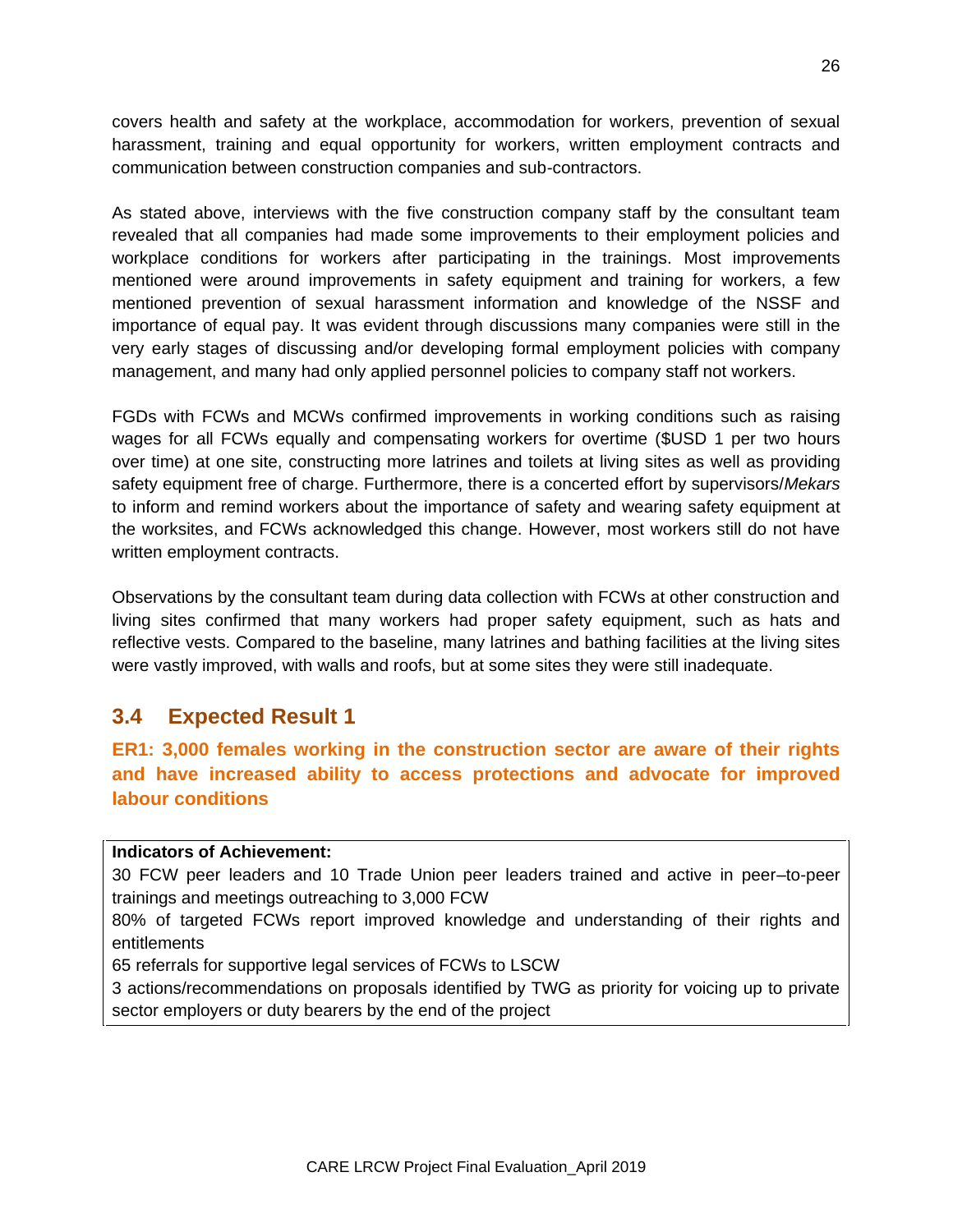#### **3.4.1 Key achievements/positive changes**

## *Indicator of Achievement: 30 FCW peer leaders and 10 Trade Union peer leaders trained and active in peer–to-peer trainings and meetings outreaching to 3,000 FCW*

CARE partners, CWPD and BWTUC, successfully reached out and trained 69 FCWs as peer leaders and by the end of the project, 29 FCW peer leaders and seven Trade Union peer leaders continued to be actively involved. CWPD continued to recruit and train peer leaders throughout the project life cycle, holding monthly training and information sessions, updating their knowledge related to the five lessons, advancing their skills and confidence to conduct informal sessions with other FCWs and sharing information among one another.

The LRCW project training sessions and package of materials for FCWs included five topics for peer leaders to use when holding informal sessions with groups of female construction workers. CWPD reports that peer leaders reached 3,467 FCWs and BWTUC reports Trade Union peer leaders trained over 200 FCW members on five different topics over the three-year project period. Some FCWs trained through CWPD participated in all five sessions, while others only joined a few sessions, depending on their availability and interest. All FCWs trained by BWTUC peer leaders attended the five lessons in one 3-4 hour afternoon session, while CWPD trained FCW peer leaders usually held 45 min to one hour sessions focusing on one topic at a time over a period of a few weeks, as FCWs often had no days off and no time to join in long sessions.

*"We have joined many different activities, such as training sessions, monthly meetings, training other FCWs, workshops, round table discussions, exhibitions, and International Women's Day advocacy events. A few of us joined the Karaoke video on Value Women's Work. These were all important to find and raise the issues of FCWs to others."(FGD with FCW Peer Leaders)*

In 2018, CWPD and BWTUC recruited and trained 18 MCW peer leaders and they in turn delivered peer-to-peer sessions to over 600 male construction workers. This is a very positive and welcome achievement to bring the same important lessons on safety, gender, labour rights, alcohol and money to male workers. This was appreciated by FCWs.

The CWPD database of FCWs trained showed that 50 per cent of FCWs attended all five sessions, fairly evenly spread across each lesson. Of the FCWs surveyed at the endline, only 36 per cent replied they had attended all five sessions. Three out of four women surveyed said they had attended the session on Safety and Health, almost 60 per cent had joined in the three sessions on Labour Rights, Gender and Labour Rights and Alcohol and Money while slightly over half had joined in the session on Gender and Culture. About one in four women had heard or seen the Karaoke Video Song on Value Women's Work performed by the FCW peer leaders. Some women had difficulty remembering the session topic or if they had attended.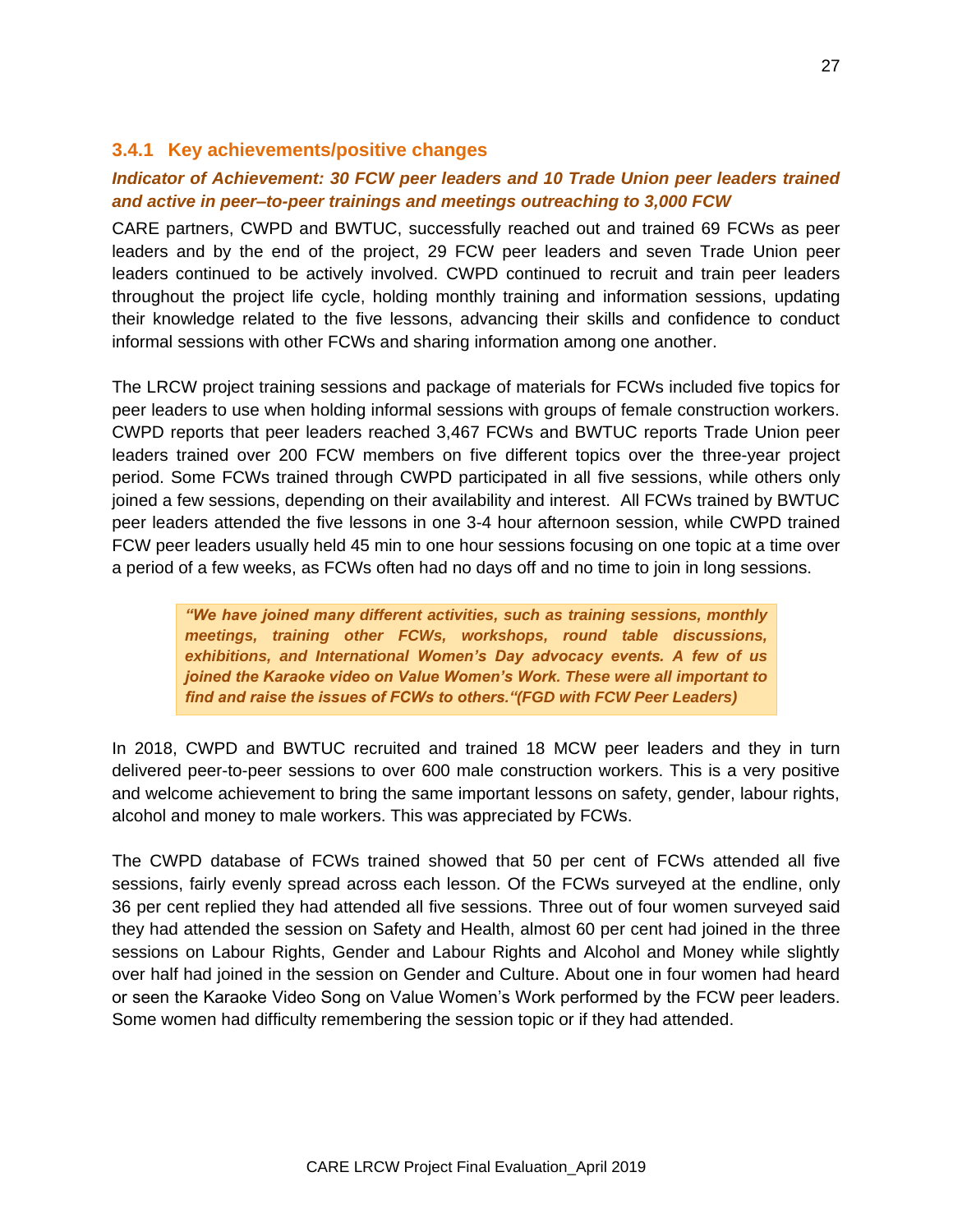



# *Indicator of Achievement: 80% of targeted FCWs report improved knowledge and understanding of their rights and entitlements*

At the endline survey, half the women said they learned about the importance of safety equipment, over forty per cent knew more about workplace safety and labour rights, and 30 per cent knew more about the labour law and working conditions. About 17 per cent knew how to file a workplace complaint, 17 per cent said there was less alcohol use in the family while about 13 per cent mentioned equal pay for equal work, less domestic violence, and managing money as knowledge they had gained.



Figure 2: FCWs Knowledge/Changes gained from LRCW project sessions (Endline survey)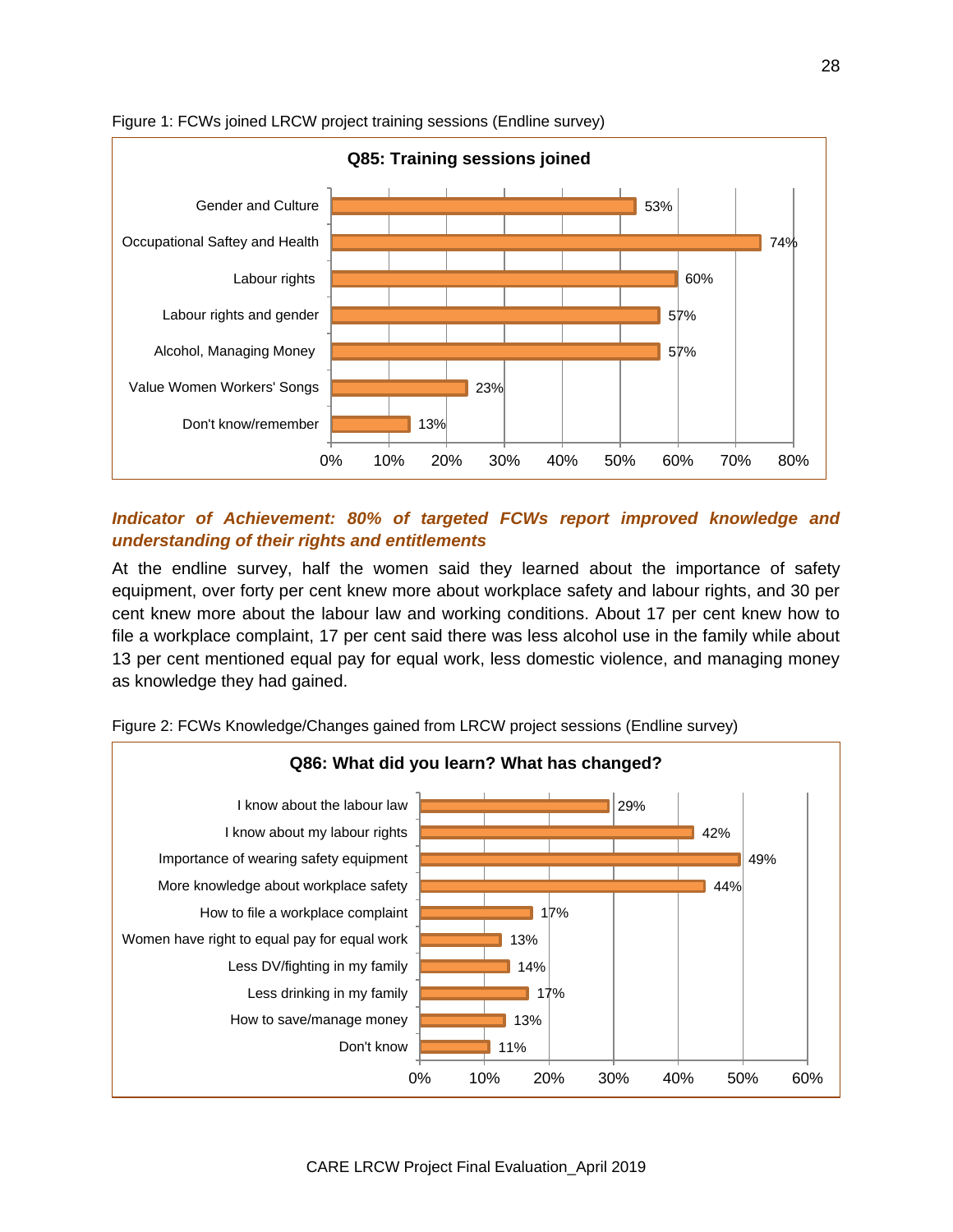FGDs with FCW peer leaders at the endline revealed significant changes in knowledge of labour rights and employment conditions, as well their confidence to raise issues of concern directly with their supervisors and in round table discussions with government officials, private sector companies and Trade Unions.

*"We noticed that many Peer Leaders and FCWs are now confident to negotiate with their Supervisor/Mekar to ask for increases in their wages and to provide safety equipment." (KII with CWPD)*

*Indicators:* 

*75% Of FCW know their work is regulated under the Labour Law 50% Of FCW with written or verbal employment contract 90% Of FCW get time off for maternity leave*

#### **Increased knowledge of labour rights under the law**

More women at the endline (50 per cent) than the baseline (30 per cent) knew that their employment conditions were regulated under the Cambodian Labour Law. This demonstrates increased awareness by FCWs of their rights to protection under the law as a result of the project activities. Still about one-third of FCWs surveyed did not know indicating more dissemination of the labour law and protections is required in the construction industry.

There was a significant increase in the percentage of women surveyed at the endline (64 per cent) compared to baseline (25 per cent) who recognised they had verbal employment contracts. Written contracts are not common in the construction industry. Under the Labour Law, an employment relationship between an employer and a worker can be governed by either an oral or a written contract. <sup>13</sup> These findings demonstrate an increase in awareness of employment contracts and labour regulations by female construction workers.

| Q<br>23 | Know if covered by<br>the Labour Law | <b>Baseline</b><br>$N = 286$ | <b>Endline</b><br>$N = 171$ | Q<br>24 | Have written or<br>verbal contract | <b>Baseline</b><br>$N = 286$ | Endli<br>$N=1$ |
|---------|--------------------------------------|------------------------------|-----------------------------|---------|------------------------------------|------------------------------|----------------|
|         |                                      | %                            | %                           |         |                                    | %                            | %              |
|         | Yes                                  | 30                           | 50                          |         | Yes, written                       | 10                           | 8              |
| 2       | No                                   | 18                           | 15                          | 2       | Yes, verbal                        | 25                           | 64             |
| 3       | Don't know                           | 51                           | 35                          | 3       | No                                 | 64                           | 23             |
|         | Total                                | 100                          | 100                         | 4       | Don't know                         | 0.3                          | $\overline{4}$ |

Table 6: Covered by Labour Law

| Table 7: Written or verbal contract |
|-------------------------------------|
|-------------------------------------|

| seline<br>:286  | <b>Endline</b><br>$N = 171$ | Q<br>24 | Have written or<br>verbal contract | <b>Baseline</b><br>$N = 286$ | <b>Endline</b><br>$N = 171$ |
|-----------------|-----------------------------|---------|------------------------------------|------------------------------|-----------------------------|
| $\%$            | %                           |         |                                    | %                            | %                           |
| 30              | 50                          |         | Yes, written                       | 10                           |                             |
| $\overline{18}$ | 15                          | 2       | Yes, verbal                        | 25                           | 64                          |
| 51              | 35                          | 3       | No                                 | 64                           | 23                          |
| 00              | 100                         | 4       | Don't know                         | 0.3                          |                             |
|                 |                             |         | Total                              | 100                          | 100                         |

#### **Limited enforcement of right to maternity leave**

Fewer women at the endline, 59 per cent, compared to 74 per cent at the baseline said they could take time off for maternity leave. Almost half of the women surveyed at the endline and baseline said female construction workers are not allowed to continue working if they get

<sup>&</sup>lt;sup>13</sup> Labour Law, Art 65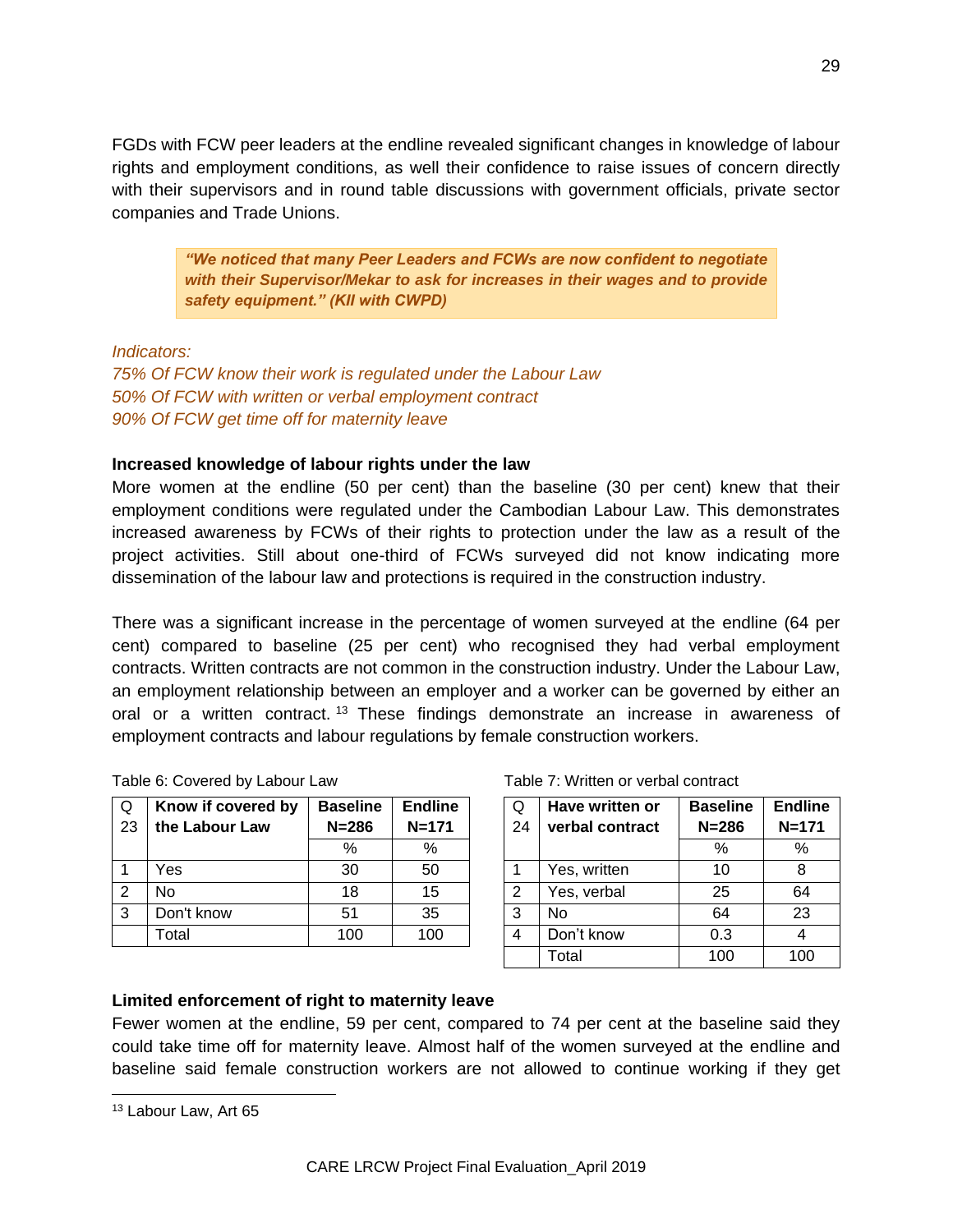pregnant. The informal nature of construction work and employment contracts, combined with low levels of enforcement by government, compliance for women's right to maternity leave and work protections during pregnancy by construction companies and sub-contractors remains low.

| Q<br>40 | If pregnant, can<br>women continue to | <b>Baseline</b><br>$N = 286$ | <b>Endline</b><br>$N = 171$ | Q<br>4 <sup>1</sup> | <b>Maternity</b><br>Leave | <b>Baseline</b><br>$N = 286$ | Endli<br>$N=1$ |
|---------|---------------------------------------|------------------------------|-----------------------------|---------------------|---------------------------|------------------------------|----------------|
|         | work?                                 | %                            | %                           |                     |                           | %                            | $\%$           |
|         | Yes                                   | 37                           | 42                          |                     | Yes                       | 74                           | 59             |
| ⌒       | No                                    | 44                           | 47                          | 2                   | No                        |                              | 21             |
| 3       | Don't know                            | 19                           | 11                          | 3                   | Don't know                |                              | 20             |

Table 8: If pregnant, are women allowed to work? Table 9: Maternity Leave

| seline | <b>Endline</b> | Q             | <b>Maternity</b> | <b>Baseline</b> | <b>Endline</b> |
|--------|----------------|---------------|------------------|-----------------|----------------|
| :286   | $N = 171$      | 41            | eave.            | $N = 286$       | $N = 171$      |
| %      | %              |               |                  | %               | %              |
| 37     | 42             |               | Yes              | 74              | 59             |
| 44     | 47             | $\mathcal{P}$ | No               |                 | 21             |
| 19     | 11             | 3             | Don't know       | 17              | 20             |

#### *Indicators:*

*60% Of FCW report company pays for work related injuries 30% Of FCW report company pays for work related illness 30% Of FCW report company pays wages for days off due to work related injury*

#### **Mixed improvement for compensation for work related injuries/illnesses**

For work related injuries, more supervisors/*Mekars* (38 per cent) but fewer companies (37 per cent) were paying for medical treatment at the endline compared to the baseline. The combined total was slightly higher at 75 per cent at the endline, signalling no real change from the baseline (69 per cent). Over 40 per cent of FCWs at the endline and baseline also paid for treatment if injured.

For work related illnesses, the vast majority (77 per cent) of workers paid for medical treatment themselves, with less than 30 per cent of companies and *Mekars* contributing for expenses. This is similar to the baseline of 82 per cent of workers paying for treatment for illnesses themselves again signalling no real change.

|  | Table 10: Payment for injuries |  |  |
|--|--------------------------------|--|--|
|  |                                |  |  |

| Q           | Who pays for       | <b>Baseline</b> | <b>Endline</b> | Q              | Who pays for       | <b>Baseline</b> | Endli    |
|-------------|--------------------|-----------------|----------------|----------------|--------------------|-----------------|----------|
| 36          | treatment if       | $R = 350$       | $R = 211$      | 37             | medical treatment  | $R = 312$       | $R=18$   |
|             | injured            |                 |                |                | if sick            |                 |          |
|             | (Multiple answers) | %               | %              |                | (Multiple answers) | %               | %        |
| $\mathbf 1$ | Company            | 48              | 37             |                | Company            | 13              | 13       |
| 2           | Self/Own pay       | 44              | 41             | $\overline{2}$ | Self/Own pay       | 82              | 77       |
| 3           | Supervisor (Mekar) | 21              | 38             | 3              | Supervisor (Mekar) | 6               | 15       |
| 4           | Private Insurance  | 0.3             | $\overline{2}$ | $\overline{4}$ | Private Insurance  |                 | $\Omega$ |
| 5           | <b>NSSF</b>        |                 | $\Omega$       | 5              | <b>NSSF</b>        |                 | $\Omega$ |
| 6           | Don't know         |                 | 5              | 6              | Don't know         | 8               | 5        |

#### Table 11: Payment for illnesses

| seline             | <b>Endline</b> | Q  | Who pays for       | <b>Baseline</b> | <b>Endline</b> |
|--------------------|----------------|----|--------------------|-----------------|----------------|
| :350               | $R = 211$      | 37 | medical treatment  | $R = 312$       | $R = 188$      |
|                    |                |    | if sick            |                 |                |
| %                  | %              |    | (Multiple answers) | %               | %              |
| 48                 | 37             |    | Company            | 13              | 13             |
| 44                 | 41             | 2  | Self/Own pay       | 82              | 77             |
| 21                 | 38             | 3  | Supervisor (Mekar) | 6               | 15             |
| $\overline{) . 3}$ | $\overline{2}$ | 4  | Private Insurance  |                 |                |
| $\mathbf 1$        |                | 5  | <b>NSSF</b>        |                 |                |
| $\overline{7}$     | 5              | 6  | Don't know         | ឧ               | 5              |

An employer is responsible for providing adequate means of protection for employees, ensuring occupational safety and hygiene, and improving working conditions,<sup>14</sup> and is responsible for

 <sup>14</sup> Kong, P. Cambodian Labour and Employment Law, ref Labour Law, Art 23, Art 228-230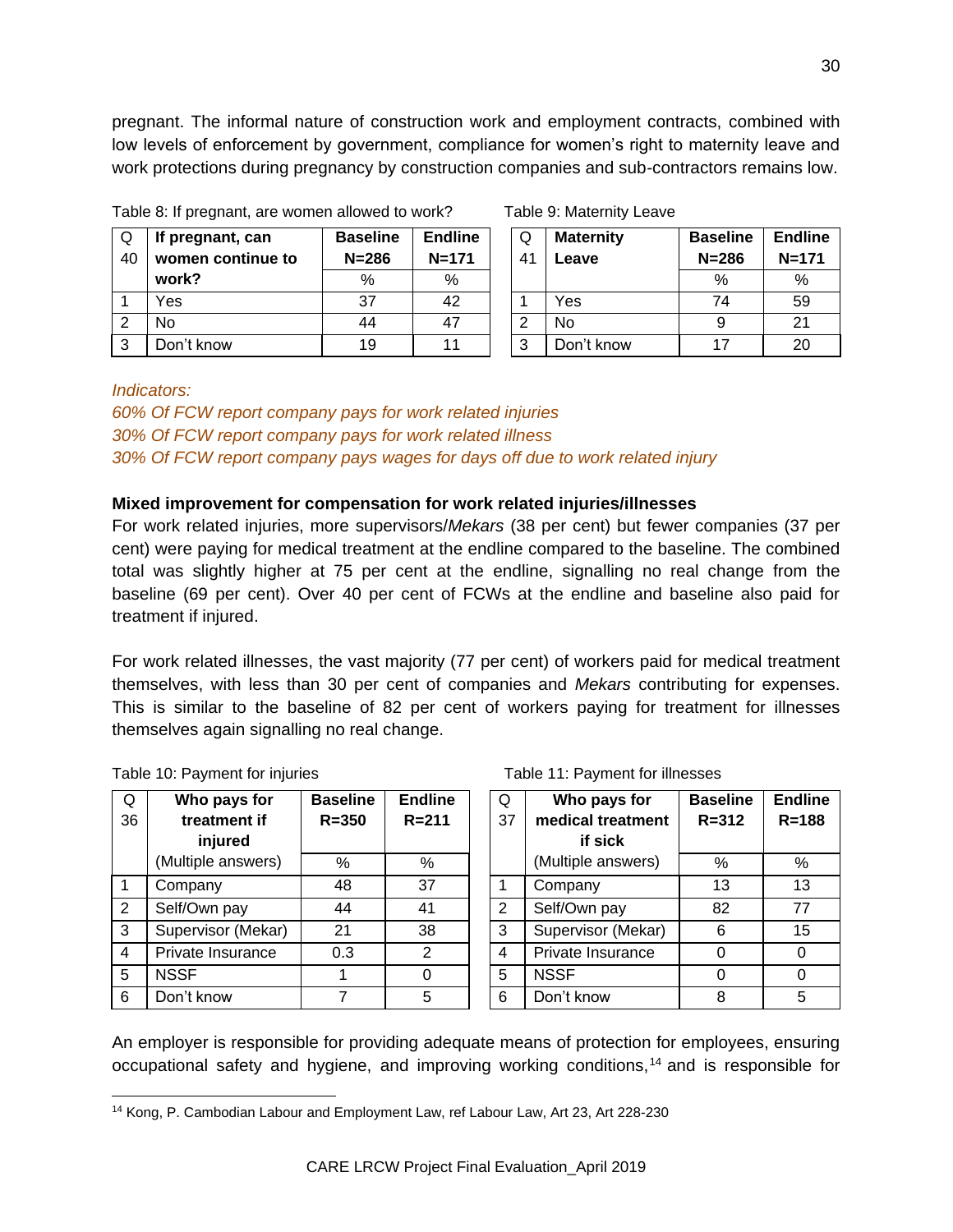work accidents or occupational diseases. The Labour Law (Articles 254) states that victims of work-related accidents shall be entitled to medical assistance. The efforts by the LRCW project through the training and TWG-FCW to raise awareness and advocate with government and companies for the roll out of the NSSF (Article 256) to construction workers is an important contribution to improving workplace protections, but much more work in this area is needed to ensure coverage is extended to all construction workers.

*"Before the training we were not clear about NSSF. Afterwards we trained the workers on the benefits of NSSF and we started to enrol workers contracted by the company in this scheme." (KII with Construction Company staff)*

*"The government is committed to expanding NSSF to the construction sector, including FCWs, in the new 5 year MoLVT Strategic Plan." (KII with other stakeholders)*

#### *Indicators:*

*70% Of FCW feel current living conditions are safe 60% Of FCW who experienced domestic/intimate partner violence sought help to stop violence 30% Of FCW who experienced sexual harassment at workplace sought help/filed complaint with company, MoLVT or Trade Union*

#### **Increased awareness of safety and changes in reasons for feeling unsafe**

Slightly more FCWs interviewed at the endline (67 per cent) than the baseline (61 per cent) felt their current living conditions at the construction sites were safe. Of the 33 per cent of women who *did not feel safe*, there was a significant reduction in domestic violence by neighbours (from 56 to 29 per cent) and alcohol abuse (from 56 to 41 per cent) as the reasons for feeling unsafe, which were two topics specifically addressed by the LRCW project trainings. However, of the 33 per cent of women who did not feel living conditions were safe, more women at the endline (50 per cent) than the baseline (29 per cent) felt that poor sanitation and housing conditions were a safety issue.

| Q  | If no, what are the reasons you feel unsafe | <b>Baseline: No</b> | <b>Endline: No</b> |  |
|----|---------------------------------------------|---------------------|--------------------|--|
| 61 | (Multiple answers)                          | (N=112), R=303      | $(N=57, R=131)$    |  |
|    |                                             | %                   | %                  |  |
|    | A lot of drinking/alcohol use (male)        | 56                  | 41                 |  |
| 2  | Neighbours' domestic violence/fighting      | 56                  | 26                 |  |
| 3  | Too crowded/too many people                 | 40                  | 30                 |  |
| 4  | Robbery/thieves                             | 39                  | 50                 |  |
| 5  | Drug use/addiction                          | 31                  | 35                 |  |
| 6  | Poor housing conditions/poor sanitation     | 29                  | 50                 |  |

Table 12: Reasons for feeling unsafe at living site (Baseline and Endline surveys)

The consultant team observed that basic sanitation facilities at living sites were provided and in a few sites, separate latrines and bathing areas for women and men were designated. However,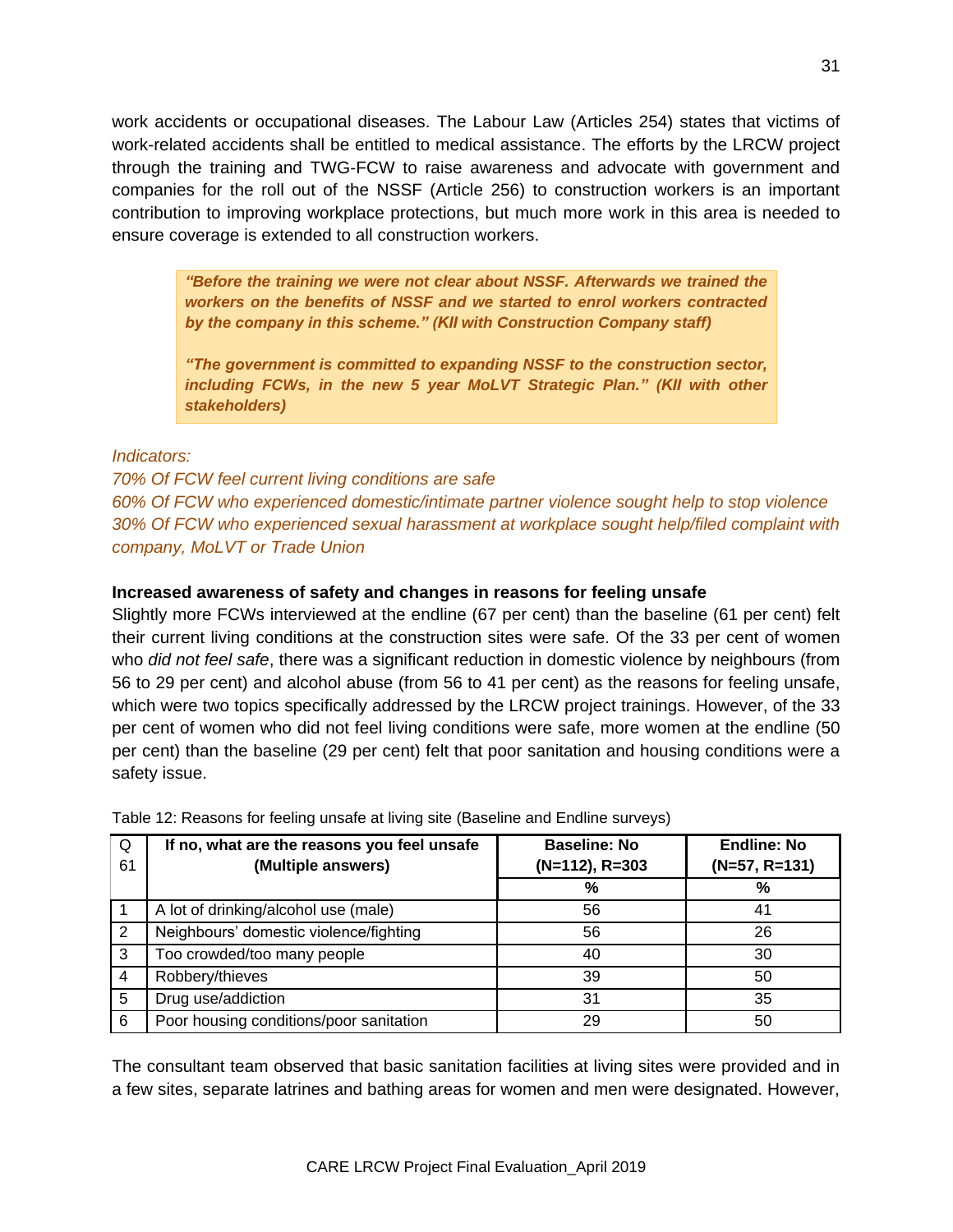at many sites hygiene conditions still could be improved, as there were too few toilets and some latrine and bathing structures had cracked walls or no roofs so you could easily see inside. In some sites, toilets were farther away from living areas and the area was poorly lit, placing women and girls' personal safety and privacy at risk.

*"Women don't dare to use the toilets at night as the area is not well lit and they are a bit far away from our rooms." (KII with FCWs/Site Observation)* 

#### **Help seeking behaviour in cases of violence and sexual harassment**

A significant change is that half the women (48 per cent) at the endline survey who experienced any form of domestic or intimate partner violence in the last 12 months *sought help from others,* which is more than double the percentage at the baseline (22 per cent). Of major significance is that 38 per cent of women at the endline approached the company manager or supervisor, 20 per cent sought assistance from police and 23 per cent of women sought services from NGOs or social services, including legal aid, compared to almost no one at the baseline. This demonstrates that when information on prevention of violence against women combined with assistance to access services for survivors of violence are made available to women, especially at no cost, women are more likely seek out and utilise these services.



Figure 3: Services sought for DV

More FCWs surveyed at the endline (39 per cent) than the baseline (16 per cent) reported *experiencing some form of sexual harassment* in the 12 months. This may not indicate an increase in sexual harassment incidents but that through project interventions women are less hesitant or shamed to reveal incidents of sexual harassment directed at them. This is further confirmed, as there was little change from the baseline (32 per cent) to the endline (39 per cent) of women who *saw other women* being sexually harassed by men at the workplace. Often the first step in addressing sexual harassment is recognising the behaviours that are not acceptable, that women are not at fault for being sexual harassed, and there is no shame in acknowledging being a victim of such acts.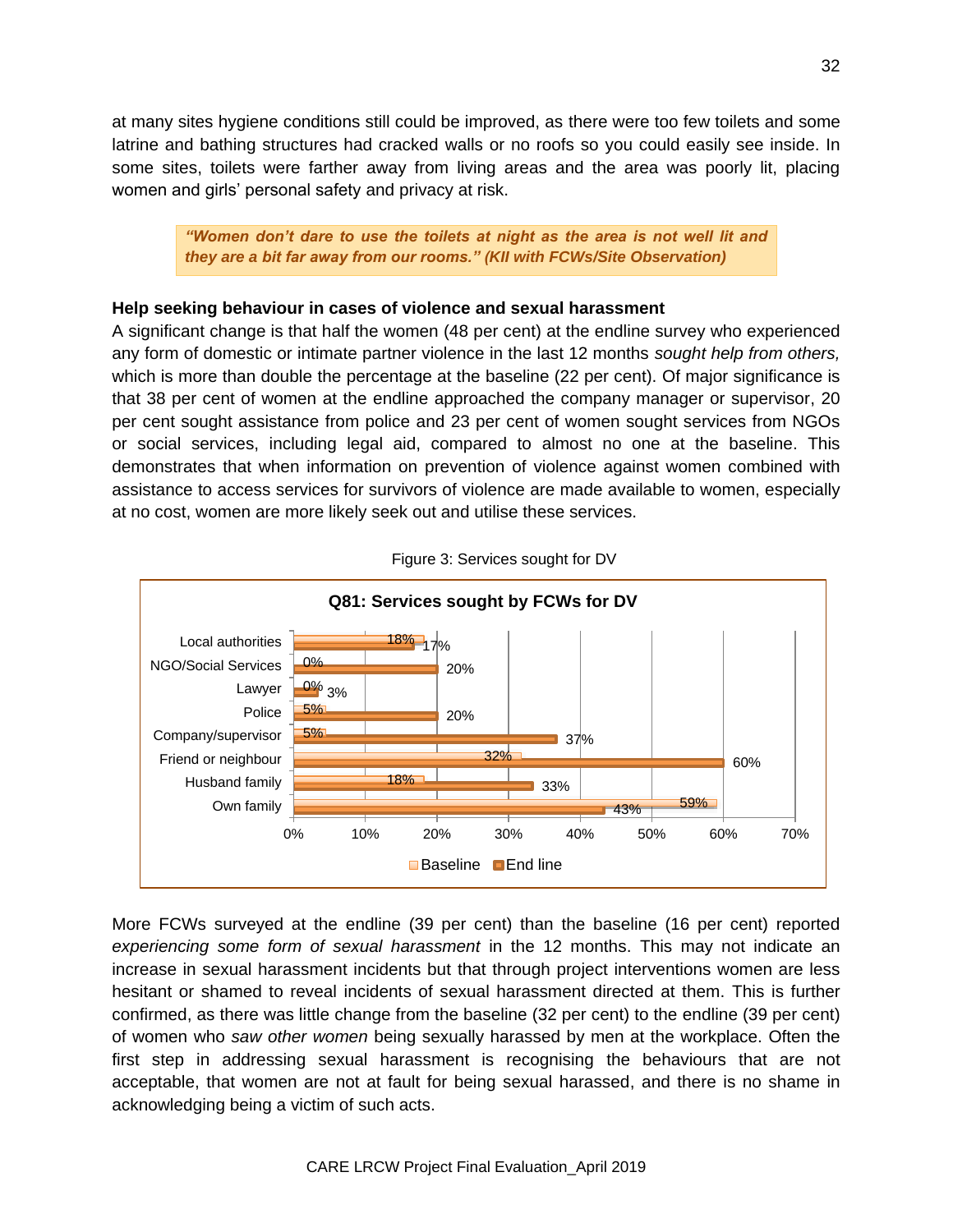| Q              |                                                                                       | <b>Baseline N=286</b> |               | <b>Endline N=171</b> |      |  |
|----------------|---------------------------------------------------------------------------------------|-----------------------|---------------|----------------------|------|--|
| 56             | Type of sexual harassment happened to you by                                          | $Yes = 45$            |               | $Yes = 44$           |      |  |
|                | male workers in last 12 months                                                        |                       | $\%$          | #                    | $\%$ |  |
| a.             | Used impolite/offensive sexual language with you                                      | 33                    | 12            | 38                   | 22   |  |
| b <sub>1</sub> | Said rude words about your body                                                       | 35                    | 12            | 44                   | 26   |  |
| $C_{r}$        | Stared at your body in a sexual way                                                   | 36                    | 13            | 39                   | 23   |  |
| d.             | Made obscene sexual signs or gestures to you                                          | 25                    | 9             | 28                   | 16   |  |
| e <sub>1</sub> | Showed you sexual pictures you did not want to see                                    | 7                     | 2             | 18                   | 11   |  |
| f.             | Asked to have sex with you, that made you feel<br>humiliated, intimidated or offended | 5                     | $\mathcal{P}$ | 9                    | 5    |  |
| g.             | Touched your body in a sexual way you did not want                                    | 14                    | 5             | 12                   | 7    |  |
| h.             | Forced you to do a sex act you didn't want to do                                      |                       | 0.3           |                      | 0.6  |  |

Table 13: Type of sexual harassment experienced (Baseline and Endline surveys)

Neither the baseline nor endline survey asked about actual reporting of incidents of sexual harassment by women who experienced such. But far more FCWs surveyed at the endline (83 per cent) than the baseline (65 per cent) said they would tell their supervisor or company manager if they personally experienced sexual harassment at the workplace, an indication that FCWs are more aware that companies/supervisors prohibit and/or would take action against sexual harassment. Significantly 13 per cent would tell a NGO (CWPD or LSCW) showing increased awareness of NGO services as result of project interventions. Not surprisingly, very few women would report to the police, local authorities, government departments or the union representative.

| Q<br>59        | If you experienced sexual harassment at work,<br>what would you do? | <b>Baseline N=286</b><br>$R = 386$ | Endline N=171<br>$R = 242$ |
|----------------|---------------------------------------------------------------------|------------------------------------|----------------------------|
|                | (Multiple answers)                                                  | %                                  | %                          |
| 1              | Tell my supervisor                                                  | 54                                 | 64                         |
| 2              | Tell the man to stop/deal with it myself                            | 26                                 | 29                         |
| 3              | Tell other co-worker                                                | 18                                 | 11                         |
| $\overline{4}$ | Tell the company manager                                            | 11                                 | 19                         |
| 5              | Tell NGO (CWPD or LSCW)                                             |                                    | 13                         |
| 6              | Call police/commune/MoLVT/MoWA                                      | 2                                  |                            |
| 7              | Tell the union representative                                       | 0.3                                | 3                          |

Table 14: Actions if experienced sexual harassment at work

#### *Indicator of achievement: 65 referrals for supportive legal services of FCWs to LSCW*

By the end of the project, a total of 44 relevant legal aid cases had been referred and received by LSCW through partners, radio announcements, special events and referral service cards. Of the 44 cases, 99 per cent of the complaints were wage related such as unpaid wages or delayed payments, with two sexual harassment complaints and one rape case.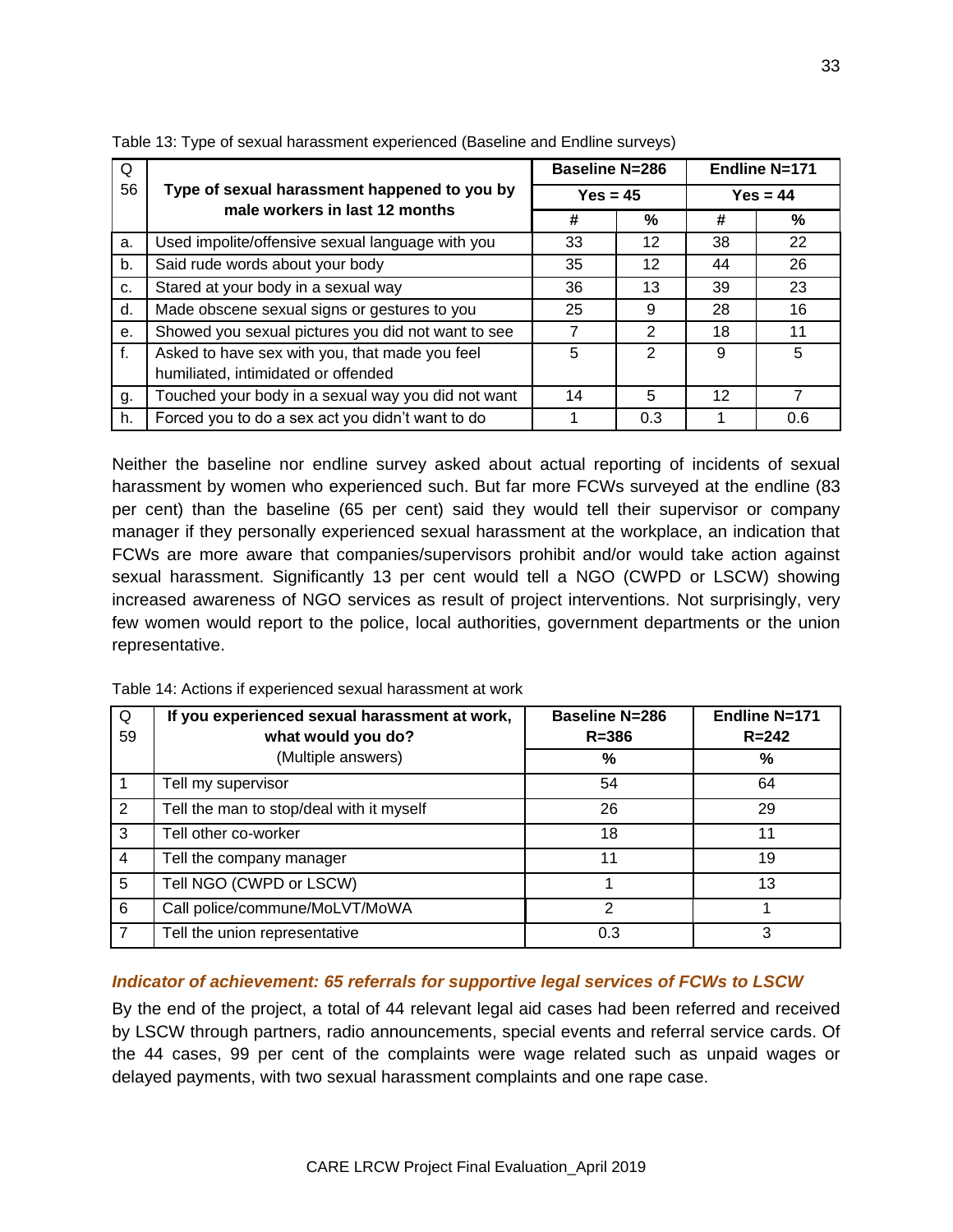LSCW reports that of the 44 cases, 80 per cent of the cases were successfully solved in that FCWs received payment of their wages. For the remaining 20 per cent, the FCWs did not know or remember the employer, sub-contractor or supervisor's name and there was no documentation to process the claim. This lack of awareness of the employer/*Mekar* is confirmed in that only about half (48 per cent) of the women surveyed at the endline knew the name of the construction company or supervisor they worked for, which is slightly higher than at the baseline (39 per cent). While improving, this low level of recognition of employers has implications for filing work complaints as LSCW reported that some complaints could not be processed, as the FCWs did not know the name of the company or *Mekar* they worked with.

At the start of the project, many FCWs did not want to raise issues at work for fear of repercussions at work, and they did not believe that legal services were free so they did not want to file complaints. In Year 2, LSCW provided more information and support to CWPD and BWTUC and FCW peer leaders on labour rights and availability of free legal aid services, and as a result more FCWs actively sought assistance. The LRCW project also developed and distributed referral service cards to FCWs to increase awareness of services.

## *Indicator of achievement: 3 actions/recommendations on proposals identified by TWG as priority for voicing up to private sector employers or duty bearers by the end of the project*

As indicated above, the TWG-FCW further prioritised the key suggestions raised by FCWs and formally submitted six recommendations for action to improve FCWs' working conditions and rights as follows: 1) Increase the number of inspections at construction sites, 2) Regulate the minimum wage for the construction sector 3) Expand NSFF coverage to the construction sector 4) Develop standard employment contracts 5) Create a reporting system for FCWs and 6) Issue the four new *Prakas* on OSH covering the construction sector

Interviews with different stakeholders confirmed that the MoLVT has received, discussed and accepted these recommendations and have included them in various actions plans, including the 5 year MoLVT Strategic Plan 2019-2023. The TWG-FCW has had an important role to play in following up on actions with the MoLVT. Interviews with construction company staff reaffirmed the importance of having clear laws and regulations for the construction industry, as well as industry standards, so that more construction companies understand the importance of compliance and how to comply. Furthermore, some companies have encouraged the government to register all construction companies so they can enforce compliance across the entire construction industry, not just with some companies that are willing to cooperate and improve conditions on their own within the sector.

#### **3.4.2 Key Challenges**

**FCWs had limited time to join learning sessions:** Interviews with CARE and partner staff, FCW peer leaders and Trade Union peer leaders, key stakeholders and direct observations by the consultant team and data collection team confirmed that the majority of FCWs worked at least eight hours a day and often seven days per week. As such FCW peer leaders held short 45 minute sessions on one lesson with other FCWs during their lunch break or after working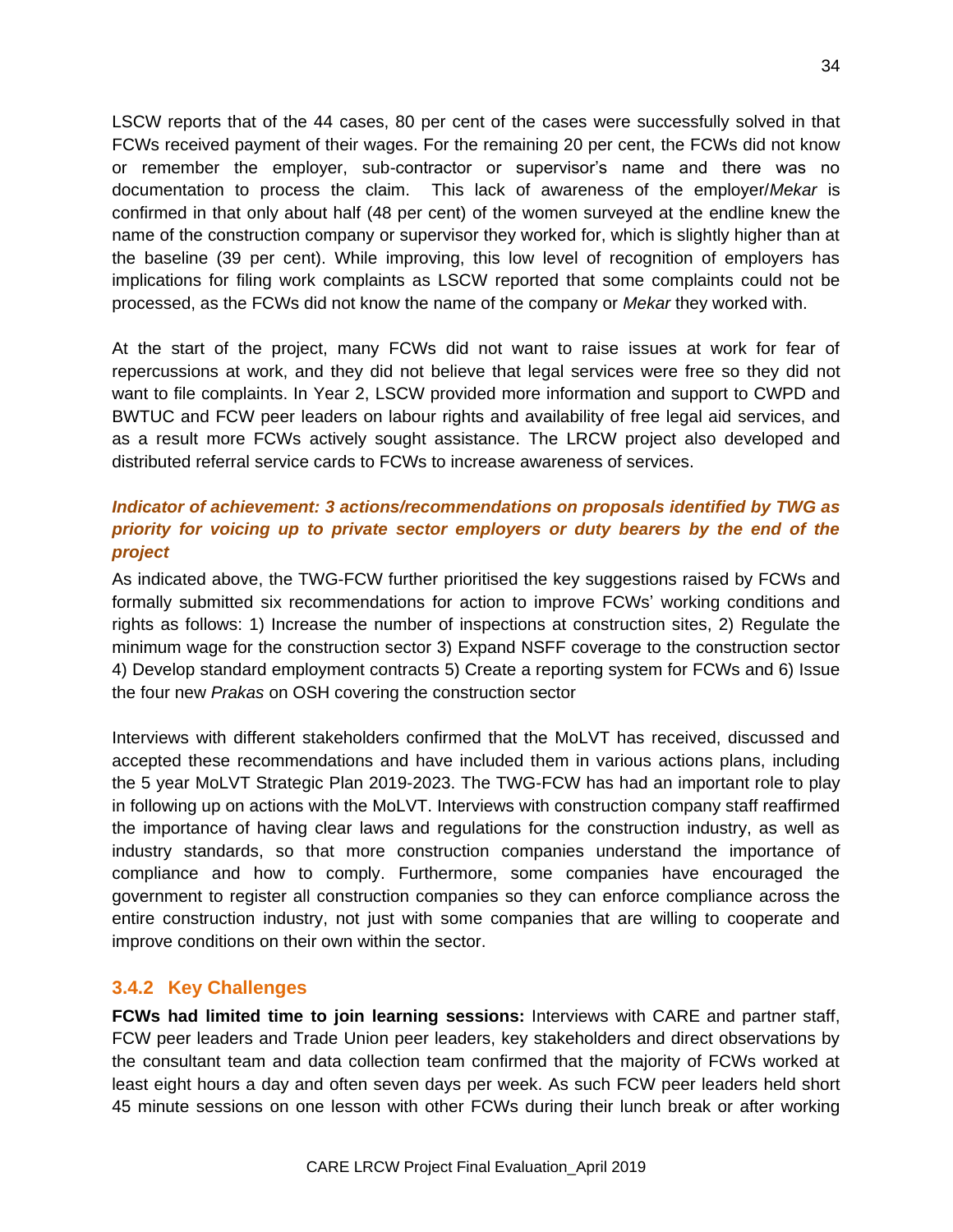hours after dinner, and sometimes after a ten hour work day. This was not a conducive learning environment as women were tired, busy cooking and doing other household chores. Furthermore the sessions were held in small crowded noisy spaces at the living sites, where distractions were common. Future project should address this through working with construction companies to allow for paid time off in one or two hour increments, or by ensuring time off on Sundays is provided to workers.

*"Some FCWs did not participate in the lessons as they were so tired and busy cooking and doing other household chores." (KII with CWPD, FGD with FCW Peer Leaders)*

**Temporary /Transitory nature of construction work:** Construction workers often moved locations or stopped work with little or no advanced notice so many FCWs did not receive all five lessons in the LRCW project training package. At the endline survey, only 36 per cent of FCWs surveyed had learned all five topics. Future projects should address this through working with companies to allow for paid time off in one or two hour increments, or by ensuring time off on Sundays is provided to workers. While BWTUC Trade Union peer leaders trained their female members in one half-day session, which covered four or five topics<sup>15</sup>, they only had the capacity and resources to reach 200 FCW members.

**Disconnect between companies trained and workers trained:** Despite significant efforts by CARE project staff to contact and coordinate with construction companies to organise both the training for company staff and to allow CWPD and BWTUC to train the construction workers at their sites, less than ten companies participated in both the training for construction company managers and the training for construction workers. As such the training of construction company staff and construction workers were conducted separately with no connection to each other. This made follow up with FCW peer leaders and workers difficult, and some workers were fearful to attend sessions without the express permission or knowledge of the trainings by the company management or supervisor/*Mekar.* 

*"Some FCWs said they were afraid that the company owner or Mekar would fire them if they joined the training with us." (KII with BWTUC)*

*"Sometimes the Mekars allowed us to train the FCWs, but the company management did not agree, so we had to stop training and look for other sites." (KII with CWPD)*

**Limited access to construction company/sites:** Because of a lack of agreement by construction companies to allow CARE partners to train their workers directly or to train their staff focal points, CARE partners were left to their own devices to find, contact and get permission from construction companies, site managers, sub-contractors and supervisors/ *Mekars* to train workers. CWPD estimates they identified 90 per cent of construction sites themselves, sometimes requesting letters of support from district or sangkat officials to contact

<sup>&</sup>lt;sup>15</sup> BWTUC has their own labour rights training as part of Union membership so peer leaders focused on other 4 topics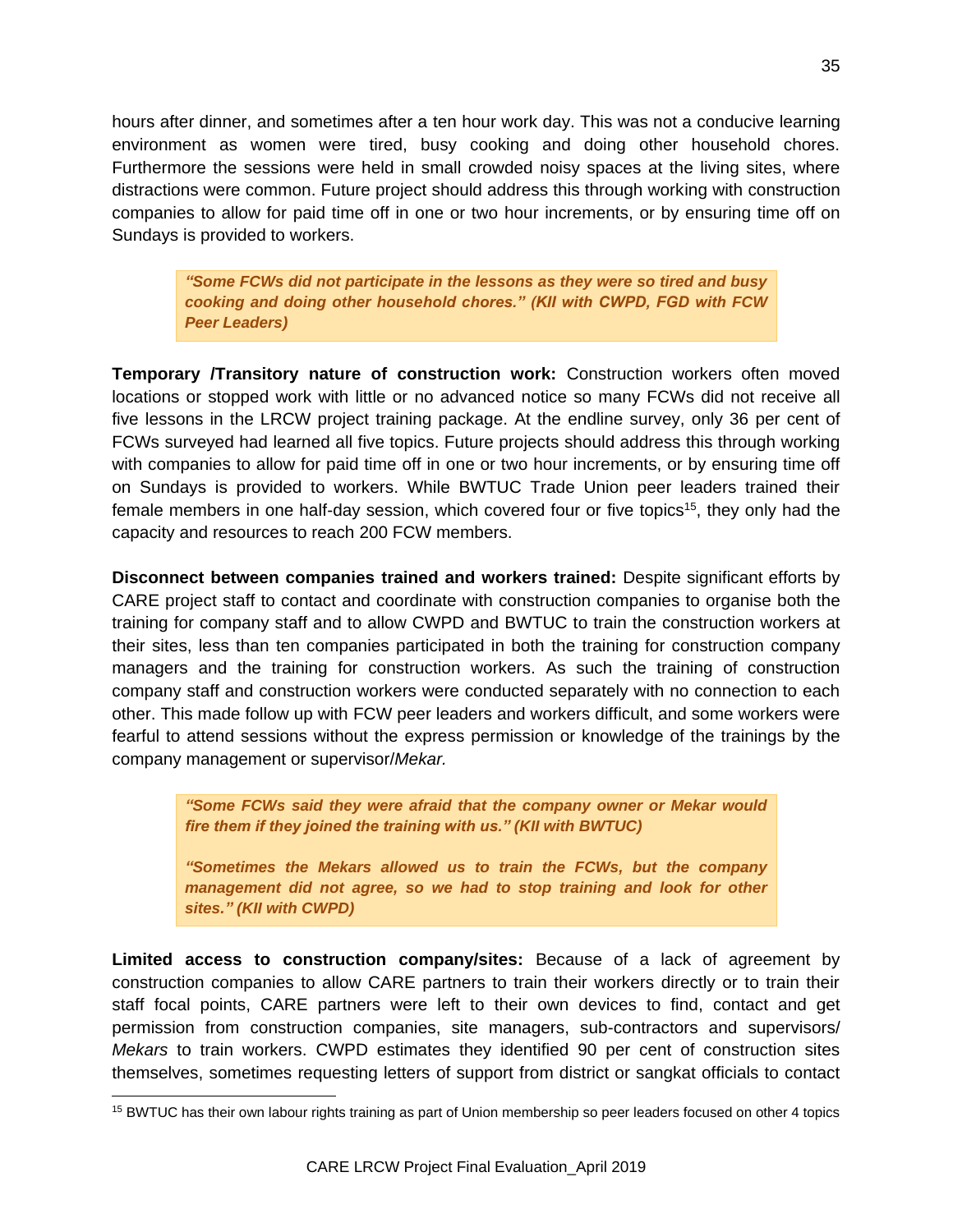construction companies. This placed a huge burden on the partners, especially CWPD, to find construction workers themselves, often in isolation apart from any connection with company management or the work that the CARE project team was doing with other construction companies.

*"We have limited contact with company staff, only Mekars at the sites. Many larger companies did not agree to meet us, even when we had written support letters from various government offices." (KII with CARE Partners)*

# **3.5 Expected Result 2**

**ER 2: 100 Private sector construction companies have increased awareness of workplace rights and implement improved protections and better working conditions**

#### **Indicators of Achievement:**

250 private sector construction owners and managers have been trained to implement improved working conditions

At least 50% of the private sector construction owners and managers address FCW priorities (rights, protections, benefits) at the end of the project

6 formal meeting between FCW peer leaders, Trade Union members and private sector employers and managers for information sharing and advocating for their rights

## **3.5.1 Key achievements/positive changes**

## *Indicator of achievement: 250 private sector construction owners and managers have been trained to implement improved working conditions*

By the end of the project, CARE had worked in close cooperation with 71 construction companies and 209 construction company staff (55 women and 154 men) had attended a series of trainings, meetings and workshops on various aspects of labour rights, gender equality and occupational safety and health. The Training for Construction Managers "Equal Opportunities in the Construction Sector" included four key topics on gender equality, labour rights, OSH and protection for women in the workplace. In addition, 68 company employees who had already attended the Manager Training participated in refresher trainings in 2018. Pre and post- tests from trainings in 2018 revealed that knowledge of participants increased from 60 to 80 per cent.

In total, 277 construction company staff members were trained, meeting the revised target of 250.

Of the 71 companies, nine construction company staff members joined together with the TWG-FCW to discuss, provide input and help formulate the "Minimum Standards on Ensuring Appropriate Working Conditions in the Construction Sector" policy document, which was finalised in October 2018. By the end of the project seven companies had committed to applying and improving working conditions for FCWs as outlined in the Minimum Standards guidelines.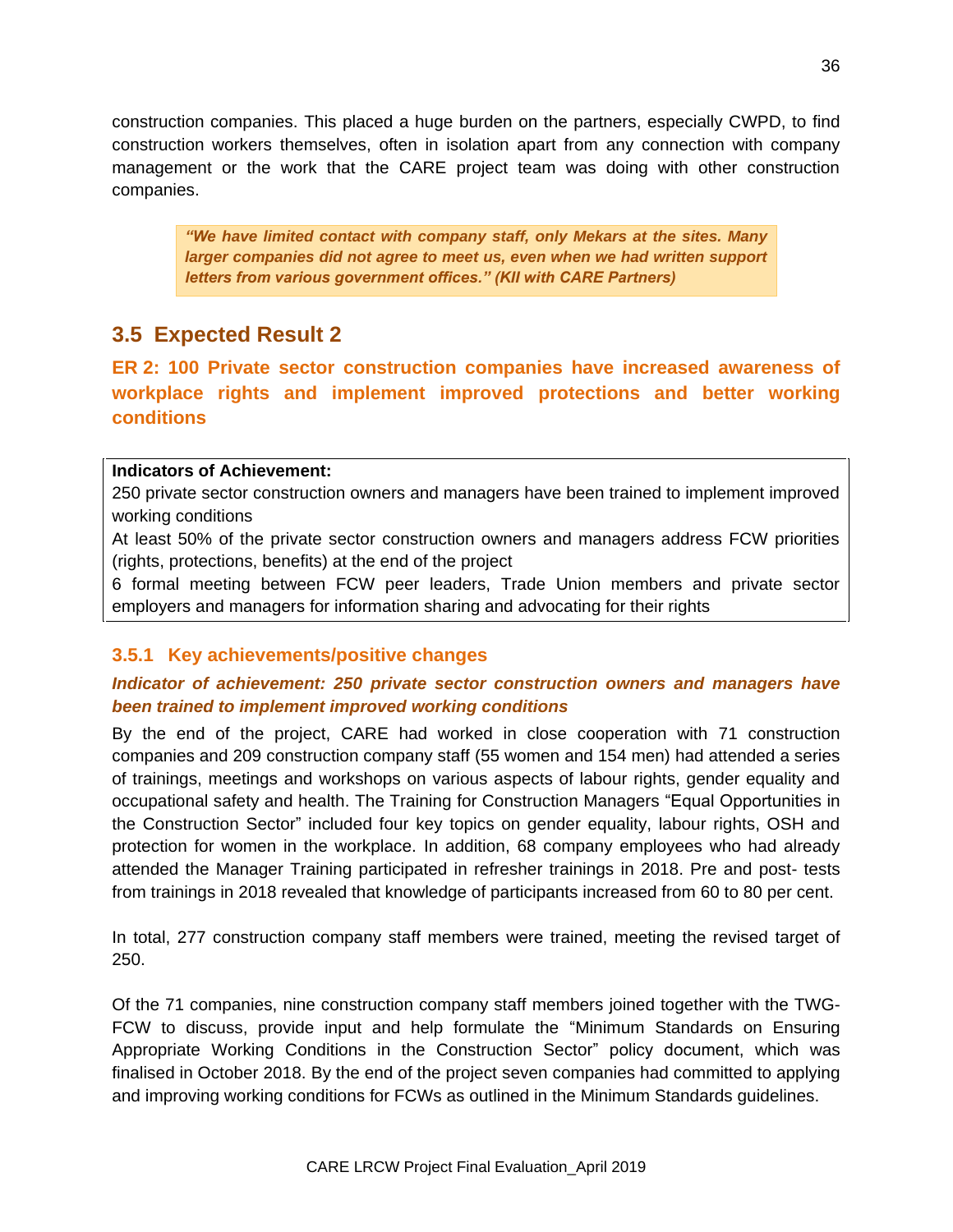### *Indicator of achievement: At least 50% of the private sector construction owners and managers address FCW priorities (rights, protections, benefits) at the end of the project*

CARE reports that over half of the 71 companies that joined the training sessions and other activities had developed action plans to improve the working conditions for construction workers and/or develop company policies following information gained from the sessions. These included actions such as increased provision of safety equipment and protections for women (and men) workers, consideration of equal pay for equal work and review of labour law regulations such as payment schedule of wages for workers and leave entitlements.

Interviews with five company staff at the endline revealed that one company developed an equal wage policy for men and women and another company is in the process of promoting this principle within the company policy and with sub-contractors. However this equal wage policy is directed more at employees of the company and has not yet filtered down to the construction workers, but this represents a start.

#### *Indicator: 30% of company provide special protections for FCWs according to Labour Law*

At the baseline, no companies interviewed had policies for women, such as maternity leave, in line with the Labour Law. At the endline, interviews with all five companies revealed they had made improvements in safety and protections for women workers at sites such as providing free safety equipment, providing more latrines for workers, some had separate toilet facilities for women and men, and one company had separate living places for male and female workers. If one considers that seven out of 71 companies trained have committed to implementing the Minimum Standards policy document, which specifically includes special protections for FCWs, then overall about ten per cent of companies can be considered to have formal special protections for women, which is an achievement from zero at the baseline.

### *Indicator: 30% of company have gender or sexual harassment policy*

At the baseline, no companies interviewed had a sexual harassment policy and few had any understanding of sexual harassment and the negative impact on women and the work environment. At the endline, one company out of five interviewed specifically mentioned actions the company has taken against sexual harassment, including establishing a working committee to address sexual harassment complaints. (See case study) Another company staff member indicated a decrease in teasing of a sexual nature by male colleagues in the company office as a result of staff attending the Training for Construction Managers on "Equal Opportunities in the Construction Sector." Again if one considers the seven companies that have formally committed to implement the Minimum Standards document, which includes prevention of sexual harassment, then overall ten per cent can be considered to have a gender policy, which is an achievement from zero at the baseline.

At the endline survey, more FCWs (83 per cent) than at the baseline (65 per cent) said they would tell their supervisor or company manager if they personally experienced sexual harassment at the workplace, an indication that FCWs are more aware that companies/supervisors prohibit and/or would take action against sexual harassment. In FGDs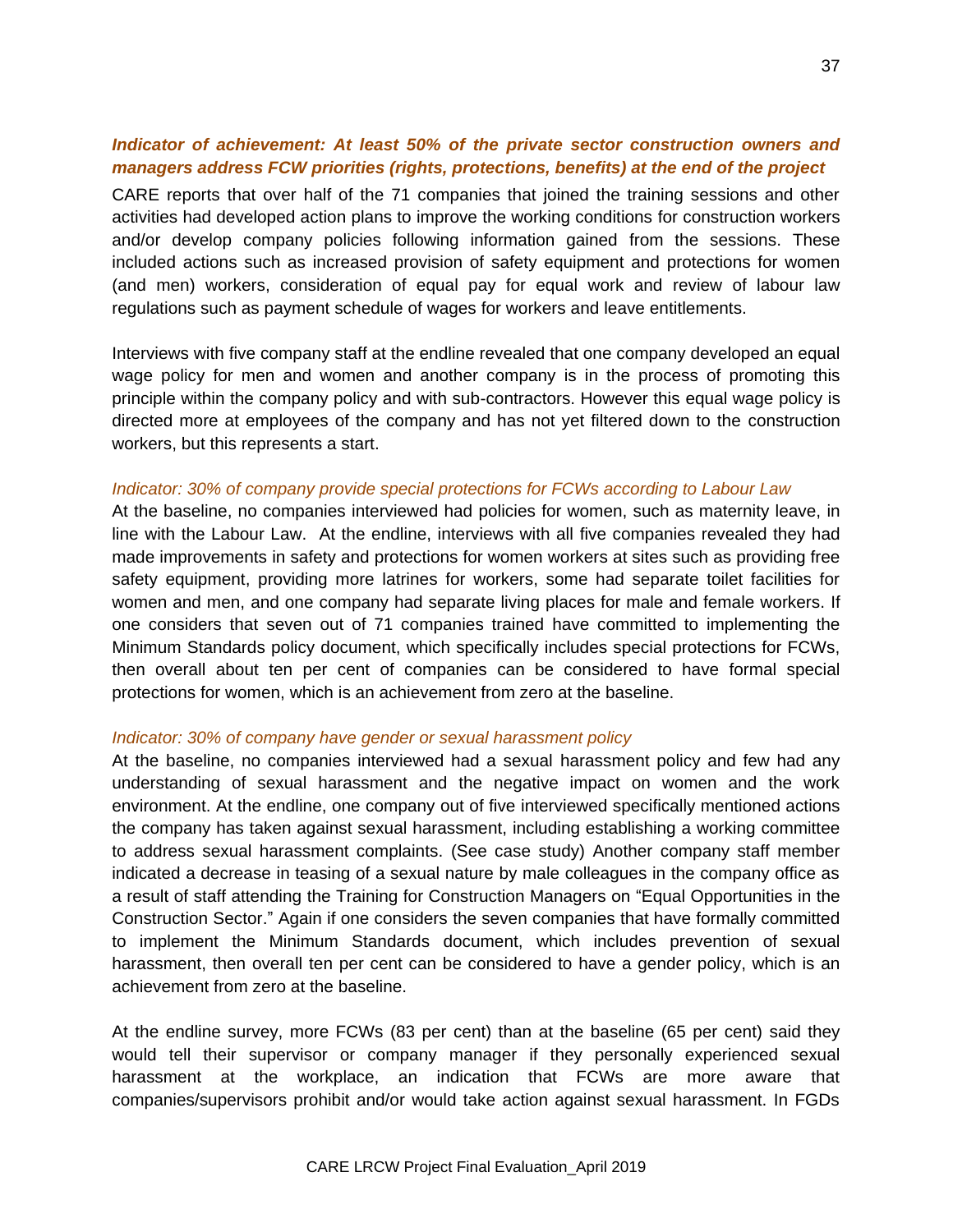with FCWs, FCW peer leaders and MCWs mentioned that both female and male workers who had attended the training sessions were more aware of sexual harassment behaviours and they have seen a reduction in inappropriate sexual language and actions since the LRCW project activities.

*"Women are now able to tell male colleagues to stop using sexually inappropriate words and actions towards women. Some male workers have changed their behaviours as well, such a less sexual joking, less touching and less staring at women's bodies as they know it makes women feel uncomfortable." (FGD with MCWs; FGD with FCWs)*

### *Indicator of achievement: 6 formal meeting between FCW peer leaders, Trade Union members and private sector employers and managers for information sharing and advocating for their rights*

Over the three years, six formal meetings between FCW peer leaders and stakeholders were conducted, in the form of information sharing meetings, social dialogues and advocacy workshops. The three social dialogues and two advocacy workshops involving participants, including FCW peer leaders, representatives from the MoLVT, Ministry of Women's Affairs (MoWA), Ministry of Land Management Urban Planning and Construction (MoLMUPC), district officials, Trade Union representatives, Cambodia Constructors Association (CCA), and NGO partners, highlighted key issues presented by FCW peers leaders such as dismissal due to pregnancy, lack of safety equipment, unsafe working conditions, accidents and lack of medical coverage, forced overtime, unpaid wages and lack of sufficient toilets. Other issues raised were requests for enrolment in NSSF, proper safety equipment, equal pay and a minimum wage for construction workers.

Endline interviews with stakeholders, including CARE project staff, project partners, company staff and other stakeholders who had participated in these events were all visibly impressed with the FCW peer leaders' confidence to speak up about their problems at work and make suggestions for improving working conditions. The FCWs spoke clearly, confidently and presented facts and reasons to back up suggestions. As a result, many supervisors/*Mekars* and some companies have responded positively, providing safety equipment, some have increased wages of FCWs, and others have improved conditions at the living sites.

*"We can see that many company managers and supervisors/Mekars now place more value on the work done by FCWs. They help pay for medical costs, and have improved and increased the number of toilets in some sites." (KII with CARE partner)*

*"The FCWs are confident to request safety equipment and wage increases directly with their supervisors/Mekars. We also encourage them to improve the quality of work so they can get the same wages as men for the same work." (KII with Company)*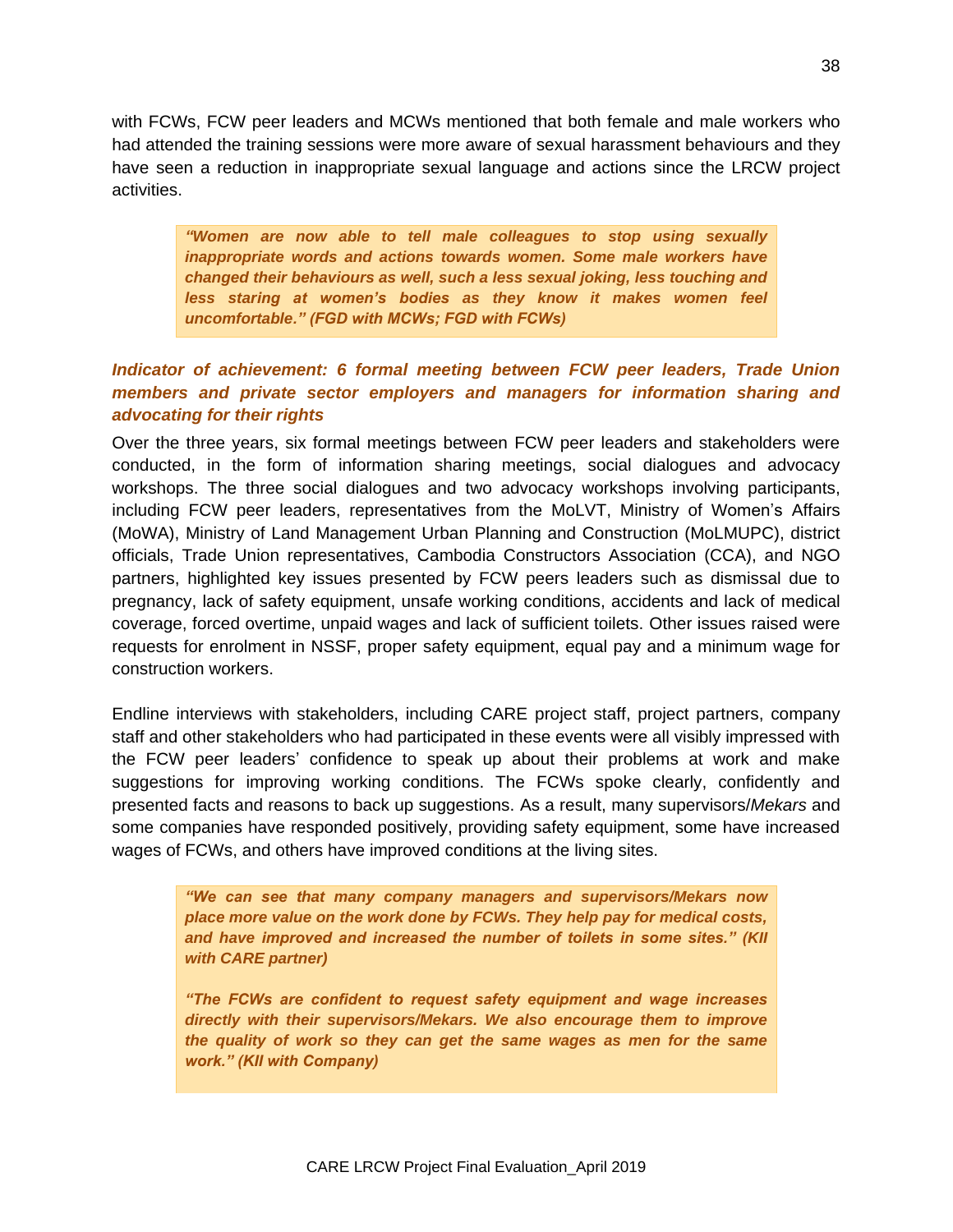*"Now the company helps cover the case of medical treatment if someone is injured, we get \$USD 1 extra for hours worked overtime and are paid on time. The Mekar speaks more politely to us and gives us short breaks at work." (FGD with FCWs)*

### **3.4.2 Key Challenges**

**Long time to convince construction companies to engage:** It took a long time and many different approaches to convince different construction companies to engage in the LRCW project activities, and it was only towards the end of Year 2 that more companies and company staff started getting very involved in the project. Despite CARE project staff reaching out through many different business networks, private sector platforms, real estate companies, government departments, NGO partners and social media, fewer companies than expected became involved in the project. This challenge was highlighted in both the baseline and business analysis study at the start of the project. In future projects, new approaches will be required.

**Nuancing the use of rights-based language:** CARE partners learned to nuance the term "labour rights" when dealing with supervisors and managers at construction sites for the LRCW project training sessions with FCWs, as they were often not allowed in or banned from continuing training sessions. Some supervisors/*Mekars* were worried that "rights" meant fostering worker protests against companies and would be at risk of being fired. The terms laws, protections, safety and gender were stressed in informal communications with site managers and supervisors. As pointed out in the business analysis study, making the business case for improving rights of workers is critical for buy in of companies. Securing formal approval from top company management is important for CARE project partners and sub-contractors/*Mekars* to operate in a safe and secure environment.

Lack of senior company management and employer buy in: Despite the CARE project team efforts, few senior level company managers were engaged in the LRCW project. Interviews with participating company staff, mostly administration and human resource staff, recognised this weakness and said they often had to make the case to senior management themselves to be involved in the project and/or make changes to company policies and practices. They said they often had little influence over company management, unless they had clear regulations and documents from the government, especially the MoLVT. Some participants did not have approval from the company owner to join the training and requested CARE to formally contact the employer directly. They all recommended more direct engagement of MoLVT in the project as the government has more direct influence over construction companies.

### **3.6 Expected Result 3**

**ER 3: Capacities of duty bearers are enhanced towards promotion of a better institutional environment that is responsive and accountable to construction workers**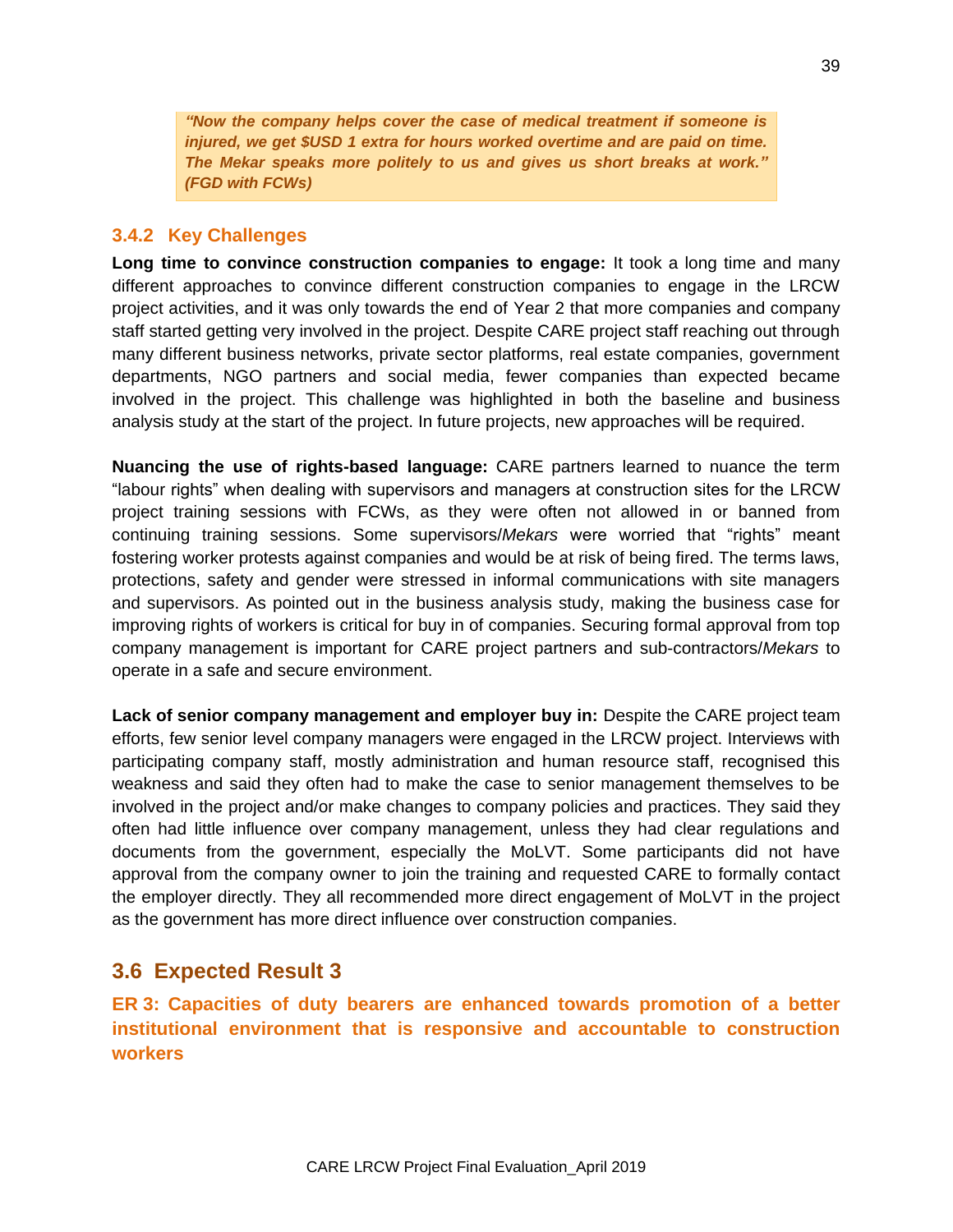### **Indicators of Achievement:**

4 inspections conducted

 $\overline{a}$ 

3 trainings by MoLVT for their staff on FCW rights and entitlements, and conducting the inspection process

6 advocacy / outreach events on FCWs issues and sharing evidence based cases

1 Technical Working Group is perceived by other non-TWG stakeholders as functioning and exerting influence as an advocacy platform for addressing labour rights specifically for FCWs 1 publication on investigations and evidence-based cases shared with stakeholders by the TWG

### **3.6.1 Key achievements/positive changes**

### *Indicator of achievement: 4 inspections conducted*

CARE progress reports indicated that the MoLVT conducted 111 inspections at different construction company sites around Phnom Penh in 2018, and the majority of the 113 inspections were conducted in Year 3 of the project. However, limited information is available on the quality, type or outcomes of these inspections as documents were not available for review, despite requests made by CARE and the evaluation team. The MoLVT explained they were confidential reports for internal use and not for distribution.

### *Indicator of achievement: 3 trainings by MoLVT for their staff on FCW rights and entitlements, and conducting the inspection process*

According to CARE reports, the project held one training with 20 labour inspectors from the MoLVT in 2016, through contracting with a local law firm with expertise in the labour law and OSH. No trainings took place in Year 2 or Year 3 as the MoLVT focused attention on finalising the updated labour inspection checklist. Furthermore, the MoLVT requested a specialised international consultant to deliver the training to the MoLVT labour inspection team, however CARE was not able to identify suitable consultants or specialised firms to deliver the training.

### *Indicator of achievement: 6 advocacy / outreach events on FCWs issues and sharing evidence based cases*

CARE reports that five advocacy events were conducted over three years, including presenting the LRCW project baseline study and the business analysis findings<sup>16</sup>, collecting and sharing issues faced by FCWs and in 2018 sharing findings from the OSH and NSSF study by LSCW<sup>17</sup> and a final round table event with many stakeholders and relevant ministries to learn and discuss more about issues faced by FCWs. All these events raised the profile of the problems construction workers faced, especially women, and led to increased attention and action by stakeholders to work towards systematically addressing the issues, through including construction workers and FCWs in national plans, developing new labour regulations, enforcing existing regulations and improving current systems, such as labour inspection checklists.

 $16$  A business analysis of implementing and improving labour rights in the construction industry in Cambodia, Emerging Markets Consulting, December 2016

<sup>17</sup> Situational Analysis Report on the Application of Occupational Safety and Health Measure and Access to National Social Security Fund (NSSF) to Female Construction Workers in Cambodia, LSCW, June 2018, Phnom Penh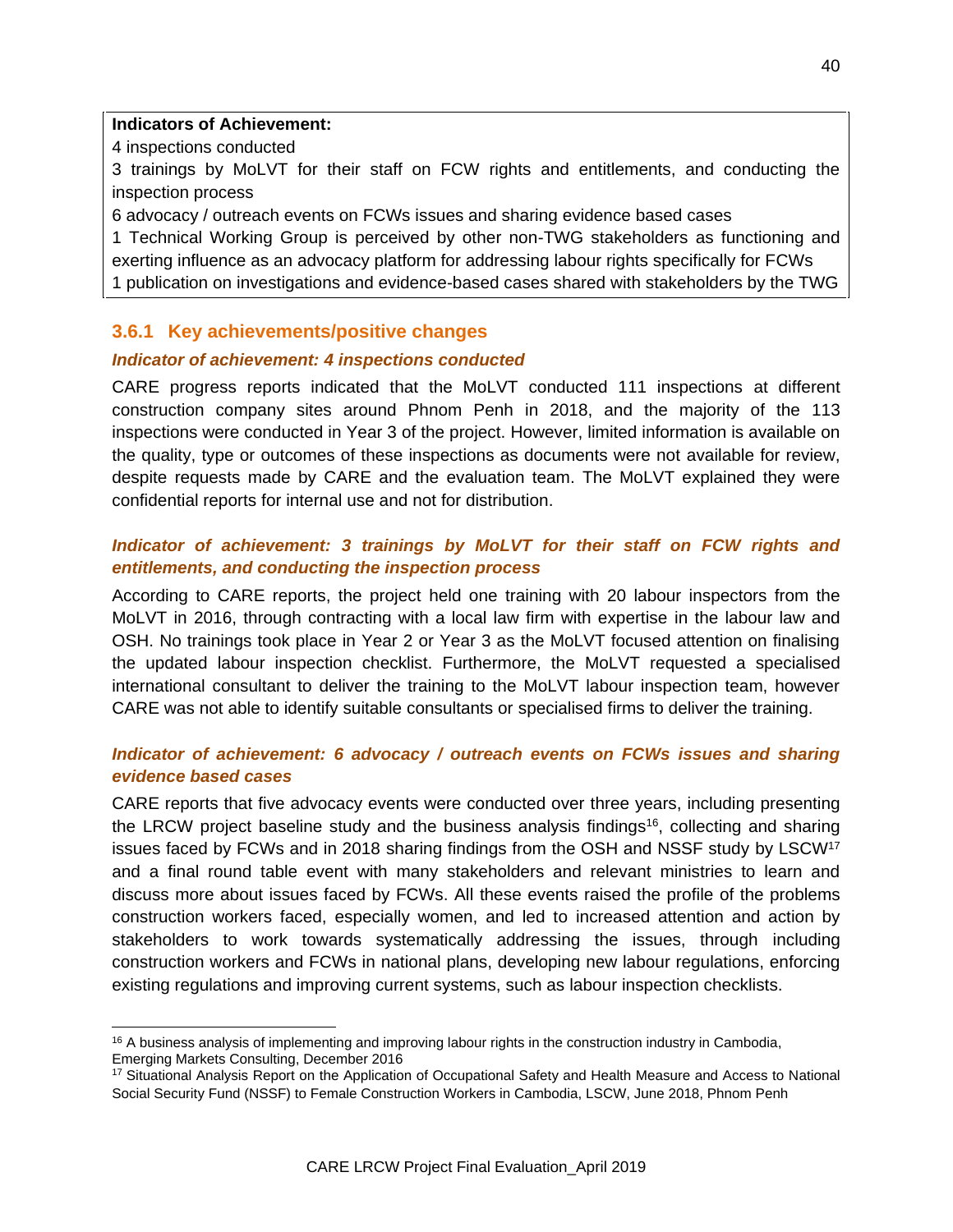Endline evaluation interviews with all stakeholders, including CARE staff, project partners, MoLVT officials, and other stakeholders who had participated in these events were all visibly impressed with the FCW peer leaders' capacity and confidence to clearly articulate key concerns and suggestions for improving working conditions in the construction sector. The issues raised by the FCWs were grounded in personal experiences and factually presented, while the requests for improvements were reasonable and linked with current labour laws and regulations and government national plans. As a result, their issues and requests have largely been accepted into government plans and to some extent construction company policies.

*"The MoLVT officials were impressed at how confident and articulate the FCW peer leaders were at these events. They listened carefully to the problems encountered by the FCWs and accepted them as they heard directly from them." (KII with CARE project partner)* 

*"We can see that officials from MoWA have encouraged FCWs to continue raising concerns and to contact them directly for assistance as a result of these dialogues." (KII with Stakeholders)*

### *Indicator of achievement: 1 Technical Working Group is perceived by other non-TWG stakeholders as functioning and exerting influence as an advocacy platform for addressing labour rights specifically for FCWs*

Interviews with non-project members who have engaged in the TWG-FCW and participated in some multi-stakeholder dialogues and other events organised by the TWG-FCW were very impressed and appreciative of the LRCW project and the TWG-FCW activities. Other Trade Unions and agencies interviewed commented that the platform was used to successfully raise awareness of the issues facing female construction workers, and that the government representatives and officials listened to the concerns raised by the FCW peer leaders at these dialogues and events.

In addition, the TWG-FCW members were able to link with other groups to successfully advocate for the inclusion of FCW issues into the NGO report on human rights in Cambodia, the Universal Periodic Review (UPR)<sup>18</sup>, in 2018 as well as to the 2018 NGO Shadow Report to CEDAW<sup>19</sup> , the key international instrument to promote the rights of women. Also in 2018, through CARE's engagement in the national led Technical Working Group on Gender and Gender-Based Violence led by MoWA, the TWG-FCW advocated for FCWs to be considered as a priority key population in the third National Action Plan to Prevent Violence Against Women (NAPVAW) 2019-2023.

 $\overline{a}$ 

<sup>&</sup>lt;sup>18</sup> Universal Periodic Review is the UNOHCHR and member States mechanism for reporting on human rights

<sup>&</sup>lt;sup>19</sup> Convention on the Elimination of All Forms of Discrimination Against Women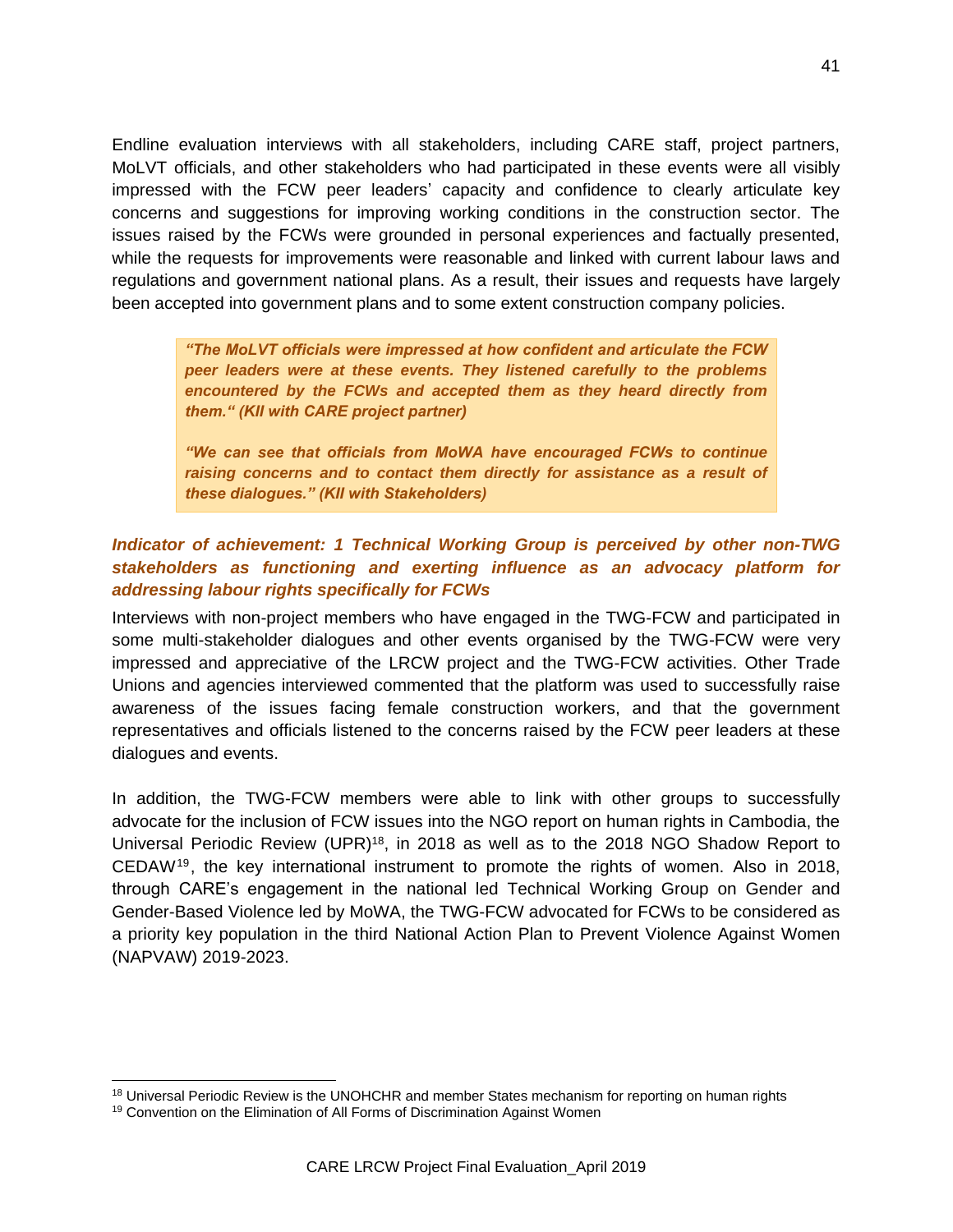### *Indicator of achievement: 1 publication on investigations and evidence-based cases shared with stakeholders by the TWG*

Two important studies on female construction workers were conducted and findings disseminated to stakeholders under the auspices of the TWG-FCW. The TWG-FCW has used the key findings to guide advocacy work and raise awareness of issues facing female construction workers. Many of the recommendations have guided and been included in project activities, such as trainings, social dialogues, stakeholder meetings and round table discussions with government ministries, construction companies, project partners and FCWs.

The first report, Analysis of Labour Rights in Cambodia: Bridging the Gap for Female Construction Workers by LSCW in 2017, identified gaps in the legal framework, collected evidence based cases and made recommendations to improve labour rights and protections for FCWs. The second report, Situation Analysis Report on the Application of Occupational Safety and Health Measures and the Access to the National Social Security Fund to Female Construction Workers in Cambodia by LSCW in 2018, captured experiences of FCWs related to health and safety issues and knowledge around the NSSF and made recommendations on OSH and NSSF. The findings of both studies have been strategically used by the CARE LRCW project and the TWG-FCW to advance labour rights and protections for FCWs and will serve as an important road map for future work with the construction sector for years to come.

### **3.4.2 Key Challenges**

**Working relationship and partnership with MoLVT:** There were some challenges in communication, misunderstanding and sensitivities around the role of the MoLVT in the CARE LRCW project almost from the beginning. While the MoLVT officials actively participated in many project events, there was weak ownership throughout the project life cycle, which might have been the result of insufficient involvement of MoLVT during the LRCW project design. While MoLVT officials acknowledged the many issues facing the construction sector and their responsibilities, and have included key components into their new five year action plans, which is a significant achievement of the LRCW project, the MoLVT worked at their own pace, prioritising their own activities, apart from the project.

**Sensitivities around research findings:** CARE reports that unfortunately the MoLVT did not accept the findings of the two studies conducted by LSCW under the LRCW project, the Legal Analysis and the Situational Analysis on OSH and NSSF, for public dissemination as the reports highlighted many problems and gaps in the implementation of the labour law and regulations in the construction sector. In addition, the MoLVT was not involved in the design of the study and felt the scope was too small and limited only to Phnom Penh, and therefore did not fully represent the construction industry throughout the country. While the MoLVT privately acknowledged the problems within the construction sector and with regulating and complying with the labour law, and have included key recommendations into action plans, they did not want the findings to be published or widely disseminated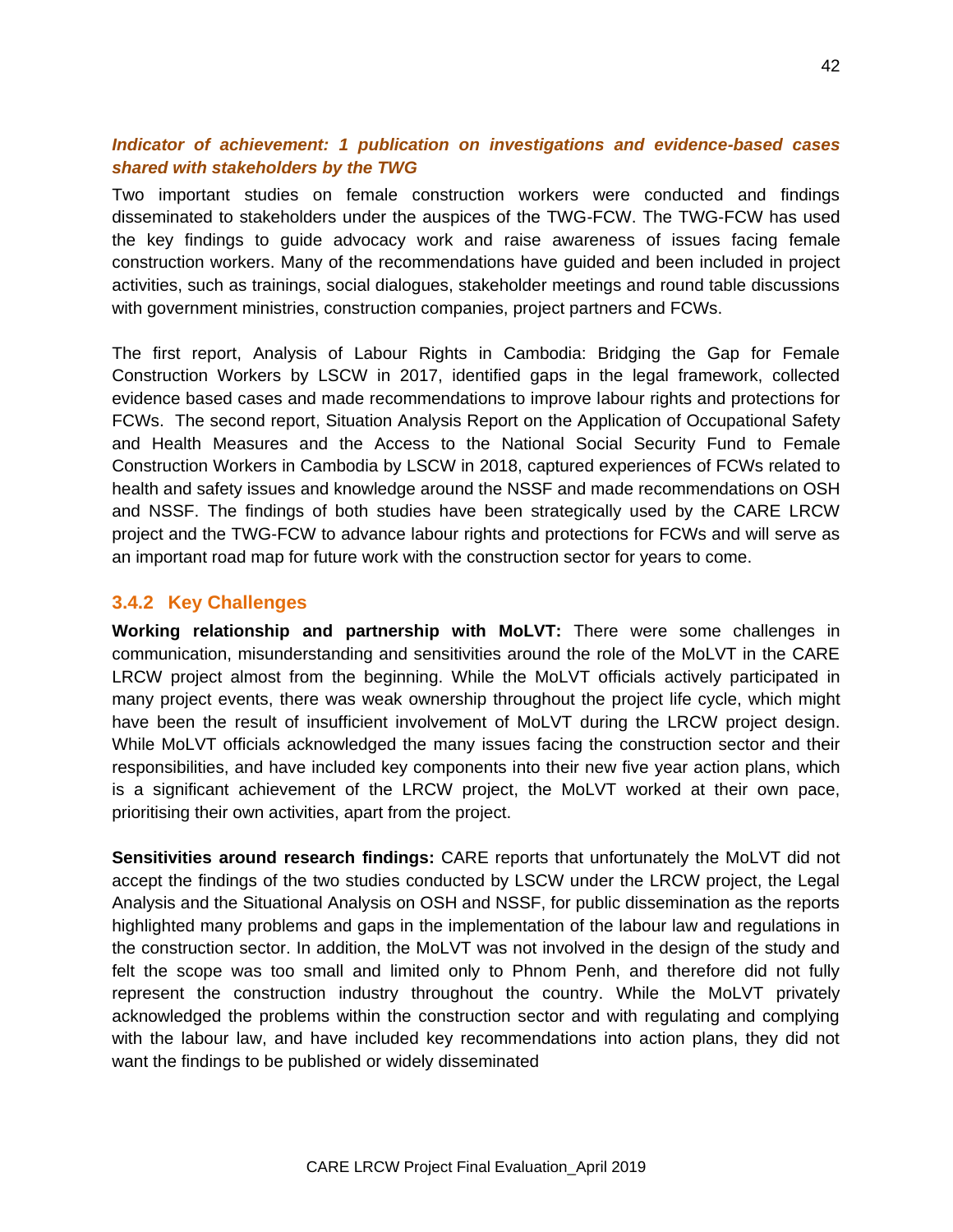**Limited capacity and authority of labour inspectors:** It is widely acknowledged by most of the stakeholders interviewed as well as the CARE progress reports that the MoLVT labour inspectors still have limited capacity and authority to conduct inspections at construction sites. The MoLVT were not provided with technical assistance or resources to support key activities such as inspections, and so did not prioritise this action within the project.

**Limitations on democratic space:** Since 2015, some restrictions on freedom expression and association as well as onerous permission and reporting requirements for NGOs and Associations under the LANGO and the Law on Trade Unions presented challenges for the operating environment for NGOs, Associations and Trade Unions. This was noticeable in problems with formally registering the TWG-FCW with the government, in the decision to change the name from community journalists to community storytellers to protect FCWs and the difficulties of Trade Unions to access construction sites and workers.

# **3.7 Contribution to CARE International Strategy 2020 key indicators**

The baseline study collected information on several CARE International Strategy 2020 key indicators. As a result, sessions related to women's empowerment and gender equality, violence against women, and money and savings were included in the training sessions.

### *Union, group or association membership*

Twenty-four per cent of female construction workers interviewed at the endline survey were members of the Trade Union, similar to the baseline (20 per cent). More women at the endline, nine per cent, said they took part in another women's group compared to almost no women at the baseline. Some FCWs felt that participation in the LRCW project training sessions constituted a women's group, and this should be celebrated as a form of increasing women's agency. This is especially important as the vast majority of union members are men (60 per cent) and union leadership is male dominated (over 90 per cent).

### *Participation in household financial decision-making*

Like the baseline, about seven in ten women surveyed equally participate in household financial decision-making. All ever-married women surveyed at the endline have some say over how they spend the money they earn with *70 per cent always* participating and *29 per cent sometimes* participating in the decision-making process at home. Like the baseline, the majority (91 per cent) of women participate in decisions on major household purchases, explained as land, farm assets, motorcycles, etc. Over 20 per cent of all women make the decision themselves and 70 per cent of ever-married women make joint decisions with their husbands.

### *Attitudes towards intimate partner violence*

A significant positive change is that 44 per cent of women surveyed at the endline *rejected all six reasons* as justification for men hitting their wives. This is much higher than the baseline where only 26 per cent FCWs surveyed rejected all six reasons.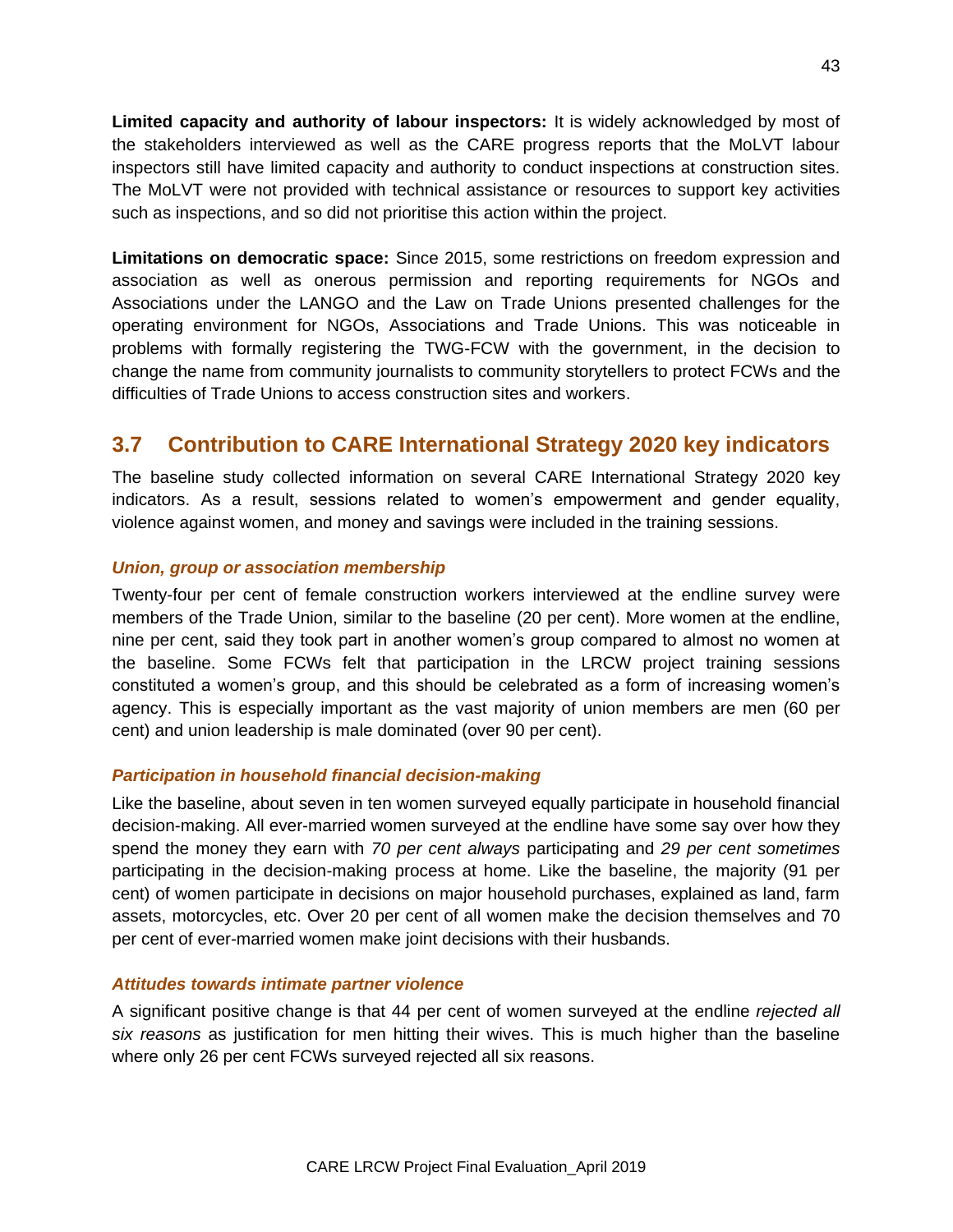A higher percentage of women at the endline surveyed compared to the baseline *do not* accept wife beating, with increases from five to 24 per cent. (Table 15) The proportions of all women who believe that wife beating is justified if the wife neglects the children or goes out without telling him have decreased *significantly* from 54 to 30 per cent and from 48 to 34 per cent respectively.

| Q  | Is a husband/intimate partner           |     | <b>Baseline N=286</b> |            |     | Endline N=171 |            |  |
|----|-----------------------------------------|-----|-----------------------|------------|-----|---------------|------------|--|
| 78 | justified to hit his wife following     | Yes | No                    | Don't know | Yes | No            | Don't know |  |
|    | reasons?                                | %   | %                     | %          | %   | #             | %          |  |
|    | If a meal is not prepared on time/burnt | 20  | 78                    | 1.4        | 17  | 83            |            |  |
|    | If she argues with him                  | 32  | 63                    | 5          | 25  | 72            | 3          |  |
| 3  | If she neglects the children            | 54  | 42                    | 5          | 30  | 68            | 2          |  |
| 4  | If she goes out without telling him     | 48  | 48                    | 4          | 34  | 63            | 3          |  |
| 5  | If she refuses to have sex              | 22  | 66                    | 12         | 14  | 77            | 9          |  |
| 6  | If she asks him to use a condom         | 10  | 69                    | 21         | 4   | 89            |            |  |

Table 15: Attitudes towards wife beating (All women; Baseline and Endline surveys)

*Note: Statements sourced from CDHS 2014; Source: LRCW Project Baseline and Endline surveys*

### *Experiences of domestic / intimate partner violence against women*

Like the baseline, 39 per cent  $(N=63)$  of ever-married or partnered female construction workers surveyed at the endline experienced at least one type of emotional, physical or sexual violence by a husband or intimate partner in the last 12 months.

Similar to the baseline, about one in three ever-married women (28 per cent) surveyed at the endline experienced *emotional violen*ce by husbands or intimate partners in the form of insults, over ten per cent of ever-married women experienced at least one form of *physical violence* such as being pushed or slapped by husbands or intimate partners and three per cent of ever-married women were physically forced to have sexual intercourse when they did not want to in the last 12 months.

Figure 4: FCWs experience domestic violence

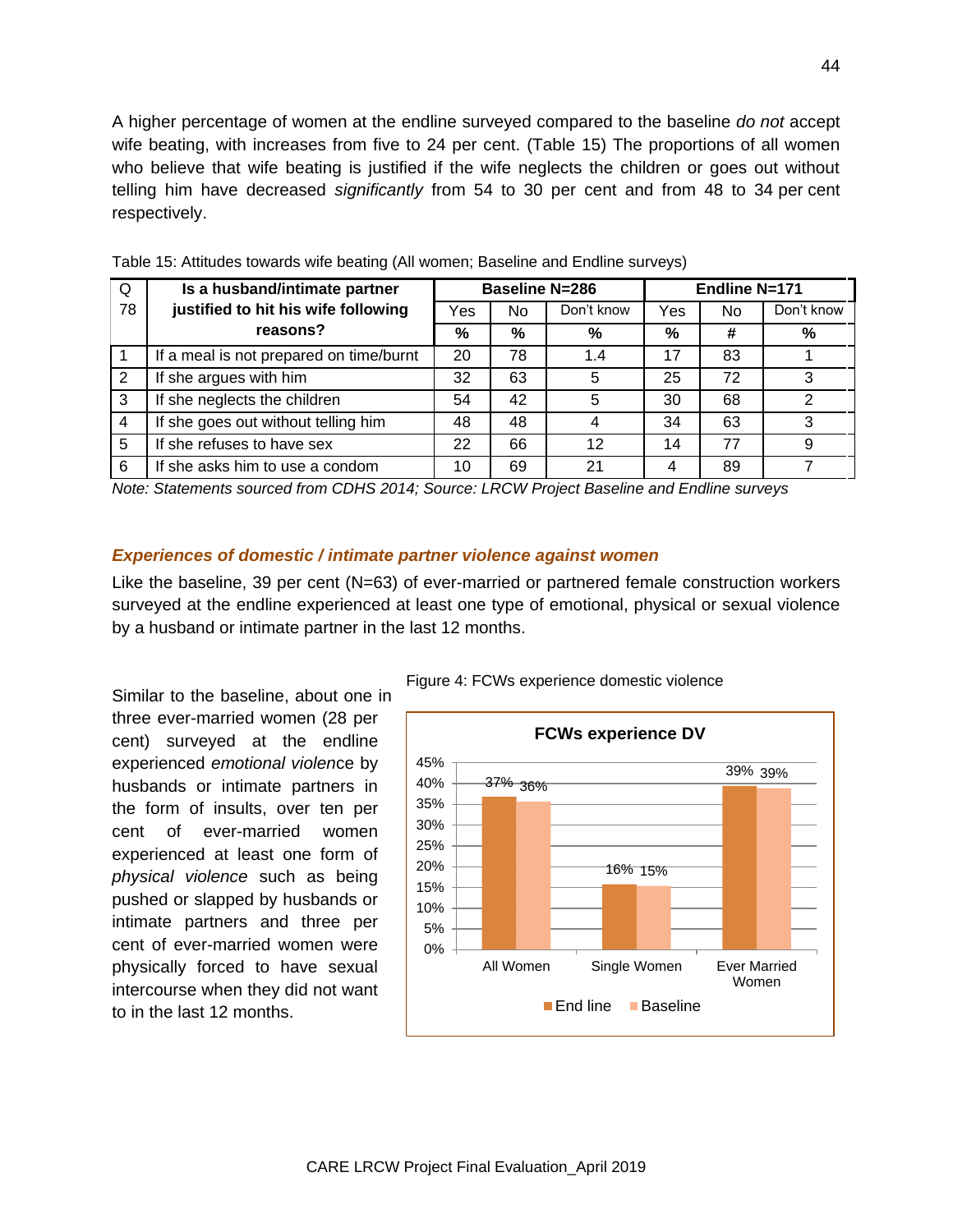| Q  |                                                          | <b>Baseline</b>     | <b>Endline</b>      |
|----|----------------------------------------------------------|---------------------|---------------------|
| 79 | In the past 12 months, did your husband/intimate         | Yes                 | Yes                 |
|    | partner ever?                                            | <b>Ever Married</b> | <b>Ever Married</b> |
|    |                                                          | %                   | %                   |
| a. | Insult you or make you feel bad about yourself           | 32                  | 28                  |
| b. | Say or do something to humiliate you in front of others  | 17                  | 15                  |
| c. | Threaten to hurt or harm you or someone you care for     | 18                  | 12                  |
| d. | Threaten to attack you with a knife, gun or other weapon | 7                   | 5                   |
| е. | Push you, shake you or throw something at you            | 9                   | 12                  |
| f. | Slap, twist your arm or pull your hair                   | 10                  | 15                  |
| g. | Punch you, kick you, choke you or beat you up            | 9                   | 6                   |
| h. | Physically force you to have sexual intercourse when you | 2                   | 3                   |
|    | did not want                                             |                     |                     |

Table 16: Experience of emotional, physical or sexual violence

*Note: Questions adapted from CDHS 2014*

### *Sexual violence by persons other than an intimate partner*

At the endline, four per cent of all women surveyed reported to have experienced sexual violence from someone other than their husband or intimate partner in the last 12 months. This is similar to the baseline of 2.8 per cent. Other studies show that there is a fair chance that these responses may be underreported given the sensitive nature of the questions.

# **4. Lessons Learned**

As recommended in the baseline survey report, CARE partners started to train male construction workers in the third year of the project, reaching over 600 men. This was an important addition to the project activities as male construction workers face similar wage payment problems and some occupational and safety related issues as women, and were able to support women in raising problems and advocating for change. Importantly involving men in the project activities on the topics of gender equality, sexual harassment, domestic violence, and alcohol use require attitude and behaviour change in men, not only women.

An important achievement is that by involving the MoWA and District Department of Women Affairs (DoWA) officials in project activities and multi-stakeholder dialogues, the MoWA has increased awareness of the issues facing female construction workers and have prioritised FCWs in the draft NAPVAW III 2019-2023 and the new five year Strategic Plan on Gender Equality and Women's Empowerment 2019-2023.

The term "formal Technical Working Group" was not well understood among partner staff at the start of the project, leading to confusion over whether the group needed to be formally registered with the government, which was not possible due to the strict requirements of the 2015 Law on Associations and NGOs. Furthermore, the term Technical Working Group is used by the government to describe their formal government mechanism of engagement with line ministries, development partners, private sector businesses, NGOs and civil society in the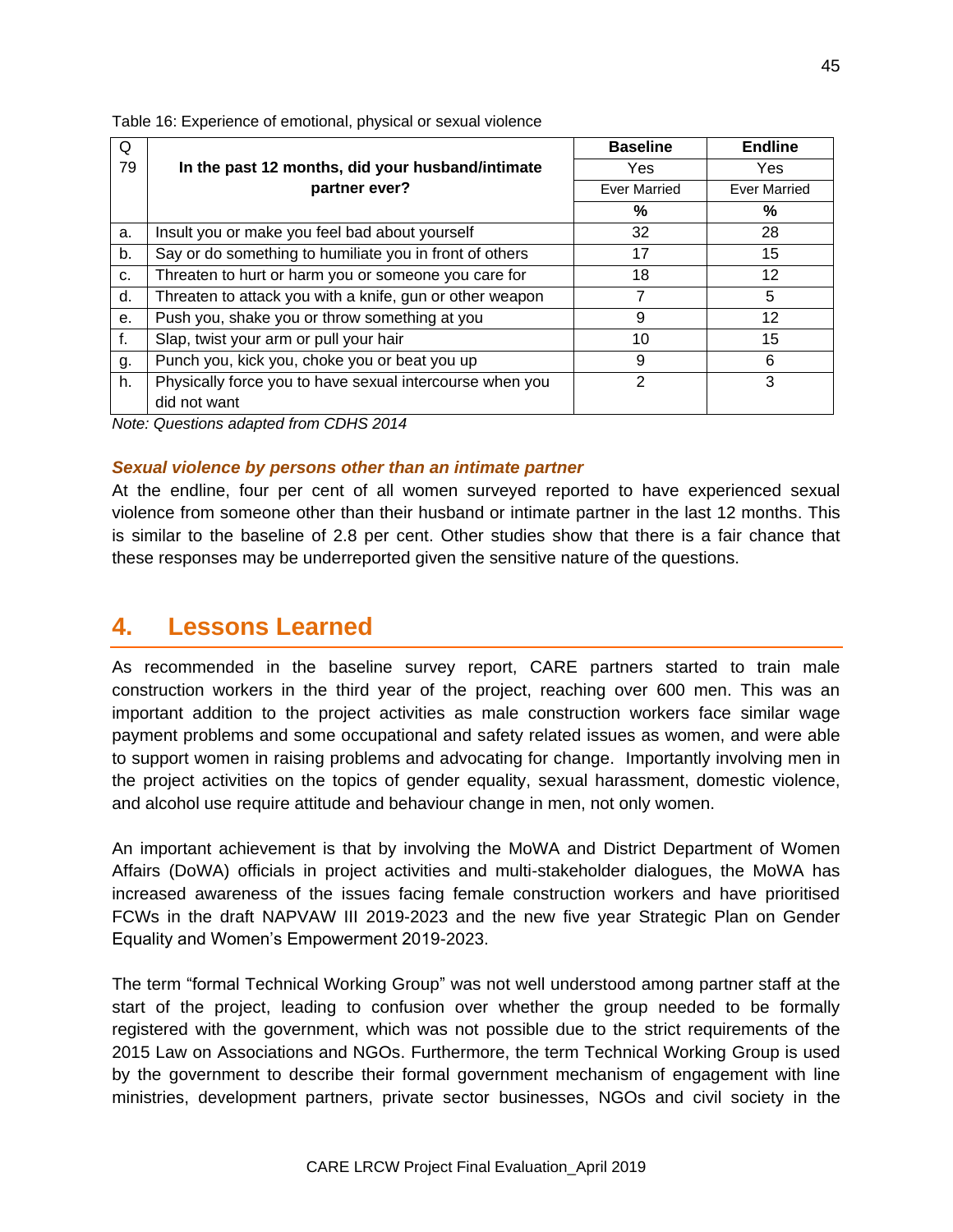development, implementation and monitoring of national strategies and action plans. As such the TWG-FCW became a project coordination mechanism to share information among LRCW project partners and non-members, hold multi-stakeholder dialogues on joint advocacy issues, and identify issues for further research. Future projects should avoid the term "TWG".

Through project activities, the project partners learned that only ten per cent of construction company staff had employment contracts and they had little understanding themselves of the labour law, labour rights and/or entitlements, so a strong case is made of the need to create awareness at the construction company management level of employer obligations under the labour law. Most of the construction company staff interviewed at the endline advocated for the need to directly engage with higher level company management to effect change in company policies and practices, and this requires clear laws and regulations from the government.

The best practice project model is the collaboration of the LRCW project with one company, Pisnoka International Corp, whereby CARE engaged the company management staff in the Training for Construction Managers "Equal Opportunities in the Construction Sector" and then Pisnoka collaborated with CWPD to provide the training lessons to the construction workers. The human resource and administrative staff from Pisnoka also attended the refresher training in 2018 with CARE to become company focal points for the training sessions with workers.

# **5. Conclusions**

The vast majority of stakeholders interviewed felt that while there were numerous challenges and lessons learnt as a result of the CARE LRCW project, solid progress was being made in establishing working relationships between and among government ministries (MoLVT, MoWA and MoLMPUC), participating construction companies, NGOs/CSOs and Trade Unions and in creating awareness of the importance of working to improve labour rights and conditions for female and male workers in the construction sector.

Many stakeholders referred to the LRCW project, the first of its kind in Cambodia, as an innovative ground breaking pilot project for the construction sector. A few stakeholders also referenced the many years (since before 2000) of efforts and work required by all relevant stakeholders to improve working conditions and wages for workers, especially female workers, in the garment and textile industries in Cambodia. Three years is considered too short for this type of project and more time is needed to continue to build on the project's achievements to date, especially as significant progress was made in engaging construction companies to improve working conditions for construction workers in Year 3.

*"I think the LRCW project is very good but it seems like the project is only mid-way and now it is finished. We need to have more cooperation from larger construction companies and we need the Labour Law to have clear regulations about the construction sector so all companies will comply. (KII with Construction Companies)*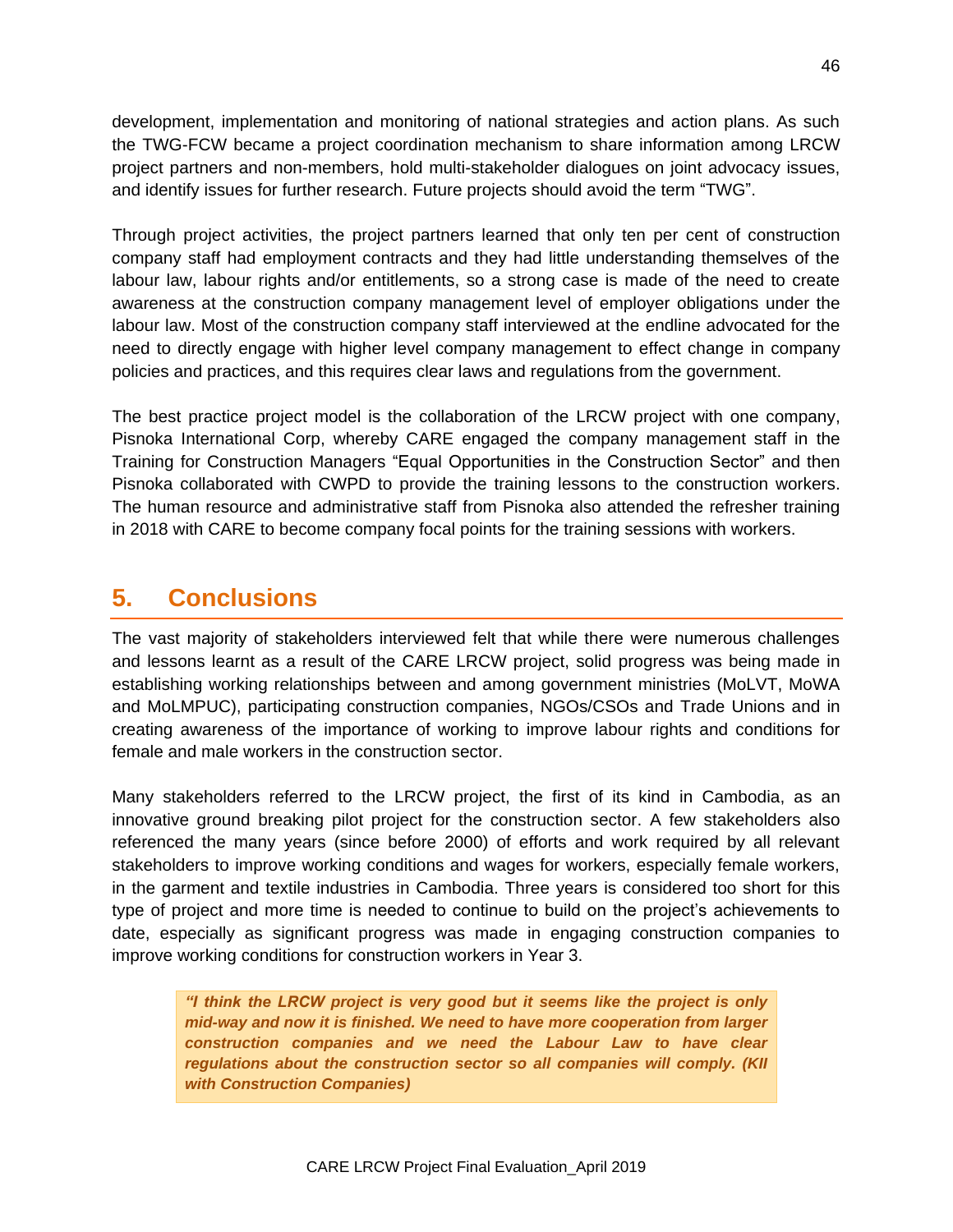## **5.1 Relevance**

**Rights-based strategies:** The LRCW project's rights-based strategies remain very relevant to the Cambodian context where women's work is undervalued and gender inequalities persist in the home and workplace. It has been quite successful in raising the "hidden" issues of female construction workers and bringing them to the attention of the government ministries, including MoLVT, MoWA, MoLMPUC, construction companies, Trade Unions as well as other NGOs, CSOs, UN Agencies and other development partners in Cambodia.

**Inclusion of FCWs in government plans:** To this extent the LRCW project, through collaboration of the project partners and government officials, has successfully advocated for the inclusion and recognition of female construction workers in the draft five year Strategic Plan for Gender Equality and Women's Empowerment 2019-2023, the draft NAPVAW III 2019-2023 and has linked with the joint MoLVT and ILO Enhancing OSH Project (2017-2020) funded by Japan as well as the new five year Occupational Safety and Health Action Plan of the MoLVT. Furthermore, MoLVT officials have stated the construction sector is part of the new five year MoLVT Strategic Plan 2019-2023, inclusive of female construction workers, OSH and labour inspections.

*"This is a very good project. In the future it would be good to include both men and women as the MoLVT focuses on all construction workers." (KII with MoLVT)*

**Multi-level level approach:** The project's rights-based strategy took a coordinated multidimensional and multi-level approach, working at the individual, group, workplace and institutional levels, in line with international standards and the government's policies and plans to promote gender equality and decent work, including the MoLVT and MoWA's strategic and action plans. Working with the private sector however requires different strategies to promote the rights of workers for both the benefit of workers and companies as well as clear, consistently applied and enforceable regulations by the MoLVT and other government agencies for the construction industry.

*"Our company complies with the laws, but when the laws, regulations and practices are not clear, it is difficult for the company management to know how to comply." (KII with Construction Company staff)*

**Sustainable Development Goals:** Furthermore, the LRCW project focus on FCWs is also in line with the Sustainable Development Goal (SDG) 5 on Gender Equality and the SDG 8 on Decent Work and Economic Growth, inclusive of the principle of *"Leaving No One Behind".*

## **5.2 Effectiveness**

**Specialised partners:** CARE's partnership model of working with specialised organisations was important to achieve the project objectives. LSCW's expertise in the labour law and legal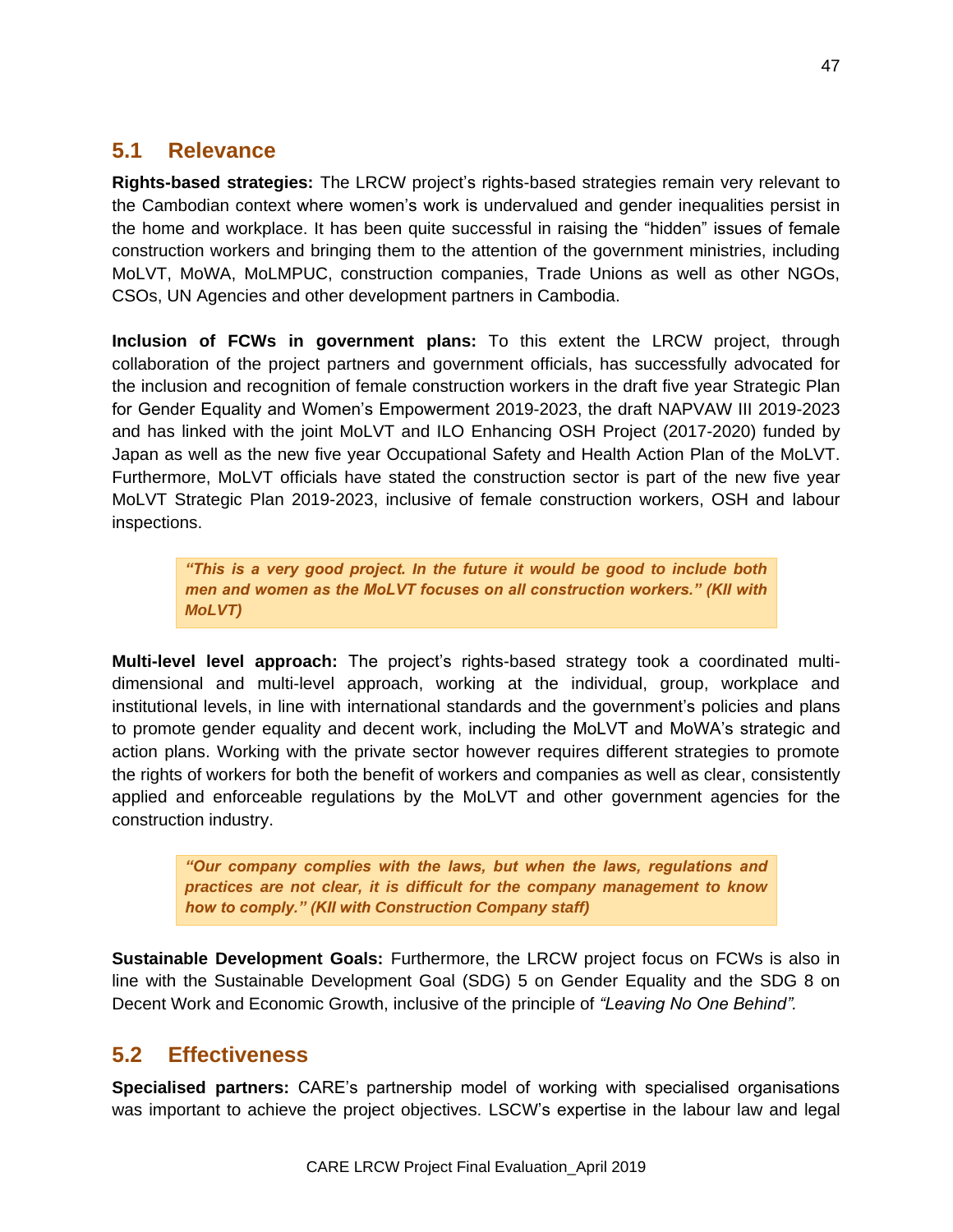services was critical for providing legal aid services to FCWs and the background of working with the MoLVT on migrant domestic workers regulations lent them credibility and legitimacy as the secretariat of the TWG-FCW. CWPD's strong experience working on women's issues and championing the peer education model, especially with semi-literate women, enabled them to identify, train and work with female construction workers, despite the lack of company management engagement. Furthermore, CWPD management leveraged their strong working relationships with the MoWA, DoWA and local government structures to draw attention to the female construction workers as a priority group. Finally BWTUC, as a new collaborator with CARE, provided useful insight into the construction sector, trade unions and labour rights issues, and with continued institutional strengthening and capacity building, holds the most promise for sustainability of interventions through their membership.

**Peer Educator approach**: The peer educator model was an effective approach to reach out and train over 3,600 female construction workers, especially given that the construction workers work and live together in close proximity. Furthermore, this approach is building leadership capacities of women workers and increasing agency between and among FCWs, as well as garnering increased recognition of the value of women from male colleagues and supervisors. However as mentioned above, the timing of the short training sessions, whether during lunch time or in the evening after work was not conducive to learning.

*"We have observed that the FCWs who have not yet joined the training are not able to speak up or raise any concerns to their supervisor. They are so afraid." (FGD with FCWs/Peer Leaders)*

**Increased voice of FCW Peer Leaders:** Building the capacity and confidence of FCWs, especially the peer leaders, through the training sessions, monthly meetings, skills building sessions and engaging them in direct dialogue with government and construction companies increased the legitimacy of the issues raised by the FCWs and in the construction sector. While there was turnover of FCW peer leaders throughout project, reflective of the nature of construction work, CWPD managed this very well by recruiting and training new peer leaders.

*"Through our participation in the workshops organised by the CARE LRCW project, we have seen how the FCWs have the courage to speak up and share their experiences with us. Before the FCWs did not know about their rights under the Labour Law." (KII with MoLVT official)*

**CARE project coordination role:** CARE partners appreciated the support of the CARE project team for project activities, including institutional strengthening, financial resources and management. External stakeholders interviewed appreciated being invited to participate in the TWG-FCW and multi-stakeholder dialogues and were very impressed with the open discussion among the government officials, construction companies, FCW peer leaders, project partners and other participants around issues within the construction sector and specifically facing women. Yet CARE could have taken a stronger leadership role earlier in the project to ensure the diverse set of partners respected each other's roles, as there was some initial distrust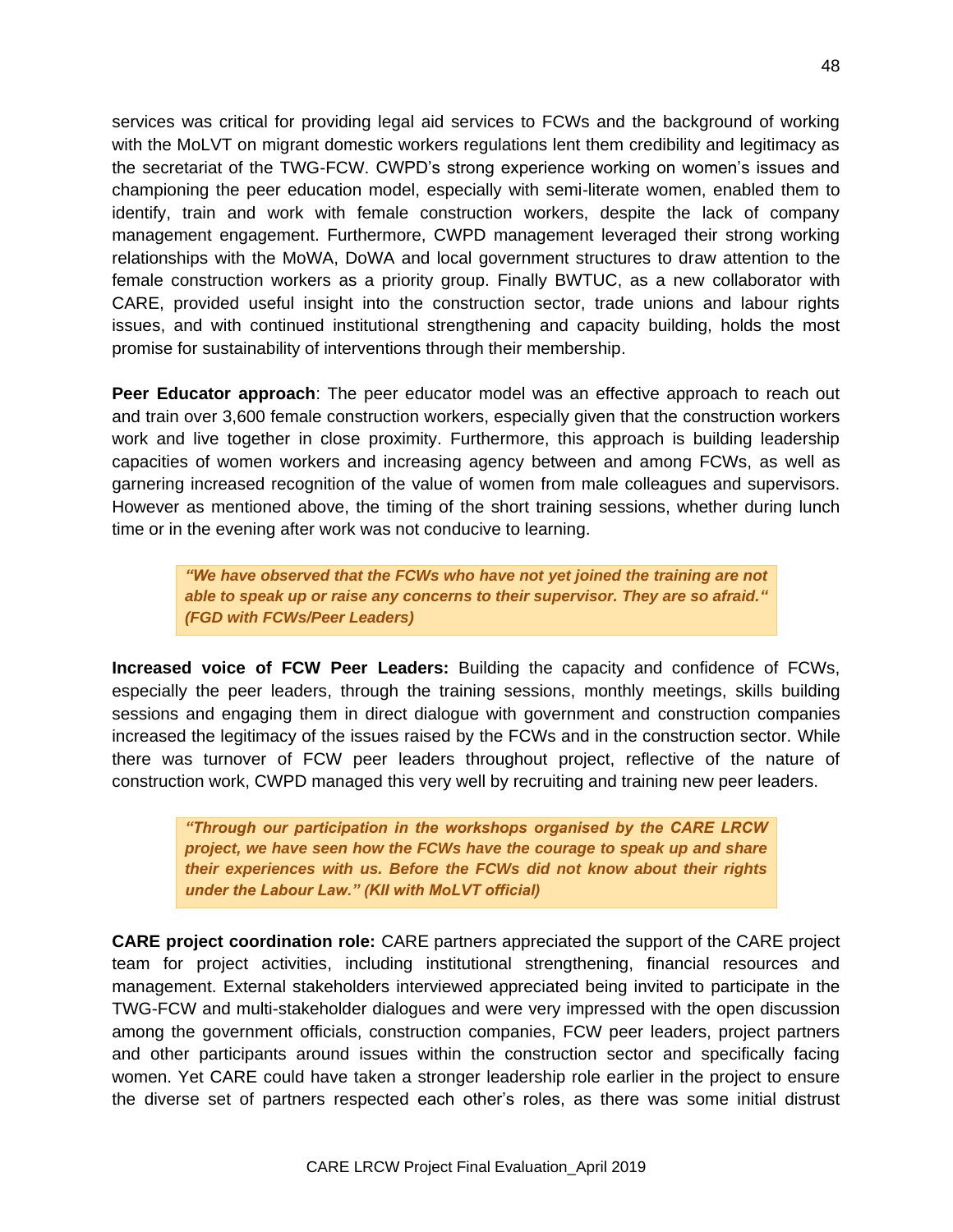between partners, some lack of sharing of information and unwillingness to take on more responsibility to advance the project objectives. This was also evident in discussions with some stakeholders who were not aware of the construction company trainings, trainings for labour inspectors or the peer-to-peer trainings for FCWs.

**Limited leverage with private sector:** Unfortunately, the complexities of the construction industry in Cambodia were not conducive to the project design whereby CARE trained and worked with construction companies and then CARE partners trained and worked with the same company or sub-contractor and their construction workers in a well coordinated and organised structure, linking one level of activities to another. As such the training of construction companies and construction workers were in large part separate and apart from each other, limiting the impact and scope of the project. Furthermore, CARE anticipated that the CCA would be able to provide some pathway into the construction sector, but despite regular contact, the CCA had little influence over its members in encouraging them to join the LRCW project activities. Future projects need to build in sustained strong high-level investment in building working relationships with private sector companies at the start.

**Improving modality of working relationship with MoLVT:** While CARE and the MoLVT had a Memorandum of Understanding for the LRCW project, the MoLVT had a limited role to support project activities, beyond engaging in trainings and dialogue. It seems they felt at times marginalised, and not really invested in the project, in part perhaps because they were not involved in the project design and from the limited technical and financial assistance provided to the MoLVT. Given that the construction sector is a complex industry that is not well regulated, has limited standards, and compliance mechanisms, enforcement and regulations are still weak and the fact that construction companies advocated for standardised regulations and enforcement of government laws and regulations in order to comply, a case can be made for more direct support and increased engagement with the MoLVT to promote women and men's rights and protections within the construction sector.

## **5.3 Efficiency**

**Excellent IEC Materials:** CARE has made exceptional use of local services to develop excellent and effective IEC materials, training packages, video spots, stickers, posters and all types of different communication materials for the project. The use of the same simple messages, for example "Value Women's Work," and eye-catching materials, such as colourful posters, have also captured the attention of many other stakeholders and made explaining the project objectives very easy and relatable. The training materials are user friendly and appropriate with low level literacy target groups like FCWs. The same messages and some materials were adapted for the Training for Construction Managers "Equal Opportunities in the Construction Sector" with construction companies. The video spot and song performed by FCW peer leaders was empowering for the women and engaging at the same time.

**Implementation of Project Activities and Budget Performance:** A brief review of the annual and final project budget and expenditure reports showed that only 20 per cent of the total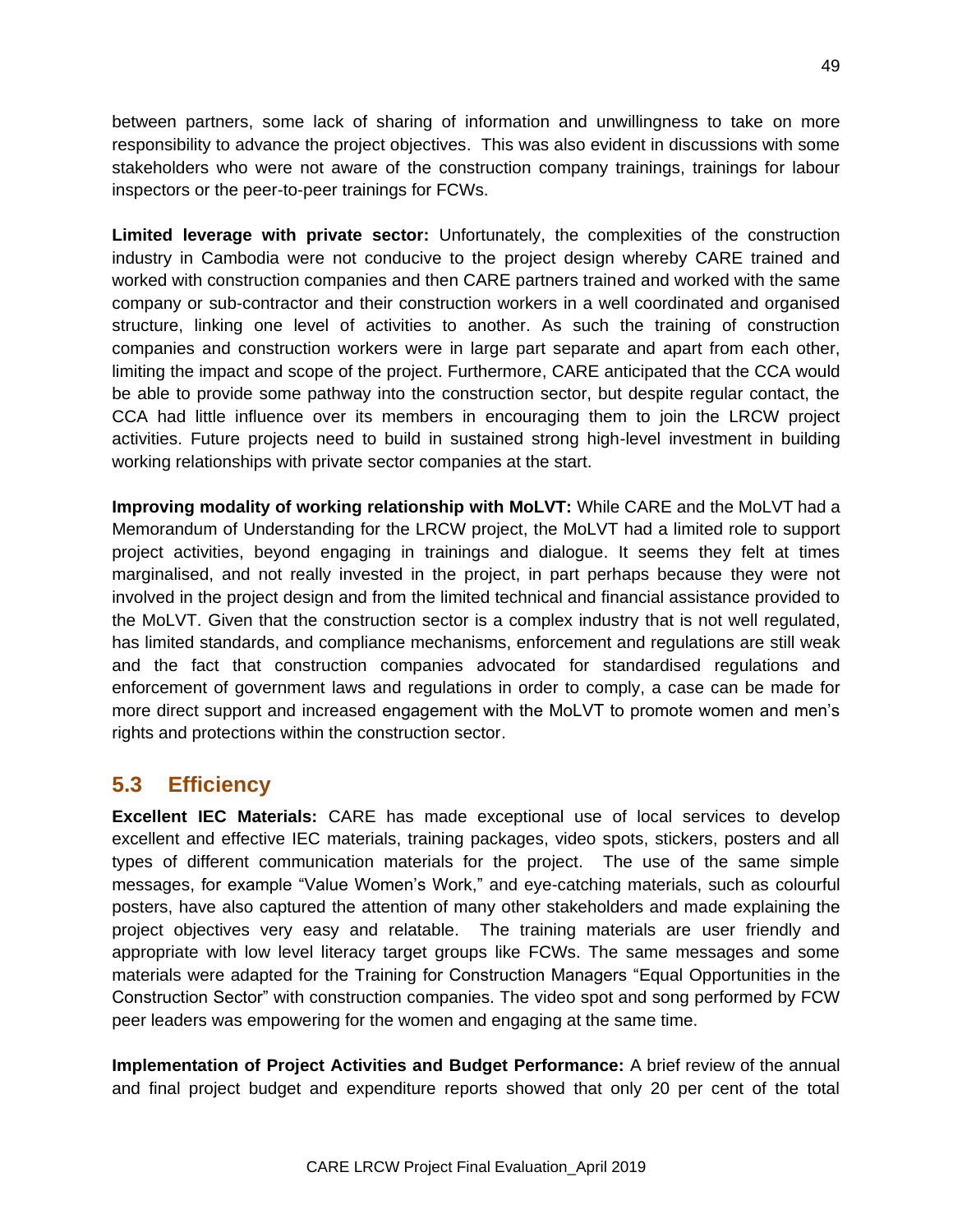budget was expensed in Year 1, in Year 2 this rose to 53 per cent and by the end of 2018, 87 per cent of the total project budget had been spent. This is consistent with progress reports and interviews that revealed a somewhat slow start to project activities in Year 1 in part due to the normal learning required to work in a new rather complex sector, the construction industry, forging relations with new partners (BWTUC and LSCW) and stakeholders (construction companies) and investing in research, studies, and material development to inform project activities. In Year 2, project activities accelerated especially with training of FCWs, outreach events and TWG-FCW activities, with the exception of the trainings with the MoLVT labour inspectors, which was stalled. In Year 3, there were a lot of activities, and many significant events were completed in the final three months of the project.

**Significant Learning from the LRCW Project:** As mentioned by many stakeholders and project partners, a three year time frame is very short for a new project in a new complex sector such as the construction industry. By the end of Year 3, the project was showing significant results with increased construction companies engagement in commitments to improving labour rights for FCWs. Examples include the finalisation of the Minimum Standards document, strong performance of the TWG-FCW for advancing female construction workers issues into government national plans as well as increased knowledge and capacity of FCWs, especially female peer leaders, to advocate for improved working conditions and rights under the Labour Law. Virtually all stakeholders suggested the project activities continue, albeit with improvements based on lessons learned.

**Inefficiencies in working at sites, not through companies:** While necessary to reach the target of 3,000 FCWs for the LRCW project, it is not efficient, effective or sustainable to identify and work with female construction workers in small sites scattered in and around the city, without some connection or relationship at the higher management level of sub-contractors or construction companies. Sometimes FCWs moved at short notice without informing others, and did not complete the lessons. Other times, CWPD and FCW peer leaders went to sites for lessons, only to find FCWs were not available, wasting valuable time and resources. Follow up and monitoring is almost impossible, despite the fact that CWPD kept an elaborate database of all FCWs trained, with names, ages, addresses, phone numbers, etc., but at the endline fewer than 200 FCWs could be located. The next project needs to work with construction company management, supervisors/*Mekars* and female and male construction workers, in an interconnected, coordinated and comprehensive manner.

**Target Locations and Target Districts:** As construction projects of different sizes start and end at different rates, and workers move to different sites and different locations, in and around Phnom Penh, fixed target districts for project activities neither helped nor hindered the project implementation. Future projects should work with construction companies and their workers or sub-contractors, as this is more efficient for implementation, monitoring and evaluation.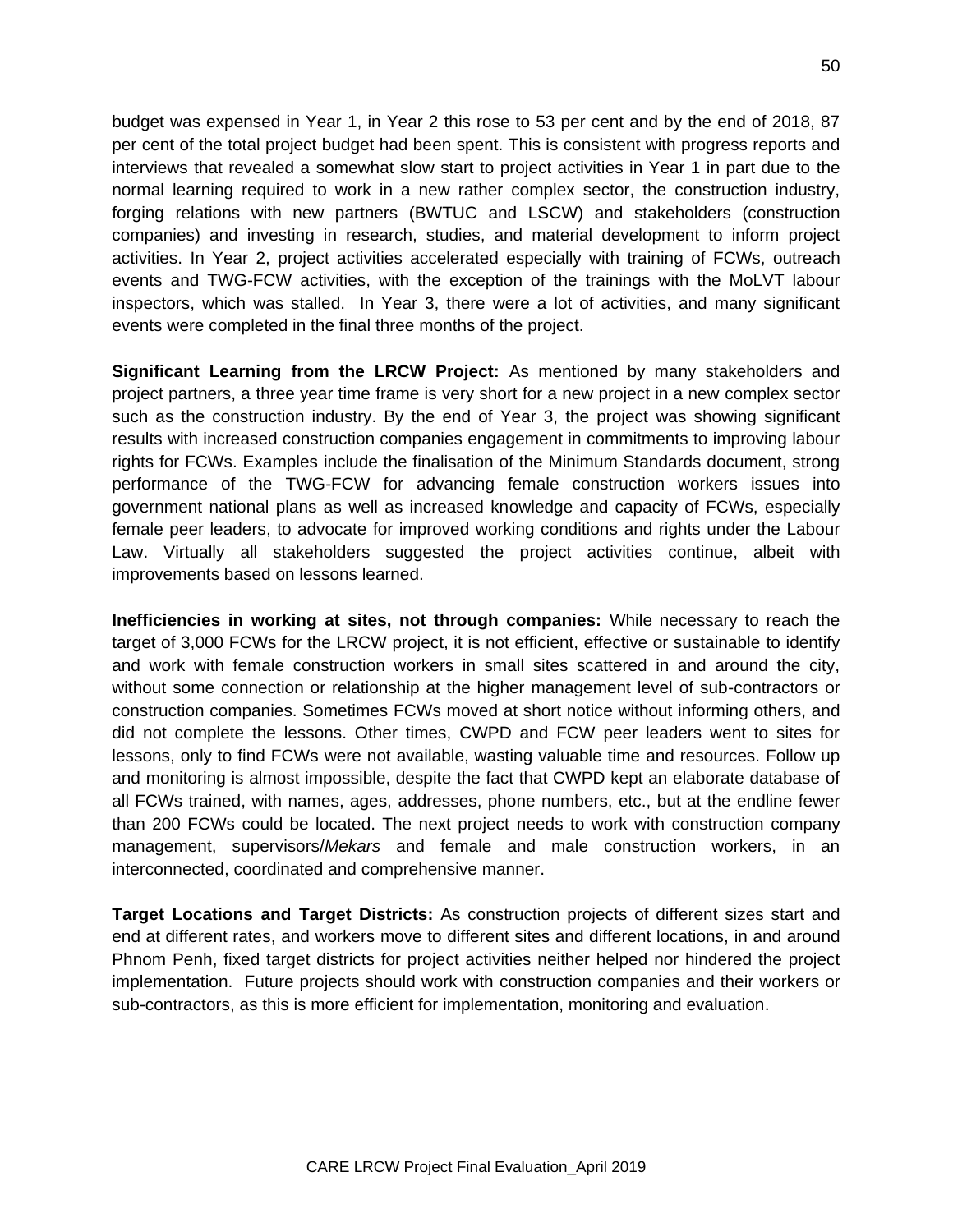### **5.4 Impact**

**Contributions to increased capacity for promoting labour rights:** The LRCW project interventions contributed towards progress in achieving the project goal "*To advocate for and promote implementation of fundamental labour rights and protections in the construction sector in Cambodia"* and the objective *"To strengthen capacity of female construction workers, civil society and government on labour rights and to increase the voice and influence of female construction workers.* This is evidenced by more women at the endline (59 per cent) than the baseline (40 per cent) reporting women and men have equal opportunities for training at work and more women at the endline (82 per cent) than the baseline (66 per cent) feeling confident to report a workplace problem to the company. Through project activities, FCWs successfully raised six key recommendations on improving labour rights that were recognised by the government for inclusion into national plans. Furthermore, by the end of the project, more construction companies were aware of and committed to improving working conditions for construction workers through training and other activities as well as the Minimum Standards on Ensuring Appropriate Working Conditions in the Construction Sector.

**Increased awareness of the value of FCWs, Equal Pay and OSH:** The LRCW project has succeeded in significantly raising awareness of the issues of female construction workers, and construction workers in general, at the national level with government ministries and with construction companies. Awareness has turned into action through the TWG-FCW input into the four *Prakas* on OSH, influencing the government to specifically include female construction workers into many of the new government strategic plans and the development of the Minimum Standards on Ensuring Appropriate Working Conditions in the Construction Sector. These are all significant achievements.

**Increased self-confidence to raise issues:** The most significant impact on female construction workers has been through the training and engagement of the many female peer leaders who have been trained by CARE, CWPD and BWTUC to deliver peer information sessions to other FCWs as well as through their engagement in multi-stakeholder dialogues and other project activities. These FCW peer leaders have increased their knowledge of labour rights and laws and have in turn advocated and received increases in wages and improved attention to safety equipment for workers, especially for women.

**Improved self worth and value:** At the baseline many FCWs seemed to agree that women's work at construction sites was worth less than men's work so they accepted less pay. While pay is still not equal for equal work by men and women construction workers, interviews with FCW peer leaders and project staff have revealed many FCWs have since asked their supervisors to do the same work as men and at the same wage.

*"I have been able to increase my wage to the same wage as men who do the same work and I continue to advocate for equal pay for female workers who do the same work as men." (KII with FCW Peer Leader)*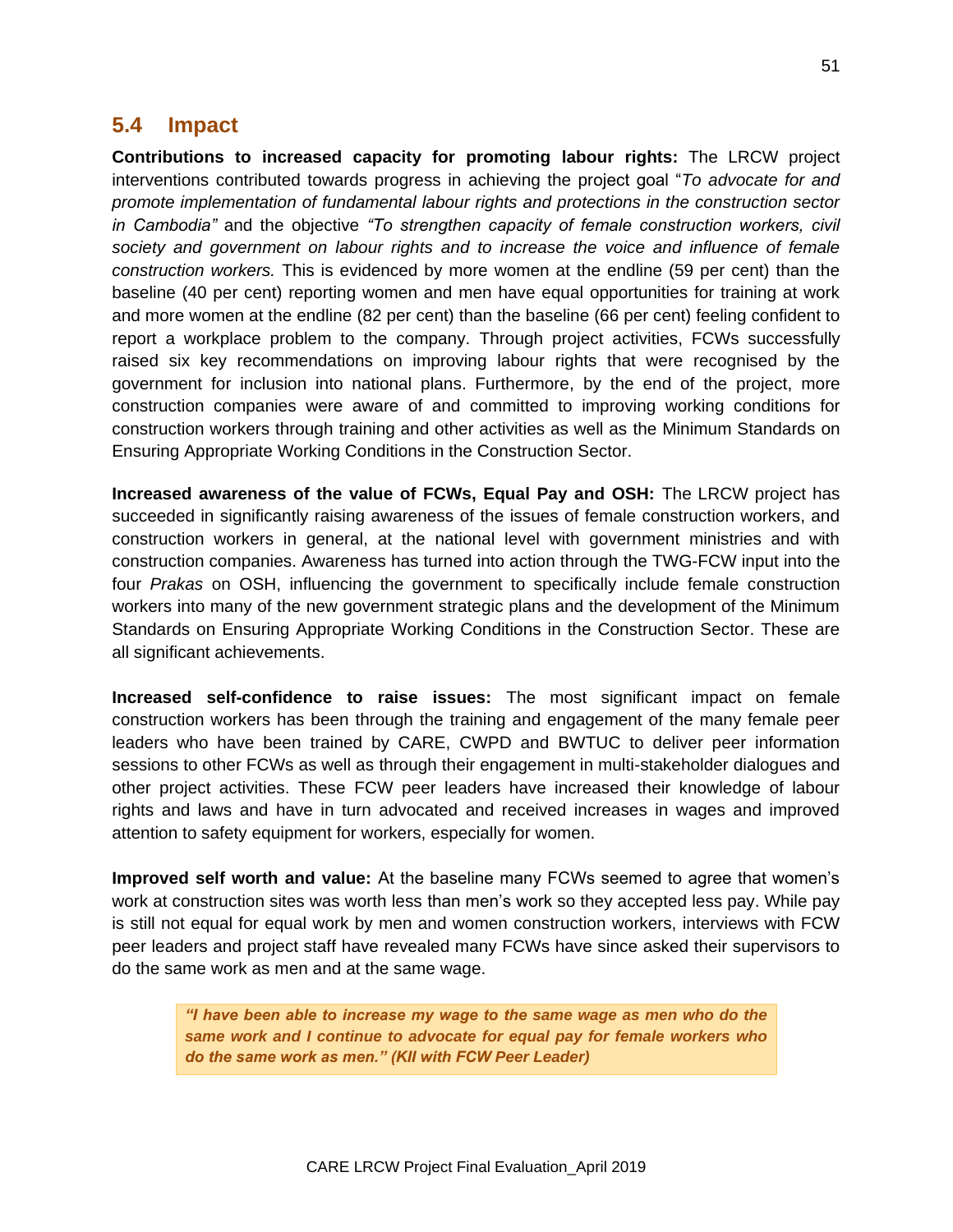**Improved negotiation and speaking skills:** As a result of the trainings and activities, many FCWs understand their rights and know how to negotiate with their supervisor, especially on wages and safety equipment.

*"Before the FCWs did not dare to speak to the Mekar, but now they dared to raise issues directly, and have been successful to get some improvements in wages, payments and safety equipment." (KII with BWTUC and CWPD)*

**Increased value of women's work:** Male construction workers, supervisors and some companies have demonstrated increased recognition of the value of women's work. FGDs with MCWs said they recognise that many women can do the same or equal work as men, and they agree that women should get paid the same as men for the same tasks. Some companies have also mentioned that they have now established the principle of equal wages for women in their employment policy, and will soon roll this out.

*"As a result of engagement with the project, our company now provides the same wage for men and women who perform the same tasks. Before FCWs were paid 30% to 40% less than men." (KII with Construction Companies)*

## **5.5 Sustainability**

**FCW sharing information:** The FCW peer leaders, especially the most active ones, have stated in interviews that they will continue to share information with their fellow FCWs, and with their improved knowledge of labour rights, protections and working conditions, they will continue to raise issues with their supervisors and company managers as much as possible. However there is no structure for CWPD to continue providing support to FCW, unless they are linked with BWTUC.

**BWTUC and members:** BWTUC has perhaps the most potential sustainability to continue to share the lessons and information from the training package with FCWs and MCWs through their membership. More importantly BWTUC will continue to advocate and work for improvements in labour rights, including wages, OSH, working conditions and protections on behalf of its membership and with the support of other like-minded organisations, Trade Unions and the ILO. CARE support for institutional strengthening and capacity building to BWTUC leadership and management throughout the LRCW project, including support for female leadership, has also contributed to sustainability of the project objective.

**Company policies:** Some of the construction companies that participated in the trainings and the working group on the Minimum Standards have updated and improved their employment policies for workers, including improved safety training and equipment, improved living and sanitation conditions for workers as well as wage increases and equal wages for equal work for women and men. All construction company staff interviewed requested the LRCW project activities continue as well as having specific activities aimed at convincing company employers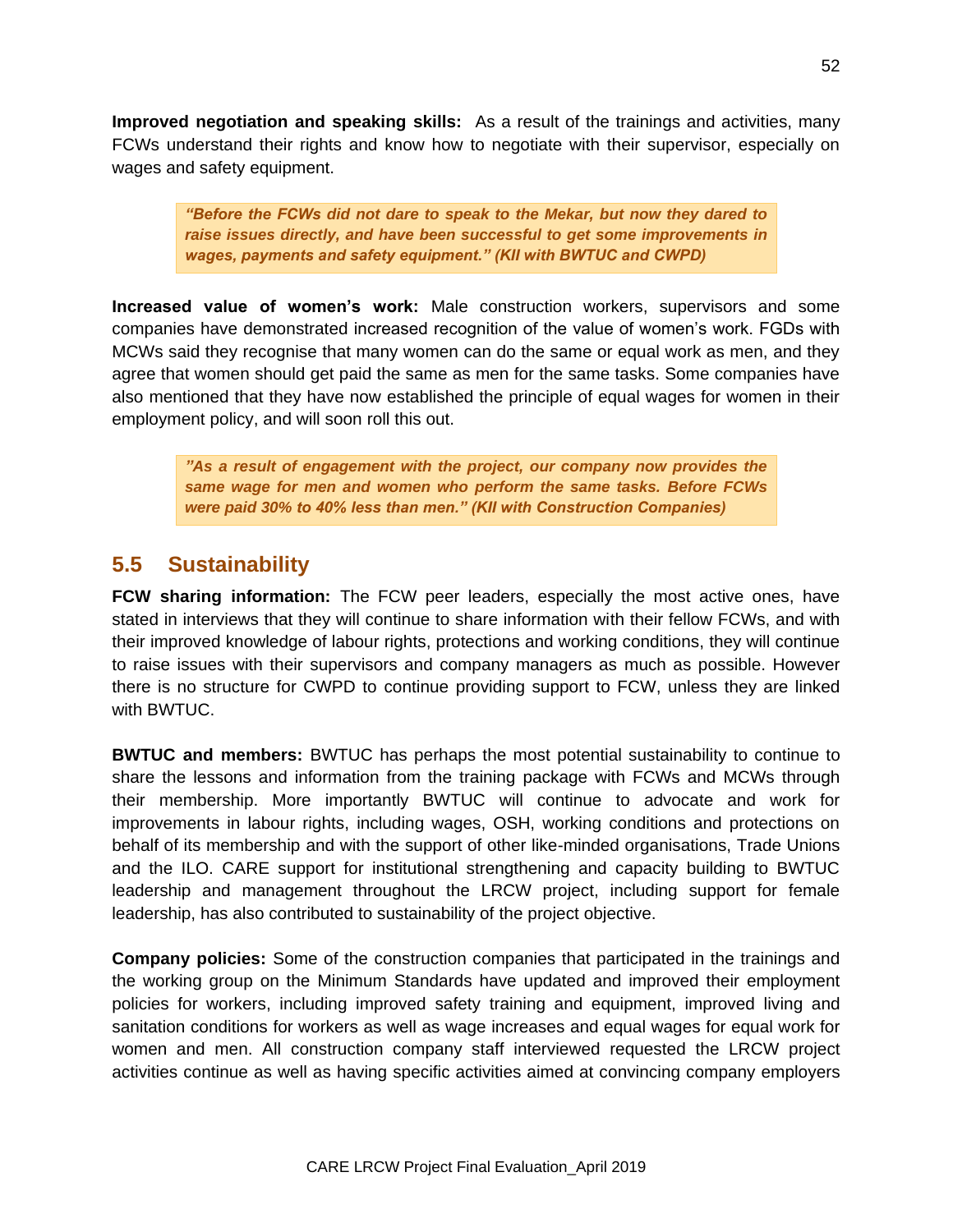and owners of both the benefits of improving labour rights and working conditions for workers and the requirements of compliance in accordance with the Labour Law.

**MoLVT Inspections:** The MoLVT has made improvements to the standard inspection checklist and the role of the various departments within the ministry is to conduct labour inspections of companies so this activity will continue. The new five-year MoLVT Strategic Plan 2019-2023 includes improvements in the construction industry standards and inspections as well as recommendations from the LRCW project and the TWG-FCW. Furthermore, the MoLVT's four *Prakas* related to worker protections for the construction industry have incorporated the recommendations of the TWG-FCW and MoLVT officials have used their knowledge and participation in project activities to focus more attention on female construction workers.

**Commitment of TWG members**: The TWG-FCW has the possibility to continue with the formal commitment by members to 1) Share information and dialogue with stakeholders on labour rights, 2) Receive referrals and engage in case litigation strategies 3) Conduct multi-stakeholder dialogues on joint advocacy issues and 4) Apply recommendations from research conducted by LSCW under the LRCW project. Interviews with LSCW and BWTUC confirm their continued engagement with the TWG-FCW, other non-project members including CLC and ACILS are also strongly committed to participate as invited, while CARE and CWPD are non-committal as they rely on future project funding.

**Engagement with ILO project:** The LRCW project partners can continue advocating for improvements in labour rights and working conditions through their engagement with the Project Advisory Board of the MoLVT and ILO Enhancing OSH project. Through the TWG-FCW, CARE, LSCW and BWTUC have secured invitations and places on the Project Advisory Board.

# **6. Recommendations**

The following are suggestions for CARE to consider for future projects within the construction sector, and includes some suggestions on project design, collaboration with partners, construction companies, relevant government ministries, donors as well as other stakeholders.

### **6.1 Successful activities for duplication / multiplier effect**

Based on the evaluation findings that many stakeholders consider the LRCW project as a very useful pilot project that has started to make significant changes in the construction sector and worker's rights, but the three year project time frame was too short, donors should continue to fund activities that 1) Continue to roll out the training package with female and male construction workers 2) Support the implementation of the Minimum Standards policy document with construction companies 3) Engage relevant stakeholders through the TWG-FCW in dialogues to advance worker protections and 4) Support the MoLVT to improve the labour regulations and capacity for quality labour inspections at construction sites.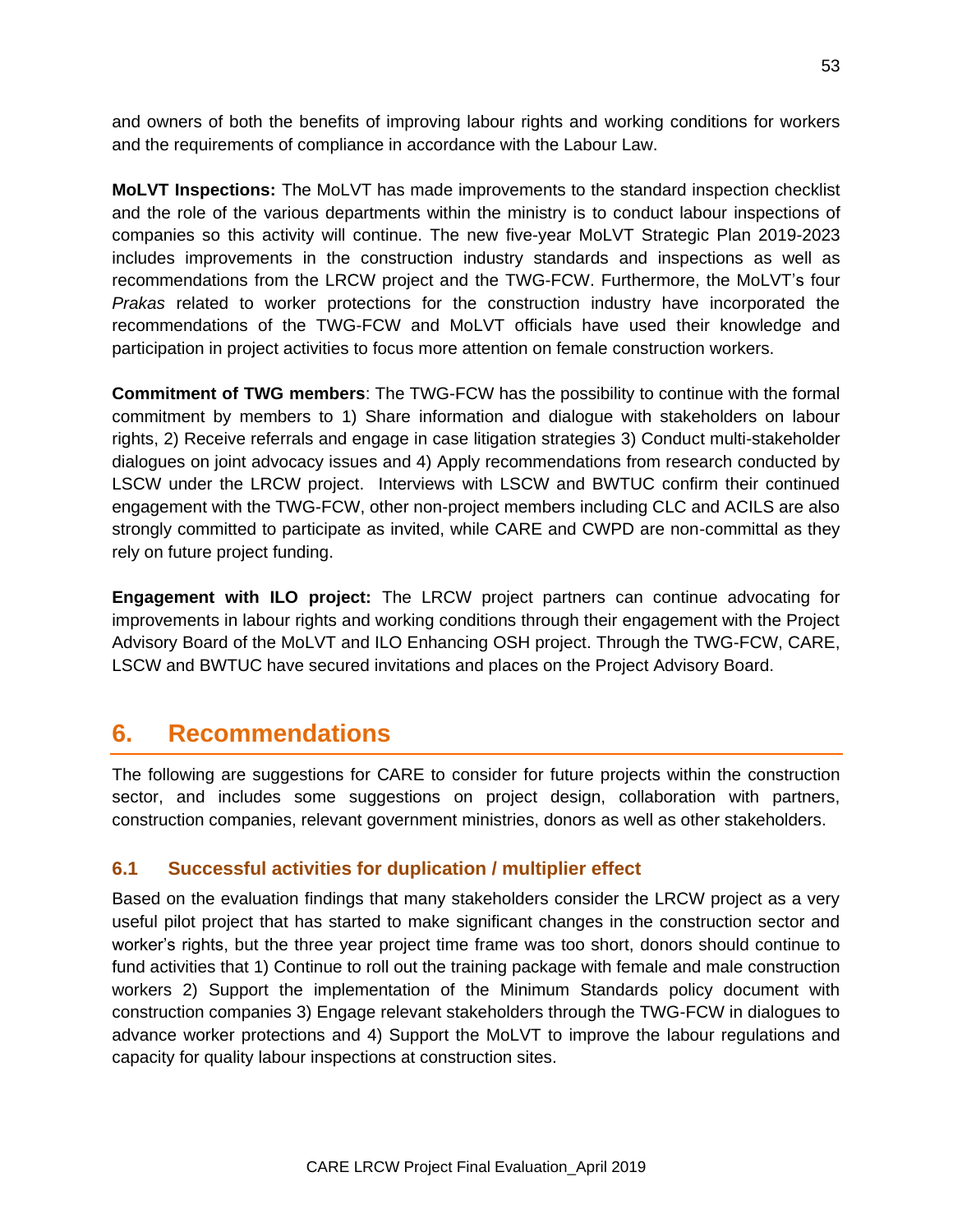The CARE LRCW project partnership model utilising specialised agencies for project activities and outcomes, including CWPD for peer education model to build the capacity and leadership of female construction workers, LSCW for legal aid support, research and technical assistance and BWTUC for engagement with construction workers for sustainability, can be replicated in future labour rights projects.

Given the excellent quality and visibility of the CARE LRCW project IEC materials and training packages for construction workers and construction managers, including the clear simple messages on Value Women's Work, these should be included in future labour rights project activities.

As construction companies at the final evaluation have strongly encouraged CARE to continue project activities such the training for construction managers which involves information on the labour law, regulations, protections and rights of workers, it is recommended that CARE seek additional donor funding to work on rolling out the Minimum Standards policy document with committed construction companies and expanding the work to include more construction companies.

Through the TWG-FCW, the engagement of FCW peer leaders in social dialogues, roundtable discussions and advocacy workshops with relevant government officials, construction companies, project partners and other stakeholders was a successful model on how to constructively raise both issues and suggestions for improving worker conditions to the attention and action of relevant duty bearers. This successful activity should be replicated in future projects as a way to utilise evidence from project activities to successfully influence government policies and plans, as well as employer policies and company practices.

Through the TWG-FCW, CARE and partners should commit to continue to meet regularly to advance labour rights for construction workers, especially women, in line with their organisational commitments. This includes engaging with the MoLVT and ILO on the Project Advisory Board for the Enhancing OSH project funded by Japan, as a pathway to maintain relationships, influence and voice in the construction sector.

### **6.2 Suggested improvements /additions for future projects**

For future projects, CARE and partners can leverage the work and established contacts with the construction companies through the LRCW project to gain further access to and train FCWs (and MCWs) employed by the company and/or sub-contractor. Using both the peer model approach to train FCWs (and MCWs) combined with training of construction company focal point persons who in turn can train workers will expand the outreach and institutionalise the training package for construction workers within construction companies.

CARE also recognises the importance of strategically engaging with other key relevant ministries including the MoLMPUC and MoWA as well as MoLVT to advance female construction workers rights in future projects.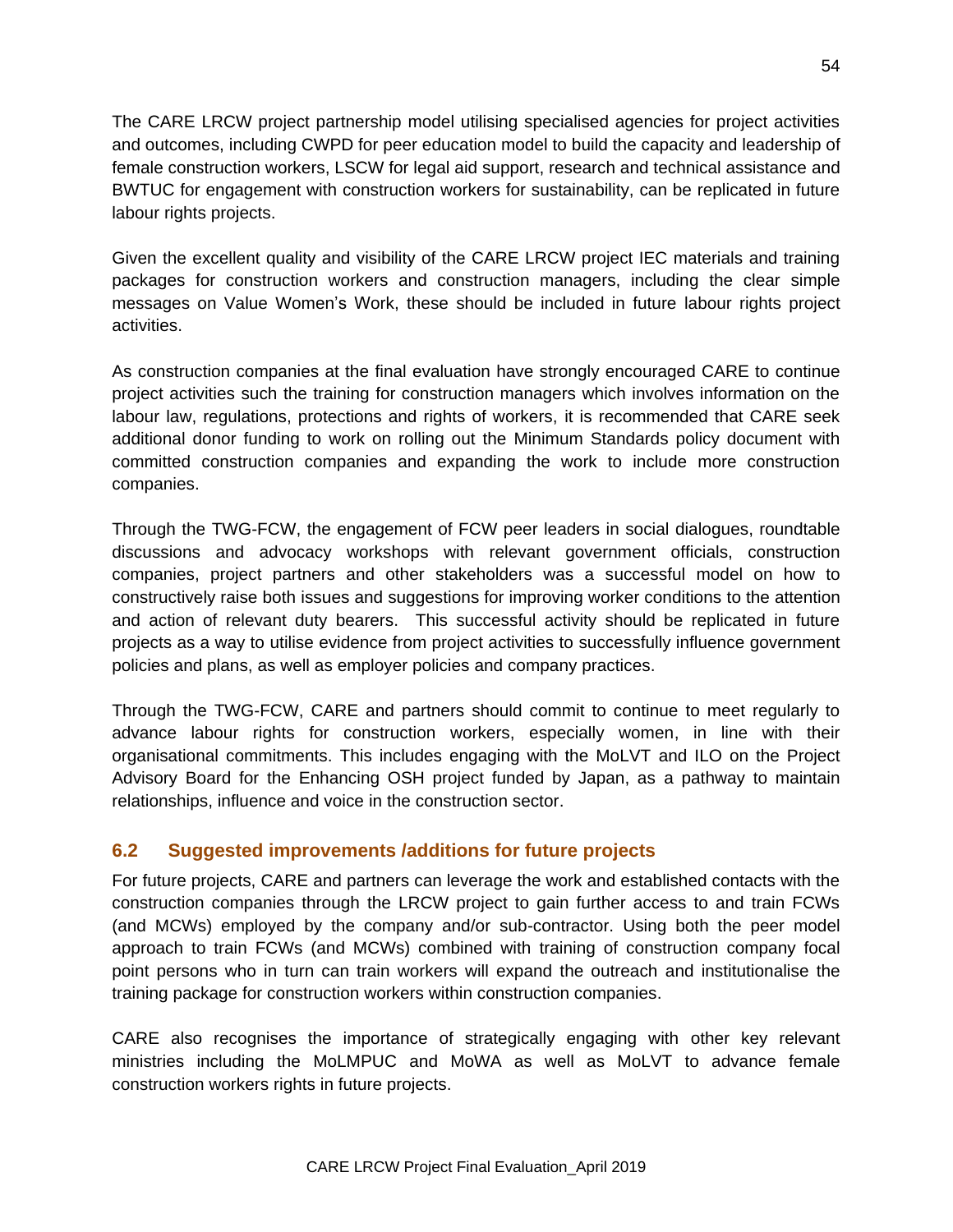CARE was commended for their outreach and involvement of non-project members in the TWG-FCW and other project activities, and has been encouraged to build on their successful relationship with BWTUC to consider carefully selecting and expanding their work with other trade unions in the construction sector in future projects. This is important as a mechanism for sustainable outreach to workers as well as strengthening civil society voices.

For future projects, it is recommended to leverage the technical expertise, assistance and convening role of the UN, specifically the ILO, for continued work within construction sector. Given the importance of government labour inspections to enforce compliance with the labour law within the construction sector, but recognising the constraints faced by MoLVT and the construction sector, continued support and collaboration with the ILO and other development partners and NGOs is warranted.

Future projects such as the LRCW project should always have a Men's Engagement and Role Model Strategy, especially when covering topics of gender equality and violence, and especially as men are usually in positions of leadership. The FCWs consistently raised the importance of involving men, for both support to FCWs as well as for behaviour change. This also includes training for construction site supervisors/*Mekars*.

### **6.3 Suggestions for EU/donors for future funding strategy and support**

CARE should continue engagement in the construction sector but given the challenges for organisations to continue key activities after the end of the project, and it is recommended that donors including the EU continue to fund future projects to advance workers rights and to provide strategic support, especially engagement with the MoLVT.

With the support of EU and other donors, advocate with construction companies and the MoLVT for a community learning program where FCWs and MCWs get paid time off from work (ie one to two hours) for training and learning on various topics, including OSH, literacy, gender and labour rights. While the Labour Law contains an article that require employers to provide skill and vocational training to workers, companies only provide training on OSH, and the quality and content varies greatly between companies. This might require additional government regulations for guidance, enforcement and monitoring.

With the support of EU and other donors, advocate with the MoLVT to require and enforce compulsory training for all construction company employers on the labour law and regulations, including compliance with the labour law. Interviews with company staff confirmed that without government laws, rules and regulations, and strict enforcement, including penalties for noncompliance, many companies would not take action.

Organisations working on labour rights need to find additional modalities of working with the MoLVT and other government ministries that fully engages them in project activities to advance project outcomes. It is recommended that future labour rights projects build in more time up front to ensure sufficient time to involve relevant government ministries in the project design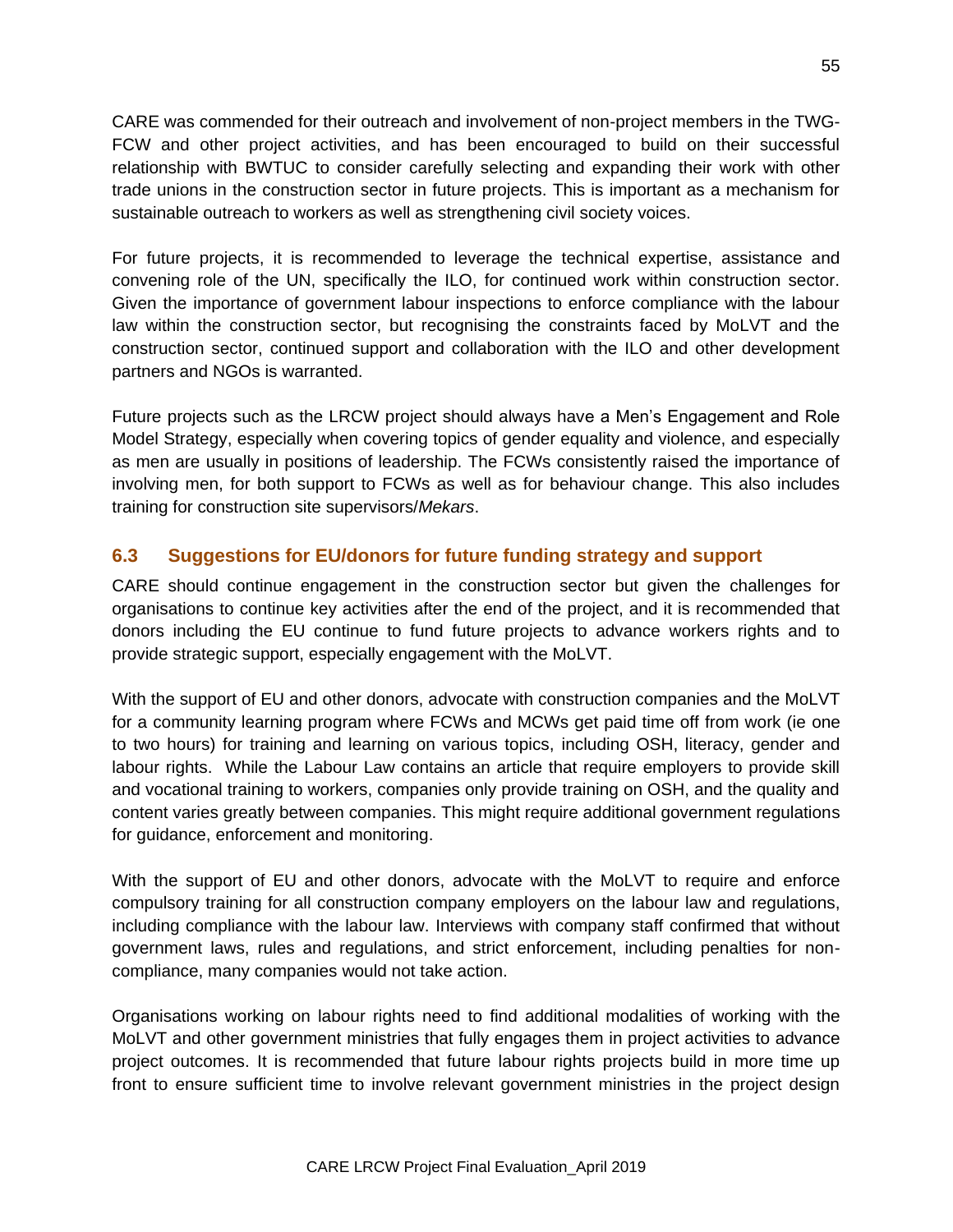phase. This may also include making project funds available for an inception phase that allows for flexibility to modify the logframe based on the baseline study and initial assessments.

As the MoLVT has included increased attention for construction work and workers into the new five year MoLVT Strategic Plan 2019-2023, donors such as EU should continue to support the MoLVT to implement and improve labour inspections and labour rights with construction companies, perhaps in line with the ILO Better Factories Cambodia program model. This could include assistance to the MoLVT to support their plans to organise inter-ministerial inspection teams (MoLVT, MoLMPUC, Ministry of Health, etc.) to improve the quality, efficiency and effectiveness of inspections with companies across many different sectors.

Given that the MoLVT requested the CARE LRCW project to provide specialised technical assistance aimed at increasing the capacity of labour inspectors to perform site inspections, it is recommended that donors such as EU provide additional training with a follow up package of activities, including site visits, monitoring activities and reflection workshops with labour inspectors. This would enhance the capacity of the MoLVT and assist them in documenting successes as evidence for increasing government budgets for inspections in line with the government's performance budgeting process.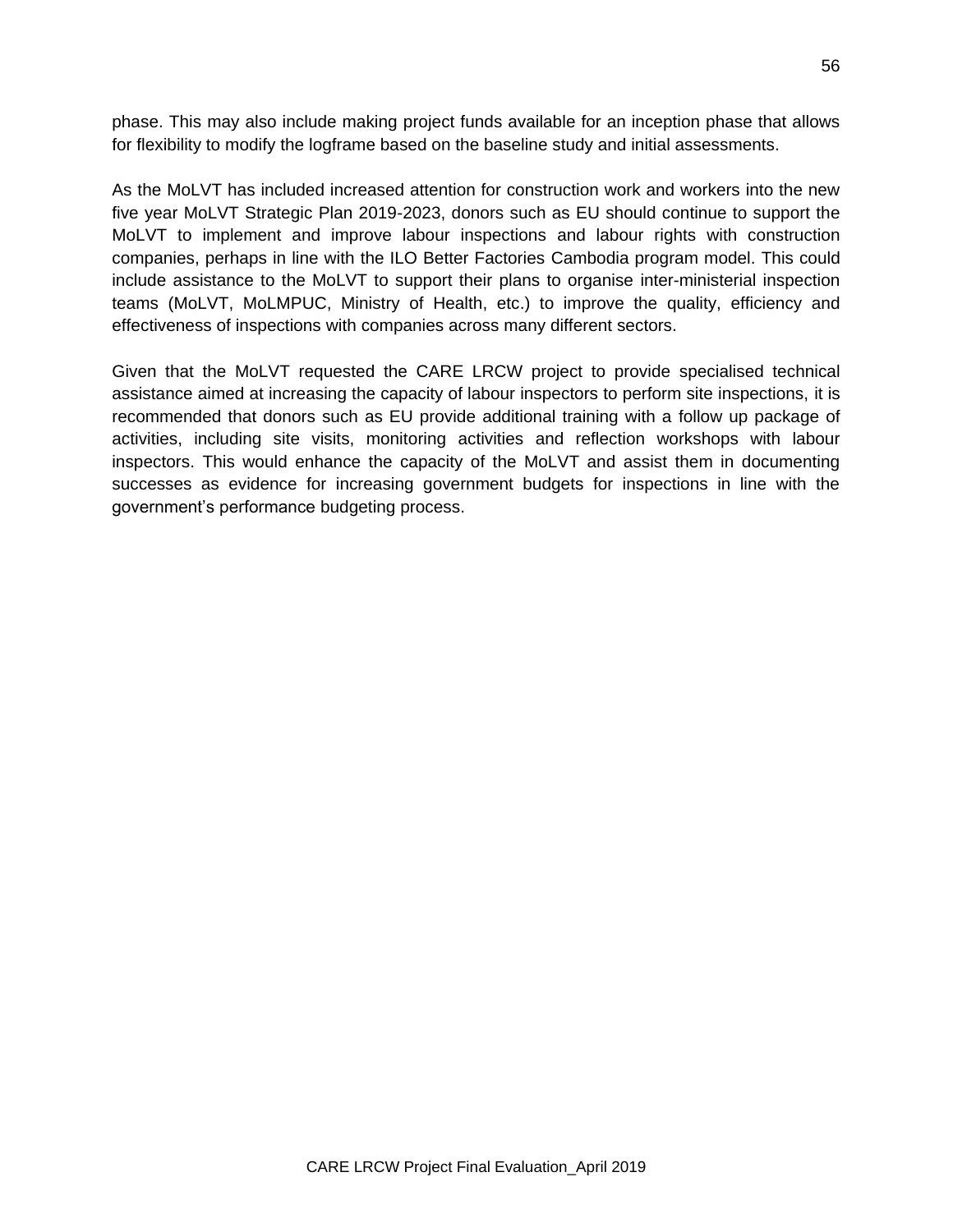# **7. Appendices**

# **7.1 Summary of Logical Framework / CARE Indicators**

The tables below include the LRCW project Logical Framework and relevant CARE 2020 indicators, as well as baseline survey and endline survey and evaluation results

| <b>Logical Framework Indicators</b>                                                            | <b>Baseline</b> | <b>Endline</b> | <b>Note</b>         |  |  |
|------------------------------------------------------------------------------------------------|-----------------|----------------|---------------------|--|--|
| Overall Objective: To advocate for and promote implementation of fundamental labour rights and |                 |                |                     |  |  |
| protections in the construction sector in Cambodia.                                            |                 |                |                     |  |  |
| 30-90% Of FCWs who perceive increasingly safe and                                              | 10-66%          | 15%-82%        | Baseline/Endline    |  |  |
| equal work environment, as well as increased access                                            |                 |                | survey              |  |  |
| to protection / justice                                                                        |                 |                |                     |  |  |
| 80% Of FCW perceive women and men have                                                         | 40%             | 59%            | Section 4:          |  |  |
| equal opportunity to receive training at work                                                  |                 |                | Q46/Q47             |  |  |
| 80% Of FCW perceive women and men have<br>L,                                                   | 33%             | 37%            | Section 4:          |  |  |
| equal opportunity for promotion at work                                                        |                 |                | Q47/Q48             |  |  |
| 20% Of FCW who experience workplace problem<br>$\overline{a}$                                  | 10%             | 15%            | Section 6:          |  |  |
| filed a complaint about workplace problem                                                      |                 |                | Q63/Q64             |  |  |
| 90% Of FCW who filed a complaint report<br>L,                                                  | 81%             | 73%            | Section 6:          |  |  |
| satisfied with results                                                                         |                 |                | Q65/Q66             |  |  |
| 80% Of FCW feel confident to report a workplace<br>÷,                                          | 66%             | 82%            | Section 6:          |  |  |
| problem to the company                                                                         |                 |                | Q67/Q68             |  |  |
| 80%<br>Of FCW receive<br>workplace<br>safety<br>L,                                             | 56%             | 78%            | Section 5:          |  |  |
| information at start of the job                                                                |                 |                | Q48/Q49             |  |  |
| 4 successful inspections implemented through site                                              | Unknown         | 111            | MoLVT reports       |  |  |
| standardised<br>checks<br>and<br>for<br>processes                                              |                 |                |                     |  |  |
| improvements/penalties identified                                                              |                 |                |                     |  |  |
| 20-80% Of private sector and construction companies                                            | Unknown         |                | Baseline: KII w/    |  |  |
| implemented<br>have<br>adopted and<br>working<br>that                                          |                 |                | companies           |  |  |
| conditions minimum standards for FCW                                                           | 10-60%          | 10-20%         | Endline: (7 of 71   |  |  |
| (Reference KII Guide for Company: Q13, Q17, Q21)                                               |                 |                | companies)          |  |  |
| 20% Of company code of conduct, employee<br>L,                                                 | 10%             | 10%            | <b>CARE</b> reports |  |  |
| handbook or safe employment protocols for                                                      |                 |                | (7 of 71            |  |  |
| FCWs/workers                                                                                   |                 |                | companies)          |  |  |
| 70% Of company have occupational safety and<br>$\overline{\phantom{m}}$                        | 50%             | 10%            | CARE reports        |  |  |
| health policy guidelines for FCWs/workers                                                      |                 |                | (7 or 71            |  |  |
|                                                                                                |                 |                | companies)          |  |  |
| 80% Of company provide safety information<br>÷,                                                | 60%             | 78%            | CARE reports,       |  |  |
| orientation or training for FCWs/workers                                                       |                 |                | KII                 |  |  |

| Specific Objective: To strengthen capacity of FCWs, civil society, and government on labour rights |   |    |                     |  |  |
|----------------------------------------------------------------------------------------------------|---|----|---------------------|--|--|
| and to increase the voice and influence of Female Construction Workers.                            |   |    |                     |  |  |
| 3 recommendations on labour right issues formally                                                  |   | 6  | <b>CARE</b> reports |  |  |
| submitted by FCW and adopted in meetings of                                                        |   |    |                     |  |  |
| government, trade union and conferences                                                            |   |    |                     |  |  |
| 65 complaints filed with and addressed by Unions,                                                  | 4 | 55 | Section 6: Q64      |  |  |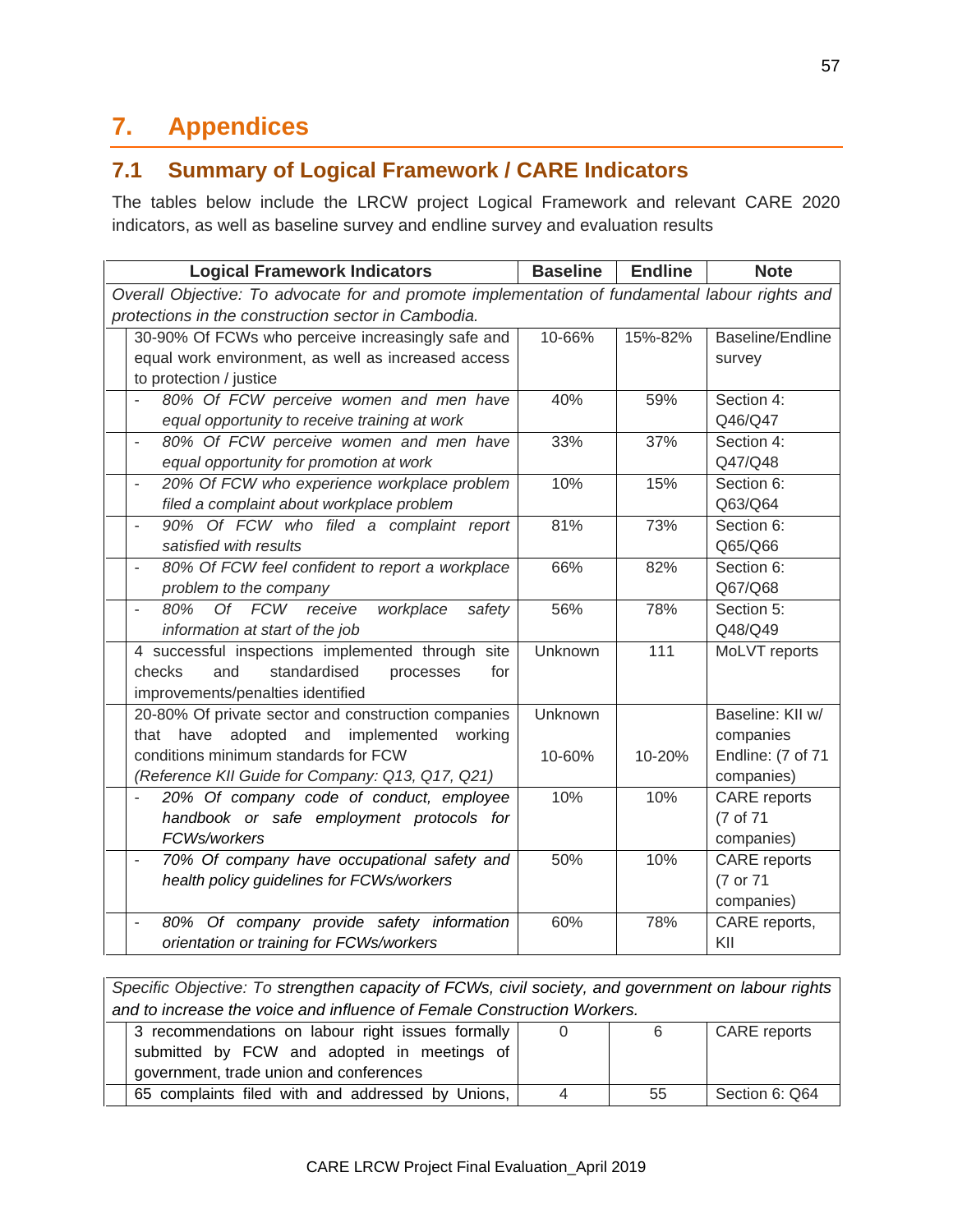| Arbitration Council, Government, and Court                                                           |                |            | CARE reports          |
|------------------------------------------------------------------------------------------------------|----------------|------------|-----------------------|
| 3 government regulations drafted on labour rights and                                                | N/A            | 4          | <b>CARE Reports;</b>  |
| protections                                                                                          |                |            | KII                   |
| 30 workplaces with improved working conditions by                                                    | $\mathbf 0$    | 10         | <b>CARE Reports;</b>  |
| the end of the project                                                                               |                |            | <b>KII Company</b>    |
| Expected Result 1: 3,000 females working in the construction sector are aware of their rights and    |                |            |                       |
| have increased ability to access protections and advocate for improved labour rights, protections    |                |            |                       |
| and working conditions.                                                                              |                |            |                       |
| 30 FCW peer leaders and 10 Trade Union peer                                                          | $\mathbf 0$    | Trained 69 | <b>CARE LRCW</b>      |
| leaders trained and active in peer-to-peer trainings                                                 |                | 29 CWPD    | Reports; KII          |
| and meetings outreaching to 3,000 FCW                                                                |                | 7 BWTUC    |                       |
| 80% of targeted FCW report improved knowledge and                                                    | 4%-65%         | 1%-96%     | Endline survey;       |
| understanding of their rights and entitlements                                                       |                |            | <b>CARE Reports</b>   |
| 80% Of FCW know their work is regulated under                                                        | 30%            | 50%        | Section 3:            |
| the Labour Law                                                                                       |                |            | Q22/Q23               |
| 50% Of FCW with written or verbal employment<br>$\overline{\phantom{a}}$                             | 36%            | 72%        | Section 3:            |
| contract                                                                                             |                |            | Q23/Q24               |
| 60% Of FCW report company pays for work<br>$\blacksquare$                                            | 48%            | 37%        | Section 3:            |
| related injuries                                                                                     |                |            | Q35/Q36               |
| 30% Of FCW report company pays for work<br>$\overline{\phantom{a}}$                                  | 13%            | 13%        | Section 3:            |
| related illness                                                                                      | 11%            |            | Q36/Q37               |
| 30% Of FCW report company pays wages for                                                             |                | 14%        | Section 3:            |
| days off due to work related injury<br>90% Of FCW get time off for maternity leave<br>$\blacksquare$ | 74%            | 59%        | Q37/Q38<br>Section 4: |
|                                                                                                      |                |            | Q40/Q41               |
| 70% Of FCW feel current living conditions are<br>$\blacksquare$                                      | 61%            | 67%        | Section 5:            |
| safe                                                                                                 |                |            | Q59/Q60               |
| 60% Of FCW who experienced domestic/intimate<br>$\overline{\phantom{a}}$                             | 22%            | 48%        | Section 8:            |
| partner violence sought help to stop violence                                                        |                |            | Q79/Q80               |
| 20% of FCW who experienced sexual harassment                                                         | N/A            | N/A        | No baseline /         |
| at workplace sought help/filed complaint with                                                        |                |            | endline               |
| company, MoLVT or Trade Union                                                                        |                |            |                       |
| 65 referrals for supportive legal services of FCW to                                                 | $\mathbf 0$    | 44         | CARE/LSCW             |
| <b>LSCW</b>                                                                                          |                |            | reports; KII          |
| 3 actions/recommendation proposals identified by                                                     | $\overline{0}$ | 6          | CARE reports;         |
| TWG as priority for voicing up to private sector                                                     |                |            | TWG reports,          |
| employers or duty bearers by the end of the project                                                  |                |            | KII                   |
| Expected Result 2: 100 private sector construction companies have increased awareness of             |                |            |                       |
| workplace rights and implement improved protections and better working conditions                    |                |            |                       |
| 250 private sector construction owners and managers                                                  | $\Omega$       | 71         | <b>CARE Progress</b>  |
| have been trained to implement improved workplace                                                    |                | companies  | reports               |
| conditions                                                                                           |                | 209 staff  |                       |
| At least 50% of the private sector construction owners                                               | 0%             | 10-50%     | Baseline KII w/       |
| managers address FCW priorities<br>(rights,<br>and                                                   | (0/10)         |            | 10 companies          |
| protections, benefits) at the end of the project                                                     |                |            | <b>CARE Reports</b>   |
| 30% Of company provide special protections for                                                       | 0%             | 10% - 50%  | KII Guide:            |
| FCWs according to Labour Law (Q14)                                                                   | (0/10)         |            | Company Q14           |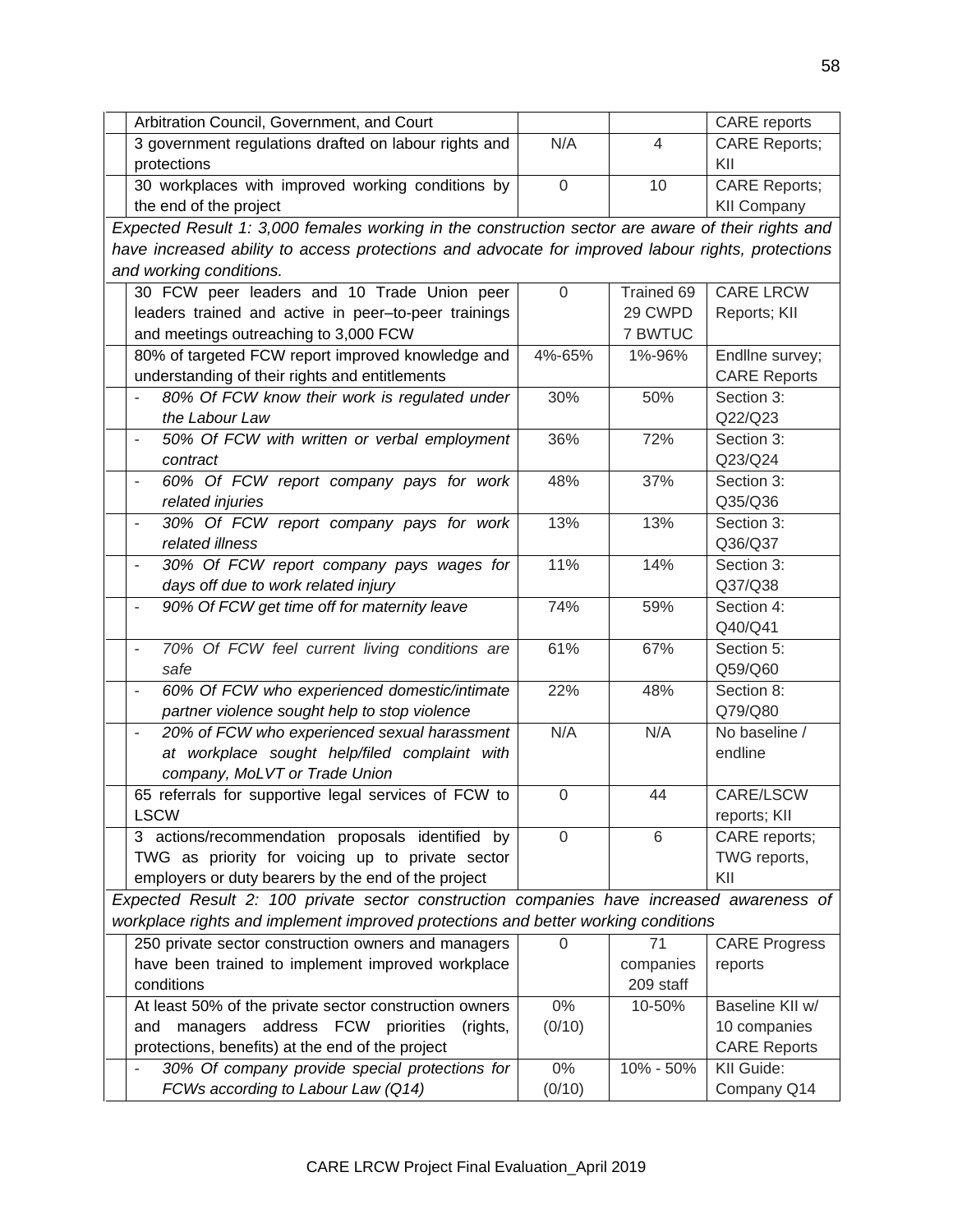| 30% Of company have gender or sexual                                                     | $0\%$    | 10%-20%              | KII Guide:           |
|------------------------------------------------------------------------------------------|----------|----------------------|----------------------|
| harassment policy (Q15)                                                                  | (0/10)   |                      | Company Q15          |
| 6 formal meetings between FCW peer leaders, Trade                                        | $\Omega$ | 6                    | <b>CARE Progress</b> |
| Union members and private sector employers and                                           |          |                      | reports; KII         |
| managers for information sharing and advocating for                                      |          |                      |                      |
| their rights.                                                                            |          |                      |                      |
| Expected Result 3: Capacities of duty bearers are enhanced towards promotion of a better |          |                      |                      |
| institutional environment that is responsive and accountable to construction workers     |          |                      |                      |
| 4 inspections conducted                                                                  | N/A      | 111                  | CARE report          |
|                                                                                          |          |                      | from MoLVT           |
| 3 trainings by Ministry of Labour and Vocational                                         | N/A      |                      | <b>CARE LRCW</b>     |
| Training (MoLVT) for their staff on FCW rights and                                       |          | $(20 \text{ staff})$ | reports; KII         |
| entitlements, and conducting the inspection process.                                     |          |                      |                      |
| 6 advocacy / outreach events on FCW issues and                                           | $\Omega$ | 5                    | <b>CARE LRCW</b>     |
| sharing of evidence-based cases                                                          |          |                      | Reports; KII         |
| 1 Technical Working Group is perceived by other non-                                     | $\Omega$ | 1                    | <b>CARE Reports</b>  |
| TWG stakeholders as functioning and exerting                                             |          |                      | KII                  |
| influence as an advocacy platform for addressing                                         |          |                      |                      |
| labour rights specifically for FCW                                                       |          |                      |                      |
| 1 publication on investigations and evidence based                                       | N/A      | 2                    | <b>CARE LRCW</b>     |
| cases shared with stakeholders by the TWG                                                |          |                      | project reports      |

| <b>CARE 2020 Indicators</b>                            |                 |                |                   |  |  |
|--------------------------------------------------------|-----------------|----------------|-------------------|--|--|
| <b>CARE 2020 Indicators</b>                            | <b>Baseline</b> | <b>Endline</b> | <b>Note</b>       |  |  |
| % Of women who are with a union, women's group or      | 21%             | 33%            | Section 6:        |  |  |
| cooperative membership through which they can          |                 |                | Q68/Q69 and       |  |  |
| voice their labour rights                              |                 |                | Q70/Q71           |  |  |
| % Of women who (report they) are able to equally       | 69%             | 68%            | Section 7: Q71/72 |  |  |
| participate in household financial decision-making     |                 |                |                   |  |  |
| % Of people who reject intimate partner violence       | 26%             | 44%            | Section 8:        |  |  |
|                                                        |                 |                | Q77/Q78           |  |  |
| % Of ever-partnered women and girls aged 15 years      |                 |                | Section 8:        |  |  |
| subjected to physical, sexual<br>older<br>and<br>or    | 39%             | 39%            | Q78/Q79           |  |  |
| psychological violence by a current or former intimate |                 |                |                   |  |  |
| partner, in the last 12 months                         |                 |                |                   |  |  |
| % Of women and girls aged 15 years and older           | 2.8% Q83        | 4% Q84         | Section 5:        |  |  |
| subjected to sexual violence* by persons other than    | 18.8%           | 29.7%          | Q55/Q56 and       |  |  |
| an intimate partner, in the last 12 months             | Q55&Q83         | Q56&Q84        | Section 8: Q83/84 |  |  |
|                                                        | combined        | combined       | combined          |  |  |

*\* Sexual violence defined as any sort of harmful or unwanted sexual behaviour that is imposed on someone. It includes act of abusive sexual contact, forced engagement in sexual acts, attempted or completed sexual acts with a woman or girl without her consent, sexual harassment, verbal abuse, threats, exposure, unwanted touching, incest.*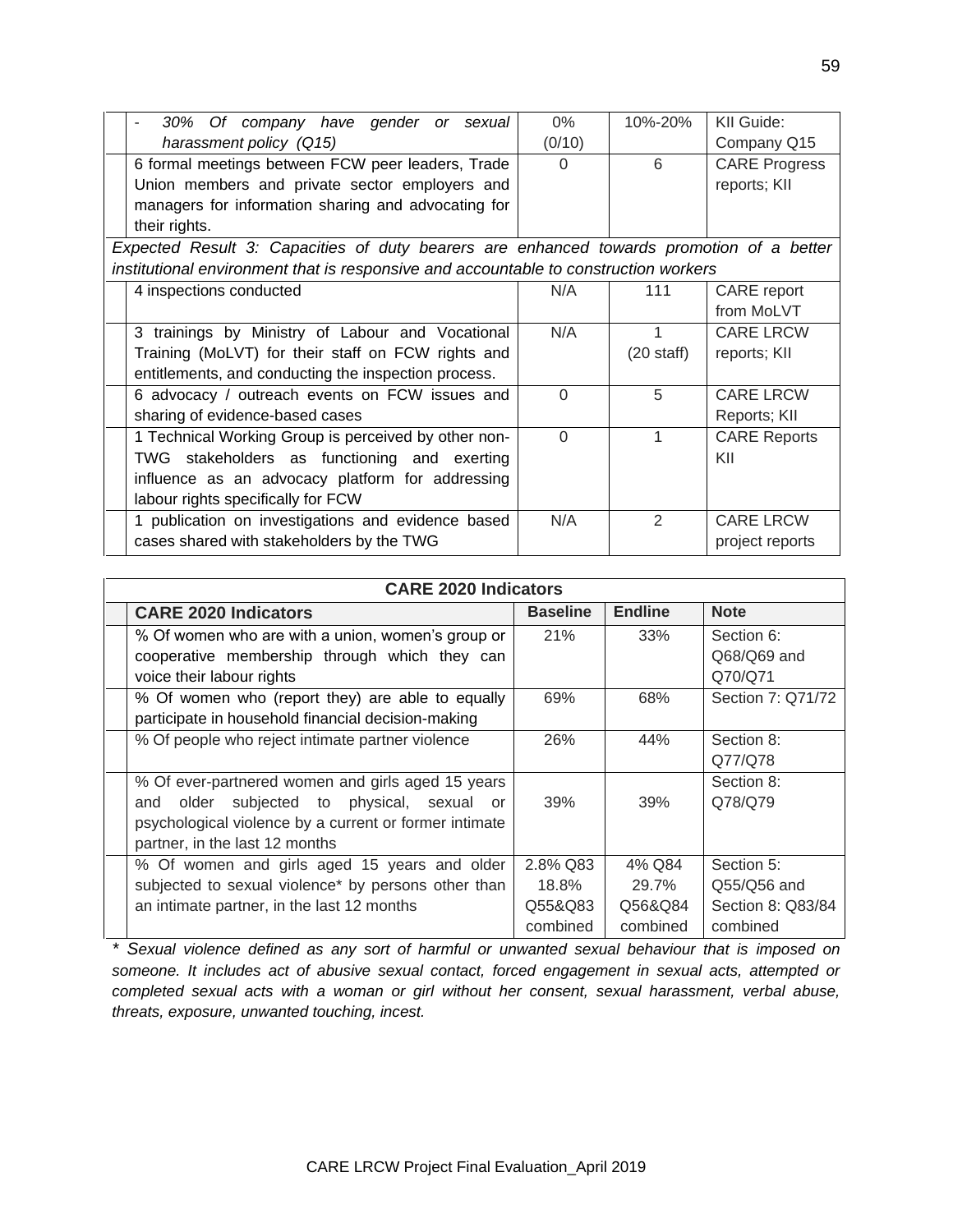# **7.2 Bibliography**

- 1. Cambodia Gender Assessment 2014, Violence Against Women and Girls, Policy Brief 7, Ministry of Women's Affairs
- 2. Cambodian Labour Law, Decree No CS/RKM/0397/01, March 1997
- 3. CARE LRCW Project Interim Narrative Report, January 2016-December 2016
- 4. CARE LRCW Project Interim Narrative Report, January 2017-December 2017
- 5. CARE LRCW Project Interim Narrative Report, January 2018-December 2018
- 6. CARE LRCW Project, A business analysis of implementing and improving labour rights in the construction industry in Cambodia, Emerging Markets Consulting, December 2016
- 7. CARE LRCW Project, Baseline Assessment Report 2016, Carol Strickler and Pou Sovann, June 2016
- 8. CARE LRCW Project, Analysis of Labour Rights in Cambodia, Bridging the Gap for Female Construction Workers, LSCW, December 2017, Phnom Penh
- 9. CARE LRCW Project, Terms of Reference, Technical Working Group on the Protection of Female Construction Workers (undated), Phnom Penh
- 10. CARE LRCW Project, Minimum Standards Ensuring Appropriate Working Conditions in the Construction Sector, prepared by the TWG-FCW, October 19, 2018, Phnom Penh
- 11. CARE LRCW Project Revised Logical Framework
- 12. CARE LRCW Project, Situational Analysis Report on the Application of Occupational Safety and Health Measure and Access to National Social Security Fund (NSSF) to Female Construction Workers in Cambodia, LSCW, June 2018, Phnom Penh
- 13. CARE LRCW Project database and lists for: Female and Male Construction Workers Trained (CWPD and BWTUC), List of Peer Leaders (CWPD and BWTUC), List of Construction Companies allowing workers to be trained (CARE), List of Participants attending Employer Training (CARE)
- 14. CARE LRCW Project, Peer to Peer Training Manual, English and Khmer versions, by CWPD and BWTUC, 2019
- 15. CARE LRCW Project, Equal Opportunities in the Construction Sector, Training Manual for Company Managers, CARE Cambodia and LSCW
- 16. CARE LRCW Project, Video Infographic for LRCW project
- 17. CARE LRCW Project, 2018 Annual Review Report of the TWG for the FCWs of the LRCW project, December 2018, Phnom Penh
- 18. CARE LRCW Project, Exit Strategy for LRCW project, December 2018, Phnom Penh
- 19. CARE LRCW Project, 6 month post assessment reports, July 2017 (Jan-May 2017) and December 2017 (June-November 2017)
- 20. CARE LRCW Project, Mini Survey Report, September 2018
- 21. CARE LRCW Project, Monitoring, Evaluation and Learning Framework 2016-2018
- 22. Consiglio, Alex and Hay, Pisey. Cambodia Daily Article, Construction Workers lives hang in the balance, 20 November 2014. [https://www.cambodiadaily.com/archives/construction](https://www.cambodiadaily.com/archives/construction-workers-lives-hang-in-the-balance-72679/)[workers-lives-hang-in-the-balance-72679/](https://www.cambodiadaily.com/archives/construction-workers-lives-hang-in-the-balance-72679/)
- 23. Decent Work and Decent Work Check, February 2015, <http://www.wageindicator.org/documents/decentworkcheck/asia/cambodia-english.pdf>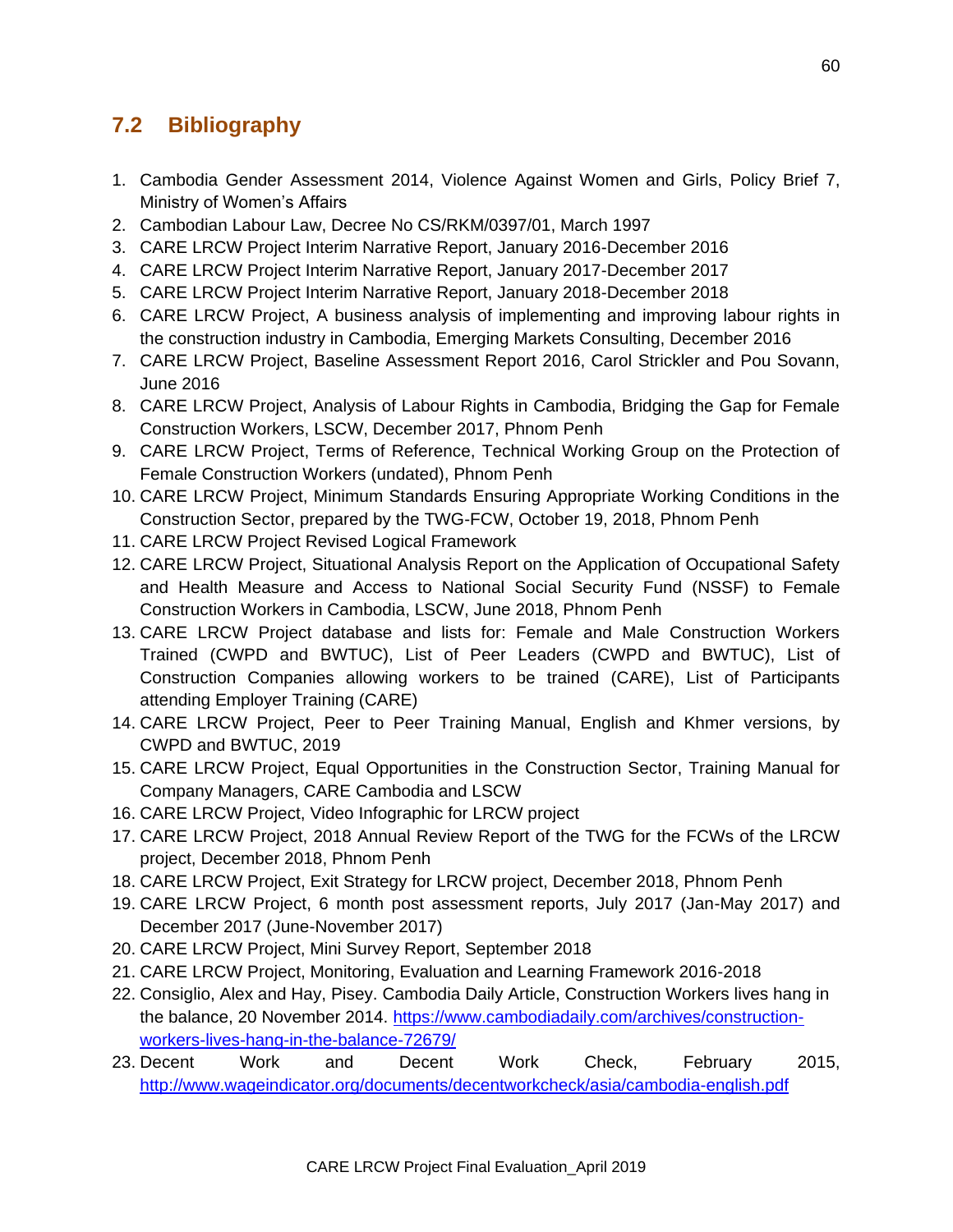- 24. Gap Inc. P.A.C.E. Project, Baseline and Endline Reports, 2010 and 2012, CARE International in Cambodia and International Committee for Research on Women, Phnom Penh
- 25. Janssens, F. (2013, September 2). A Man's World. Southeast Asia Globe, pp. http://seaglobe.com/female -construction-workers-cambodia
- 26. Kong, Phallack, Cambodian Labour and Employment Law, Chapter 12, (undated)
- 27. Labour Rights for Female Construction Workers project proposal, Call Reference EuropeAid/136742/DD/ACT/KH, CARE Österreich, 2015
- 28. Mauney, R. and Amling, A. Female Construction Workers, Cambodia Situation Analysis, 30 June 2015, CARE International in Cambodia, Phnom Penh
- 29. National Action Plan on Prevention of Violence Against Women 2014-2018, MoWA
- 30. National Institute of Statistics, Directorate General for Health and ICF International 2015. *Cambodia Demographic and Health Survey 2014,* Phnom Penh, Cambodia and Rockville, Maryland, USA
- 31. Sewing for a Brighter Future Project, Baseline Survey Report, May 2010, CARE International in Cambodia
- 32. Terms of Reference, Consultancy for Endline Survey and Final Evaluation for the LRCW project, CARE International in Cambodia, October 2018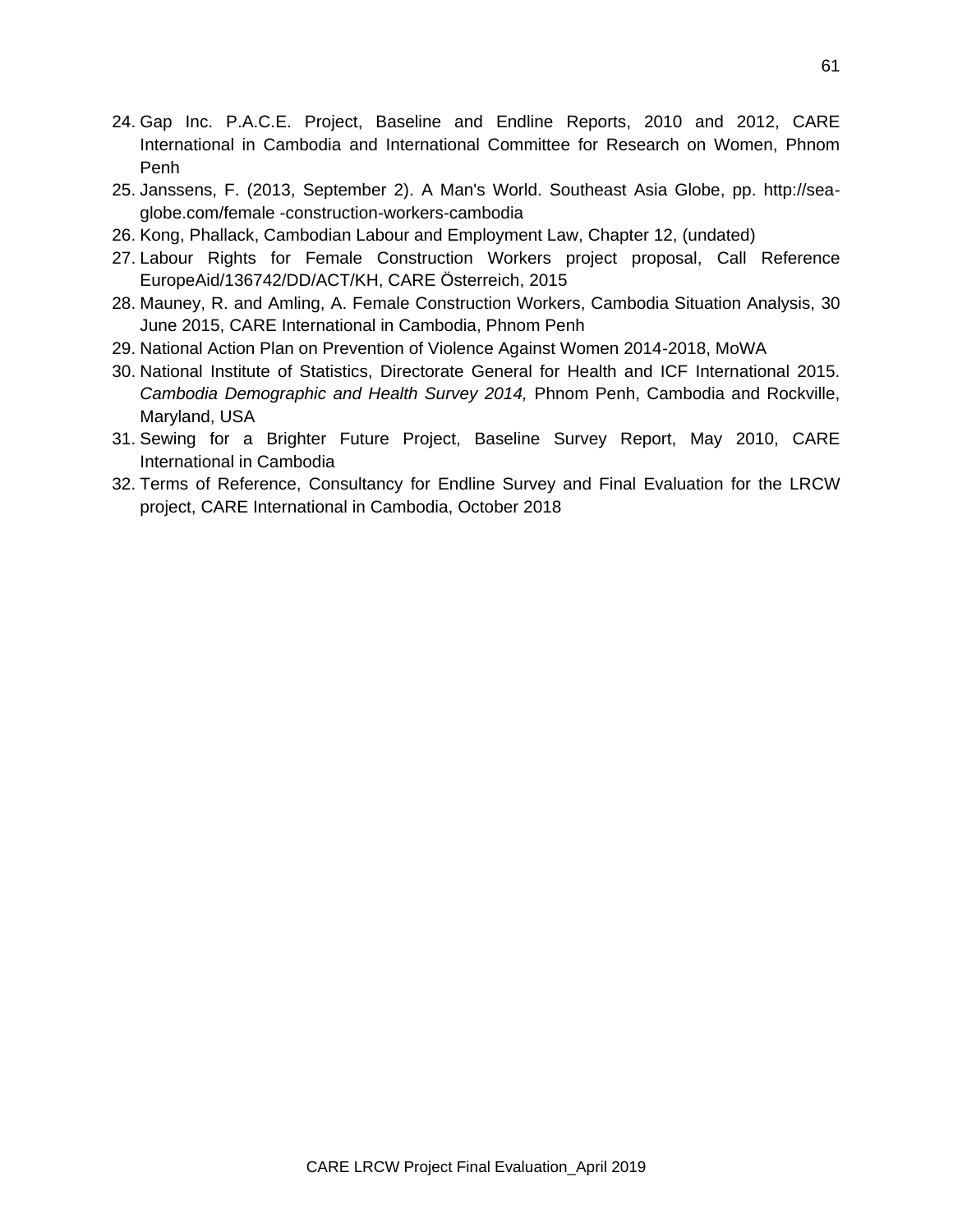# **7.3 Questionnaire for Female Construction Workers**

# **CARE Labour Rights for Female Construction Workers (LRCW) Project FINAL Version\_15 February 2019 Endline Survey / Evaluation Questionnaire for Female Construction Workers (FCW) Confidential**

**Respondent No: \_\_\_\_\_\_\_\_\_\_**

| <b>Interviewer Name:</b> | aerview Lif<br>лате |  |
|--------------------------|---------------------|--|

### **Informed Consent and Checklist** Tick (x) when done

| 1. Explain purpose of survey: To learn more about FCWs experiences          |  |
|-----------------------------------------------------------------------------|--|
| 2. Explain voluntary participation: You can choose to participate or        |  |
| answer                                                                      |  |
| 3. Explain what will happen with information: Information will be used to   |  |
| evaluate the CARE LRCW project and inform future activities                 |  |
| 4. Ask for verbal consent: Check if they agree to participate in the survey |  |

| Interview Location District: | Interview Time Start: |
|------------------------------|-----------------------|
| Interview Site/Village:      | Interview Time End:   |

### **Introduction:**

Hello. I am (name) working as independent consultant for the CARE LRCW project funded by the European Commission and Austrian Development Agency. We are conducting an evaluation of the project and wish to learn from female construction workers who participated in the training and activities on gender equality, labour rights, working conditions and protections. The information will allow CARE to evaluate the project to inform future activities.

Everything you say will be kept quietly (confidential). We won't let anybody know what you say. Your participation is voluntary, and you can refuse to answer any question if you feel uncomfortable and you can stop the interview at any time. You have the right to contact CARE if you wish to make a complaint about the survey team. *(Give handout)*

All your answers are very important so we want to ask you to answer truthfully. We hope this interview will only take 35 to 40 minutes. **May we start?**

### **Questionnaire Review**

| Checked by: | Verified by: | Data Entry: |
|-------------|--------------|-------------|
| Date:       | Date:        | Date:       |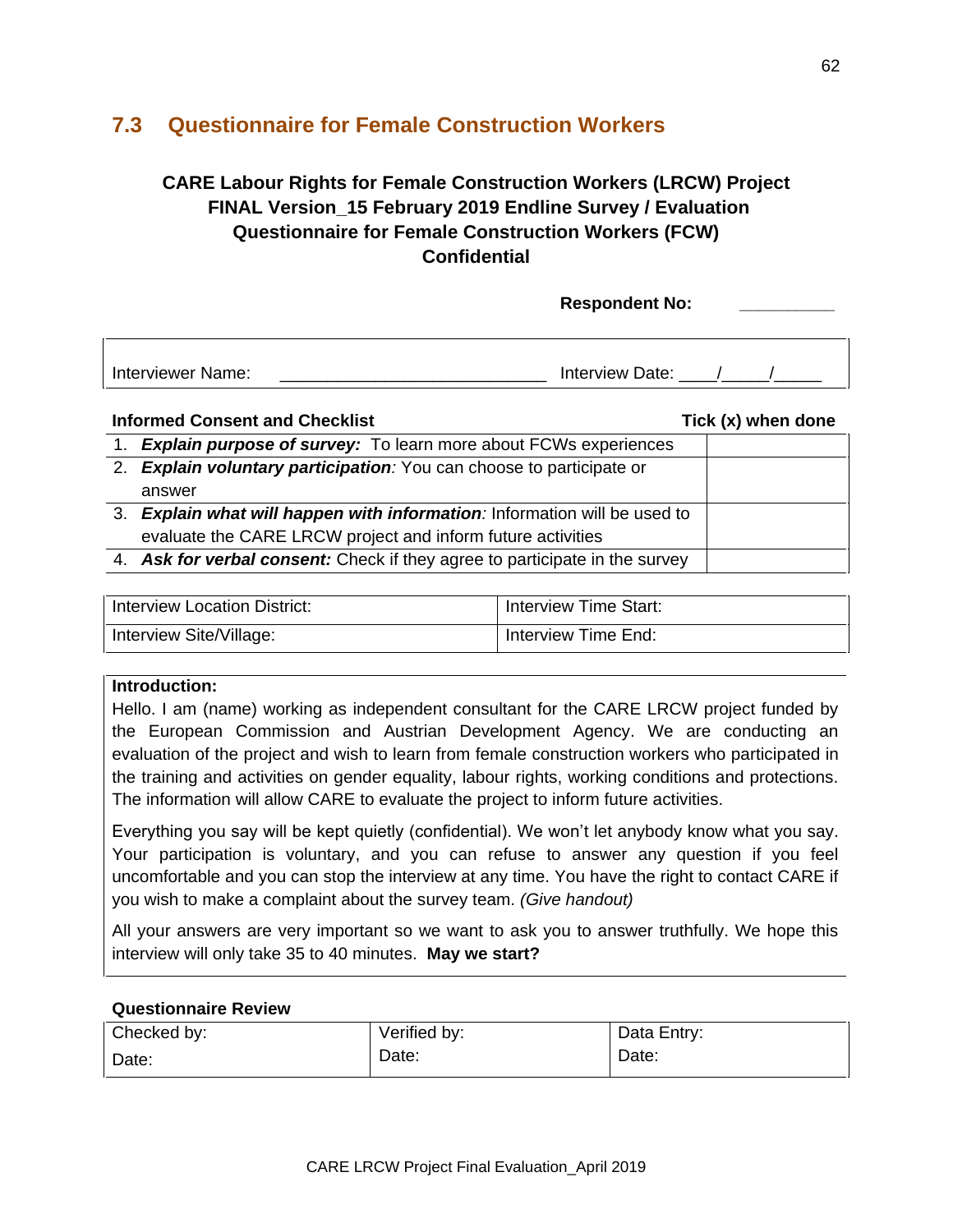| <b>Section 1: Demographic Characteristics</b> |                                                                     |                                       |                |  |  |  |
|-----------------------------------------------|---------------------------------------------------------------------|---------------------------------------|----------------|--|--|--|
|                                               | First, I would like to ask you some questions about your background |                                       |                |  |  |  |
| 1                                             | How old are you now?                                                | Write exact age in years:             |                |  |  |  |
| 2                                             | What province are you from?                                         | Province:                             |                |  |  |  |
| 3                                             | What is the highest grade level you                                 | No school                             |                |  |  |  |
|                                               | completed?                                                          | Primary School: Grade 1-3             | 2              |  |  |  |
|                                               |                                                                     | Primary School: Grade 4-5             | 3              |  |  |  |
|                                               |                                                                     | Primary School: Grade 6               | 4              |  |  |  |
|                                               |                                                                     | Lower Secondary School: Grade 7-9     | 5              |  |  |  |
|                                               |                                                                     | Upper Secondary School: Grade10-12    | 6              |  |  |  |
| 4                                             | Can you read and write Khmer?                                       | Yes, can read and write well          | 1              |  |  |  |
|                                               |                                                                     | Yes, can read and write a little      | 2              |  |  |  |
|                                               |                                                                     | No, cannot read or write              | 3              |  |  |  |
| 5                                             | Are you married?                                                    | <b>Single/Never Married</b>           | 1              |  |  |  |
|                                               |                                                                     | Married, live w/husband               | $\overline{2}$ |  |  |  |
|                                               |                                                                     | Married, live separate from husband   | 3              |  |  |  |
|                                               |                                                                     | Divorced or Widowed                   | 4              |  |  |  |
|                                               |                                                                     | Single, live with partner/boyfriend   | 5              |  |  |  |
| 6                                             | How many children do you have?                                      | 0                                     | 1              |  |  |  |
|                                               |                                                                     |                                       | $\overline{2}$ |  |  |  |
|                                               |                                                                     | 2 or 3                                | 3              |  |  |  |
|                                               |                                                                     | 4 or 5                                | 4              |  |  |  |
|                                               |                                                                     | 6 or more                             | 5              |  |  |  |
| $\overline{7}$                                | Are you Khmer or ethnic minority?                                   | Khmer                                 | 1              |  |  |  |
|                                               |                                                                     | <b>Ethnic Minority</b>                | $\overline{2}$ |  |  |  |
|                                               |                                                                     | Other (Write Answer) _                | 99             |  |  |  |
| 8                                             | Do you have any disabilities?                                       | Yes                                   | 1              |  |  |  |
|                                               |                                                                     | No (Skip to Q10)                      | 2              |  |  |  |
| 9                                             | If yes, what type of disability?                                    | Difficulty seeing                     | 1              |  |  |  |
|                                               |                                                                     | Difficulty hearing                    | 2              |  |  |  |
|                                               | (Prompt/read answers)                                               | Difficulty walking or climbing stairs | 3              |  |  |  |
|                                               |                                                                     | Difficulty remembering/concentrating  | 4              |  |  |  |
|                                               |                                                                     | Difficulty washing/dressing self      | 5              |  |  |  |
|                                               |                                                                     | Difficulty speaking/communicating     | 6              |  |  |  |
| 10                                            | What type of housing do you live in now?                            | Own family house/village              | 1              |  |  |  |
|                                               |                                                                     | With relative                         | $\overline{2}$ |  |  |  |
|                                               |                                                                     | Rented house/room                     | 3              |  |  |  |
|                                               |                                                                     | On construction site                  | 4              |  |  |  |
|                                               |                                                                     | Company provided housing              | 5              |  |  |  |
|                                               |                                                                     | Other (Write answer)                  | 99             |  |  |  |
| 11                                            | How many people live in your house now?                             | $1 - 3$                               |                |  |  |  |
|                                               |                                                                     | $4 - 6$                               | 2              |  |  |  |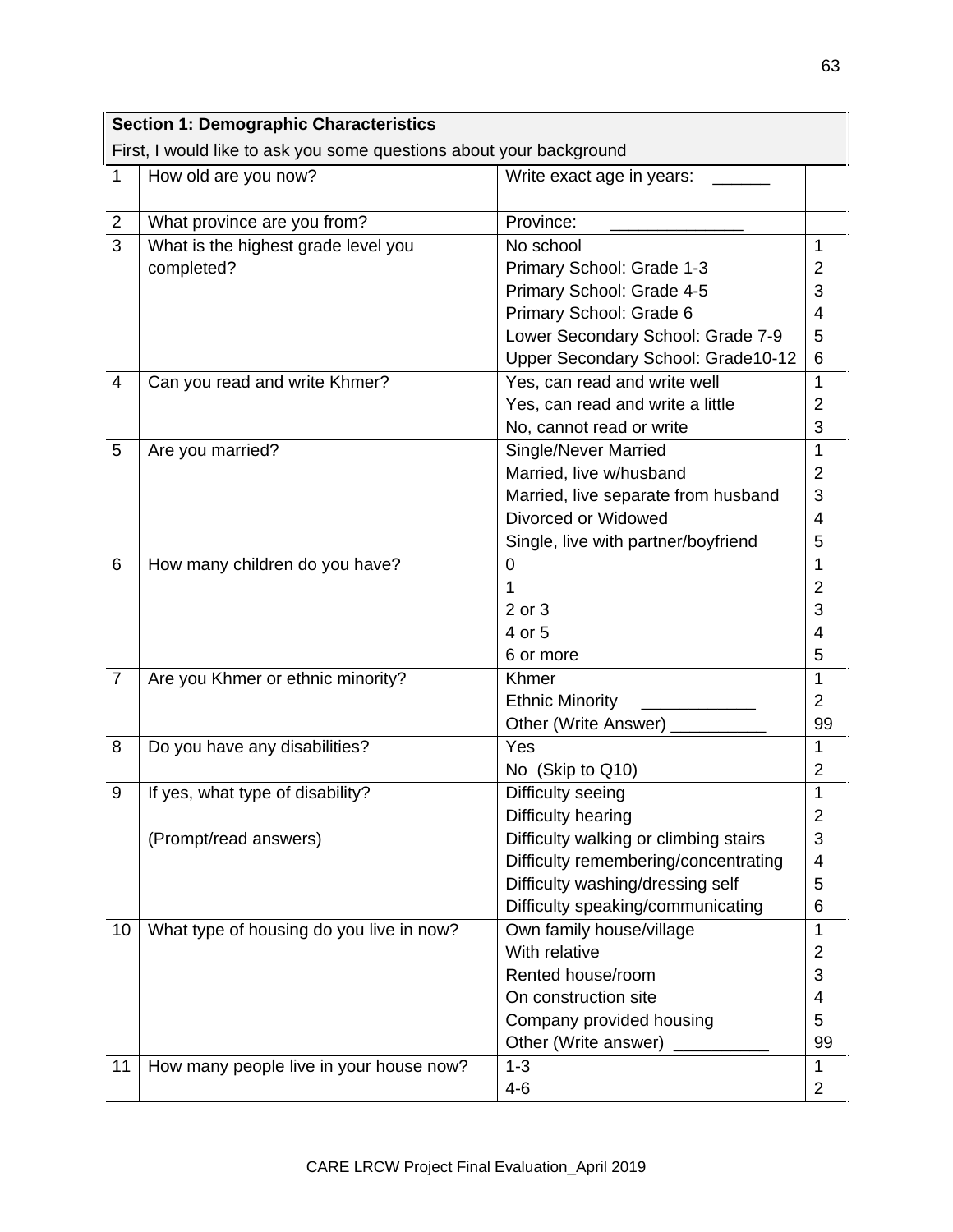|    |                                        | $7-9$                                 | 3  |
|----|----------------------------------------|---------------------------------------|----|
|    |                                        | $10+$                                 | 4  |
| 12 | How long have you been a construction  | 0-6 months                            | 1  |
|    | worker?                                | 7-12 months                           | 2  |
|    |                                        | Between 1 to 2 years                  | 3  |
|    |                                        | Between 3 to 5 years                  | 4  |
|    |                                        | Between 6 to 7 years                  | 5  |
|    |                                        | Between 8 to 10 years                 | 6  |
|    |                                        | Over 10 years                         | 7  |
| 13 | What are the reasons you work in       | No other work in village / province   | 1  |
|    | construction?                          | Seasonal work when not farming        | 2  |
|    |                                        | Family in debt or poor                | 3  |
|    | (Multiple answers, record all answers) | No skill or training for other work   | 4  |
|    |                                        | It is my skill or vocational training | 5  |
|    |                                        | Good paying job                       | 6  |
|    |                                        | Good future career / job opportunity  | 7  |
|    |                                        | Not dependent on family members'      | 8  |
|    |                                        | income                                |    |
|    |                                        | Follow husband                        | 9  |
|    |                                        | Other (Write answer)                  | 99 |

|    | <b>Section 2: Construction Work and Wages</b>                                        |                                      |                |  |  |  |
|----|--------------------------------------------------------------------------------------|--------------------------------------|----------------|--|--|--|
|    | Now, I would like to ask you some questions about your work as a construction worker |                                      |                |  |  |  |
| 14 | What is the name of the company you are                                              | Yes (Write name)                     | 1              |  |  |  |
|    | working for now?                                                                     | Don't know                           | 2              |  |  |  |
| 15 | What type of construction work/tasks do you                                          | Carry materials (sand, bricks, wood, | 1              |  |  |  |
|    | do?                                                                                  | cement, lime, etc.)                  | $\overline{2}$ |  |  |  |
|    |                                                                                      | Tie iron rods (carry/collect)        | 3              |  |  |  |
|    | (Multiple answers, record all answers)                                               | Clean the area                       | 4              |  |  |  |
|    |                                                                                      | Mix cement                           | 5              |  |  |  |
|    |                                                                                      | Install /place tiles                 | 6              |  |  |  |
|    |                                                                                      | Paint (Mix and apply)                | 7              |  |  |  |
|    |                                                                                      | <b>Brick laying</b>                  | 8              |  |  |  |
|    |                                                                                      | Other (Write Answer)                 | 99             |  |  |  |
| 16 | Do you think your work is unskilled, semi-                                           | Unskilled                            |                |  |  |  |
|    | skilled or skilled?                                                                  | Semi-skilled                         | 2              |  |  |  |
|    |                                                                                      | Skilled                              | 3              |  |  |  |
|    |                                                                                      | Other (Write answer)                 | 99             |  |  |  |
| 17 | What is your daily wage now?                                                         | Less than 15,000Riel                 | 1              |  |  |  |
|    |                                                                                      | Between 15001 to 20000 Riel          | $\overline{2}$ |  |  |  |
|    |                                                                                      | Between 20001 to 25000 Riel          | 3              |  |  |  |
|    |                                                                                      | Between 25001 to 30000 Riel          | 4              |  |  |  |
|    |                                                                                      | Between 30001 to 35000 Riel          | 5              |  |  |  |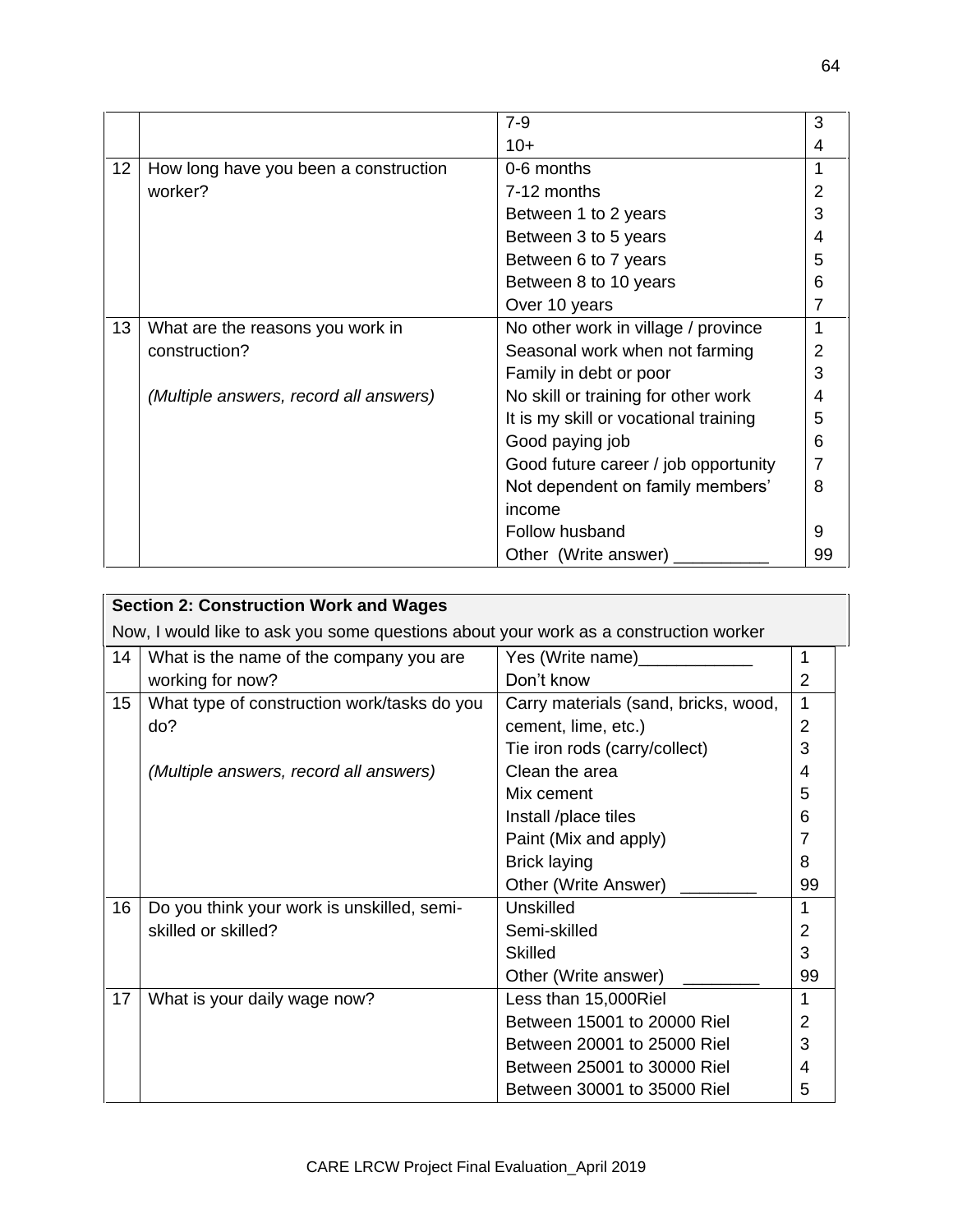|    |                                            | Between 35001 to 40000 Riel    | 6              |
|----|--------------------------------------------|--------------------------------|----------------|
|    |                                            | Between 40001 to 45000 Riel    | 7              |
|    |                                            | Between 45001 to 50000 Riel    | 8              |
|    |                                            | Between 50001 to 55000 Riel    | 9              |
|    |                                            | Between 55001 to 60000 Riel    | 10             |
|    |                                            | Between 60001 to 70000 Riel    | 11             |
|    |                                            | Between 70001 to 80000 Riel    | 12             |
|    |                                            | Over 80000 Riel (Write answer) | 13             |
| 18 | Do you get paid the same daily wage as     | Yes                            | 1              |
|    | men do for the same job/level work?        | N <sub>o</sub>                 | $\overline{2}$ |
|    |                                            | Don't Know                     | 3              |
| 19 | How often do you get paid your wages?      | Daily                          | 1              |
|    |                                            | Weekly                         | 2              |
|    |                                            | Every two weeks                | 3              |
|    |                                            | Monthly                        | 4              |
|    |                                            | Other (Write answer)           | 99             |
| 20 | Do you receive a written pay slip in Khmer | Yes                            | 1              |
|    | with hours worked and wages?               | N <sub>o</sub>                 | $\overline{2}$ |
| 21 | How many hours per day do you normally     | 8 hours or less                | 1              |
|    | work?                                      | 9-10 hours                     | $\overline{2}$ |
|    |                                            | <b>11-12 hours</b>             | 3              |
|    |                                            | More than 12 hours             | 4              |
| 22 | How many days off (24 hours period) per    | $\Omega$                       | 1              |
|    | week to you get?                           | .5 day                         | $\overline{2}$ |
|    |                                            | 1 day                          | 3              |
|    |                                            | Other (Write answer)           | 99             |

|    | <b>Section 3: Labour Law and Employment Conditions</b>                                |                |   |  |  |
|----|---------------------------------------------------------------------------------------|----------------|---|--|--|
|    | I would like to ask you some questions about the Labour Law and employment conditions |                |   |  |  |
| 23 | As a construction worker, is your work                                                | Yes            |   |  |  |
|    | regulated under the Cambodian Labour                                                  | No.            |   |  |  |
|    | Law?                                                                                  | Don't know     | З |  |  |
| 24 | Do you have a written or verbal                                                       | Yes, written   |   |  |  |
|    | employment contract?                                                                  | Yes, verbal    |   |  |  |
|    |                                                                                       | No.            | 3 |  |  |
|    |                                                                                       | Don't Know     | 4 |  |  |
| 25 | Did the company or <i>Mekar</i> provide you with                                      | Yes            |   |  |  |
|    | written information on working conditions                                             | No.            |   |  |  |
|    | (hours, wage, leave, etc.) at the start of                                            | Don't remember | 3 |  |  |
|    | work?                                                                                 |                |   |  |  |
| 26 | Did the company or <i>Mekar</i> provide you with                                      | Yes            |   |  |  |
|    | verbal information on working conditions                                              | No.            |   |  |  |
|    | (hours, wage, leave, etc.) at the start of                                            | Don't remember | 3 |  |  |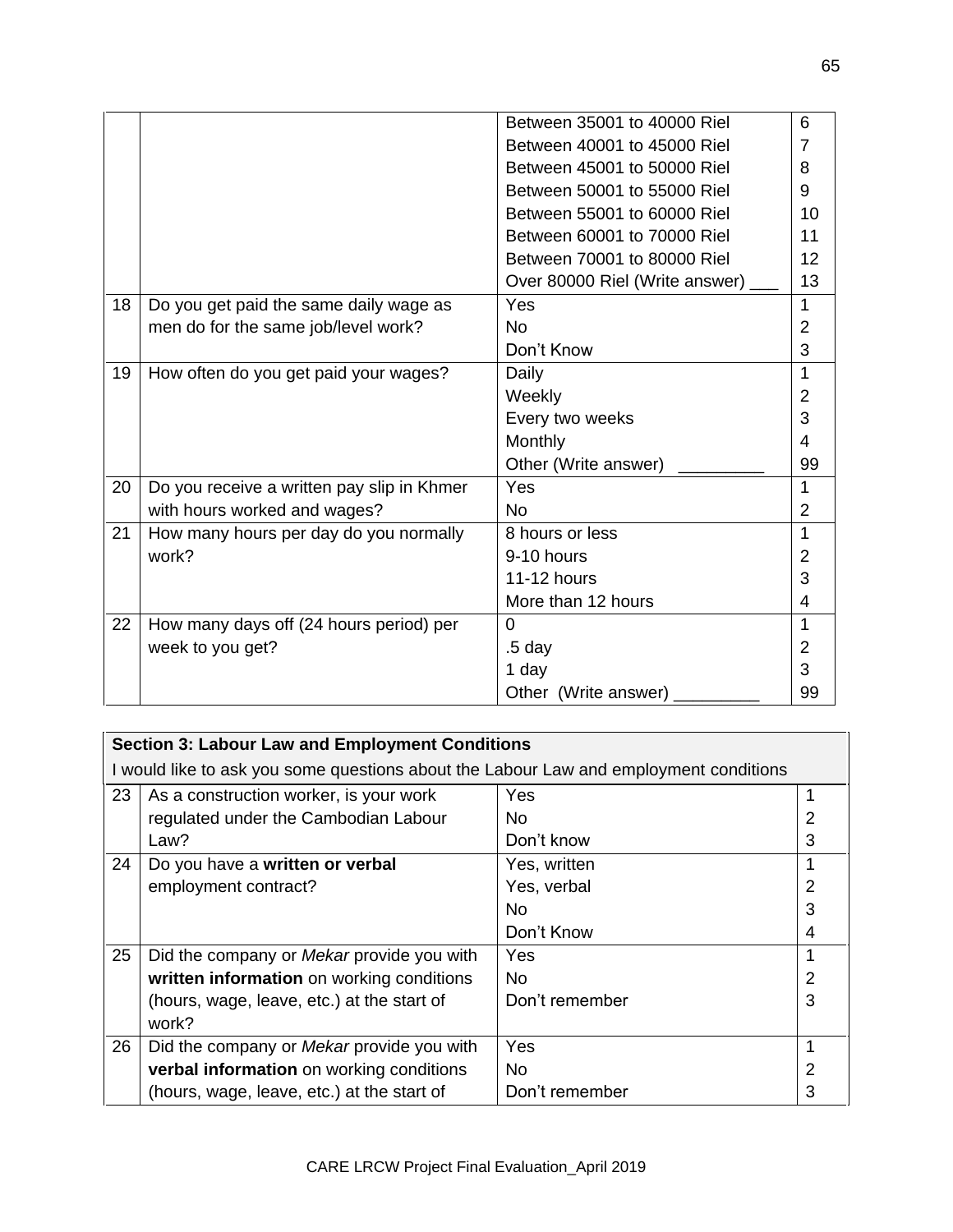|    | work?                                         |                                 |                |
|----|-----------------------------------------------|---------------------------------|----------------|
| 27 | Which public holidays do you get off from     | Khmer New Year                  | 1              |
|    | work?                                         | Pchum Ben                       | 2              |
|    | (Multiple answers, list others)               | <b>Water Festival</b>           | 3              |
|    |                                               | Other (Write answer)            | 99             |
| 28 | Do you get paid when you take these public    | Yes                             | 1              |
|    | holidays off?                                 | <b>No</b>                       | $\overline{2}$ |
| 29 | If you work on public holidays, do you get    | Yes                             | $\mathbf{1}$   |
|    | extra pay above daily wage?                   | <b>No</b>                       | 2              |
|    |                                               | Don't Know                      | 3              |
| 30 | Do you receive any paid (annual) leave        | Yes                             | 1              |
|    | days off, not including public holidays?      | No (Skip to Q32)                | 2              |
|    |                                               | Don't know (Skip to Q32)        | 3              |
| 31 | Do you know how many paid leave days          | Yes, Write number of days __    | $\mathbf{1}$   |
|    | (annual) you can take?                        | No                              | $\overline{2}$ |
|    |                                               | Don't Know                      | 3              |
| 32 | How many unpaid leave days can you            | $\overline{0}$                  | $\mathbf{1}$   |
|    | take?                                         | Write number of days            | $\overline{2}$ |
|    |                                               | As many days as I want          | 3              |
|    |                                               | Don't Know                      | 4              |
| 33 | How many paid sick leave days can you         | $\Omega$                        | $\mathbf{1}$   |
|    | take?                                         | Write number of days _____      | $\overline{2}$ |
|    |                                               | Don't Know                      | 3              |
| 34 | Have you been injured at work or been sick    | Yes                             | $\mathbf{1}$   |
|    | because of working conditions in the last 3   | No (Skip to Q36)                | $\overline{2}$ |
|    | months? (I.e., from Dec, Jan, Feb)            |                                 |                |
| 35 | If yes, what was your injury or sickness?     | Fell off building or equipment  | 1              |
|    |                                               | Hit by falling or heavy object  | 2              |
|    | (Multiple answers)                            | Cut hands/feet/body             | 3              |
|    |                                               | Head or eye injury              | 4              |
|    |                                               | <b>Electrical shock</b>         | C              |
|    |                                               | Skin / eye rashes / irritations | 6              |
|    |                                               | <b>Breathing problems</b>       | $\overline{7}$ |
|    |                                               | Other (Write answer)            | 99             |
| 36 | If you get injured at work, who pays for      | Company                         | 1              |
|    | medical treatment?                            | <b>Private Health Insurance</b> | 2              |
|    |                                               | Self / Own                      | 3              |
|    | (Multiple answers)                            | <b>NSSF</b>                     | 4              |
|    |                                               | Site Manager (Mekar)            | 5              |
|    |                                               | Don't Know                      | 6              |
| 37 | If you get sick from work related conditions, | Company                         | 1              |
|    | who pays for medical treatment?               | <b>Private Health Insurance</b> | 2              |
|    |                                               | Self / Own                      | 3              |
|    | (Multiple answers)                            | <b>NSSF</b>                     | 4              |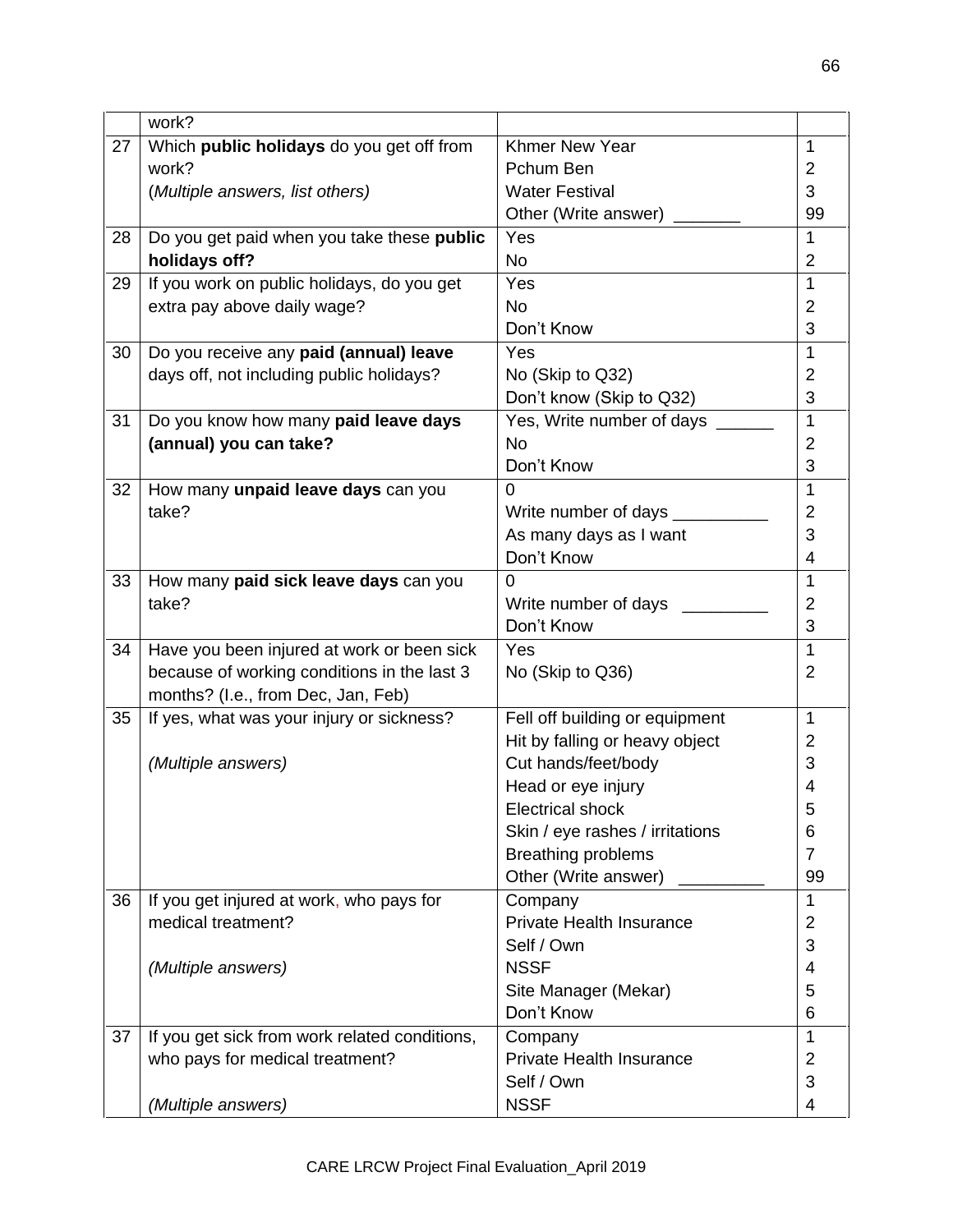|    |                                           | Site Manager (Mekar) | 5 |
|----|-------------------------------------------|----------------------|---|
|    |                                           | Don't Know           | 6 |
| 38 | If you were injured at work and could not | Yes                  |   |
|    | work, does the company pay you for days   | N <sub>0</sub>       |   |
|    | you could not work (le disability pay)?   | Don't Know           |   |
| 39 | If you died from a work related accident, | Yes                  |   |
|    | does the company pay money to your        | N <sub>o</sub>       |   |
|    | family?                                   | Don't Know           |   |

|    | Section 4: Labour Rights and Special Protections for Women                          |                                |                |
|----|-------------------------------------------------------------------------------------|--------------------------------|----------------|
|    | I would like to ask you some questions on labour law protections for female workers |                                |                |
| 40 | If you/female worker gets pregnant, are you                                         | Yes                            | $\mathbf{1}$   |
|    | allowed to continue working?                                                        | <b>No</b>                      | $\overline{2}$ |
|    |                                                                                     | Don't Know                     | 3              |
| 41 | Do you/female workers get time off for                                              | Yes                            | $\mathbf{1}$   |
|    | maternity leave?                                                                    | No (Skip to Q45)               | $\overline{2}$ |
|    |                                                                                     | Don't Know (Skip to Q45)       | 3              |
| 42 | If yes, how many days do you get off?                                               | Less than 45 days              | $\mathbf{1}$   |
|    |                                                                                     | 45 days                        | $\overline{2}$ |
|    |                                                                                     | 90 days                        | 3              |
|    |                                                                                     | Don't Know                     | $\overline{4}$ |
|    |                                                                                     | As many days as I want         | 5              |
|    |                                                                                     | Other $\_\_$                   | 99             |
| 43 | If yes, do you/female workers get paid for time                                     | Yes                            | $\mathbf 1$    |
|    | off for maternity leave?                                                            | No (Skip to Q45)               | $\overline{2}$ |
|    |                                                                                     | Don't Know (Skip to Q45)       | 3              |
| 44 | If yes, how much do you/female workers get                                          | No wage                        | $\overline{1}$ |
|    | paid during time off /maternity leave?                                              | Wages, Half pay                | $\overline{2}$ |
|    |                                                                                     | Wages, Full pay                | 3              |
|    |                                                                                     | Don't Know                     | $\overline{4}$ |
|    |                                                                                     | Other (Write answer)           | 99             |
| 45 | Are you/female workers allowed to return to                                         | Yes                            | $\mathbf 1$    |
|    | construction work after giving birth?                                               | <b>No</b>                      | $\overline{2}$ |
|    |                                                                                     | Don't Know                     | 3              |
|    |                                                                                     | Other (Write answer)           | 99             |
| 46 | Are women allowed to bring babies/children to                                       | Yes                            | 1              |
|    | breastfeed at work?                                                                 | <b>No</b>                      | $\overline{2}$ |
|    |                                                                                     | Don't know                     | 3              |
| 47 | Do women and men have equal opportunity to                                          | Yes                            | $\mathbf{1}$   |
|    | receive training at work?                                                           | <b>No</b>                      | $\overline{2}$ |
|    |                                                                                     | Workers never receive training | 3              |
|    |                                                                                     | Don't know                     | 4              |
| 48 | Do women and men have equal opportunity to                                          | Yes                            | 1              |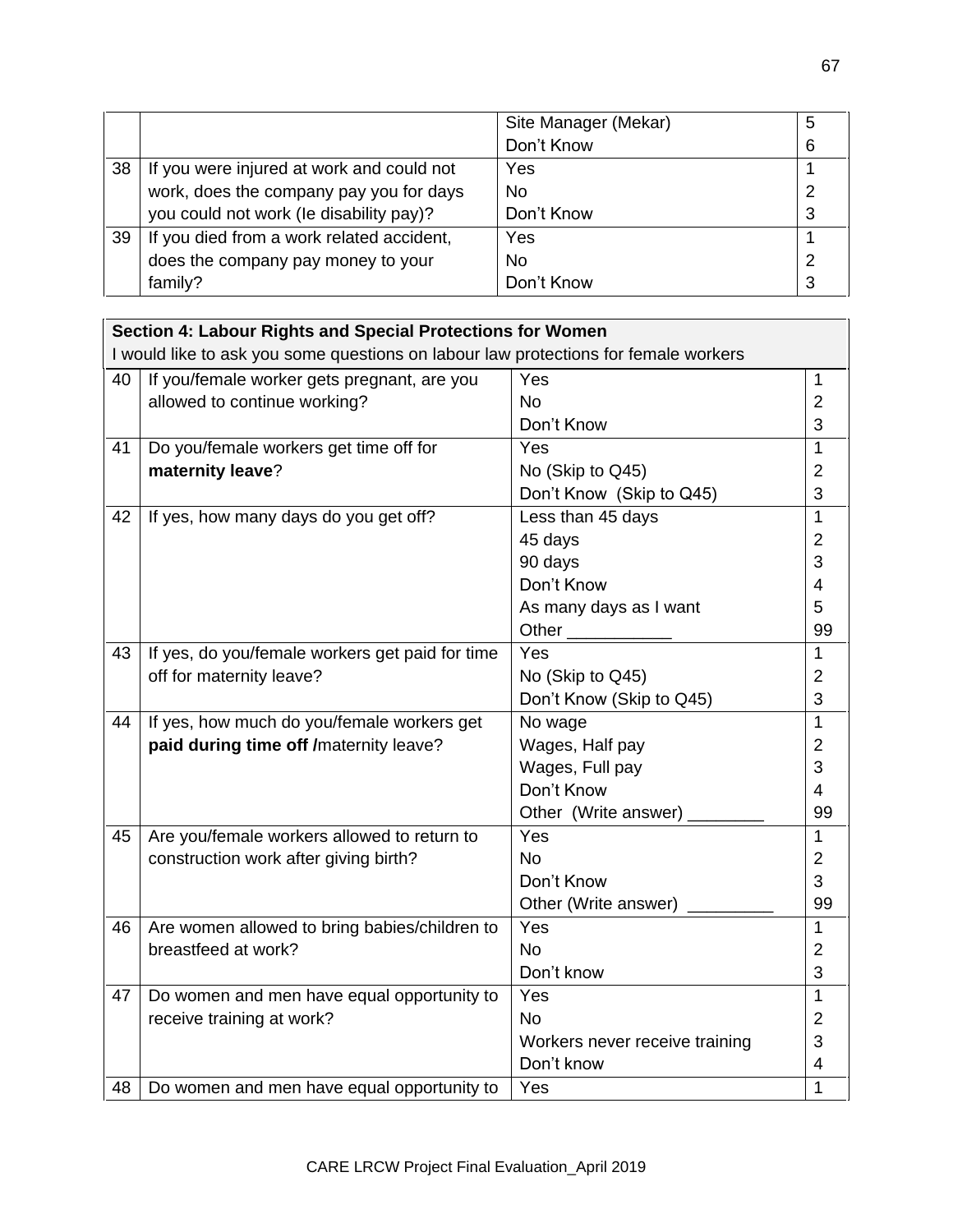| be promoted at work? | No.                      |  |
|----------------------|--------------------------|--|
|                      | Workers are not promoted |  |
|                      | Don't know               |  |

|    | Section 5: Health, Safety and Protection of Female Workers              |                                       |                |
|----|-------------------------------------------------------------------------|---------------------------------------|----------------|
|    | I would like to ask some questions about safety and protections at work |                                       |                |
| 48 | Did you receive any workplace safety                                    | Yes                                   | $\mathbf{1}$   |
|    | information at the start of the job?                                    | No (Skip to Q51)                      | $\overline{2}$ |
| 50 | How long was the workplace safety training                              | No training                           | 1              |
|    | or information?                                                         | Less than 1 hour                      | $\overline{2}$ |
|    |                                                                         | 1 hour-4 hours (half day)             | 3              |
|    |                                                                         | 1 day                                 | $\overline{4}$ |
|    |                                                                         | 2-3 days                              | 5              |
|    |                                                                         | More than 3 days                      | 6              |
|    |                                                                         | Don't know                            | $\overline{7}$ |
| 51 | Does the company provide you with any safety                            | Yes                                   | 1              |
|    | / protective / equipment for work?                                      | No (Skip to Q54)                      | $\overline{2}$ |
| 52 | If yes, what type of equipment/protective                               | Hat                                   | $\mathbf{1}$   |
|    | gear?                                                                   | Gloves                                | $\overline{2}$ |
|    |                                                                         | Eye Wear                              | 3              |
|    | (Multiple answers, record all answers)                                  | Outer wear (shirts/pants)             | $\overline{4}$ |
|    |                                                                         | Shoes/boots                           | 5              |
|    |                                                                         | Other (Write answer)                  | 99             |
| 53 | If yes, does the company provide equipment                              | Yes                                   | 1              |
|    | for free /(no cost) to workers?                                         | <b>No</b>                             | $\overline{2}$ |
| 54 | What do you feel are the most dangerous                                 | Sharp objects/equipment               | $\mathbf{1}$   |
|    | things about the construction site?                                     | Heavy objects/equipment               | 2              |
|    |                                                                         | Falling objects/equipment             | 3              |
|    | (Multiple answers, record all answers)                                  | Falling from building/equipment       | 4              |
|    |                                                                         | Dust, dirt or chemicals               | 5              |
|    |                                                                         | Electrical                            | 6              |
|    |                                                                         | Male worker behaviour                 | 7              |
|    |                                                                         | Other people at site (not workers)    | 8              |
|    |                                                                         | Other (Write answer)                  | 99             |
| 55 | Are children allowed on the construction site,                          | Yes                                   | 1              |
|    | (with the exception of babies that need to be                           | No                                    | $\overline{2}$ |
|    | breastfed)?                                                             | Don't know                            | 3              |
| 56 | Please tell me if any of these types of sexual                          | Circle yes or no to each statement    |                |
|    | harassment (Mer ngeay and Luk Lein)                                     | (If no/no answer to all, Skip to Q58) |                |
|    | happened to you.                                                        |                                       |                |
|    | In the last 12 months, did male workers ever                            |                                       |                |
|    | (Read statements below)                                                 |                                       |                |
|    |                                                                         | Refused/No Answer<br>No<br>Yes        |                |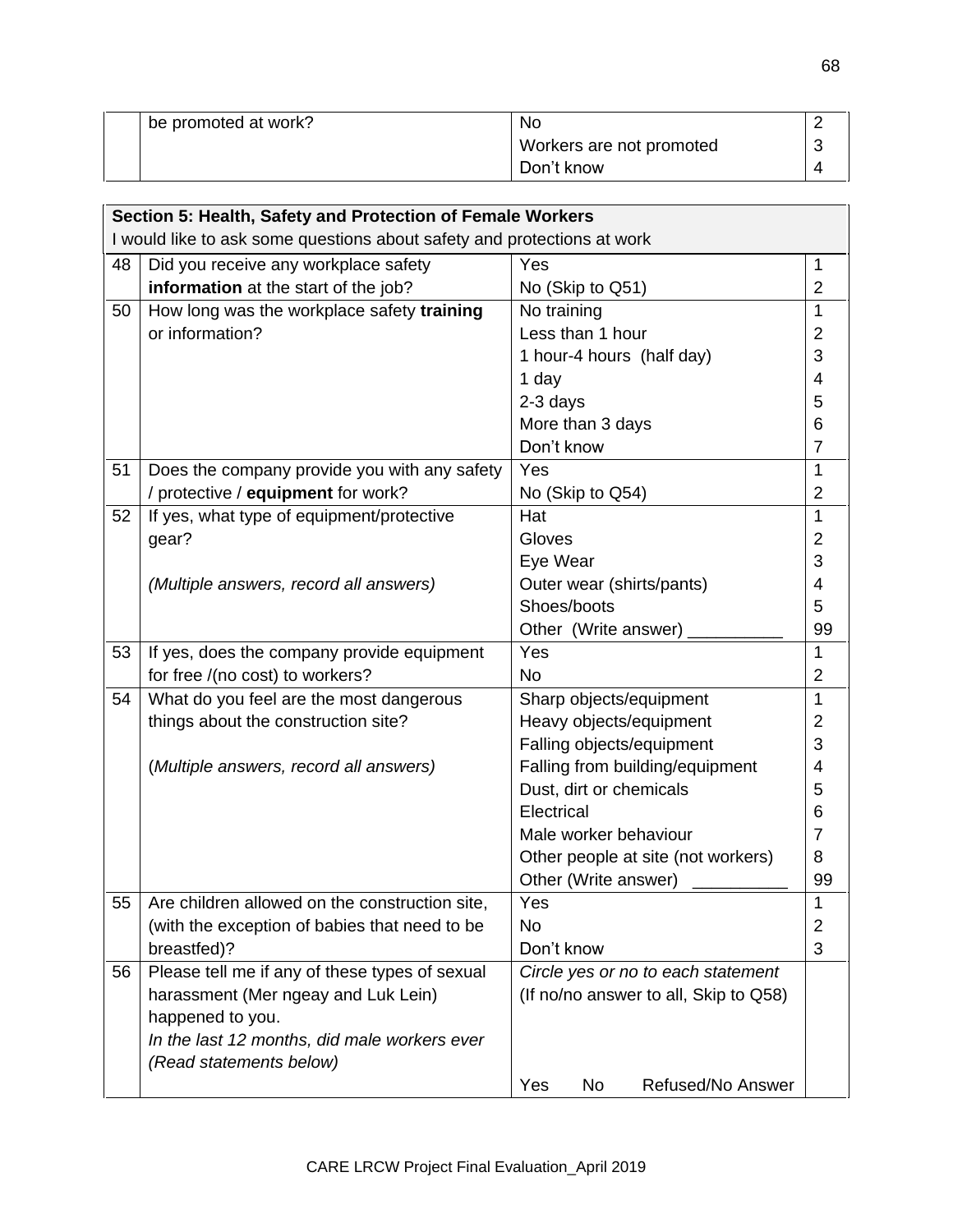|    | a. use impolite/offensive sexual language       | 1          | $\overline{2}$        | 3                                  |                     |
|----|-------------------------------------------------|------------|-----------------------|------------------------------------|---------------------|
|    | with you                                        |            |                       |                                    |                     |
|    | say rude words about your body<br>b.            | 1          | $\overline{2}$        | 3                                  |                     |
|    | stare at your body in a sexual way<br>C.        | 1          | $\overline{2}$        | 3                                  |                     |
|    | make obscene sexual signs or gestures to<br>d.  | 1          | $\overline{2}$        | 3                                  |                     |
|    | you                                             |            |                       |                                    |                     |
|    | show you sexual pictures that you did not<br>е. | 1          | $\overline{2}$        | 3                                  |                     |
|    | want to see                                     |            |                       |                                    |                     |
|    | ask to have sex with you, that made you<br>f.   | 1          | $\overline{2}$        | 3                                  |                     |
|    | feel humiliated, intimidated or offended        |            |                       |                                    |                     |
|    | g. touch your body in a sexual way that you     | 1          | 2                     | 3                                  |                     |
|    | did not want                                    |            |                       |                                    |                     |
|    | h. force you to do a sex act you didn't want to | 1          | 2                     | 3                                  |                     |
|    | do.                                             |            |                       |                                    |                     |
| 57 | If yes to any of the above things mentioned     | Every day  |                       |                                    | $\mathbf{1}$        |
|    | above, how often did you experience it?         |            |                       | A few times per week               | 2                   |
|    | (Prompt/read answers)                           |            |                       | A few times per month              | 3                   |
|    |                                                 | Only once  |                       |                                    | $\overline{4}$      |
|    |                                                 |            | Other (Write answer)  |                                    | 99                  |
| 58 | Have you seen other women being sexually        | Yes        |                       |                                    | $\mathbf{1}$        |
|    | harassed (Mer Ngeay and Luk Lein) at the        | <b>No</b>  |                       |                                    | $\overline{2}$      |
|    | workplace?                                      | Don't know |                       |                                    | 3                   |
| 59 | If you experienced sexual harassment at work,   |            |                       | Tell the man to stop/ deal with it | $\mathbf{1}$        |
|    | what would you do?                              | myself     |                       |                                    |                     |
|    |                                                 |            | Tell my supervisor    |                                    | $\overline{2}$      |
|    | (Multiple answers)                              |            |                       | Tell the company manager           | 3                   |
|    |                                                 |            |                       | Tell the union representative      | $\overline{4}$      |
|    |                                                 |            | Tell other co-workers |                                    | 5                   |
|    |                                                 |            |                       | Tell Government (ie MoLVT/MoWA)    | 6<br>$\overline{7}$ |
|    |                                                 |            |                       | Tell NGO (CWPD or LSCW)            |                     |
|    |                                                 | Stop work  | Do nothing/ ignore it |                                    | 8<br>9              |
|    |                                                 |            | Other (Write answer)  |                                    | 99                  |
| 60 | Do you feel your current living conditions are  |            | Yes (Skip to Q62)     |                                    | 1                   |
|    | safe?                                           | <b>No</b>  |                       |                                    | 2                   |
| 61 | If no, why do you feel unsafe?                  |            |                       | Poor housing conditions/sanitation | $\mathbf{1}$        |
|    |                                                 |            |                       | Too crowded/too many people        | $\overline{2}$      |
|    | (Multiple answers, record all answers)          |            |                       | Area not well lit/poor lighting    | 3                   |
|    |                                                 |            |                       | A lot of drinking/alcohol (male)   | 4                   |
|    |                                                 |            |                       | Neighbours domestic violence /     | 5                   |
|    |                                                 | fighting   |                       |                                    |                     |
|    |                                                 |            |                       | Domestic violence (own)            | 6                   |
|    |                                                 |            |                       |                                    |                     |
|    |                                                 |            | Robbery/thieves       |                                    | $\overline{7}$      |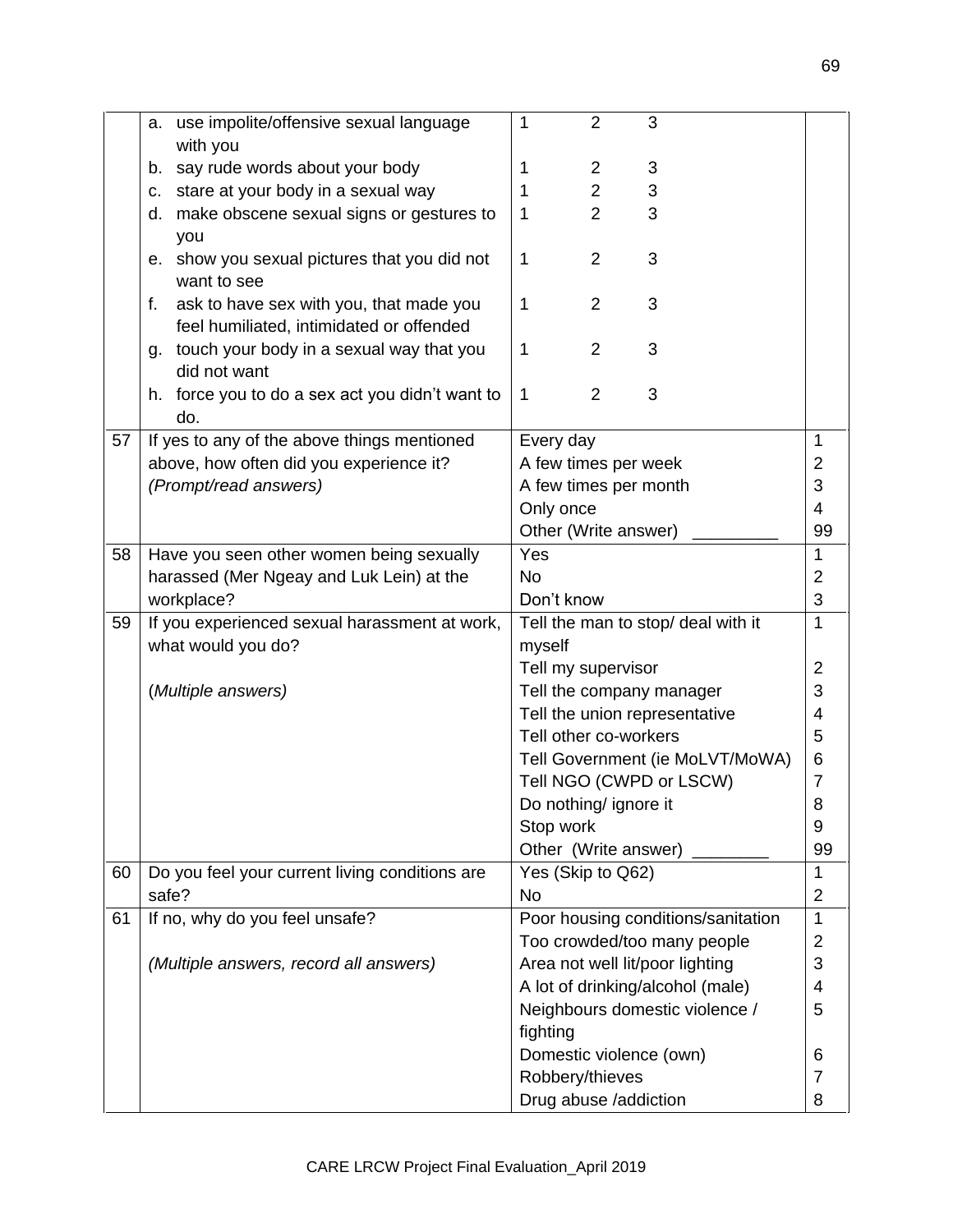|                                                        |                                                                                       | Other (Write answer)            | 99                  |  |  |  |
|--------------------------------------------------------|---------------------------------------------------------------------------------------|---------------------------------|---------------------|--|--|--|
|                                                        |                                                                                       |                                 |                     |  |  |  |
|                                                        |                                                                                       |                                 |                     |  |  |  |
| Section 6: Workplace problems and complaint mechanisms |                                                                                       |                                 |                     |  |  |  |
|                                                        | I would like to know more about workplace problems and the mechanisms to solve these. |                                 |                     |  |  |  |
| 62                                                     | Have you ever experienced a problem at                                                | Yes                             | $\mathbf{1}$        |  |  |  |
|                                                        | your workplace regarding working                                                      | No (Skip to Q64)                | $\overline{2}$      |  |  |  |
|                                                        | conditions?                                                                           |                                 |                     |  |  |  |
| 63                                                     | If yes, what problems did you experience?                                             | Late payment of wages           | 1                   |  |  |  |
|                                                        |                                                                                       | No payment of wages             | $\overline{2}$      |  |  |  |
|                                                        | (Multiple answers, record all answers)                                                | Not paid full wages             | 3                   |  |  |  |
|                                                        |                                                                                       | Working too many hours/overtime | $\overline{4}$      |  |  |  |
|                                                        |                                                                                       | Not enough days/time off        | 5                   |  |  |  |
|                                                        |                                                                                       | Dismissed for no reason         | 6                   |  |  |  |
|                                                        |                                                                                       | Dismissed because pregnant      | $\overline{7}$      |  |  |  |
|                                                        |                                                                                       | Problems with other workers     | 8                   |  |  |  |
|                                                        |                                                                                       | Workload too heavy              | 9                   |  |  |  |
|                                                        |                                                                                       | Not clear paper wok on wage     | 10                  |  |  |  |
|                                                        |                                                                                       | Mekar run away                  | 11                  |  |  |  |
|                                                        |                                                                                       | Other (Write answer)            | 99                  |  |  |  |
| 64                                                     | Have you ever made a complaint about                                                  | Yes                             | $\mathbf{1}$        |  |  |  |
|                                                        | workplace problem?                                                                    | No (Skip to Q67)                | $\overline{2}$      |  |  |  |
| 65                                                     | If yes, whom did you complain to?                                                     | Supervisor                      | 1                   |  |  |  |
|                                                        |                                                                                       | Company manager                 | $\overline{2}$      |  |  |  |
|                                                        | (Multiple answers, record all answers)                                                | Union representative            | 3                   |  |  |  |
|                                                        |                                                                                       | <b>Arbitration Council</b>      | 4                   |  |  |  |
|                                                        |                                                                                       | Government (ie. MoLVT/MoWA)     | 5                   |  |  |  |
|                                                        |                                                                                       | NGO (CWPD or LSCW)              | 6                   |  |  |  |
|                                                        |                                                                                       | Other (Write answer)            | 99                  |  |  |  |
| 66                                                     | If yes, were you satisfied with the results?                                          | Yes (Skip to 68)                | $\mathbf 1$         |  |  |  |
|                                                        |                                                                                       | No (Skip to 68)                 | $\overline{2}$      |  |  |  |
| 67                                                     |                                                                                       | Don't know who to complain to   |                     |  |  |  |
|                                                        | If you have not made a complaint, why not?                                            | Don't think will get results    | 1<br>$\overline{2}$ |  |  |  |
|                                                        |                                                                                       | Afraid to lose job              | 3                   |  |  |  |
|                                                        | (Multiple answers possible, record all<br>answers)                                    | No problems at work             | 4                   |  |  |  |
|                                                        |                                                                                       |                                 |                     |  |  |  |
|                                                        |                                                                                       | Don't want to have any further  |                     |  |  |  |
|                                                        |                                                                                       | problems at work                | 5                   |  |  |  |
|                                                        |                                                                                       | Other (Write answer)            | 99                  |  |  |  |
| 68                                                     | Do you feel confident to report a workplace                                           | Yes                             | $\mathbf{1}$        |  |  |  |
|                                                        | problem to the company?                                                               | No                              | $\overline{2}$      |  |  |  |
| 69                                                     | Are you a member of the BWTUC (Trade                                                  | Yes                             | $\mathbf 1$         |  |  |  |
|                                                        | Union)?                                                                               | No (Skip to Q71)                | 2                   |  |  |  |
|                                                        |                                                                                       | Don't Know (Skip to Q71)        | 3                   |  |  |  |
| 70                                                     | If yes, do you feel confident to report a                                             | Yes                             | 1                   |  |  |  |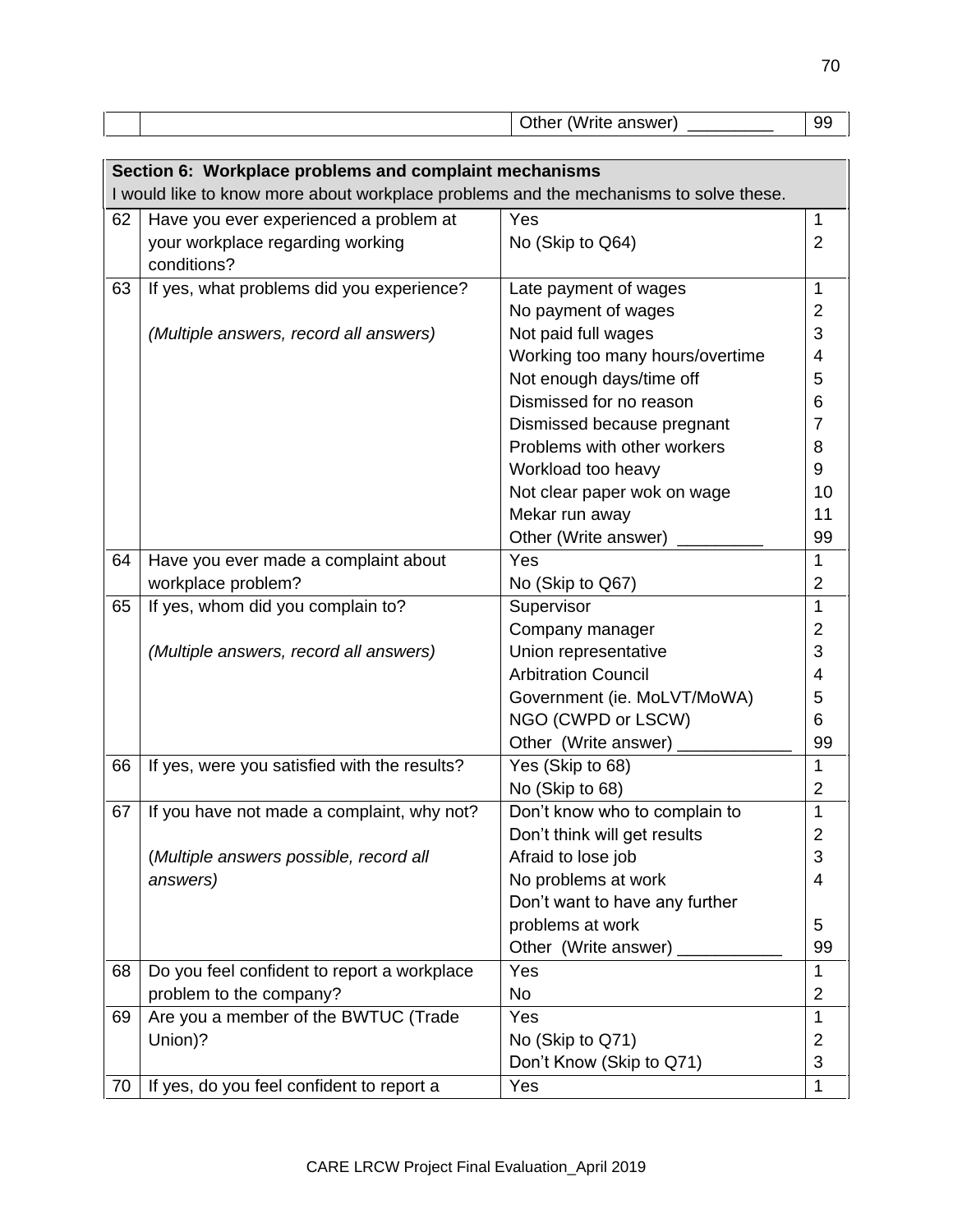| workplace problem to the Trade Union?     | No.               |  |
|-------------------------------------------|-------------------|--|
| Are you a member of any other women's     | Yes, (Write name) |  |
| group or association to voice/assert your | No                |  |
| rights at work?                           |                   |  |

| <b>Section 7: Women's Empowerment and Decision Making</b>                                 |                                                |                                     |                |  |  |  |  |  |
|-------------------------------------------------------------------------------------------|------------------------------------------------|-------------------------------------|----------------|--|--|--|--|--|
| I would like to know more about your experience with decision-making and money management |                                                |                                     |                |  |  |  |  |  |
| 72                                                                                        | Do you participate in decision-making on how   | Yes, Always                         |                |  |  |  |  |  |
|                                                                                           | to spend the money you earned from wages?      | Yes, Sometimes                      | $\overline{2}$ |  |  |  |  |  |
|                                                                                           | (Prompt/read answers)                          | <b>No</b>                           |                |  |  |  |  |  |
| 73                                                                                        | Do you have enough money every month to        | Yes, Always                         |                |  |  |  |  |  |
|                                                                                           | meet daily living expenses?                    | Yes, Sometimes                      | 2              |  |  |  |  |  |
|                                                                                           | (Prompt/read answers)                          | No                                  | 3              |  |  |  |  |  |
| 74                                                                                        | Are you able to save money every month?        | Yes, Always                         |                |  |  |  |  |  |
|                                                                                           | (Prompt/read answers)                          | Yes, Sometimes                      |                |  |  |  |  |  |
|                                                                                           |                                                | No                                  | 3              |  |  |  |  |  |
| 75                                                                                        | What are you earning and saving money for?     | Buy motorbike/household assets      | $\mathbf{1}$   |  |  |  |  |  |
|                                                                                           |                                                | Buy land for house                  | $\overline{2}$ |  |  |  |  |  |
|                                                                                           | (Multiple answers, record all answers)         | Buy land for farm/farm assets       |                |  |  |  |  |  |
|                                                                                           |                                                | For children education              | $\overline{4}$ |  |  |  |  |  |
|                                                                                           |                                                | For self education                  | 5              |  |  |  |  |  |
|                                                                                           |                                                | For children's wedding/marriage     | 6              |  |  |  |  |  |
|                                                                                           |                                                | Buy farm animal (I.e. pig, cow,     | $\overline{7}$ |  |  |  |  |  |
|                                                                                           |                                                | chicken)                            |                |  |  |  |  |  |
|                                                                                           |                                                | Buy jewellery (i.e., gold)          | 8              |  |  |  |  |  |
|                                                                                           |                                                | Pay back loan                       | 9              |  |  |  |  |  |
|                                                                                           |                                                | For health care/treatment           | 10             |  |  |  |  |  |
|                                                                                           |                                                | Don't know                          | 11             |  |  |  |  |  |
|                                                                                           |                                                | No savings                          | 12             |  |  |  |  |  |
|                                                                                           |                                                | Other (Write answer)                | 99             |  |  |  |  |  |
| 76                                                                                        | Who usually makes the decision in your         | <b>Mainly Self</b>                  | $\mathbf{1}$   |  |  |  |  |  |
|                                                                                           | household on major household purchases?        | Self/Parents or Children together   | $\overline{2}$ |  |  |  |  |  |
|                                                                                           | (I.e. motorbikes, land, farm assets, TV, etc.) | Mainly Parents or Children          | 3              |  |  |  |  |  |
|                                                                                           |                                                | Husband/Wife together               | $\overline{4}$ |  |  |  |  |  |
|                                                                                           | (Prompt/read answers)                          | Mainly Husband                      | 5              |  |  |  |  |  |
|                                                                                           |                                                | Other (Write answer) ___            | 99             |  |  |  |  |  |
| 77                                                                                        | Who usually makes the decision in your         | <b>Mainly Self</b>                  | $\mathbf 1$    |  |  |  |  |  |
|                                                                                           | household on access to women's/wife health     | Single/Parents or Children together | $\overline{2}$ |  |  |  |  |  |
|                                                                                           | care?                                          | Mainly Parents or Children          | 3              |  |  |  |  |  |
|                                                                                           | (I.e. visit health clinic/treatment)           | Husband/Wife together               | 4              |  |  |  |  |  |
|                                                                                           |                                                | Mainly Husband                      | 5              |  |  |  |  |  |
|                                                                                           | (Prompt/read answers)                          | Other (Write answer)                | 99             |  |  |  |  |  |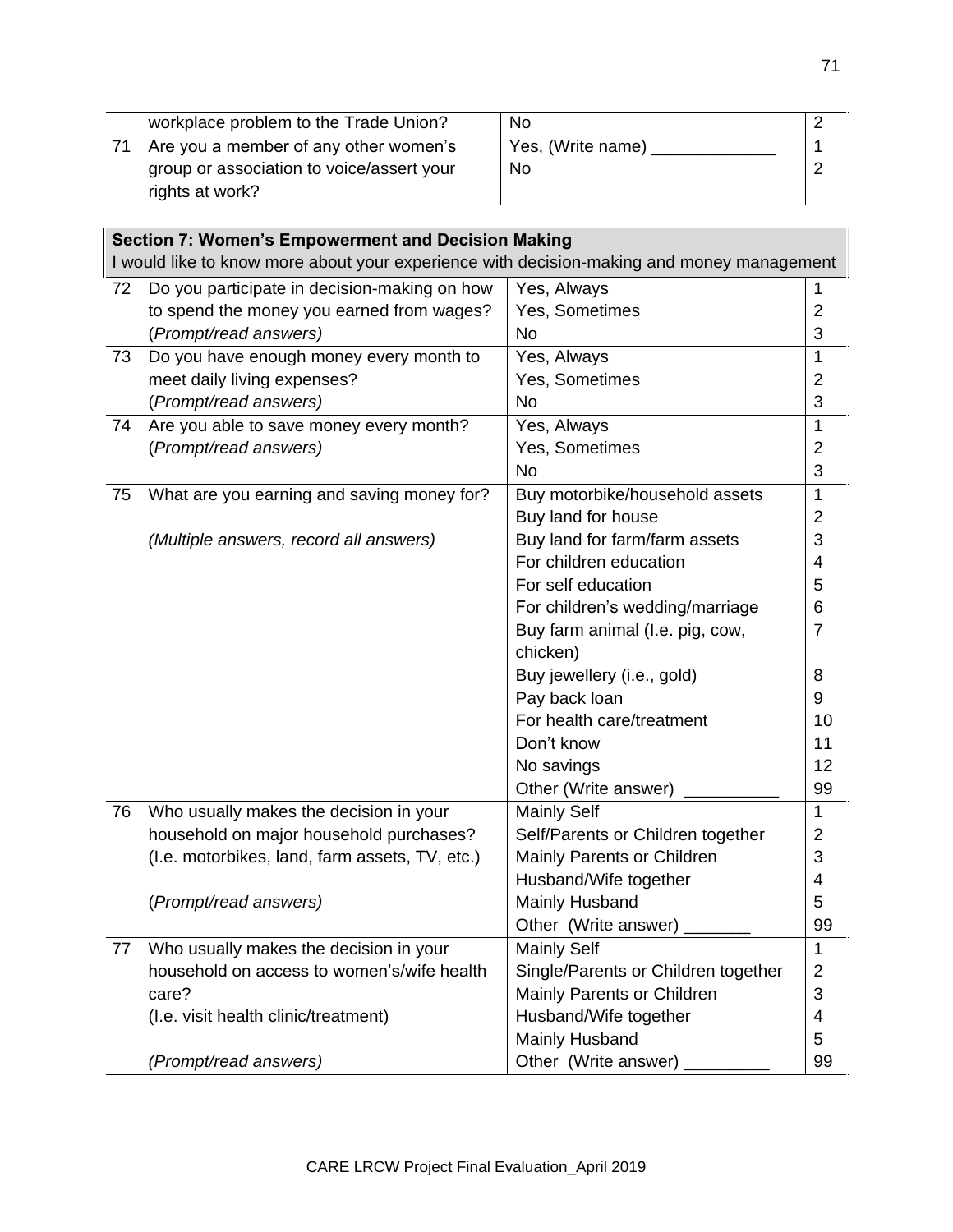|    | <b>Section 8: Domestic /Intimate Partner Violence</b>                                        |                            |                             |                                       |                |
|----|----------------------------------------------------------------------------------------------|----------------------------|-----------------------------|---------------------------------------|----------------|
|    | Some of the questions below are very personal and sensitive, and we appreciate your honesty. |                            |                             |                                       |                |
|    | All the information will be kept confidential.                                               |                            |                             |                                       |                |
| 78 | In your opinion, is a husband/intimate partner                                               |                            |                             | Circle the answer to each             |                |
|    | justified to hit or beat his wife for any of the                                             | statement                  |                             |                                       |                |
|    | following reasons?                                                                           |                            |                             |                                       |                |
|    | (Prompt/read answers)                                                                        |                            |                             |                                       |                |
|    |                                                                                              | Yes                        | No.                         | Don't Know                            |                |
|    | a. If meal is not prepared on time / burnt                                                   | 1                          | 2                           | 3                                     |                |
|    | b. If she argues with him                                                                    | 1                          | $\overline{2}$              | 3                                     |                |
|    | c. If she neglects the children                                                              | 1                          | $\overline{2}$              | 3                                     |                |
|    | d. If she goes out without telling him                                                       | 1                          | $\overline{2}$              | 3                                     |                |
|    | e. If she refuses to have sex                                                                | 1                          | $\overline{2}$              | 3                                     |                |
|    | f. If she asks him to wear a condom                                                          | 1                          | $\overline{2}$              | 3                                     |                |
| 79 | In the past 12 months, did your husband /                                                    | Circle the answer to each  |                             |                                       |                |
|    | intimate partner ever                                                                        | statement                  |                             |                                       |                |
|    | (Prompt / read answers)                                                                      |                            |                             | (If no /no answer to all Skip to Q84) |                |
|    |                                                                                              |                            |                             |                                       |                |
|    |                                                                                              | Yes                        | No                          | Refused/No Answer                     |                |
|    | a. Say or do something to humiliate you in                                                   | 1                          | $\overline{2}$              | 3                                     |                |
|    | front of others?                                                                             |                            |                             |                                       |                |
|    | b. Threaten to hurt or harm you or someone                                                   | $\mathbf{1}$               | $\overline{2}$              | 3                                     |                |
|    | you care for?                                                                                |                            |                             |                                       |                |
|    | c. Insult you or make you feel bad about                                                     | 1                          | $\overline{2}$              | 3                                     |                |
|    | yourself?                                                                                    |                            |                             |                                       |                |
|    | d. Push you, shake you or throw something                                                    | 1                          | $\overline{2}$              | 3                                     |                |
|    | at you?                                                                                      |                            |                             |                                       |                |
|    | e. Slap, twist your arm or pull your hair?                                                   | 1                          | 2                           | 3                                     |                |
|    | f. Punch you, kick you, choke you or beat                                                    | 1                          | $\overline{2}$              | 3                                     |                |
|    | you up?                                                                                      |                            |                             |                                       |                |
|    | g. Threaten to attack you with a knife, gun or                                               | 1                          | $\overline{2}$              | 3                                     |                |
|    | other weapon?                                                                                |                            |                             |                                       |                |
|    | h. Physically force you to have sexual                                                       | 1                          | 2                           | 3                                     |                |
|    | intercourse with him when you did not want                                                   |                            |                             |                                       |                |
|    | to?                                                                                          |                            |                             |                                       |                |
| 80 | If yes/If you experienced any types of                                                       | Yes                        |                             |                                       |                |
|    | domestic /intimate partner violence, have you                                                | No (Skip to Q83)           |                             |                                       | $\overline{2}$ |
|    | ever tried to seek help?                                                                     |                            |                             |                                       |                |
| 81 | If yes, from whom/where?                                                                     | Own family                 |                             |                                       | 1              |
|    |                                                                                              |                            | Husband family              |                                       |                |
|    | (Multiple responses, record all answers)                                                     |                            | <b>Friend or Neighbour</b>  |                                       |                |
|    |                                                                                              |                            | Company manager/ supervisor |                                       |                |
|    |                                                                                              | Religious leader<br>Police |                             |                                       | 6              |
|    |                                                                                              |                            |                             |                                       | $\overline{7}$ |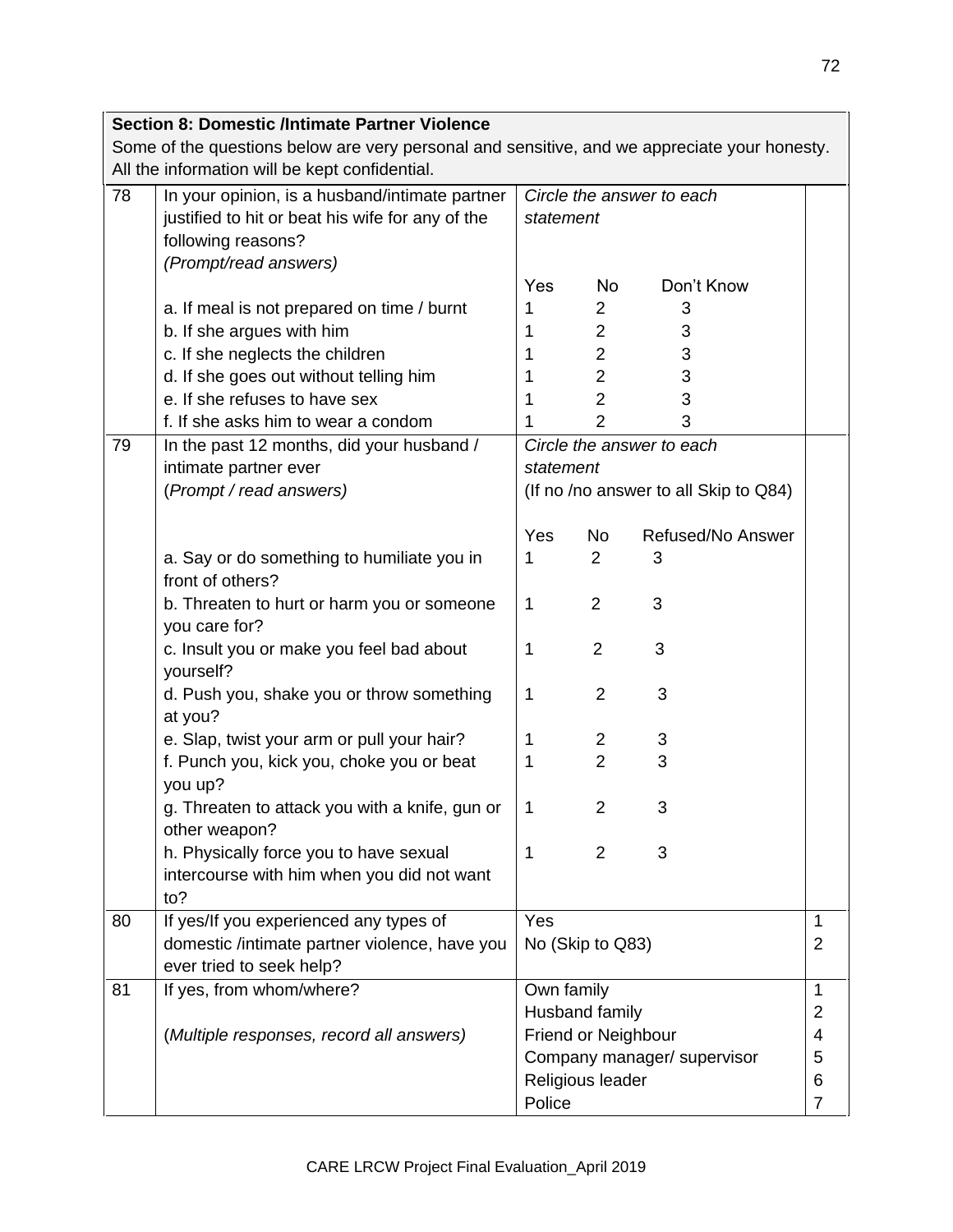|                                              | Lawyer                            | 8  |
|----------------------------------------------|-----------------------------------|----|
|                                              | NGO/Social Service Organisation   | 9  |
|                                              | Local Authority (Village/Commune) | 10 |
|                                              | Other (Write answer)              | 99 |
| Have you ever told anyone about this?        | Yes                               |    |
|                                              | No.                               | 2  |
| If yes/If you have experienced any domestic  | Yes                               |    |
| violence, have you ever not been able to     | No.                               | 2  |
| work?                                        |                                   |    |
| In the last 12 months, has anyone other than | Yes                               |    |
| your husband/intimate partner ever forced    | No.                               | 2  |
| you in any way to have sexual intercourse or | No Answer/Refused                 | 3  |
| perform any other sexual acts when you did   |                                   |    |
| not want to?                                 |                                   |    |
|                                              |                                   |    |

| <b>Section 9: Final Questions on Training</b> |                                                                                       |                                      |                |  |  |
|-----------------------------------------------|---------------------------------------------------------------------------------------|--------------------------------------|----------------|--|--|
|                                               | We would like to ask you a few final questions about the training and your experience |                                      |                |  |  |
| 85                                            | Which trainings/ topics did you attend?                                               | <b>Gender and Culture</b>            | 1              |  |  |
|                                               |                                                                                       | Occupational Safety and Health       | $\overline{2}$ |  |  |
|                                               | (Read answers; multiple answers                                                       | Labour rights                        | 3              |  |  |
|                                               | possible)                                                                             | Labour rights and gender             | 4              |  |  |
|                                               |                                                                                       | Alcohol, Money (Savings)             | 5              |  |  |
|                                               |                                                                                       | Don't Know/remember                  | 6              |  |  |
| 86                                            | After attending the trainings, what did you                                           | I know about the labour law          | 1              |  |  |
|                                               | learn? What has changed?                                                              | I know about my labour rights        | $\overline{2}$ |  |  |
|                                               |                                                                                       | I know the importance to wear safety | 3              |  |  |
|                                               | (Do Not Read Answers/Multiple Answers)                                                | equipment                            |                |  |  |
|                                               |                                                                                       | I know more about workplace safety   | 4              |  |  |
|                                               |                                                                                       | I know how to file a workplace       | 5              |  |  |
|                                               |                                                                                       | complaint                            |                |  |  |
|                                               |                                                                                       | I know women have right to equal pay | 6              |  |  |
|                                               |                                                                                       | for equal work                       |                |  |  |
|                                               |                                                                                       | Less DV/fighting in my family        | 7              |  |  |
|                                               |                                                                                       | Less drinking in my family           | 8              |  |  |
|                                               |                                                                                       | Know how to save / manage money      | 9              |  |  |
|                                               |                                                                                       | Other (Write Answer) ________        | 99             |  |  |
|                                               |                                                                                       |                                      |                |  |  |
|                                               |                                                                                       |                                      |                |  |  |

## **End of Questionnaire**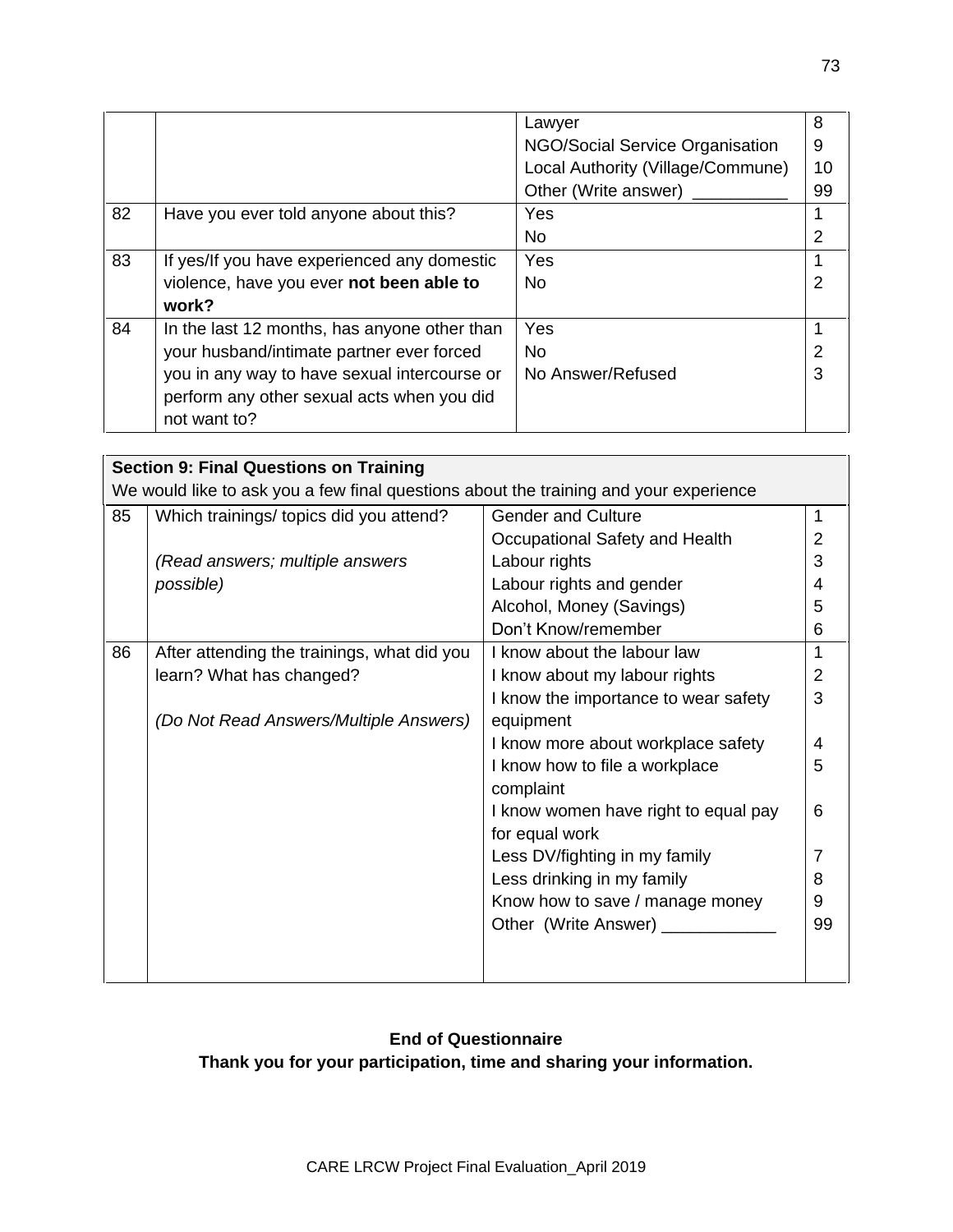## **7.4 Focus Group Discussion Guides**

# **CARE Labour Rights for Female Construction Workers (LRCW) Project**  Endline Survey / Evaluation – January- March 2019

**Focus Group Discussion (FGD) Guide - Female Construction Workers (FCW) Confidential** 

| Facilitators:                | <b>Interview Date:</b> |
|------------------------------|------------------------|
| Interview Location/District: | Interview time start:  |
| Interview Site/Village:      | Interview time end:    |

#### **Informed Consent and Checklist** Tick (x) when done

| 2. Explain purpose of endline evaluation/FGD: To assess the project's       |
|-----------------------------------------------------------------------------|
| progress, including changes in KAP and lessons learned                      |
| 5. Explain voluntary participation: You can choose to participate or answer |
| 6. Explain what will happen with information: Information will be used for  |
| project evaluation, final report and dissemination of findings              |
| 7. Ask for verbal consent: Are you willing to participate in the FGD?       |
| May we quote from the discussion today for the report? Yes or No;           |
| May we use a group photo for the discussion today for the report Yes or No  |

#### **Introduction:**

Hello. I am (name) working as independent consultant for the CARE LRCW project funded by the European Union and Austrian Development Agency. We are interviewing female construction workers who participated in the LRCW project trainings and activities about their knowledge, attitudes and practices on gender equality, labour rights, working conditions and protections. The information will allow CARE to assess the results of the project interventions, identify lessons learned and recommendations for future projects. The findings will be disseminated in a final report.

Everything you say will be kept quietly (confidential). Your participation is voluntary and your answers are very important so we want to ask you to answer truthfully. We hope this discussion will only take less than 1.5 hours.

Do you have any questions? May we start the discussion now?

#### **Participant Profile**

| Participant   Age | (years) | <b>Marital</b><br>Status* | No of<br><b>Children</b> | <b>Education</b><br>(Grade) | <b>Province</b> | FCW (# years<br>work) |
|-------------------|---------|---------------------------|--------------------------|-----------------------------|-----------------|-----------------------|
| P <sub>1</sub>    |         |                           |                          |                             |                 |                       |

*Marital Status: M (Married), S/M (Single/Unmarried), D/S (Divorced/Separated)*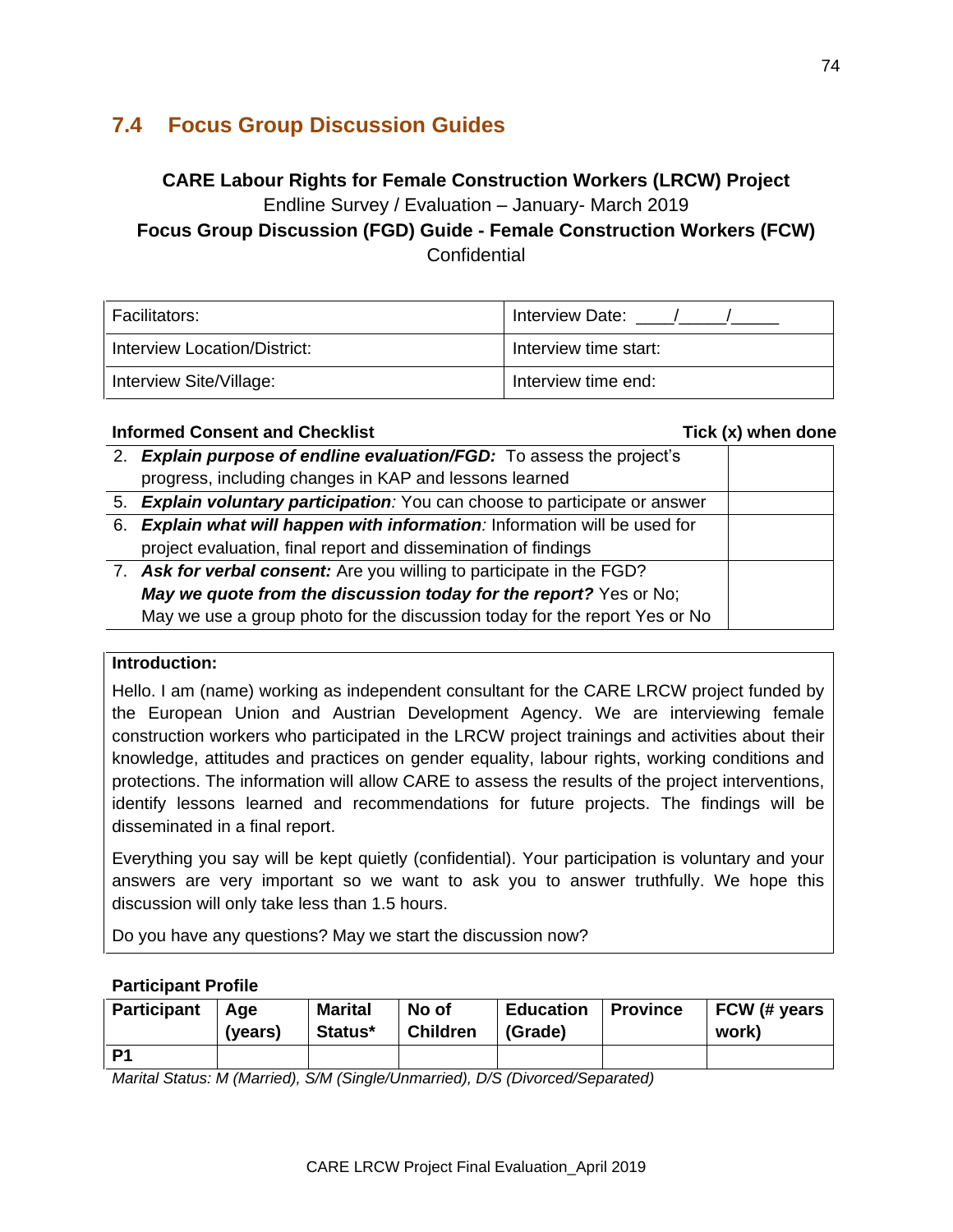## **FGD with FCWs: Endline Questions**

## **A) Female Construction Workers**

FCWs and some MCWs were trained on topics: 1. Gender and Culture 2. OSH (Health/Safety) 3. Labour Rights 4. Gender and Labour Rights and 5. Alcohol, Money (Savings)

- 1. What trainings/topics did you participate in with the LRCW project? (Please describe)
- 2. What did you learn/find most useful/helpful from the trainings? Why?
- 3. What was the most difficult or least helpful part or topic of the trainings? Why?
- 4. What other project activities did you engage in? What were the most interesting? Helpful? Why?
- 5. What are some changes (positive or negative) in yourself or did you see in other participating FCWs knowledge, attitude or practices on gender equality, labour rights, working conditions or productivity? Please describe
- 6. Have you observed any changes (positive or negative) in participating MCWs knowledge, attitude or practices on gender equality, labour rights, working conditions or productivity? Please describe

## **B) Construction Company**

Many Construction Companies and staff were trained on different topics: 1. Gender 2. Health/Safety 3. Labour Law and Labour Rights 4. Working Conditions

- 7. Did you see any changes in construction company employment practices, polices or working conditions for FCWs after the trainings? If yes, Please describe. If not, why not?
	- Recruitment and Training
	- Employment Policies and Codes
	- Occupational Safety and Health
	- Gender Equality (Tasks and Payment, Complaints)
	- Voice of Workers (Processes and Leadership)

## **C) Government Regulations**

The project also worked with the MoLVT and trained staff/labour inspectors to improve labour rights and working conditions with the construction sector.

- 8. What changes (positive or negative) have you observed in the government (MoLVT) implementation of labour policies, regulations or inspections, including capacity (KAP) of government officials/inspectors?
- 9. What recommendations do you have to improve the labour/working conditions in the construction industry as a whole? Please describe
- 10. What other information or trainings or activities on labour rights and working conditions in the construction sector do you suggest for future project interventions? Please describe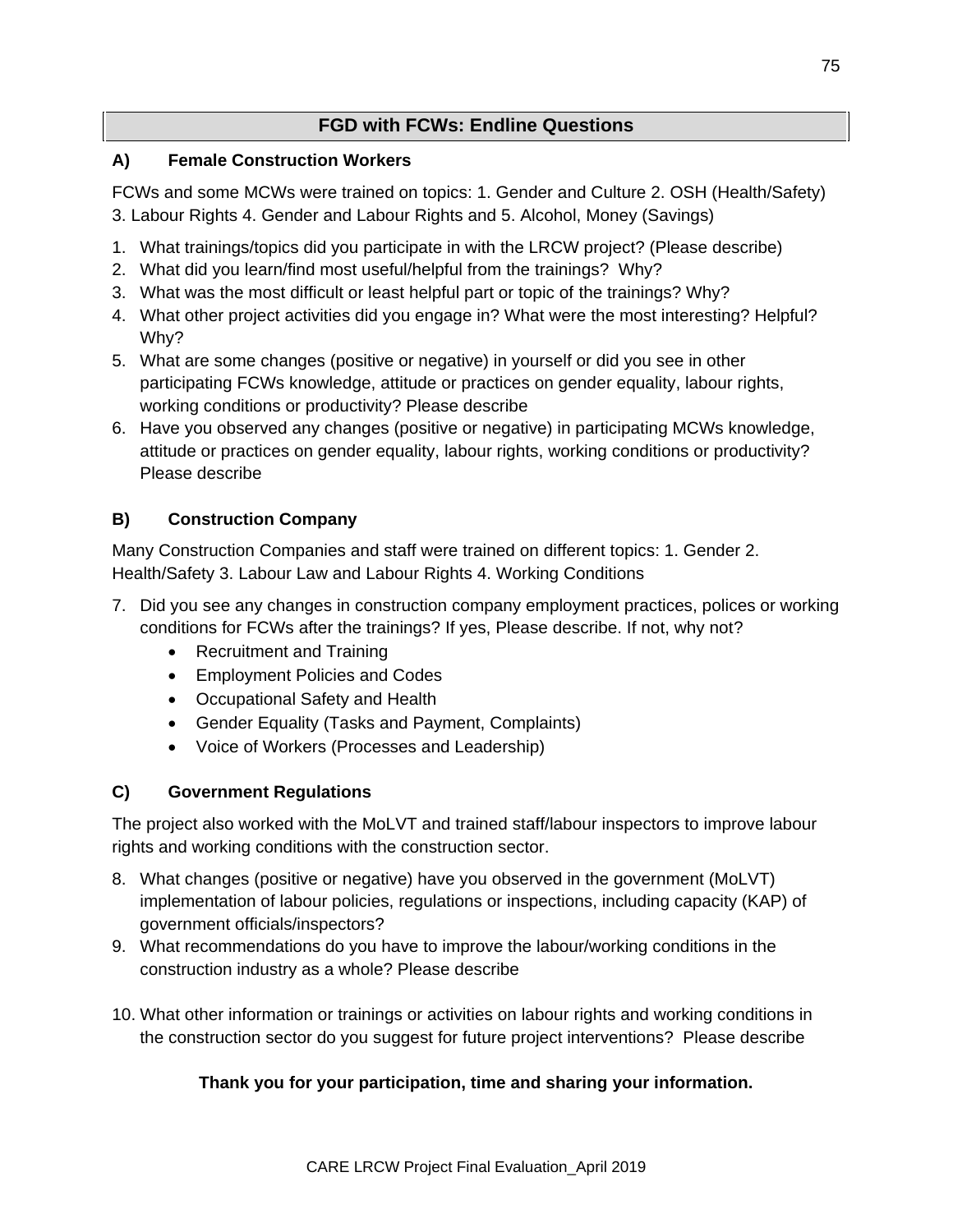## **CARE Labour Rights for Female Construction Workers (LRCW) Project** Endline Survey / Evaluation – January-March 2019 **Focus Group Discussion (FGD) Guide – Male Construction Workers (MCW) Confidential**

| Facilitators:                | <b>Interview Date:</b> |
|------------------------------|------------------------|
| Interview Location/District: | Interview time start:  |
| Interview Site/Village:      | Interview time end:    |

## **Informed Consent and Checklist Conservation Conservation Check (x) when done** 3. *Explain purpose of endline evaluation/FGD:* To assess the project's progress, including changes in KAP and lessons learned 8. *Explain voluntary participation:* You can choose to participate or answer 9. *Explain what will happen with information:* Information will be used for project evaluation, final report and dissemination of findings 10. *Ask for verbal consent:* Are you willing to participate in the FGD? *May we quote from the discussion today for the report?* Yes or No; May we use a group photo for the discussion today for the report Yes or No

#### **Introduction:**

Hello. I am (name) working as independent consultant for the CARE LRCW project funded by the European Union and Austrian Development Agency. We are interviewing male construction workers who participated in the LRCW project trainings and activities about their knowledge, attitudes and practices on gender equality, labour rights, working conditions and protections. The information will allow CARE to assess the results of the project interventions, identify lessons learned and recommendations for future projects. The findings will be disseminated in a final report.

Everything you say will be kept quietly (confidential). Your participation is voluntary and your answers are very important so we want to ask you to answer truthfully. We hope this discussion will only take less than 1.5 hours.

Do you have any questions? May we start the discussion now?

#### **Participant Profile**

| Participant   Age | (vears) | <b>Marital</b><br>Status* | No of<br><b>Children</b> | Education   Province<br>  (Grade) | MCW (#<br>vears work) |
|-------------------|---------|---------------------------|--------------------------|-----------------------------------|-----------------------|
| D1                |         |                           |                          |                                   |                       |

*Marital Status: M (Married), S/M (Single/Unmarried), D/S (Divorced/Separated)*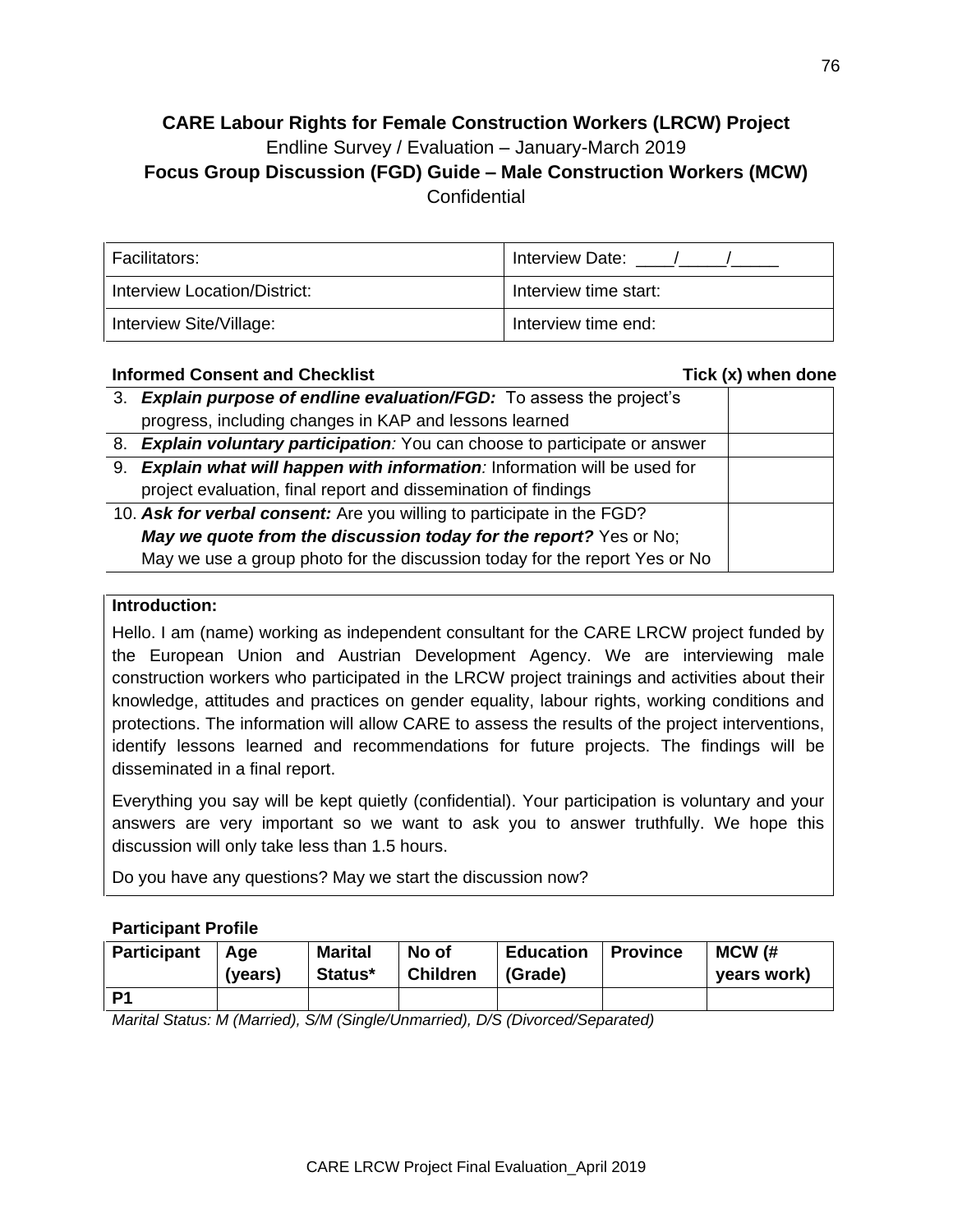## **FGD with MCWs: Endline Questions**

## **A) Male Construction Workers**

FCWs and some MCWs were trained on topics: 1. Gender and Culture 2. OSH (Health/Safety) 3. Labour Rights 4. Gender and Labour Rights and 5. Alcohol and Money (Savings)

- 1. What trainings/topics did you participate in with the LRCW project? (Please describe)
- 2. What did you learn/find most useful/helpful from the trainings? Why?
- 3. What was the most difficult or least helpful part or topic of the trainings? Why?
- 4. What other project activities did you engage in? What were the most interesting? Helpful? Why?
- 5. What are some changes (positive or negative) in yourself or did you see in other participating MCWs knowledge, attitude or practices on gender equality, labour rights, working conditions or productivity? Please describe
- 6. Have you observed any changes (positive or negative) in participating FCWs knowledge, attitude or practices on gender equality, labour rights, working conditions or productivity? Please describe

## **B) Construction Company**

Many Construction Companies and staff were trained on different topics: 1. Gender 2. Health/ Safety 3. Labour Law and Labour Rights 4. Working Conditions

- 7. Did you see any changes in construction company employment practices, polices or working conditions for FCWs/MCWs after the trainings? If yes, Please describe. If not, why not?
	- Recruitment and Training
	- Employment Policies and Codes
	- Occupational Safety and Health
	- Gender Equality (Tasks and Payment, Complaints)
	- Voice of Workers (Processes and Leadership)

## **C) Government Regulations**

The project also worked with the MoLVT and trained staff to improve labour rights and working conditions with the construction sector.

- 8. What changes (positive or negative) have you observed in the government (MoLVT) implementation of labour policies, regulations or inspections, including capacity (KAP) of government officials/inspectors?
- 9. What recommendations do you have to improve the labour/working conditions in the construction industry as a whole? Please describe
- 10. What other information or trainings or activities on labour rights and working conditions in the construction sector do you suggest for future project interventions? Please describe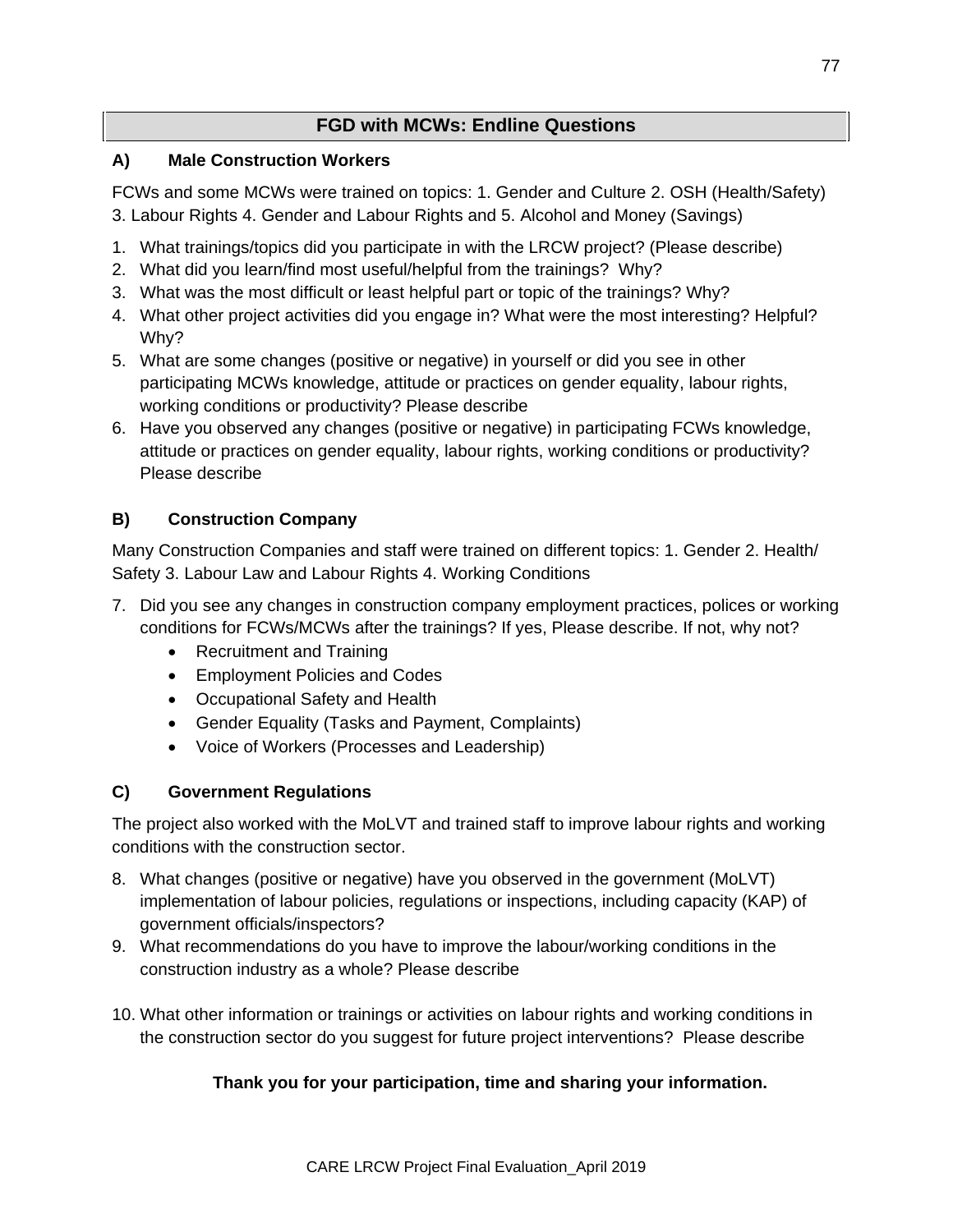## **7.5 Key Informant Guides with Companies**

## **CARE Labour Rights for Female Construction Workers (LRFCW) Project**

Endline Survey / Evaluation: February – March 2019

## **FGD/KII with Construction Companies** (Confidential)

| <b>Informed Consent and Checklist</b>                                         | Tick (x) when done |
|-------------------------------------------------------------------------------|--------------------|
| 4. Explain purpose of endline evaluation/KII: To assess LRCW project          |                    |
| progress /changes compared to baseline on Construction Company                |                    |
| employment conditions for FCWs. Give copy of CARE LRFCW Project Brief         |                    |
| 11. Explain voluntary participation: You can choose to participate or answer  |                    |
| 12. Explain what will happen with information: Information will be used for   |                    |
| project evaluation final report, dissemination of findings and future project |                    |
| interventions                                                                 |                    |
| 13. Ask for verbal consent: Are you willing to participate?                   |                    |
| May we quote from the discussion today for the report? Yes or No              |                    |

#### **Introduction:**

Hello. I am (name) working as independent consultant for the CARE LRCW project funded by the European Union and Austrian Development Agency. We are interviewing construction company managers/staff who participated in the LRCW project trainings on employment policies, working conditions/protections, labour rights and gender equality. The information will allow CARE to assess the results of the project interventions, identify lessons learned and recommendations for future projects. The findings will be disseminated in a final report.

All information is confidential. Your views are very important to us. Your participation is voluntary, and you may choose to stop at any time. We hope this discussion will take less than 45 minutes (KII)/1.5 hours (FGD)

Do you have any questions? May we start the discussion now?

| Interviewer Name:                  | Interview Date:   |  |  |
|------------------------------------|-------------------|--|--|
| Interviewee (Optional) Name: (M/F) | Company Name:     |  |  |
| Interviewee Position:              | Location/Address: |  |  |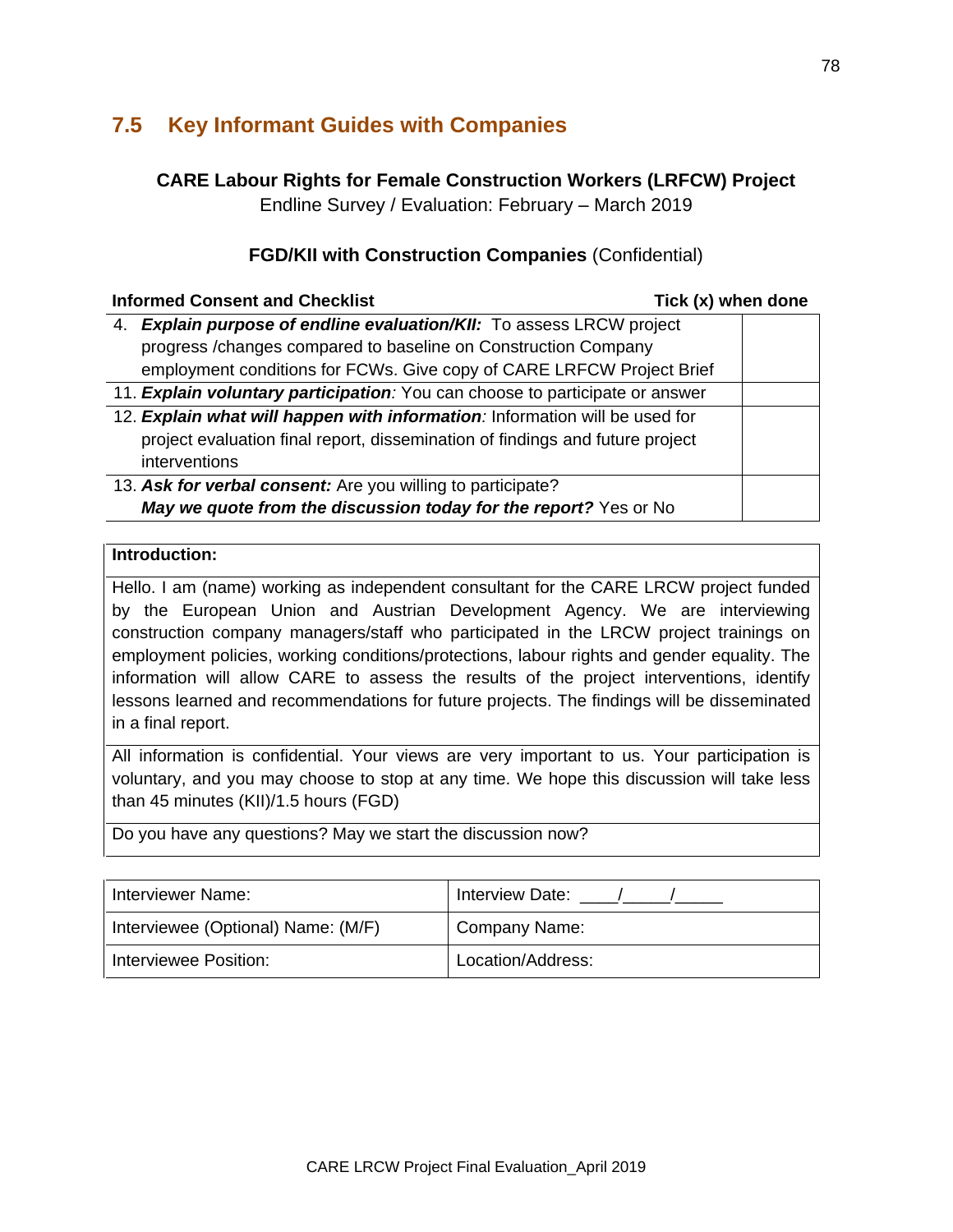## **FGD with Construction Company: Endline Questions**

## **A) Construction Company**

- 1. What trainings/topics did you participate in with the LRCW project? (Please describe)
- 2. What did you learn/what was new information from the training / topics? (Please describe)
- 3. What did you find most useful/helpful from the trainings? Why?
- 4. What was the most difficult or least helpful part or topic of the trainings? Why?
- 5. Did you/your company apply any learning or information or make any changes in your employment practices, polices or working conditions after the trainings? If yes, Please describe. If not, why not
	- Recruitment and Training
	- Employment Policies and Codes
	- Occupational Safety and Health
	- Gender Equality (Tasks and Payment)
	- Voice of Workers (Processes and Leadership)
- 6. What improvements for workers does your company plan to implement in the future?

## **B) Female Construction Workers**

Many FCWs and some MCWs were trained on topics: 1. Gender and Culture 2. Health/Safety 3. Labour Rights 4. Gender and Labour Rights and 5. Alcohol and Money (Savings)

- 7. Have you observed any change (positive or negative) in participating FCWs knowledge, attitude or practices on gender equality, labour rights, working condition or productivity? Please describe
- 8. Have you observed any change (positive or negative) in participating MCWs knowledge, attitude or practices on gender equality, labour rights, working condition or productivity? Please describe

## **C) Government Regulations**

The project also worked with the MoLVT to improve labour rights and working conditions with the construction sector.

- 11. What changes (positive or negative) have you observed in the government (MoLVT) implementation of labour policies, regulations or inspections, including capacity (KAP) of government officials/inspectors?
- 12. What recommendations do you have to improve the labour/working conditions in the construction industry as a whole? Please describe
- 13. What other information or trainings or activities on labour rights and working conditions in the construction sector do you suggest for future project interventions? Please describe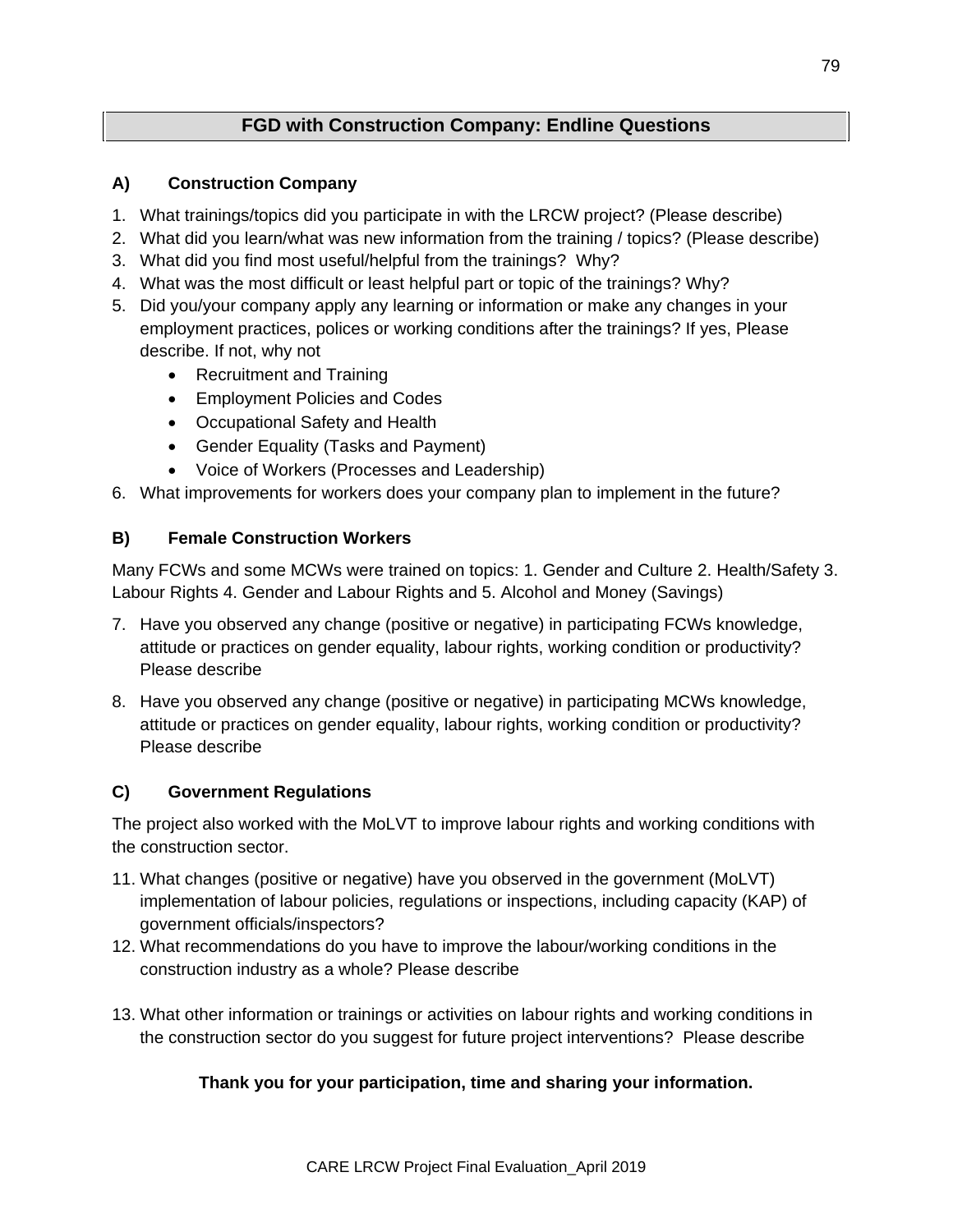## **7.6 Key Informant Guides with Project Stakeholders**

## **CARE Labour Rights for Female Construction Workers (LRFCW) Project**

Endline Survey / Evaluation: February – March 2019

### **Key Informant Interview Guides**

## **(CARE, Partners, MoLVT, Stakeholders and Case Study)**

### **1) KII with Project Partners: Government: Ministry of Labour and Vocational Training**

Q1: How have you engaged with the CARE LRCW Project to promote implementation of fundamental labour rights and protections in the construction sector in Cambodia?

#### **EQ #1, #2; EQ#8**

Q2: What activities /interventions worked well? (Ie key achievements) What should be improved?

### **Goal Indicator #2, Objective Indicator #3, ER 7,8, EQ#7**

Q3: What contributions has the LRCW Project made to support MOLVT to improve labour rights and working conditions for FCWs? (I.e. regulations, *Prakas*, inspections)

### **EQ#5**

Q4: What changes have you observed in MoLVT capacity (staff, policies, monitoring) to improve labour rights and working conditions for female construction workers?

#### **ER#1; EQ #5**

Q5: What changes have you observed in female construction workers capacity to raise issues and claim rights under the labour law?

#### **Goal Indicator #3, ER #5, EQ#7**

Q6: What contributions has the LRWC project made to **ensure construction companies** improve labour rights and protections for female construction workers?

## **EQ#5**

Q7: What changes have you seen in construction companies to improve compliance with labour code / law and/or improve working conditions for FCWs? Please give examples

#### **EQ #6**

Q8: What activities of the LRCW project will MOLVT be able to continue after the project ends? Please give examples

#### **EQ #9**

Q9: Do you have any suggestions for future project interventions to continue (best practise) or to improve rights and protections and working conditions for (female) construction workers?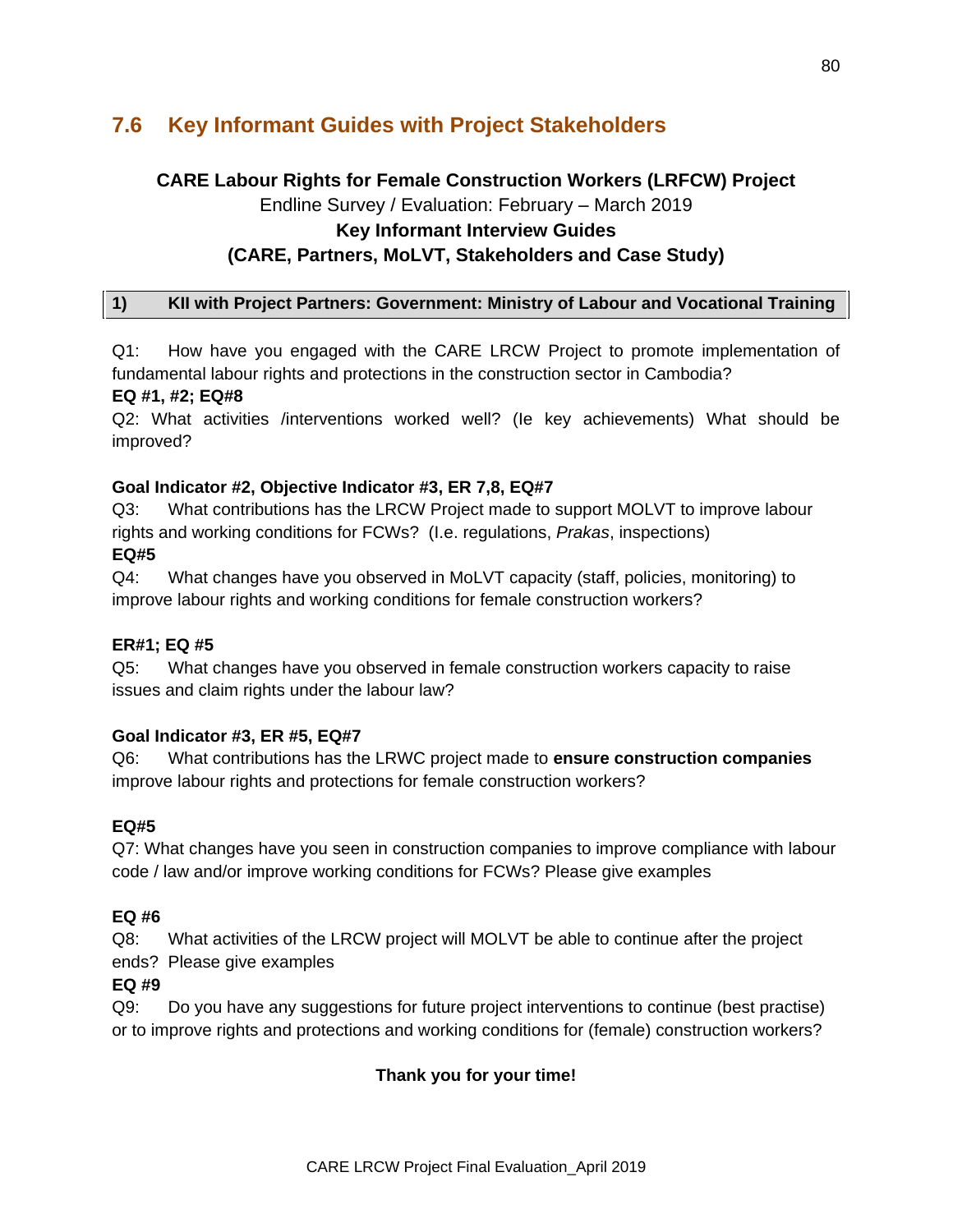#### **2) FGD with Project Partners: Government: MoLVT Labour Inspectors**

Q1: What trainings/topics did you participate in with the LRCW project? (Please describe)

#### **EQ #1, #2; EQ#8**

Q2: What did you find most useful/helpful from the trainings? Why?

Q3: What was the most difficult or least helpful part or topic of the trainings? Why?

#### **Goal Indicator #2, Objective Indicator #3, ER 7,8, EQ#7**

Q4: After the training, how did you apply your learning or information in your work practices, inspections and or policies? Please describe.

Q5 After the training, what improvements did you observe in your own skills, knowledge or practices to do your job? Please describe. What about your colleagues? Department?

Q6: What are some of the challenges you still face in your work to inspect / ensure construction companies follow the Labour Law, especially for female construction workers?

#### **Goal Indicator #3, ER #5, EQ#7**

*Some construction companies have participated in training sessions and other project activities* **EQ#5**

Q7: What changes have you seen in participating construction companies to improve compliance with labour code / law and/or improve working conditions for female construction workers? Please give examples

## *Many FCWs have participated in training sessions and other project activities*

#### **ER#1; EQ #5**

Q8: What changes have you observed in female construction workers capacity to raise issues and claim rights under the labour law?

#### **EQ #6**

Q9: What activities /work will you continue after the project ends? Why or Why not? Please give examples

#### **EQ #9**

Q10: Do you have any suggestions for future project interventions to continue (best practise) or to improve rights and protections and working conditions for (female) construction workers?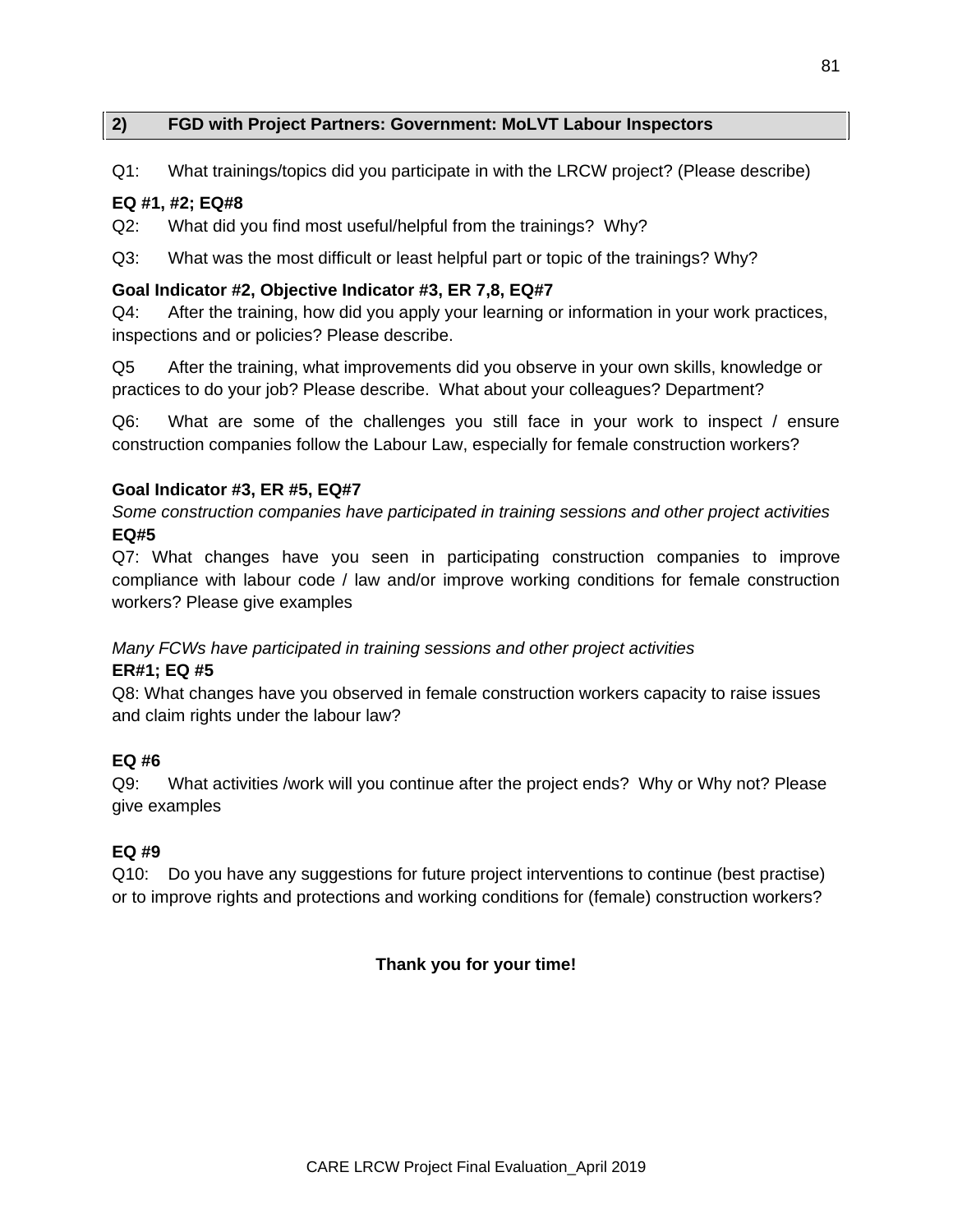### **3) KII with Project Partners: CWPD, BWTUV and Peer Educators/Counsellors**

Q1: Please briefly describe your activities with the LRCW project (peer leaders, training, campaigns, etc.)

#### **EQ #1, #2; EQ#8**

Q2: What activities /interventions worked well? What have been the key achievements of CWPD/BWTUC in the LRCW project? Are there any best practices?

Q3: What have been the key challenges (internal/external) of CWPD/BWTUC in the LRCW project? What did you do to solve/overcome these problems? What should be improved or done differently?

#### **Goal Indicator #1, Objective Indicator #1, #2, ER #1, #2, #9; EQ#5**

Q4: What contributions has CWPD/BWTUC and LRCW Project made to empower **FCWs** to recognise / claim /improve their rights under the labour law and working conditions? Ie What changes have you see in FCWs? Please give examples

#### **Goal Indicator #3, Objective Indicator #2, ER #5**

Q5: What contributions have CWPD/BWTUC and LRCW project made to influence **construction companies** to improve labour rights, working conditions/protections and/or address labour violation for FCWs? What changes have you seen in construction companies, i.e. regulations, capacity, policies, etc.? Please give examples

#### **Goal Indicator #2, Objective Indicator #3, ER #7, #8**

Q6: What changes have you observed in **MoLVT** capacity (staff, policies, inspections) to improve labour rights and working conditions for female construction workers?

#### **EQ#5, #7**

Q7: How has CWPD/BWTUC and LRCW Project **influenced men/MCWs to** recognise FCWs rights / protections / gender equality under the labour law and working conditions? Ie What changes (positive/negative) have you seen in MCWs? (Ie less SH/GBV, support FCWs claims) Please explain

#### **EQ #6**

Q8: What CWPD/BWTUC interventions under the LRCW project do you think will continue? (Probe: peer leaders, advocacy with construction companies? Complaints, etc.) Why or Why not?

#### **EQ #9**

Q9: Do you have any suggestions for future project interventions to continue (best practice) or to improve rights and protections and working conditions for (female) construction workers?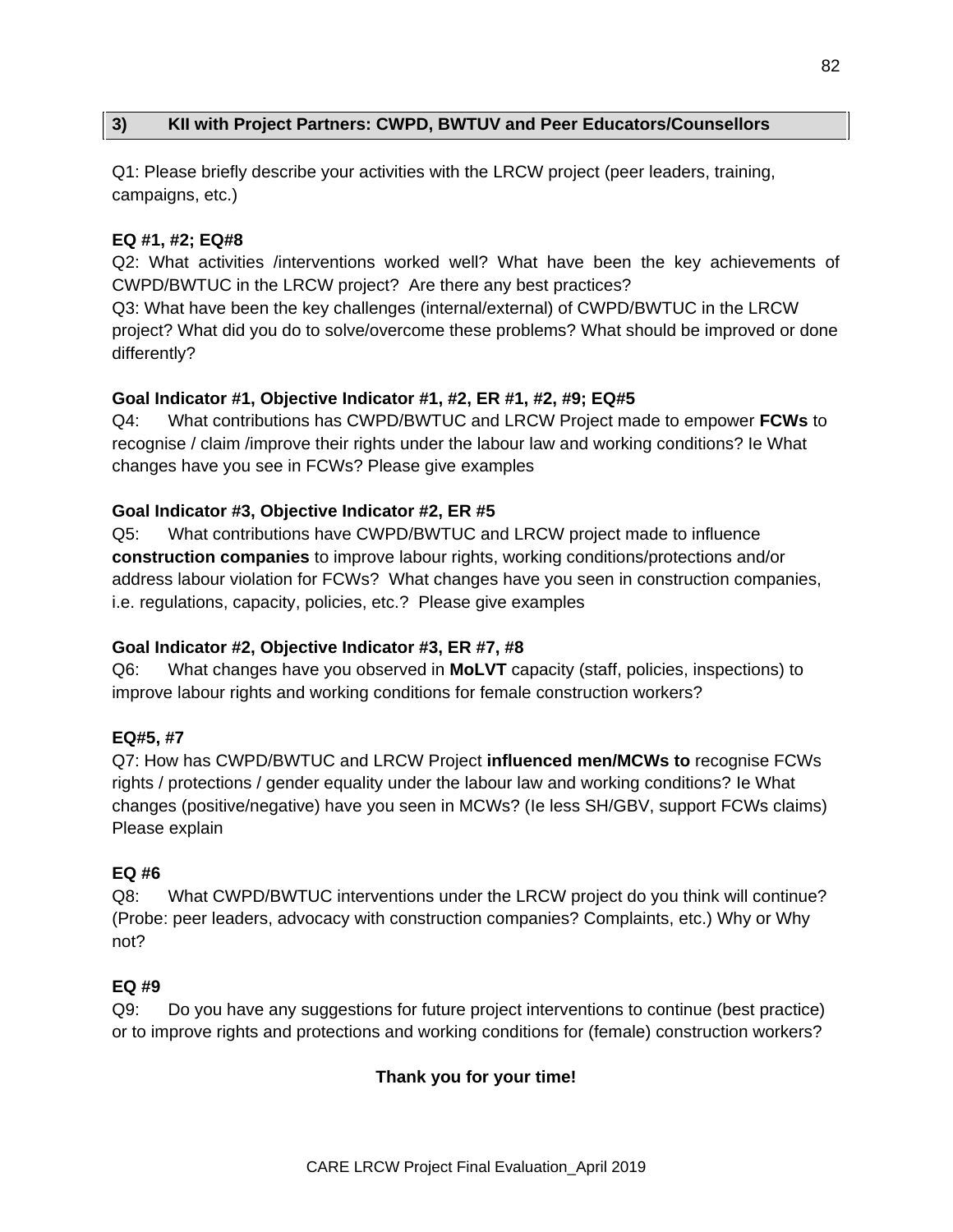#### **4) KII with Project Partners: LSCW**

Q1: Please briefly describe your activities with the LRCW project (peer leaders, training, campaigns, etc.)

#### **EQ #1, #2; EQ #8, ER #2, #3**

Q2: What LSCW activities /interventions worked well? How has the TWG contributed to project achievements? Please describe

Q3: What have been the key challenges (internal/external) of LSCW in the LRCW project? What did you do to solve/overcome these problems? What should be improved or done differently?

### **Goal Indicator #1, Objective Indicator #1, #2, ER #1, #2, #9; EQ#5**

Q4: What contributions has LSCW and LRCW Project made to empower **FCWs** to recognise / claim / improve their rights under the labour law and working conditions? Ie What changes have you see in FCWs to claim rights? (Ie filing complaints, increase referrals, raising issues?) Please give examples

#### **Goal Indicator #3, Objective Indicator #2, ER #5**

Q5: What contributions have LSCW and LRCW project made to influence **construction companies** to improve labour rights, working conditions/protections and/or address labour violation for FCWs? What changes have you seen in construction companies, ie regulations, capacity, policies, etc.? Please give examples

#### **Goal Indicator #2, Objective Indicator #3, ER #7, #8**

Q6: What changes have you observed in **MoLVT** capacity (staff, policies, inspections) to improve labour rights and working conditions for female construction workers?

#### **EQ#5, #7**

Q7: How has LSCW and LRCW Project **influenced men/MCWs to** recognise FCWs rights / protections / gender equality under the labour law and working conditions? Ie What changes (positive/negative) have you seen in MCWs? (Ie less SH/GBV, support FCWs claims) Please explain

#### **EQ #6**

Q8: What LSCW interventions under the LRCW project do you think will continue? (Probe: TWGs, file represent/file FCW complaints, etc.) Why or Why not?

#### **EQ #9**

Q9: Do you have any suggestions for future project interventions to continue (best practice) or to improve rights and protections and working conditions for (female) construction workers?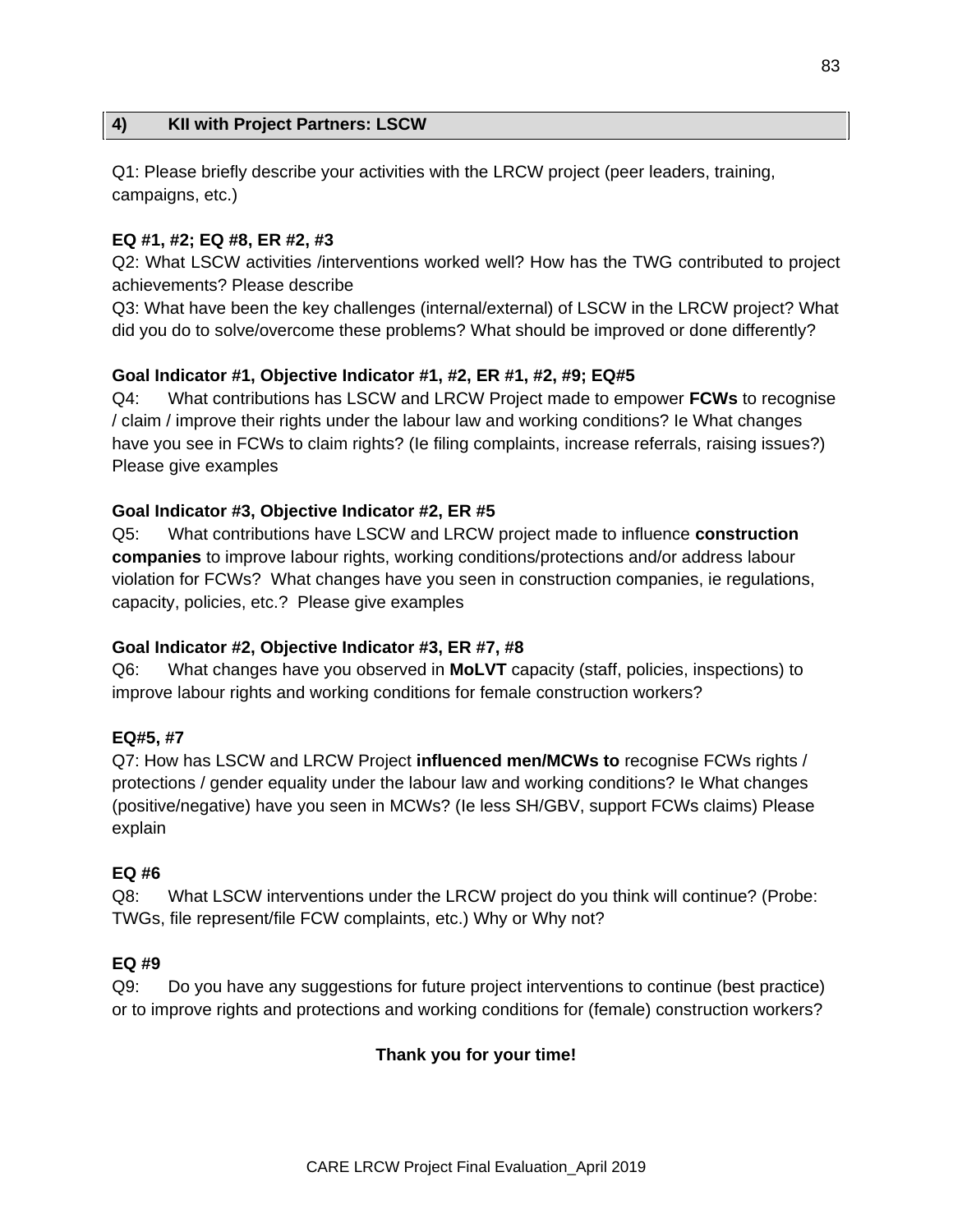### **5) KII with CARE Project Team**

### **EQ #2**

Q1: What worked well regarding CARE LRCW project partnership with: (Please give examples)

- Partners (CWPD, BWTUC, LSCW) to empower FCWs on labour rights? What would you improve?
- Construction companies to improve labour rights/working conditions for FCWs? What would you improve?
- MoLVT to improve labour rights/working conditions for FCWs/construction companies. What would you improve?

## **EQ #1, #2; EQ#8**

Q2: What have been the key achievements of the LRCW project? Are there any best practices? What are the key Lessons Learned?

Q3: What have been the key challenges (internal/external) of the LRCW project? What did you do to overcome these problems?

### **Goal Indicator #1, Objective Indicator #1, #2, ER #1, #2, #9; EQ#5**

Q4: What contributions has the LRCW Project made to empower **FCWs** to claim/improve their rights under the labour law and working conditions? Ie What changes have you see in FCWs? Please give examples

#### **Goal Indicator #3, Objective Indicator #2, ER #5**

Q5: What contributions have LRCW project made to influence **construction companies** to improve labour rights, working conditions/protections and address labour violation for FCWs? Ie What changes have you seen in construction companies? (Ie regulations, capacity, policies, etc.) Please give examples

#### **Goal Indicator #2, Objective Indicator #3, ER #7, #8**

Q6: What changes have you observed in **MoLVT** capacity (staff, policies, inspections) to improve labour rights and working conditions for female construction workers?

#### **EQ#5, #7**

Q7: How has the LRCW Project **influenced men/MCWs to** improve FCWs rights /gender equality under the labour law and working conditions? Ie What changes (positive/negative) have you seen in MCWs? (Ie less SH/GBV, support FCWs claims) Please explain

### **EQ #6**

Q8: What interventions under the LRCW project do you think will continue? (Probe: peer leaders, advocacy with construction companies? Complaints, etc.) Why or Why not? **EQ #9**

## Q9: Do you have any suggestions for future project interventions to continue (best practice) or to improve rights and protections and working conditions for (female) construction workers?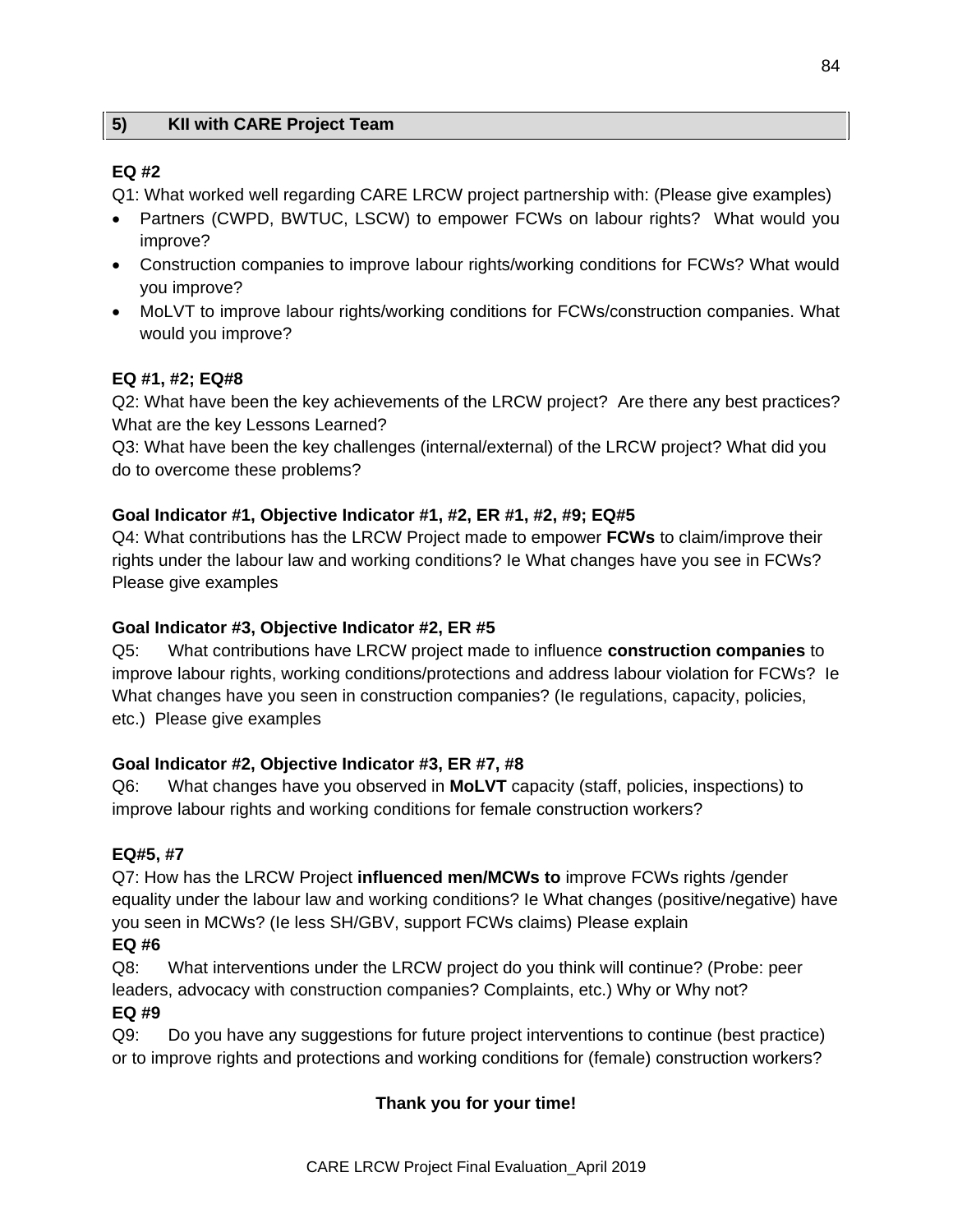### **6) KII with other project stakeholders (CLC, ACILS, ILO)**

Please briefly describe your engagement with the LRCW project (training, campaigns, etc.)

#### **EQ #1, #2; EQ#8**

Q1: What have been the key achievements of the LRCW project? Are there any best practices?

Q2: What have been the key challenges (internal/external) of the LRCW project? What did the LRCW project/partners do to address these?

Q3: In what ways have the project partners collaborated effectively and/innovatively to implement project activities? What could be done differently or improved?

#### **Goal Indicator #1, Objective Indicator #1, #2, ER #1, #2, #9; EQ#5**

Q4: What contributions has the LRCW Project made to empower **FCWs** to claim/improve their rights under the labour law and working conditions? Please give examples

#### **Goal Indicator #3, Objective Indicator #2, ER #5**

Q5: What contributions have LRCW project made to influence **construction companies** to improve labour rights, working conditions/protections and address labour violation for FCWs? Please give examples

#### **Goal Indicator #2, Objective Indicator #3, ER #7, #8**

Q6: What contributions have LRCW project made to improve **MoLVT** capacity (staff, policies, inspections) to improve labour rights and working conditions for female construction workers?

#### **EQ#5, #7**

Q7: How has the LRCW project **influenced men/MCWs to** improve FCWs rights /gender equality under the labour law and working conditions?

#### **EQ #6**

Q8: What interventions under the LRCW project do you think will continue? (Probe: construction companies policies, FCW referrals/complaints, MoLVT inspections, etc.) Why or Why not?

#### **EQ #9**

Q9: Do you have any suggestions for future project interventions to continue (best practice) or to improve rights and protections and working conditions for (female) construction workers?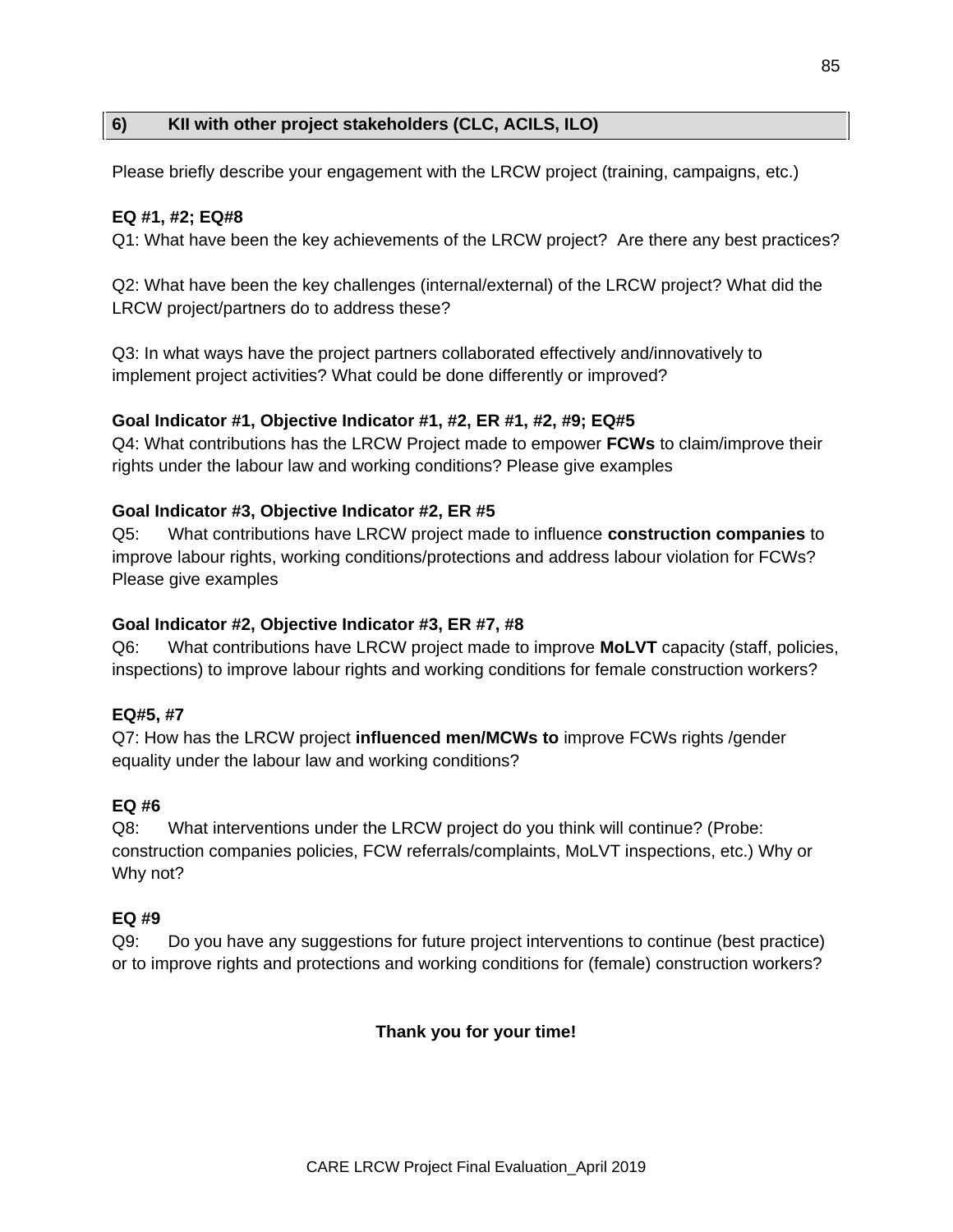#### **7) Case Study Guides**

#### **Topic 1: Peer Leader: Empowering Self; Empowering Women Topic 2: FCW: Empowering Self, Improving Workplace, Making Changes**

Q1: Can you please tell us briefly about yourself? (Probe: name, education, marital status, age, number of children, occupation, and years working as FCW)

Q2: What was your involvement with the LRCW Project? (I.e. attended trainings, trained FCWs, organized events, made referrals, etc.)

Q3: What challenges did you face before you participated in the LRCW Project?

Q4: Since you participated in the LRCW Project, what kind of changes have you seen in yourself? Can you give some examples? (Probe: confident to lead/address FCW; able to refer FCW complaints; able to advocate for FCW rights, better working conditions)

Q5: Among those changes, what do you think are the most significant changes for yourself, your own work and your workplace? Why? Please describe specifically.

Q6: What do you hope to improve for your future personal (self) and professional (work) development? Please describe

### **Thank you for your time!**

#### **Optional Topic 3b: Construction Company: Improving work to support FCW rights**

Q1: Can you please tell us briefly about yourself? (Probe: name, education, age, occupation, and years working in construction company/sector)

Q2: What was your involvement with the LRCW Project? (I.e. attended trainings, meetings)

Q3: What challenges did you face at workplace/with FCWs before you participated in the LRCW Project?

Q4: Since you participated in the LRCW Project, what changes have you seen in your own personal knowledge, attitudes and skills to support improved employment/work conditions and FCWs rights? Can you give some examples?

Q5: Among those changes, what do you think are the most significant changes for yourself, your own work and your workplace? Why? Please describe specifically.

Q6: What do you hope to improve for your future personal (self) development and professional (work) development? Please describe